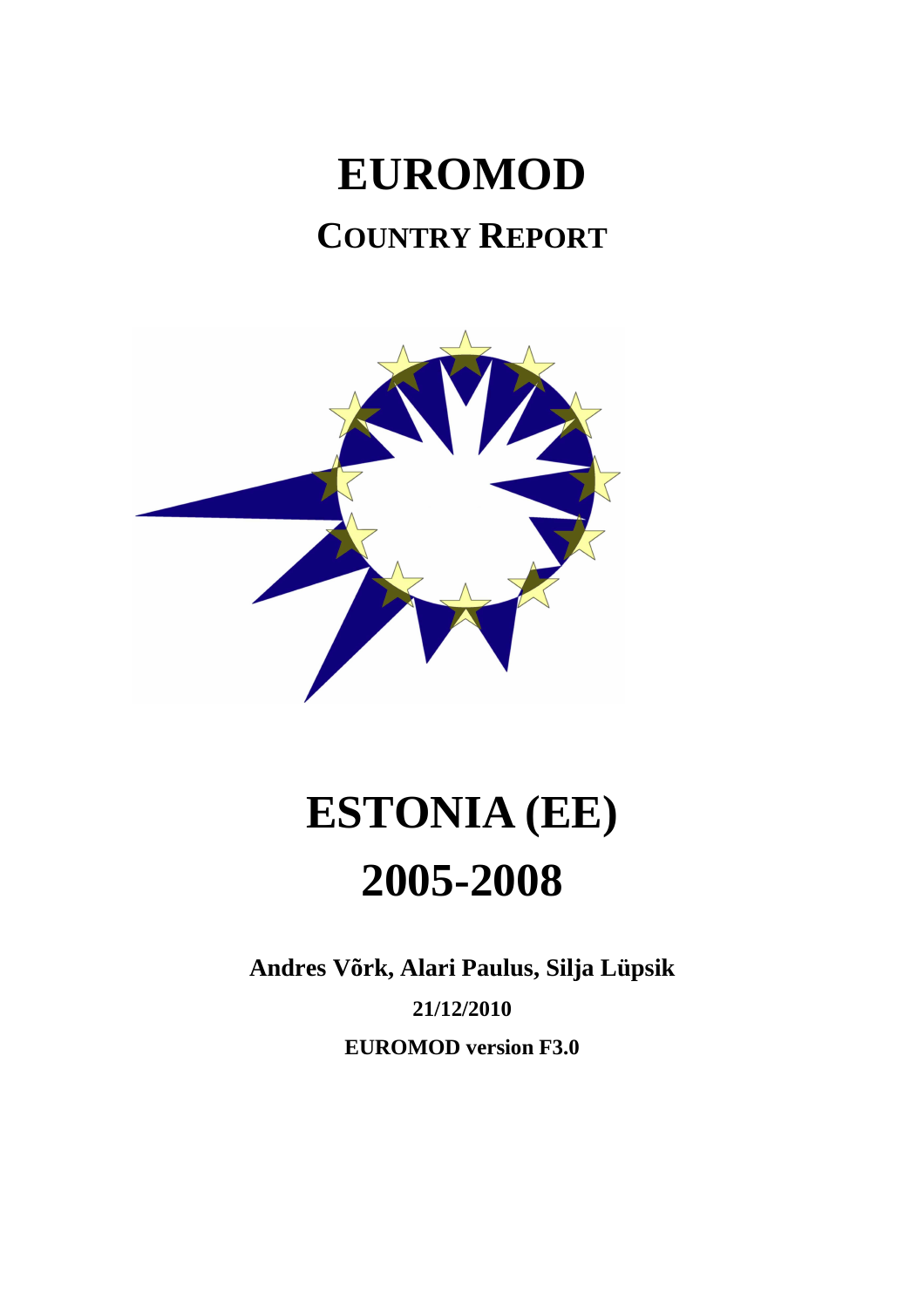



EUROMOD is a tax-benefit microsimulation model for the European Union (EU) that enables researchers and policy analysts to calculate, in a comparable manner, the effects of taxes and benefits on household incomes and work incentives for the population of each country and for the EU as a whole.

A major EUROMOD development project (*EUROMODUpdate*) is being supported by DG-EMPL with the key objective to improve and extend EUROMOD's usefulness.

This will involve enlarging and updating EUROMOD from 19 countries to cover all 27 Member States and recent policy systems, using EU-SILC (European Union Statistics on Income and Living Conditions) data as the input database.

*EUROMODUpdate* project began in February 2009 and will last 3 years.

The work is being carried out by the EUROMOD core developer team, based mainly in ISER University of Essex, in collaboration with a group of national teams.

A project Steering Group has been established, under the chairmanship of Sir Tony Atkinson.

Preparatory work in some of the New Member States is being conducted by the European Centre, Vienna, under the leadership of Orsolya Lelkes.

EUROMOD coordinator: Holly Sutherland EUROMOD coordinator assistant: Lucy Brown EUROMOD developer responsible for Estonia: Alari Paulus National team for Estonia: Andres Võrk, Silja Lüpsik

The results presented in this report are derived using EUROMOD F3.0. EUROMOD is continually being improved and updated and the results presented here represent the best available at the time of writing.

For more information, see: http://www.iser.essex.ac.uk/research/euromod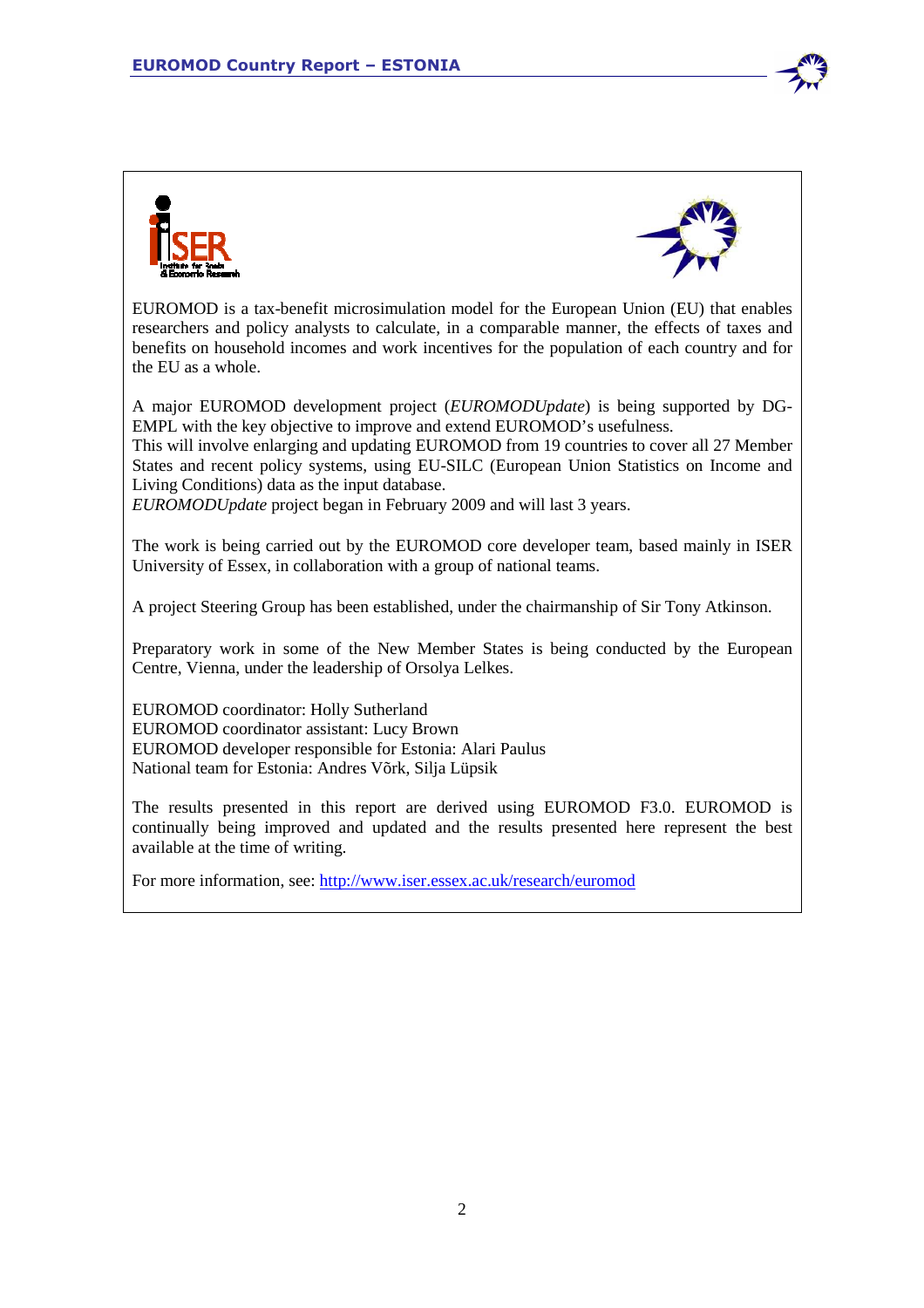**CONTENTS**

|    |                  |                                                                                           | 5  |
|----|------------------|-------------------------------------------------------------------------------------------|----|
| 1. |                  |                                                                                           | 5  |
|    | 1.1              |                                                                                           |    |
|    | 1.2              |                                                                                           |    |
|    | 1.2.1            |                                                                                           |    |
|    | 1.3              |                                                                                           |    |
|    | 1.3.1            |                                                                                           |    |
|    | 1.3.2            |                                                                                           |    |
|    | 1.3.3            |                                                                                           |    |
|    | 1.3.4            |                                                                                           |    |
|    | 1.3.5            |                                                                                           |    |
|    | 1.3.6            |                                                                                           |    |
|    | 1.3.7            |                                                                                           |    |
|    | 1.4              |                                                                                           |    |
|    | 1.5              |                                                                                           |    |
|    | 1.5.1            |                                                                                           |    |
|    | 1.5.2            |                                                                                           |    |
|    | 1.5.3            |                                                                                           |    |
|    | 1.5.4            |                                                                                           |    |
|    | 1.6              |                                                                                           |    |
| 2. |                  |                                                                                           |    |
|    | 2.1              |                                                                                           |    |
|    | 2.2              |                                                                                           |    |
|    | 2.2.1            |                                                                                           |    |
|    | 2.2.2            |                                                                                           |    |
|    | 2.2.3            |                                                                                           | 44 |
|    | 2.3              |                                                                                           | 45 |
|    | 2.3.1            | Unemployment insurance benefits (töötuskindlustushüvitis) _______________________45       |    |
|    | 2.3.2            | Unemployment assistance benefits (töötu abiraha, töötutoetus) ___________________47       |    |
|    | 2.3.3            |                                                                                           | 48 |
|    | 2.3.4            | Allowance for families with 3 or more children (kolme- ja enamalapselise pere toetus) _48 |    |
|    | 2.3.5            |                                                                                           |    |
|    | 2.3.6            |                                                                                           |    |
|    | 2.3.7            |                                                                                           |    |
|    | 2.3.8<br>toetus) | Parental allowance for families with 7 or more children (7 ja enamalapselise pere vanema  | 50 |
|    | 2.3.9            |                                                                                           | 51 |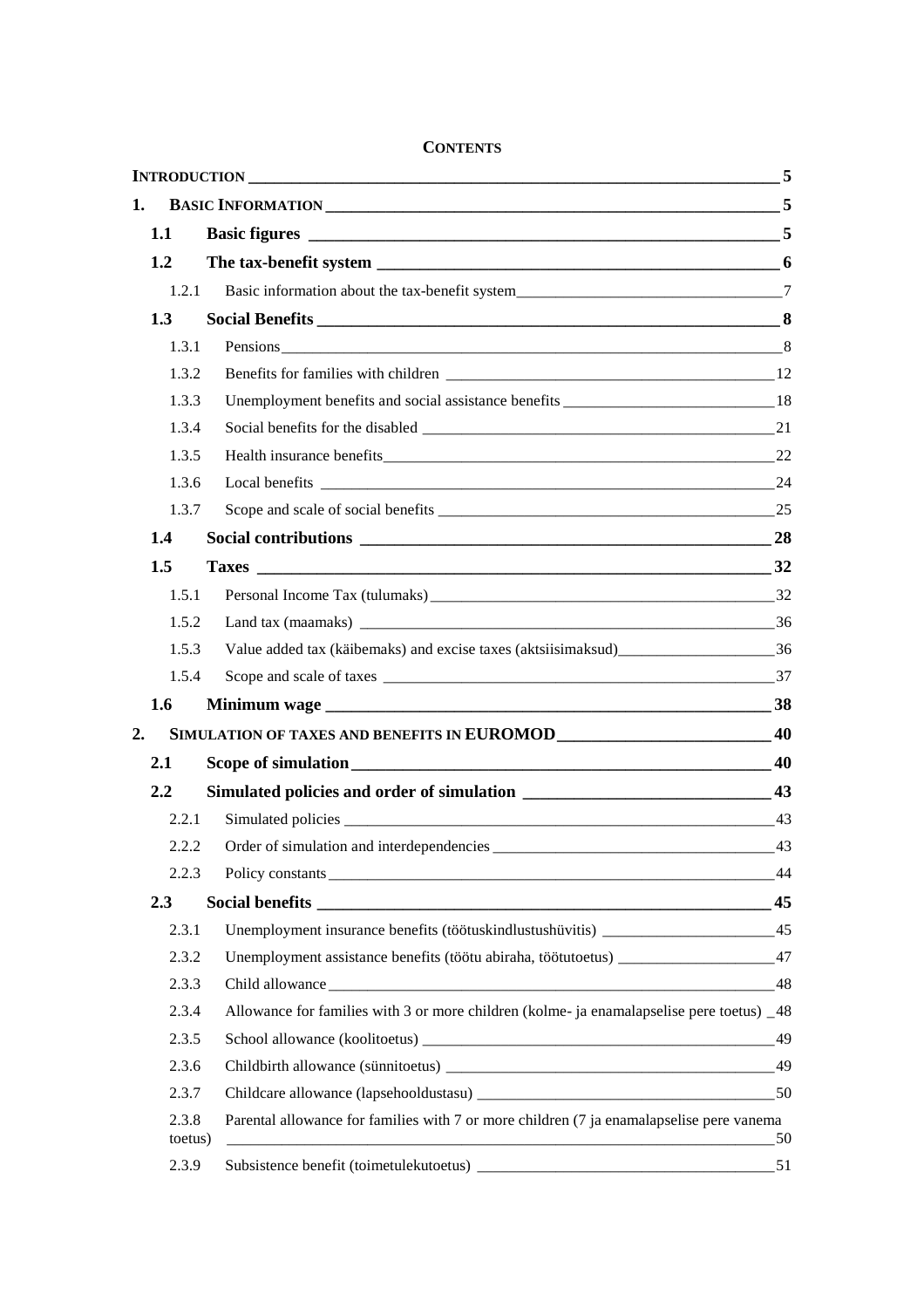|    | 2.4           | <b>Social contributions</b>                                                                | - 52 |
|----|---------------|--------------------------------------------------------------------------------------------|------|
|    | 2.4.1         |                                                                                            |      |
|    | 2.4.2         |                                                                                            |      |
|    | 2.4.3         |                                                                                            |      |
|    | 2.4.4         |                                                                                            |      |
|    | $2.5^{\circ}$ |                                                                                            |      |
|    | 2.5.1         |                                                                                            |      |
|    | 2.5.2         |                                                                                            |      |
|    | 2.5.3         |                                                                                            |      |
|    | 2.5.4         |                                                                                            |      |
|    | 2.5.5         |                                                                                            |      |
|    | 2.6           |                                                                                            |      |
| 3. |               |                                                                                            |      |
|    | 3.1           |                                                                                            |      |
|    | 3.2           |                                                                                            |      |
|    | 3.2.1         |                                                                                            |      |
|    | 3.2.2         |                                                                                            |      |
|    | 3.3           | Imputations, data adjustments and assumptions ___________________________________ 62       |      |
|    | 3.3.1         |                                                                                            |      |
|    | 3.3.2         |                                                                                            |      |
|    | 3.3.3         |                                                                                            |      |
|    | 3.3.4         |                                                                                            |      |
|    | 3.3.5         | Additional imputations and net-to-gross conversions by country team_________________66     |      |
|    | 3.3.6         |                                                                                            |      |
|    | 3.3.7         |                                                                                            | 74   |
| 4. |               |                                                                                            | 78   |
|    | 4.1           |                                                                                            |      |
|    | 4.1.1         |                                                                                            |      |
|    | 4.1.2         |                                                                                            |      |
|    | 4.1.3         |                                                                                            |      |
|    | 4.1.4         |                                                                                            |      |
|    | 4.1.5         | Impact of minimum wage on taxes, social contributions and subsistence benefits ________ 88 |      |
|    | 4.2           |                                                                                            |      |
|    | 4.3           |                                                                                            |      |
| 5. |               | REFERENCES 95                                                                              |      |
|    |               |                                                                                            |      |
|    |               | ANNEX 2. COMPARISON OF SURVEY DATA AND REGISTRY DATA _________________________98           |      |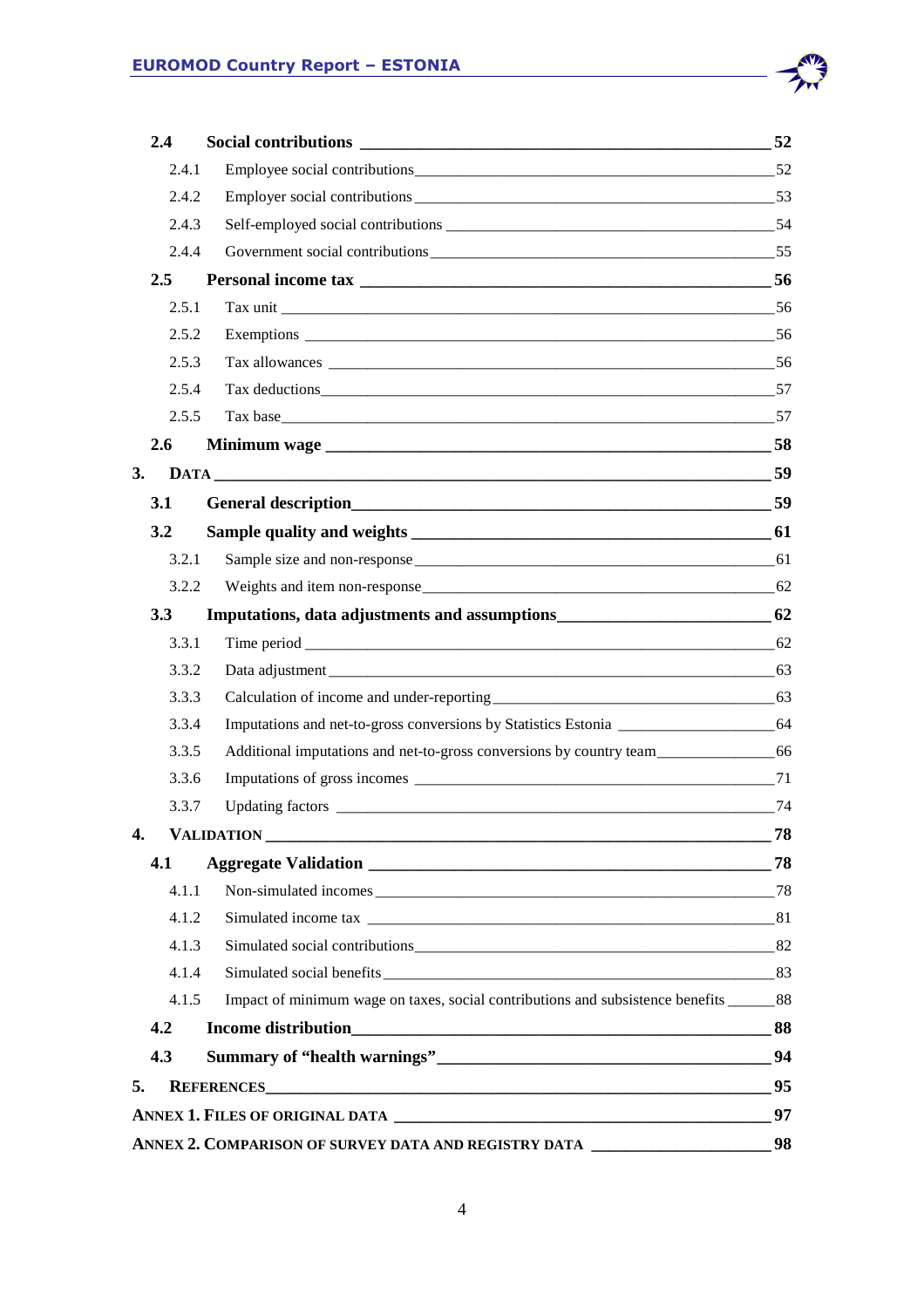

## **INTRODUCTION**

This country report gives an overview of the Estonian country model of EUROMOD. The report presents the basic information on the Estonian tax-benefit system valid in 2005-08 (as of 30 June in corresponding year), it explains which and how different taxes and benefits are simulated in the EUROMOD and how well the model represents actual income distribution and monetary aggregates.

Estonian country model uses three alternative data sources:

- a) Estonian Household Budget Survey (*Eesti Leibkonna eelarve uuring*) 2005
- b) European Union Survey of Income and Living conditions (EU-SILC) 2006
- c) Estonian Social Survey (Eesti Sotsiaaluuring) 2006, which is a more detailed national version of the SILC survey and where the EU-SILC variables are derived from.

The report is an update of an earlier report Lüpsik, Paulus, Võrk (2008), which covered only the first of the datasets. Compared to the earlier report only minor changes have been in the descriptive part of the system, except updates concerning years 2006-08.

## **1. BASIC INFORMATION**

#### **1.1 Basic figures**

|      | Pop.  | Pop.           | Pop.                      | Life               | <b>Fertility</b> | Unemp. | <b>GDP</b>                |             | <b>Currency</b> |
|------|-------|----------------|---------------------------|--------------------|------------------|--------|---------------------------|-------------|-----------------|
|      | (m.)  | < 18<br>$(\%)$ | $\geq 65$<br>$(\%)^{[a]}$ | expect.<br>(vears) | rate             | rate   | per head<br>$(PPP)^{[a]}$ | <b>Name</b> | Exch.<br>rate   |
| 2003 | 1.356 | 21.3           | 15.9                      | 71.59              | 1.37             | 10.0   | 54                        | Kroon       | 15.6466         |
| 2004 | 1.351 | 20.8           | 16.2                      | 72.02              | 1.47             | 9.7    | 57                        | Kroon       | 15.6466         |
| 2005 | 1.348 | 20.3           | 16.5                      | 72.82              | 1.50             | 7.9    | 62                        | Kroon       | 15.6466         |
| 2006 | 1.345 | 19.8           | 16.7                      | 73.02              | 1.55             | 5.9    | 65                        | Kroon       | 15.6466         |
| 2007 | 1.342 | 19.3           | 17.1                      | 73.01              | 1.64             | 4.7    | 69                        | Kroon       | 15.6466         |
| 2008 | 1.341 | 18.8           | 17.2                      | 74.06              | 1.66             | 5.5    | 67                        | Kroon       | 15.6466         |
| 2009 | 1.340 | 18.6           | 17.1                      | N/A                | 1.63             | 13.8   | 62                        | Kroon       | 15.6466         |

Table 1. Basic figures

Source: Statistics Estonia, on-line database, last accessed September 3, 2010;

[a]Eurostat, on-line database, last accessed May 24, 2009.

Notes: Population figures on 1<sup>st</sup> January; Unemployment rate for age group 15-74; GDP per head in Purchasing Power Standards (EU-27=100); Exchange rate between Euro and Estonian Kroon is fixed 1 EUR= 15.6466 EEK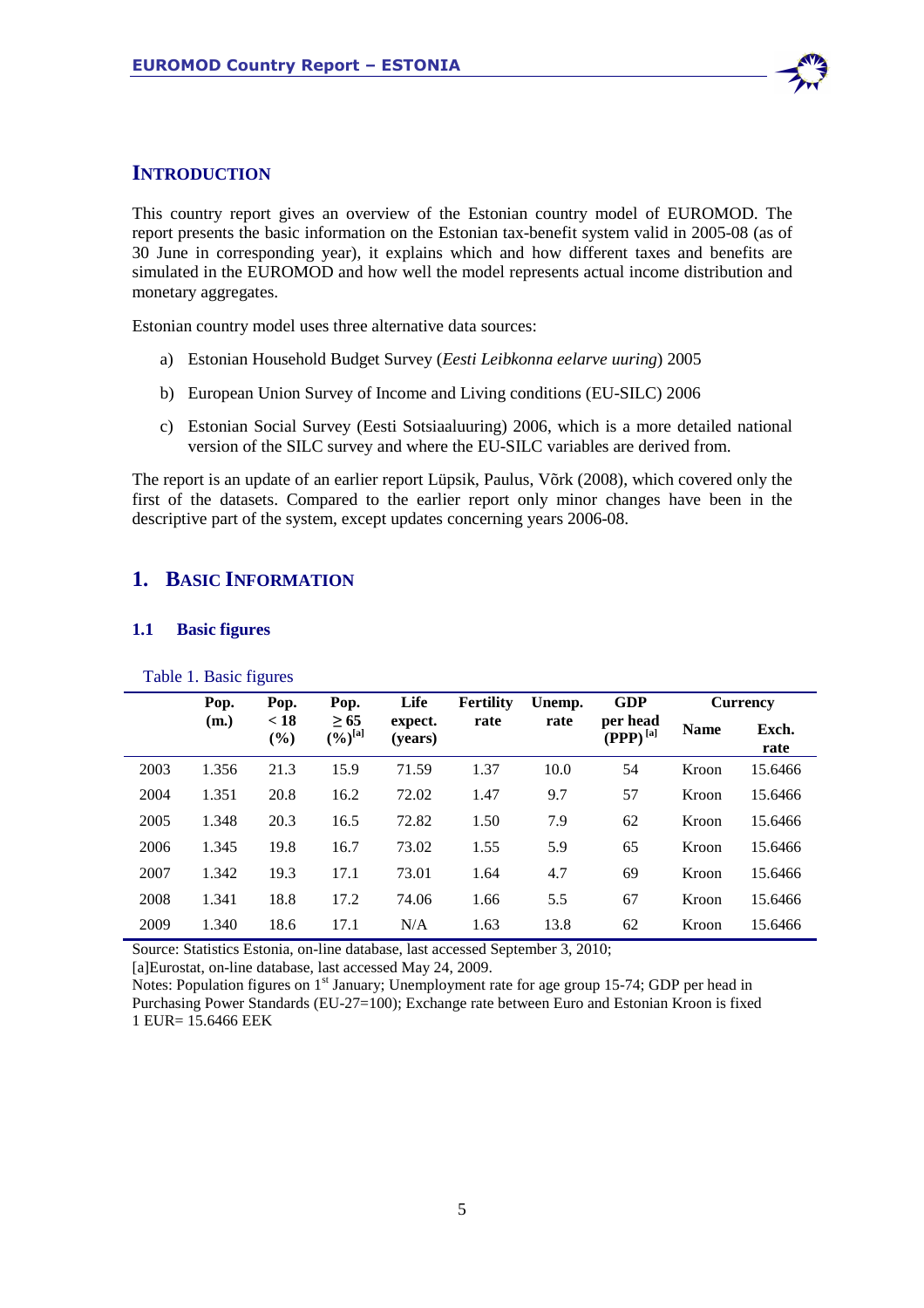

### **1.2 The tax-benefit system**

|      | <b>Total general</b><br>government<br>revenue <sup>[a]</sup><br>% of GDP | <b>Total tax</b><br>receipts[a]<br>% of GDP | <b>Total general</b><br>government<br>expenditure <sup>[a]</sup><br>% of GDP | <b>Social protection</b><br>expenditure <sup>[a]</sup><br>% of GDP |
|------|--------------------------------------------------------------------------|---------------------------------------------|------------------------------------------------------------------------------|--------------------------------------------------------------------|
| 2003 | 36.5                                                                     | 30.8                                        | 34.8                                                                         | 12.6                                                               |
| 2004 | 35.6                                                                     | 30.6                                        | 34.0                                                                         |                                                                    |
| 2005 | 35.2                                                                     | 30.7                                        | 33.6                                                                         | 12.7                                                               |
| 2006 | 36.5                                                                     | 31.1                                        | 34.0                                                                         | 12.4                                                               |
| 2007 | 37.4                                                                     | 32.4                                        | 34.8                                                                         | 12.7                                                               |
| 2008 | 37.1                                                                     | 32.3                                        | 39.9                                                                         | NA                                                                 |
| 2009 | 43.6                                                                     | 36.4                                        | 45.4                                                                         | NA                                                                 |

## Table 2. Tax-benefit system and government budget

Source: [a]Eurostat, on-line database, last accessed September 2, 2010.

Eurostat tables: Government revenue, expenditure and main aggregates - Total general government expenditure, Total general government revenue; Main national accounts tax aggregates - Total receipts from taxes and social contributions (including imputed social contributions) after deduction of amounts assessed but unlikely to be collected; Total expenditure on social protection, Current prices (% of GDP)

|      | Sickness/ | <b>Disability</b> | Old   | <b>Survivors</b> | Family/         | Unemployment | Housing | <b>Social</b> |
|------|-----------|-------------------|-------|------------------|-----------------|--------------|---------|---------------|
|      | health    |                   | age   |                  | <b>Children</b> |              |         | exclusion     |
|      | care      |                   |       |                  |                 |              |         |               |
| 2003 | 31.8%     | 9.3%              | 44.0% | 0.8%             | 10.0%           | 1.8%         | 0.6%    | 1.6%          |
| 2005 | 31.9%     | 9.4%              | 43.1% | $0.9\%$          | 12.2%           | 1.3%         | 0.2%    | 1.0%          |
| 2006 | 31.2%     | 9.5%              | 44.4% | $0.9\%$          | 12.1%           | $0.9\%$      | 0.3%    | 0.7%          |
| 2007 | 33.4%     | 9.3%              | 43.0% | 0.8%             | 11.6%           | 1.2%         | 0.2%    | 0.6%          |

## Table 3. Social protection expenditure by function (as % of total social protection expenditure)

Source: Statistics Estonia, national data for ESSPROS system 2001-2007 (3 March 2009), the total expenditures do not include administration cost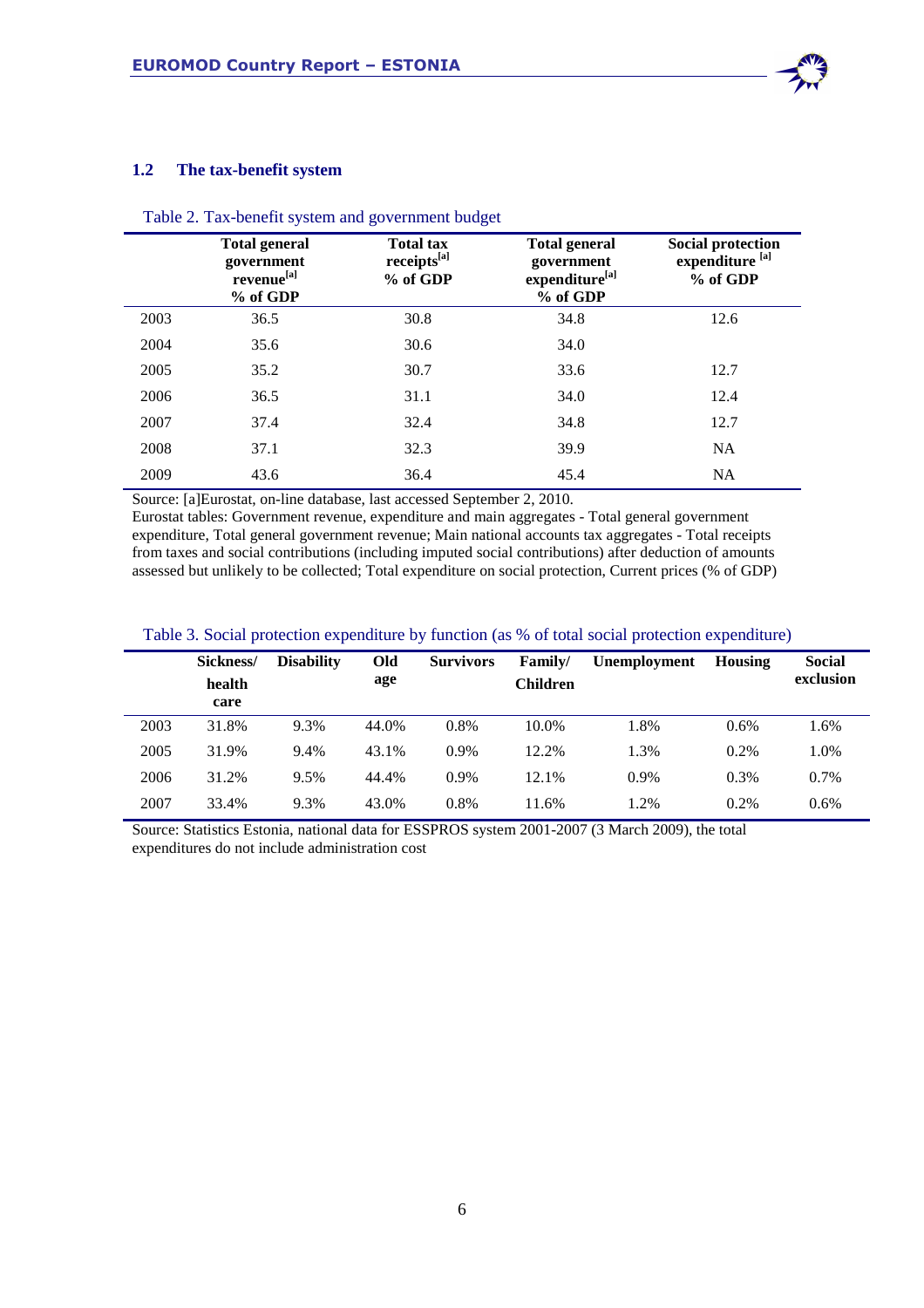|       | <b>Personal</b><br>income tax | Corporate<br>income tax |                  | Social security contributions |      |
|-------|-------------------------------|-------------------------|------------------|-------------------------------|------|
|       |                               |                         | <b>Employees</b> | <b>Employers</b>              |      |
| 2003  | 21.0                          | 5.1                     | 0.9              | 33.1                          | 39.4 |
| 2004  | 20.5                          | 5.4                     | 0.9              | 32.5                          | 40.1 |
| 2005  | 18.2                          | 4.7                     | 0.9              | 32.2                          | 43.7 |
| 2006  | 18.2                          | 4.9                     | 0.5              | 32.0                          | 44.0 |
| 2007  | 18.5                          | 5.2                     | 0.5              | 32.4                          | 43.0 |
| 2008* | 18.9                          | 5.0                     | 0.6              | 37.8                          | 37.7 |
| 2009* | 16.1                          | 5.2                     | 1.6              | 37.5                          | 39.5 |

#### Table 4. Taxation (as % of total tax receipts)

Source: Years 2003-2007 Eurostat. Taxation trends in the EU. 2009 edition, Annex A: Tables

http://ec.europa.eu/taxation\_customs/resources/documents/taxation/gen\_info/economic\_analysis/tax\_stru ctures/taxation\_trends\_2008\_annex.xls;

\*Year 2008-2009 - Statistics Estonia, own computations

#### **1.2.1 Basic information about the tax-benefit system**

- The tax system is largely a unified, national system consisting of income tax, value added tax, excise taxes, social tax and social insurance contributions. There are a few taxes set by local governments, such as land tax*,* motor vehicle tax*,* sales tax, but the share of these taxes in overall taxation is negligible.
- The benefit system is also a unified, national system. Municipalities provide a few local benefits, such as additional family and child benefits, and additional social assistance benefits*,* but the share in overall social expenditures is small. Social benefits and pensions are usually assessed and delivered on a monthly basis. Amounts are referred to in monthly terms.
- The fiscal year is 1 January 31 December. The tax system generally changes in 1 January each year. Indirect taxes may change also within a year. Main benefit changes happen at the same time, but may also be implemented in April (indexation of state pensions takes place in 1 April each year), or other times in year, e.g. family benefits have been changed in July and September.
- State pension age is 63 for men. The pension age for women gradually increases also to 63 by 2016. Meanwhile it was 59,5 in 2005 and 2006, 60 in 2007, and 60,5 in 2006 and 2007. Both early retirement and postponement is possible, also various occupational pensions exist.
- Children are subject to the obligation to attend school from age 7 and until they acquire basic education or attain 17 years of age.
	- o Dependent children for family benefits are defined as aged under 16, or under 19 and enrolled in basic school, upper secondary school or vocational school in daytime study or another form of study for medical reasons.
	- o In case of subsistence benefit, dependent children are defined as aged under 18.
	- o For taxation purposes, dependent children are aged up to 17. One of the parents may deduct additional basic allowances from his or her income in the period of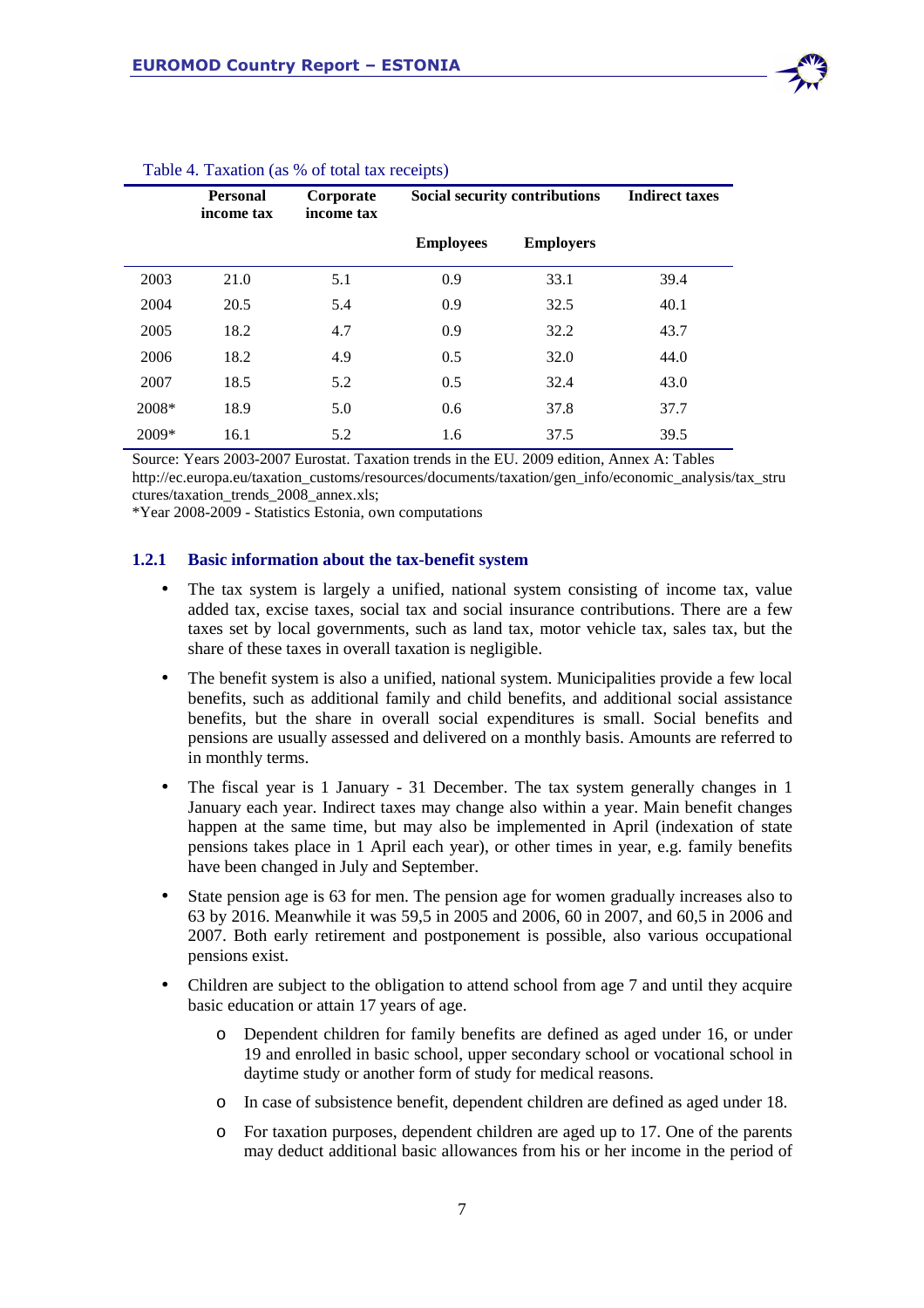

taxation depending on the number of children. The number of additional allowances has varied over the years.

- For benefit purposes single parents are the parents of resident dependent children whose birth registration certificate does not have an entry concerning the father or an entry has been made on the basis of a statement by the mother or whose parent has been declared to be a fugitive.
- The income tax system is an individual system, but a married couple may also file a joint tax report if they wish (beneficial if one has unused tax allowances which the other one could claim for). There are some income sources on which income tax is immediately withheld when they are paid out; final tax liability is based on the tax report after the tax year has ended (taking into account tax already withheld).
- Liability of income tax is based on annual income and allowances are referred to in annual terms, although 1/12 of the annual basic, pension and sickness allowance can be applied monthly to calculate withholding income tax. In order to make use of the other allowances and deductions these have to be declared in the following year (by  $31<sup>st</sup>$ March) when filing the tax report. Overall, there are a few allowances and deductions in the system. Different income sources are taxed uniformly.
- The means-tested benefit system assesses entitlement according to household income. Household consists of persons living together and share their income and expenditures. Income is assessed on monthly basis. Total income, with a few exceptions, of the previous month is taken into account.
- Taxes and benefits are not indexed, with the exception of old-age pensions, which are indexed to weighted average of inflation and social tax revenues, but ad hoc changes are common. Usually taxes and benefits are changed in ad hoc manner. Some thresholds of benefits (i.e. minimum or maximum levels) are linked to past minimum wage or average contribution base.
- Social tax is a payroll tax and is paid by employers, although all tax payments are linked to individuals when calculating pensions, sickness benefits or maternity benefits. There are a few additional social contributions paid by employees: unemployment insurance benefits and contributions to the mandatory pension scheme.

## **1.3 Social Benefits<sup>1</sup>**

## **1.3.1 Pensions**

l

The Estonian pension system is based on three pillars:

- state pension insurance (the  $1<sup>st</sup>$  pillar) pay-as-you-go scheme;
- mandatory funded pension scheme (the  $2<sup>nd</sup>$  pillar) introduced in 2002;
- supplementary (voluntary) funded pension scheme (the  $3<sup>rd</sup>$  pillar) introduced in 1998.

- Ministry of Social Affairs. Social sector in figures 2005. Tallinn 2006.
- Ministry of Social Affairs. Social sector in figures 2006. Tallinn 2007.
- Lüpsik, S., Paulus, A., Võrk, A. (2006) "I-CUE Feasibility Study. Estonia (2005 tax-benefit system)" EUROMOD Feasibility Study.
- Leetmaa, R., Võrk, A. (2006) "Social Insurance and Social Assistance in Estonia", report to World Bank.
- Leppik, L. (2004) "The Estonian pension system: challenges of adequacy and sustainability". PRAXIS Center for Policy Studies. Unpublished.

<sup>&</sup>lt;sup>1</sup> The following description of social benefits cites and uses excerpts from the following sources.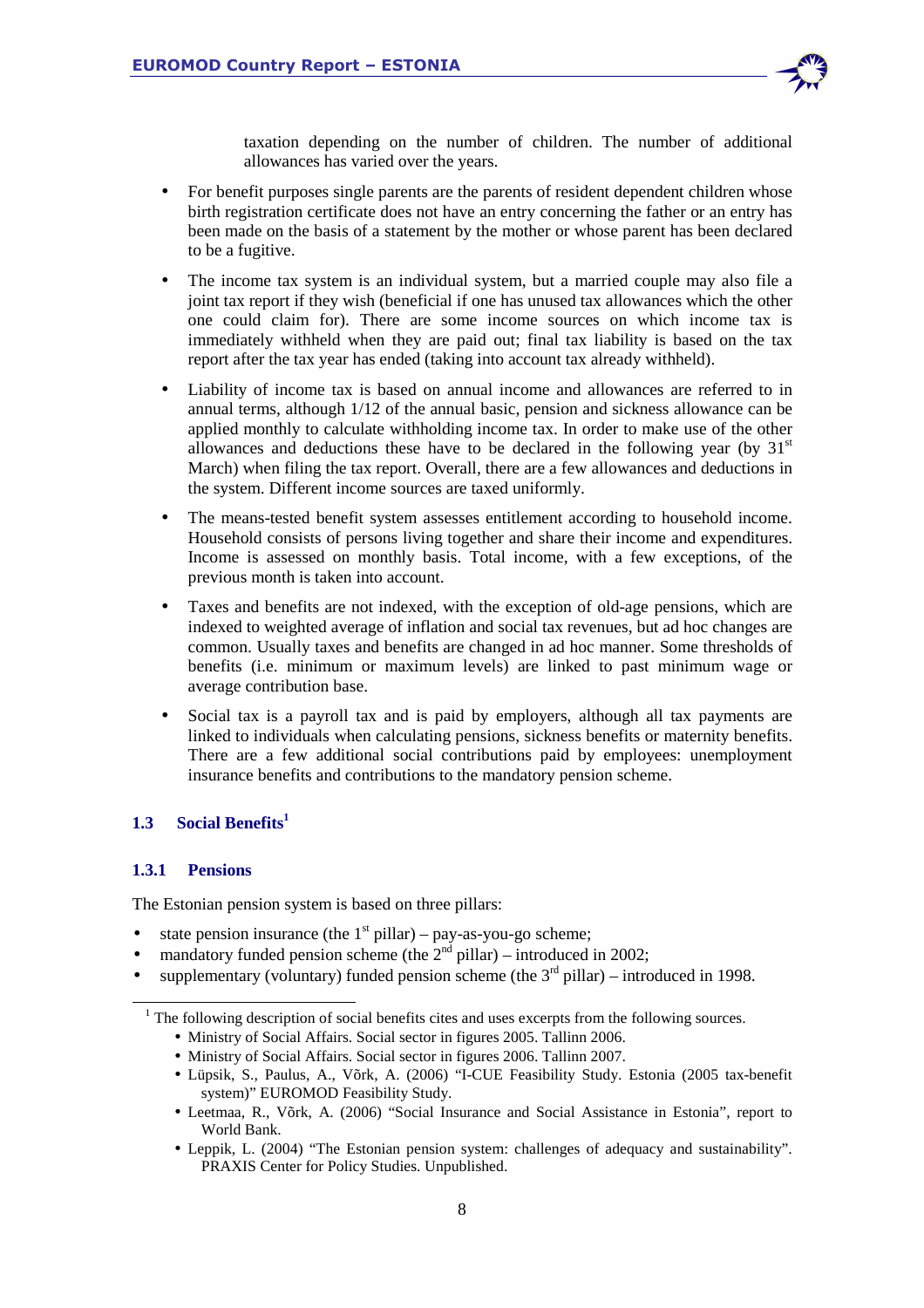As the funded pension components were introduced recently, only pensions from the state pension insurance scheme were paid out in 2005-2008. In 2009 pensions from the mandatory funded pension scheme started, but their role is initially negligible.

The first pillar – the state pension insurance – provides protection against the risks of old age, disability and survivorship, and in fact comprises of two separate tiers:

- residence-based national pensions and
- employment-based old-age, work incapacity and survivors' pensions.

All economically active persons are compulsorily covered by the state pension insurance through the payment of an earmarked social tax (by employers). The state pays social tax on a fixed rate on behalf of some economically non-active persons, e.g. persons on parental leave, conscripts, carers of disabled persons etc.

Entitled to old age pension are residents of Estonia who have attained a pension age and have at least 15 years of pensionable service obtained in Estonia. In 2005, the statutory pension age was 63 years for men and 59.5 years for women. The pension age of women is being increased and gradually equalised with the pension age of men, reaching the target level of 63 by 2016. (See table 5). After that the pension age increases gradually to 65 for both sexes by 2026.

|                   | Women                     | Men                 |                             |
|-------------------|---------------------------|---------------------|-----------------------------|
| <b>Birth year</b> | <b>State pension age</b>  | <b>Year reached</b> | <b>State</b><br>pension age |
| 1946              | 59 and 6 months           | 2005, 2006          | 63                          |
| 1947              | 60                        | 2007                | 63                          |
| 1948              | 60 and 6 months           | 2008, 2009          | 63                          |
| 1949              | 61                        | 2010                | 63                          |
| 1950              | 61 and 6 months           | 2011, 2012          | 63                          |
| 1951              | 62                        | 2013                | 63                          |
| 1952              | 62 and 6 months           | 2014, 2015          | 63                          |
| 1953              | 63                        | 2016                | 63                          |
|                   | <b>Both women and men</b> |                     |                             |
| 1954              | 63 and 3 months           | 2017                |                             |
| 1955              | 63 and 6 months           | 2018                |                             |
| 1956              | 63 and 9 months           | 2019                |                             |
| 1957              | 64                        | 2020                |                             |
| 1958              | 64 and 3 months           | 2021                |                             |
| 1959              | 64 and 6 months           | 2022                |                             |
| 1960              | 64 and 9 months           | 2023                |                             |
| 1961              | 65                        | 2026                |                             |
| 1962              | 65                        | 2027                |                             |

#### Table 5. Changes in the pension age in 2005-2027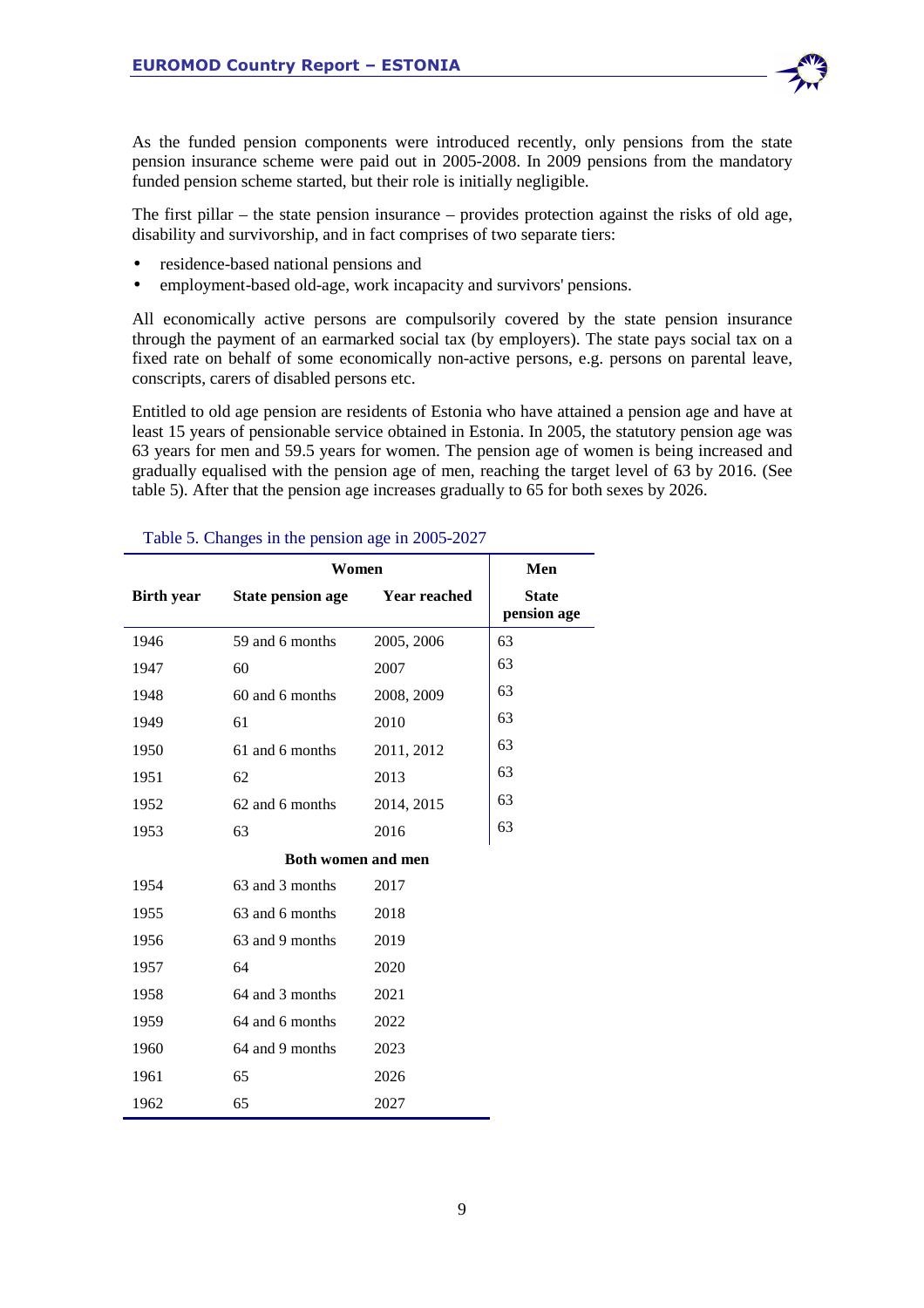Since 1999 the acquisition of new pension rights is linked to the social tax paid on behalf of the person. That introduced an insurance element in the pension formula and counting of pension insurance periods on the basis of registered social tax payments.

**The old-age pension (***vanaduspension***)** from the state pension system (the 1st pillar) is calculated according to a formula, which consists of three additive elements:

- a flat-rate element;
- a length-of-service element (applies only to pensionable service until 31 December 1998);
- an insurance element applying to periods after 1 January 1999.

The pension components are indexed annually by an arithmetic weighted average of annual increases of consumer prices and social tax revenues. In 2005-2007 the weights were equal, they were changed in 2008, new weights are 20% for CPI increases and 80% for social tax revenue increases). However, additional ad hoc changes are common. A flat-rate guaranteed minimum pension – national pension – is granted to all residents at the age of 63 provided they have resided in Estonia at least 5 years prior to claiming a pension. Both early retirement and postponement of pensions are possible (see below). Working is allowed while receiving pensions. If the person acquires additional pension insurance coefficients, the pension is recalculated each year.

The 2nd pillar is based on defined-contribution principle, meaning that the benefit depends on the total contributions paid into individual pension account and investment returns of the pension fund. As a rule, benefits are paid in the form of life-long annuities, while unisex life tables are used for calculation of annuities. The pension age in the second pillar is the same as in the first pillar. The first benefits will be paid out only in 2009.

Supplementary funded pension scheme (the  $3<sup>rd</sup>$  pillar) is a voluntary scheme.

**Early retirement pension (***ennetähtaegne vanaduspension***):** Available up to 3 years before the legal pension age. The amount of pension calculated on the basis of pension formula is permanently reduced by 0.4% for every month of earlier retirement. Pensions are suspended when the person returns to work before pension age. Working while receiving early retirement pensions is allowed after person has reached statutory pension age. Pension is recalculated when the person has acquired additional pension insurance periods (but still applying the reduction factor). Eligibility: 15 years of pension insurance period.

**Old age pension under favourable conditions (***soodustingimustel vanaduspension***):** There are two possibilities. Under the *State Pension Insurance Act (Riikliku pensionikindlustuse seadus)*, one of the parents who has raised 3 or more children or a disabled child has the right to retire up to five years earlier before the legal pension age and there is no reduction in pension amount.

*Old-age Pensions Under Favourable Conditions Act (Soodustingimustel vanaduspensionide seadus)* states that persons who have worked with hazardous or hard working conditions (defined categories of professions) for a certain period of time have the right to retire up to ten years before the legal pension age. Also the value of a year of pensionable service is increased, the size depending on the profession. There is accumulation with earnings if the person does not work at the same profession that gave eligibility to the pension before the statutory pension age.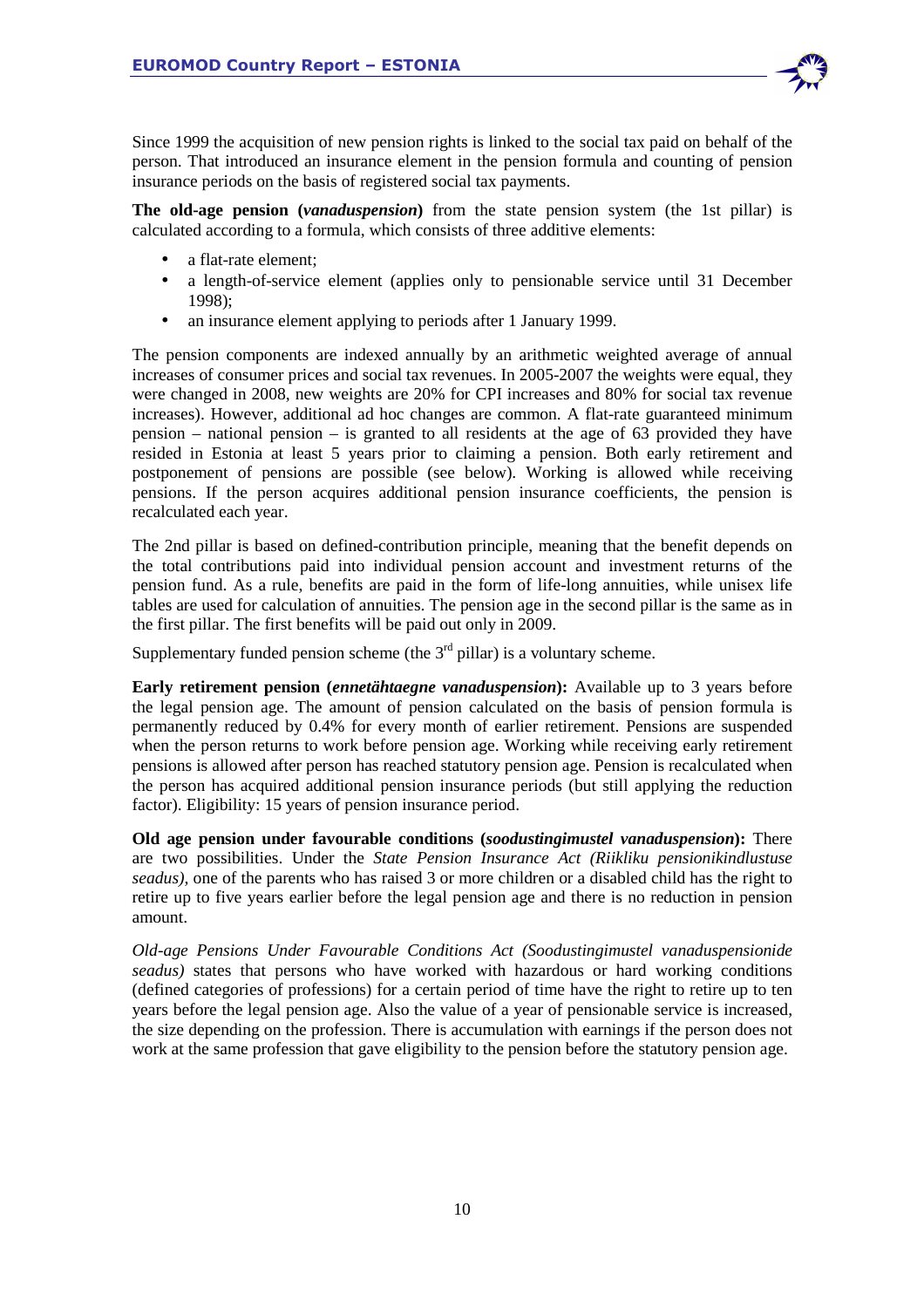

| Tuble 6. Early Tementent and humber of emitted |                                              |  |  |  |
|------------------------------------------------|----------------------------------------------|--|--|--|
| <b>Children</b>                                | How many years allowed to<br>retire earlier? |  |  |  |
| Disabled child under 18                        | 5 years                                      |  |  |  |
| 5 or more children                             | 5 years                                      |  |  |  |
| 4 children                                     | 3 years                                      |  |  |  |
| 3 children                                     | 1 year                                       |  |  |  |

|  | Table 6. Early retirement and number of children |  |  |
|--|--------------------------------------------------|--|--|
|  |                                                  |  |  |

**Superannuated pension (***väljateenitud aastate pension***):** For narrowly defined categories of professions (e.g. policemen, pilots, seamen, artists etc.) pension is available before normal retirement age, given that they have required length of service. The amount of the pension depends on the profession. Upon attaining the general pensionable age, the person may switch to the general old-age pension.

**Pension for incapacity to work (***töövõimetuspension,* or disability pension**):** The percentage of the calculation basis corresponding to the loss of capacity for work. Calculation basis: represented by the higher of the 2 following amounts: old-age pension calculated on the basis of actual years of pensionable service and the pension insurance coefficient of the applicant, or old-age pension for a person with 30 years of pensionable service. There is no restriction on work, full accumulation with earnings is possible. Pension is granted from the age of 16 years for the period of work incapacity, which could be determined for 6 months, 1 year, 2 years, 5 years or until attaining the pensionable age depending upon claimant's condition. The pension is renewable. Upon attaining the pension age, the person is transferred to old-age pension. Qualification period depends on age at time of granting the pension, ranging from 1 year of insurance for persons from 21 to 23 years of age to 14 years of insurance for persons from 60 to 62 years of age. No qualification period for persons aged 16-20.

**Survivor's pension (***toitjakaotuspension***):** Upon the death of a provider, family members who were maintained by him or her have the right to receive a survivor's pension. They include: 1) a provider's child, brother, sister or grandchild who is under 18 years of age (or who is under 24 years of age and is a student enrolled in daytime or full-time study) or disabled. A brother, sister or grandchild has the right to receive a pension if he or she does not have parents with capacity for work. 2) a provider's parent who is of pensionable age or permanently incapacitated for work; 3) a provider's non-working widow who is pregnant (from the twelfth week of pregnancy) or who is permanently incapacitated for work or of pensionable age and whose marriage to the provider had a duration of at least one year; 4) a provider's divorced spouse who attained pensionable age or was declared permanently incapacitated for work before the divorce, or within three years after the divorce and whose marriage to the provider had a duration of at least twenty-five years, 5) a parent or guardian of a provider's child who is not employed and is raising the provider's child who is under 3 years of age in his or her family. Under certain additional conditions the above apply to stepchildren and foster-children, step-parents and foster-parents. If the provider had a necessary length of service to receive the old–age pension, then the greatest of the following old-age pensions shall be the basis for calculation of a survivor's pension: 1) the old-age pension earned by the provider until the date of his or her death; 2) the old-age pension if the person has completed thirty years of pensionable service. The amount of survivor's pension depends on the number of family members: 1) to one family member, 50 per cent of the basis; 2) to two family members, 80 per cent of the basis; 3) to three or more family members, 100 per cent of the basis.

**National pension (***Rahvapension)*: It is a minimum guaranteed pension for those persons who do not have necessary length of service to be eligible old-age pensions or pension for incapacity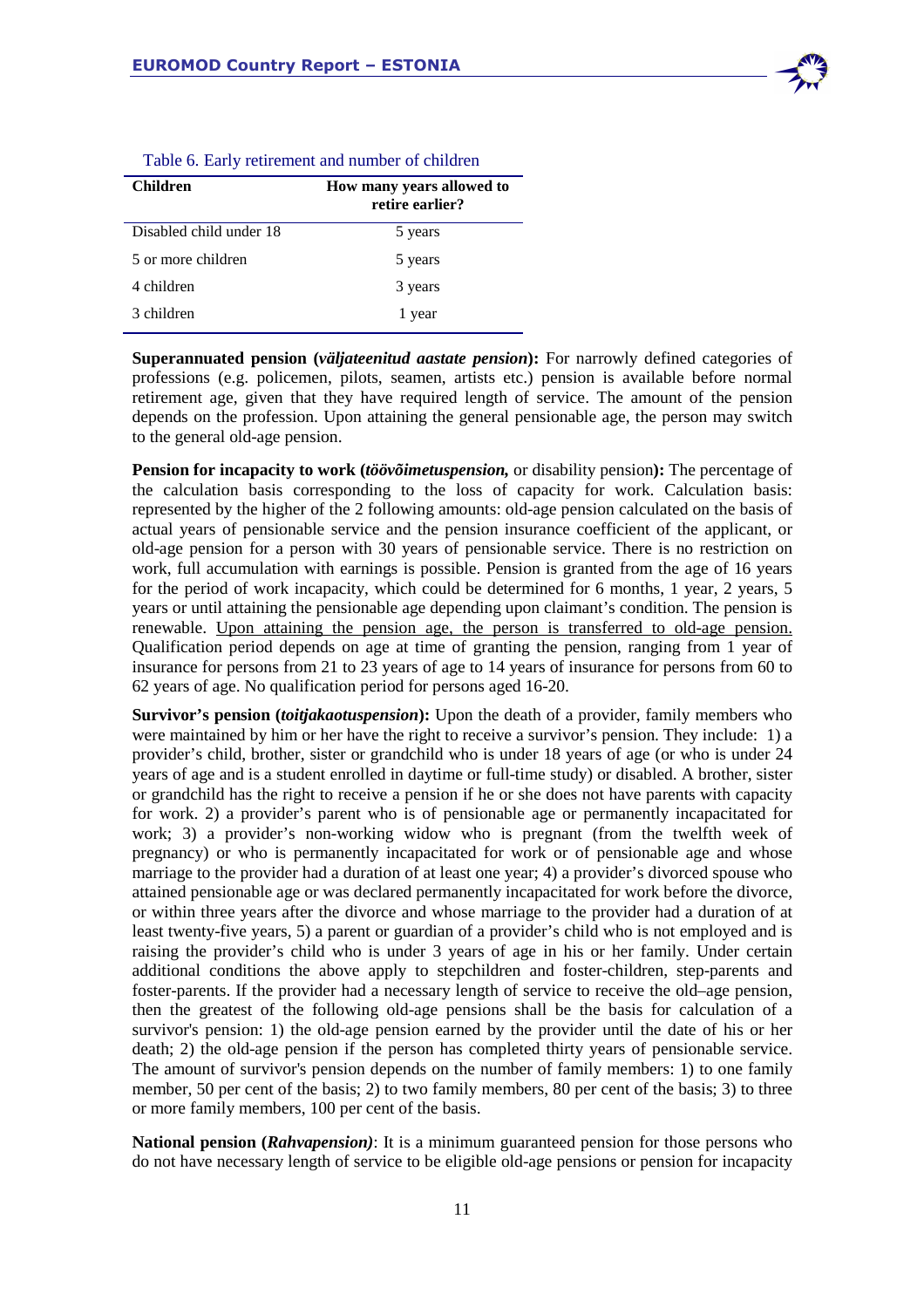for work, or in case of survivor's pension a provider did not have necessary length of service. The basis for national pension is the National Pension Rate (*rahvapensioni määr*), which in 2005 was 1,156 EEK (see Table 7 for amounts in later years).

| <b>Pension type</b>                | <b>Minimum</b> amount                                                                                                                                                                   |            |  |  |  |  |
|------------------------------------|-----------------------------------------------------------------------------------------------------------------------------------------------------------------------------------------|------------|--|--|--|--|
| Old-age pension                    | 100% of the National Pension Rate (NPR, rahvapensioni määr)                                                                                                                             |            |  |  |  |  |
| Pension for incapacity<br>for work | Percentage of loss of capacity applied to the National Pension Rate (in case of<br>total incapacity 100% of NPR)                                                                        |            |  |  |  |  |
| Survivor's pension                 | 1) to one family member, 50 per cent of the NPR;<br>2) to two family members, 80 per cent of the NPR in total;<br>3) to three or more family members, 100 per cent of the NPR in total. |            |  |  |  |  |
| National<br>pension rate           | Date                                                                                                                                                                                    | <b>NPR</b> |  |  |  |  |
| (NPR)                              | 1.4.2005                                                                                                                                                                                | 1,056.38   |  |  |  |  |
|                                    | 1.7.2005                                                                                                                                                                                | 1,156.38   |  |  |  |  |
|                                    | 1.4.2006                                                                                                                                                                                | 1,268.55   |  |  |  |  |
|                                    | 1.4.2007                                                                                                                                                                                | 1,423.31   |  |  |  |  |
|                                    | 1.7.2007                                                                                                                                                                                | 1,573.31   |  |  |  |  |
|                                    | 1.4.2008                                                                                                                                                                                | 1,913.14   |  |  |  |  |
|                                    | 1.4.2009                                                                                                                                                                                | 2,008.80   |  |  |  |  |
|                                    | 1.4.2010                                                                                                                                                                                | 2,008.80   |  |  |  |  |

| Table 7. Minimum amount of national pension by pension type |  |
|-------------------------------------------------------------|--|
|                                                             |  |

Source: Sotsiaalkindlustusamet http://www.ensib.ee/public/statistika\_ja\_eelarve/penkoefitsendid2010.xls

Pensions are subject to income tax. Both basic income tax allowance (1,700 EEK per month in 2005; 2,000 EEK in 2006 and 2007; 2,250 EEK in 2008 and 2009) and a special tax allowance for pensions (3,000 EEK per month) can be applied. That is for non-working pensioner the pension is non-taxable in the amount of 4,700 EEK in 2005 and 5,250 EEK in 2008. Average old-age pension was 2,739 EEK in January 2006; 3,129 EEK in January 2007, and 3,763 EEK in 2008. It means that majority of the pensioners effectively do not pay income tax if they do not have income from other sources.

## **1.3.2 Benefits for families with children**

There are various types of benefits for families with children.

- 1) State family benefits that mainly depend on the age and number of children.
- 2) Benefits that compensate periods when a parent is out of the labour market and which depend on the parent's previous earnings – maternity benefit (*sünnitushüvitis*), parental benefit (*vanemahüvitis*), care benefit for nursing a child under 12 years of age who is ill (*hooldushüvitis*); additional childcare leave for fathers, etc.
- 3) Tax allowances and deductions depending on the number of children or expenditures on children. This is described in detail below where we discuss income taxation.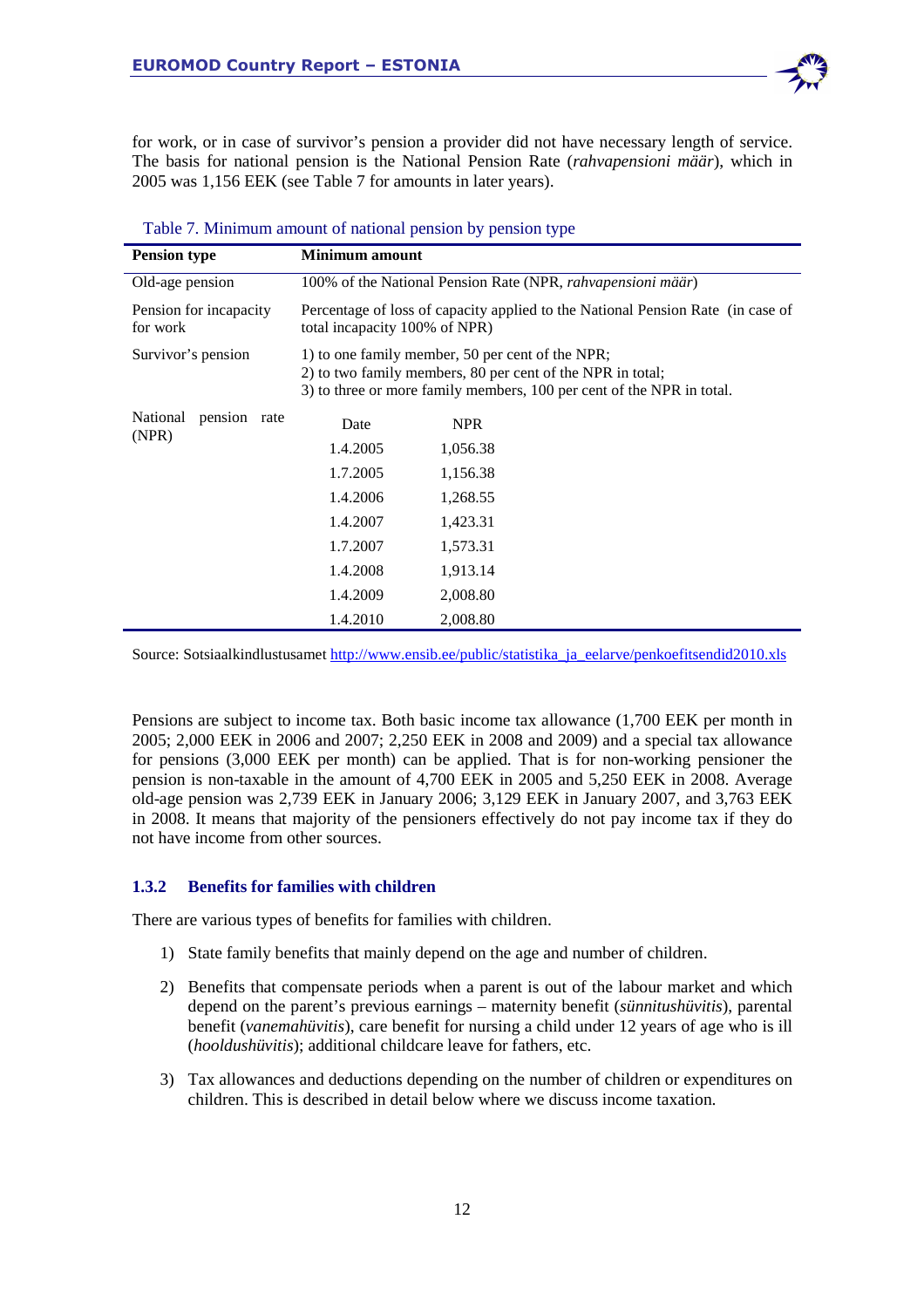

- 4) Free or subsidised services for children (e.g. subsidised school meals; free health care, including dental care; subsidised childcare in kindergarten, etc) – these in-kind services are not discussed in detail.
- 5) Benefits and services provided by local municipalities additional birth grants, social assistance benefits, child's school allowance (at the beginning of the school year), etc.
- 6) Special benefits for disabled children.

## **State family benefits**

The types and extent of state family benefits and the conditions under which they are granted are regulated by the *State Family Benefits Act (Riiklike peretoetuste seadus)*. Family benefits are paid to permanent residents of Estonia and foreigners living in Estonia, who have a fixed-term residence permit or who are staying in Estonia on grounds set forth in the *Aliens Act (Välismaalaste seadus)*. Depending on the type of benefit, family benefits are paid either as a lump sum, once a month, once a quarter or once a year (see table 7) and they are financed from the state budget. If a person is entitled to several types of family benefits, these benefits are determined and disbursed simultaneously. Child benefits are calculated on the basis of the Child Allowance Rate (CAR, *lapsetoetuse määr*). Childcare allowances and allowances for families with seven or more children are calculated on the basis of Childcare Allowance Rate (CCR, *lapsehooldustasu määr*). Both rates are established with the state budget for every budget year and the new rate cannot be lower than the existing rate. The family benefits are coefficients of those rates. Since 1997, the child allowance rate has been 150, and since 2000, the childcare allowance rate 1,200 EEK. (Ministry of Social Affairs "Social sector in figures 2006", p 86)

Dependent children for family benefits are defined as aged under 16, or under 19 and enrolled in basic school, upper secondary school or vocational school in daytime study or another form of study for medical reasons.

All benefits paid under the State Family Benefits Act are non-taxable with income tax.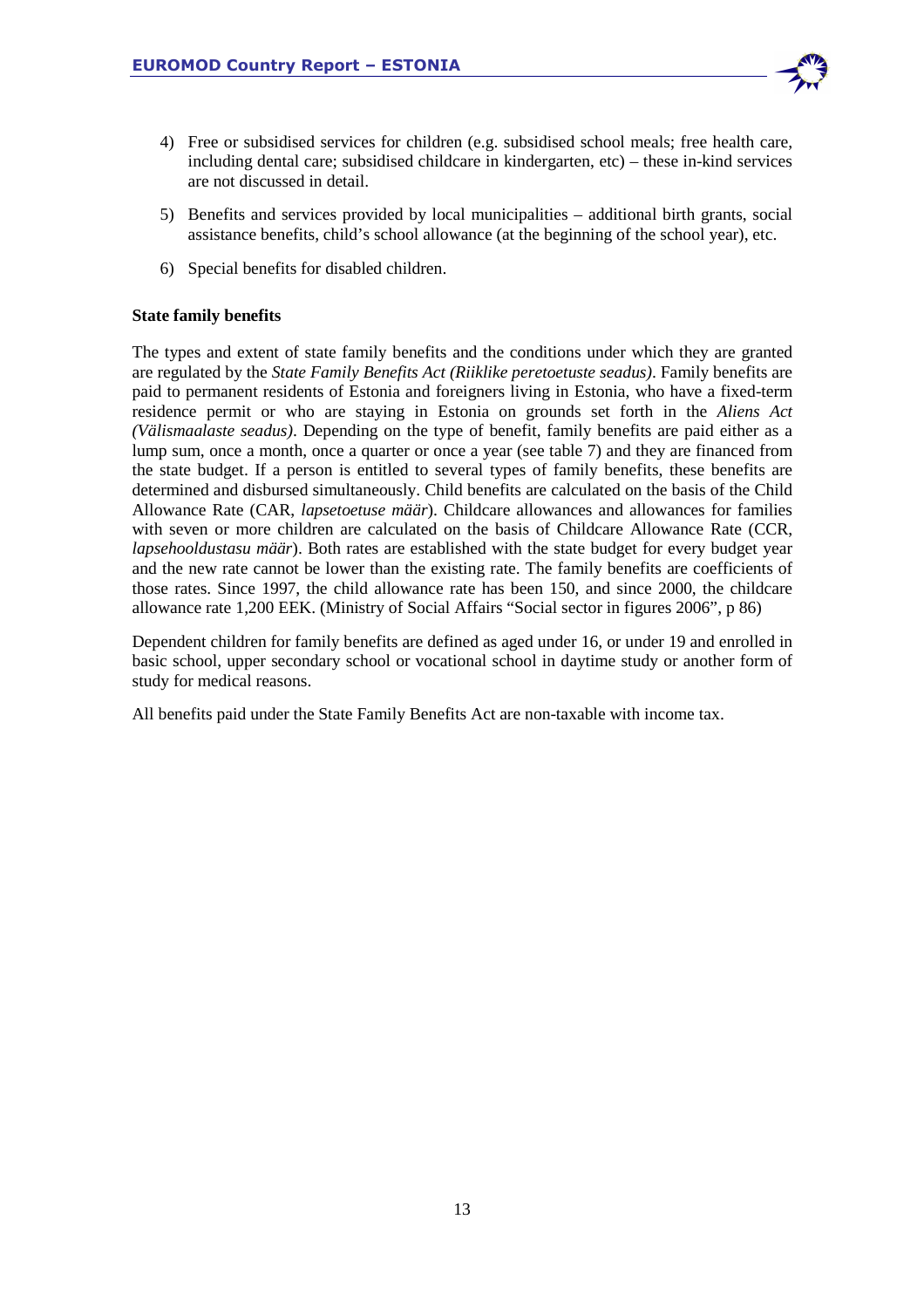| <b>Benefit</b><br>(legal term in<br>English)                                                     | <b>Frequency</b> | Unit      | <b>Basic formula in</b><br>2005                                                                             | <b>Changes in 2006-2009</b>                                                                             |
|--------------------------------------------------------------------------------------------------|------------------|-----------|-------------------------------------------------------------------------------------------------------------|---------------------------------------------------------------------------------------------------------|
| Childbirth allowance                                                                             | Lump sum         | Family    | First child: 25 x CAR<br>Subsequent child: 20<br>x CAR                                                      | Since 2006 : 5000 EEK<br>for all                                                                        |
| Adoption benefit                                                                                 | Lump sum         | Family    | 20 x CAR                                                                                                    | Since 2006: 5000 EEK                                                                                    |
| Child allowance                                                                                  | Monthly          | Per child | 2 x CAR                                                                                                     | Since 1 July 2007:<br>$1st$ and $2nd$ child 2 x<br>CAR, $3^{\text{rd}}$ and more 6 x<br>CAR             |
| Childcare allowance                                                                              | Monthly          | Per child | Under 3 years old:<br>$1/2$ x CCR<br>3-8 years old: $1/4 x$<br><b>CCR</b>                                   | Since $2006 - \text{extra } 100$<br><b>EEK</b> effectively<br>abolished as parental<br>benefit extended |
|                                                                                                  |                  |           | <b>Additional 100 EEK</b><br>for each child under 1<br>year old, if does not<br>receive parental<br>benefit | Since 2009 - none if a<br>parent receives parental<br>benefit for any child                             |
| Allowance for<br>families with 3 or<br>more children/with                                        | Quarterly        | Per child | 3 children: 1 x CAR<br>4 or 5 children: 2 x<br><b>CAR</b>                                                   | 1/1/2006-31/6/2007<br>3 children: 2 x CAR<br>4 or more: 3 x CAR                                         |
| triplets                                                                                         |                  |           | 6 or more: $2.5 \times CAR$                                                                                 | Abolished since 1 July<br>2007                                                                          |
| Allowance for                                                                                    | Quarterly        | Family    | 6 x CAR                                                                                                     | Since $2006:9 \times CAR$                                                                               |
| families with triplets<br>Allowance for one<br>parent of a family<br>with 7 and more<br>children | Monthly          | Family    | 2 x CCR                                                                                                     | 2006: 2.1 x CCR<br>Since 2007: 2.2 x CCR                                                                |
| Single parent child                                                                              | Monthly          | Per child | $2 \times CAR$                                                                                              |                                                                                                         |
| allowance<br>Child's school<br>allowance                                                         | Annual           | Per child | 3 x CAR                                                                                                     | Abolished in 2009                                                                                       |
| Allowance for a<br>child in guardianship<br>or in foster care                                    | Monthly          | Per child | 6 x CAR                                                                                                     | Since 2007 - 10 x CAR                                                                                   |
| Conscript's child<br>allowance                                                                   | Monthly          | Per child | 5 x CAR                                                                                                     |                                                                                                         |
| Start in independent<br>life allowance                                                           | Lump sum         | Per child | 40 x CAR                                                                                                    |                                                                                                         |

#### Table 8. Overview of state family benefits, in 2005-2009

*Note: CAR – Child allowance rate, 150 EEK in 2005-2009; CCR – Childcare allowance rate, 1,200 EEK in 2005-2009* 

**Child allowance (***lapsetoetus***):** 300 EEK (= 2 x CAR) per child per month. Non-taxable. Since 1 July 2007 quarterly allowances for families with 3 or more children (see below) were merged with monthly child allowances and the former were abolished. Since 1 July 2007 the third and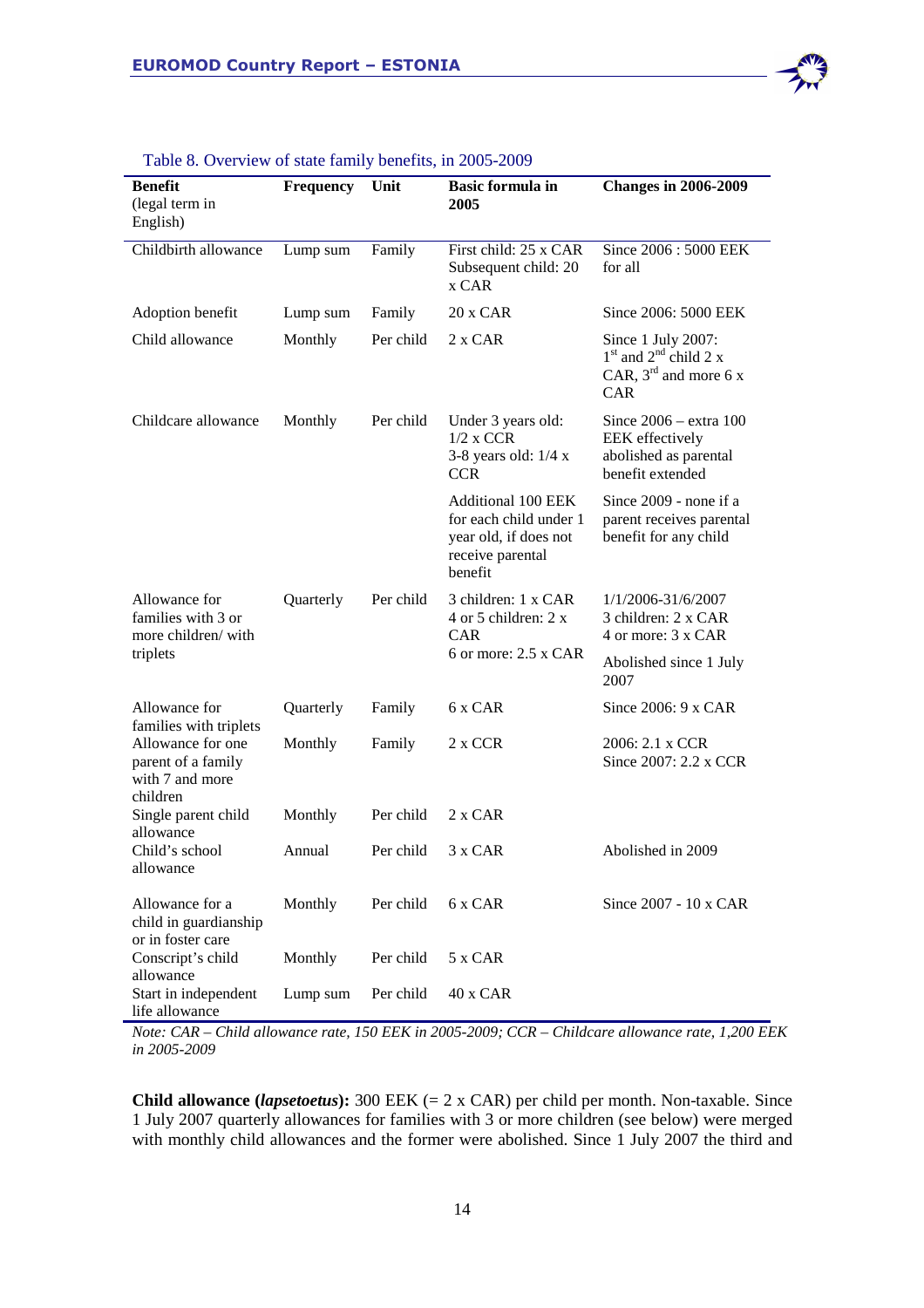

any consequent child receives 6 x CAR (900 EEK) per month. (See also **Allowance for families with 3 or more children** below).

**Single parent child allowance** *(üksikvanema lapse toetus)***:** 300 EEK  $(= 2 \times \text{CAR})$  per child per month, paid as a supplement to the child allowance. Non-taxable. Single parents are the parents of resident dependent children whose birth registration certificate does not have an entry concerning the father or an entry has been made on the basis of a statement by the mother or whose parent has been declared to be a fugitive.

**Allowance for families with 3 or more children / triplets (***kolme- ja enamalapselise pere ning kolmikuid kasvatava pere toetus***):** In 2005 for families with 3 children, 150 EEK (= CAR) per child is paid once a quarter as a supplement to other child benefits; for families with 4 or 5 children, 300 EEK (= 2 x CAR) per child, and for families with 6 or more children, 375 EEK (= 2.5 x CAR) per child. For families with triples it is 900 EEK (6 x CAR). A large family applicable to these benefits can only receive a benefit from one of these categories. It is nontaxable. In 2006 the benefits were increased (see Table 8) and then abolished since 1 July 2007. Monthly child benefits were increased for families with more than three children (see also **Child allowance** above).

**Childcare allowance (***lapsehooldustasu***):** 600 EEK (= 1/2 x CCR) per month for every child up to 3 years old, 300 EEK  $(= 1/4 \times CCR)$  per month for each eligible child from 3 to 8 years of age. Additionally 100 EEK per month for every child up to one year old. Paid to one of the parents in respect of children under 3 years of age and in respect of children from 3 to 8 years of age if there are 3 or more children or children under 3 years of age in the family. It is non taxable and there is full accumulation with labour earnings, and other benefits, except maternity benefit and parental benefit.

Since 2006 the duration of parental benefits has been increased, and therefore the additional element for children less than 1 year old is effectively redundant (about 20 families receive it in a year).

Since 1.1.2009 if a parent receives parental benefits then the parent cannot receive the child care allowance also for any other children.

**School Allowance (***koolitoetus*): 450 EEK  $(= 3 \times \text{CAR})$  for each child receiving child allowance and enrolled in daytime studies, paid once a year at the beginning of the school year. It is also non-taxable. Note that in 2009, it was abolished.

**Allowance for a parent raising 7 or more children (***7 ja enamalapselise pere vanema toetus***):** Since 2005 the state offers a special allowance for the parent of seven or more children, 2,400 EEK (2 x CCR) per month. Non-taxable. In 2006 it was increased to 2520 EEK (2.1 x CCR) and in 2007 to 2640 EEK (2.2 x CCR).

**Conscript's child benefit (***ajateenija lapse toetus***)** is applicable to the child whose parent serves in the Estonian Defence Forces in case the child receives child support. 750 EEK  $(= 5 \times$ CAR) per month. Non-taxable.

**Foster care allowance (***eestkostel või perekonnas hooldamisel oleva lapse toetus***)** is paid for a child who is deprived of parental care, if guardianship has been established for him or her or a foster care contract has been entered into with respect to him or her, and who receives child allowance payments. Upon termination of guardianship or foster care when a child attains 18 years of age, the payment of an allowance continues until the end of the school year when the child attains 19 years of age. Foster care allowance was 900 EEK  $(= 6 \times \text{CAR})$  in 2005 and it was increased to 1500 EEK  $(=10 \times \text{CAR})$  in 2007. Non-taxable.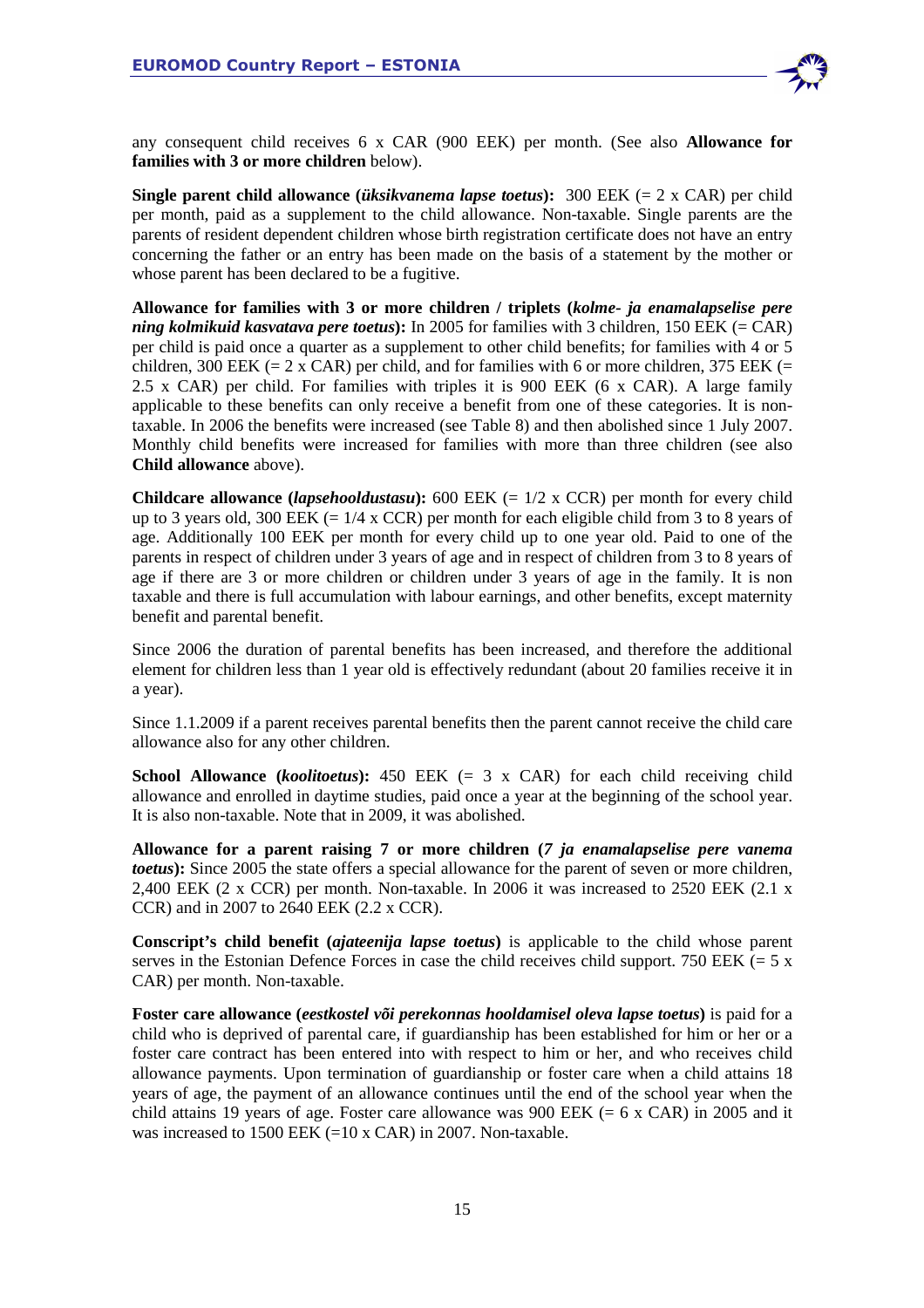

**Childbirth allowance** (*sünnitoetus***).** One of the parents has the right to receive childbirth allowance, which in 2005 was 3,750 EEK (= 25 x CAR) for a first child and 3,000 EEK (= 20 CAR) for each subsequent child. In the case of a multiple birth, childbirth allowance is also paid at twenty-five times the child allowance rate for each child. In 2006 it was increased to 5000 EEK for all children. An adoptive parent, guardian or caregiver has the right to receive childbirth allowance, if childbirth allowance has not been paid for the same child earlier. Nontaxable.

**Adoption allowance (***lapsendamistoetus***)***.* An adoptive parent residing in Estonia permanently or on the basis of a temporary residence permit from who an adopted child does not descend and who is not a step-parent of the child has the right to receive adoption allowance, if childbirth allowance has not been paid to the family for the same child earlier. The amount was 3,000 EEK  $(= 20 \times \text{CAR})$  in 2005. Non-taxable. In 2006 it was increased to 5,000 EEK.

**Start in independent life allowance (***elluastumistoetus***)** is a benefit paid to the person without parental care who has been raised in a social welfare institution or a school for children with special needs in case the person starts living independently in a new residence. The amount is 6,000 EEK  $(= 40 \times \text{CAR})$  in 2005. If the person has spent in the aforementioned institution less than 3 years, the support is reduced by 2.5% for each month less than three years. Non-taxable.

#### **Benefits compensating the periods out of the labour market**

**Maternity benefit (***sünnitushüvitis***)** is one of the benefits for temporary incapacity for work, regulated by the *Health Insurance Act (Ravikindlustuse seadus)*. It is paid to insured person in the event of pregnancy and maternity leave. A pregnant woman has the right to receive maternity benefit for 140 calendar days or, in the case of a multiple birth or delivery with complications, for 154 calendar days if the pregnancy and maternity leave of the woman commences at least 30 calendar days before the estimated date of delivery as determined by a doctor. The size of the benefit is her average gross income taxed with social tax (i.e. earnings) per calendar day in the previous calendar year. It is taxable with income tax.

**Parental benefit** *(vanemahüvitis***):** From 1 January 2004, the *Parental Benefit Act (Vanemahüvitise seadus)* entered into force, with the aim to compensate for income not received by stay-at-home parents in the first year of the child's life. The right to the parental benefit is granted to the parent, adoptive or foster parent, guardian or caregiver, who is a permanent resident in Estonia or a foreigner living in Estonia on terms of a temporary residence permit. In 2004 and 2005, parental benefit was paid until the end of a 365-day period from the beginning of the pregnancy and maternity leave, i.e. it includes the period of receiving maternity benefit. The duration was increased to 455 days in 2006 and to 575 days in 2008 (see Table 9).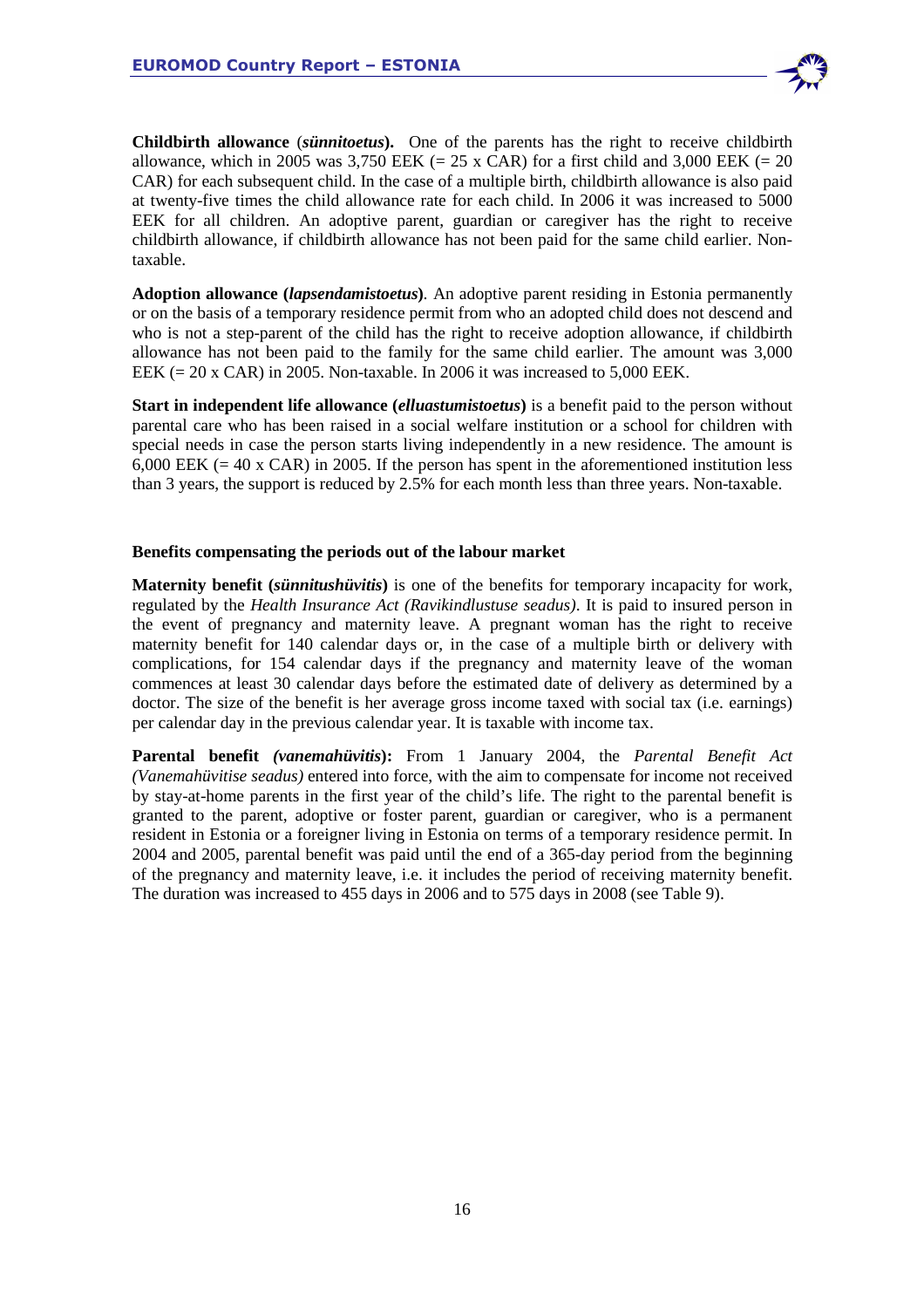

|                                                                           | 2004   | 2005   | 2006   | 2007   | 2008   | 2009   | 2010   |
|---------------------------------------------------------------------------|--------|--------|--------|--------|--------|--------|--------|
| Maximum days<br>(together with pregnancy and<br>maternity leave benefits) | 365    | 365    | 455    | 455    | 575    | 575    | 575    |
| for parent who did not<br>receive maternity benefits<br>(months)          | 11     | 11     | 14     | 14     | 18     | 18     | 18     |
| for parent who received<br>maternity benefits (days)                      | 225    | 225    | 315    | 315    | 435    | 435    | 435    |
| Parental benefit rate (minimum<br>rate) (EEK)                             | 2,200  | 2,200  | 2,480  | 2,690  | 3,600  | 4,350  | 4,350  |
| Parental benefit at the rate of<br>minimum wage (EEK)                     | 2.480  | 2,690  | 3.000  | 3.600  | 4,350  | 4,350  | 4,350  |
| Maximum parental benefit                                                  | 15,741 | 17,472 | 19.191 | 21,624 | 25,209 | 30,730 | 35,316 |

#### Table 9. Overview of parental benefit, in 2005-2010

*Source: Ministry of Social Affairs; Estonian National Social Insurance Board* 

The size of the benefit is calculated according to the applicant's average monthly gross income taxed with social tax (i.e. earnings) in the previous calendar year (generally 100%). Persons who did not receive any earnings (e.g. non-working students) are paid the parental benefit at the parental benefit rate (2,200 EEK in 2005; 3,600 EEK in 2008 and 4350 EEK in 2009 and 2010). Persons whose average monthly income in the previous year was less than or equal to the minimum wages are paid the parental benefit in the amount of the minimum monthly wages (2,690 EEK in 2005; 4,350 EEK in 2008-2010). The maximum amount of the monthly benefit is three times the average monthly income taxed with social tax in the calendar year before (17,472 EEK in 2005; 25,209 in 2008). The parental benefit is subject to income tax. (Ministry of Social Affairs "Social sector in figures 2006", pp 86-87).

**Additional childcare leave and breaks:** Under the Holidays Act and the Working and Rest Time Act the following are financed from the state budget: the additional childcare leave of a parent raising a disabled child, the additional childcare leave of one parent (3 or 6 days, depending on the number of children) and the additional childcare leave for fathers (10 workdays). The father is entitled to additional childcare leave either during the mother's pregnancy and maternal leave or within 2 months from the child's birth. The daily rate for the additional childcare leave was 66 EEK in 2005, and it is taxable with income tax. In 2008 the daily rate of additional childcare leave for fathers was made dependent on fathers' previous earnings, but in 2009 the compensation was abolished altogether.

A working person raising a child under 1.5 years of age is entitled to additional breaks for feeding the child – the minimum of 30 minutes after every three hours. The additional breaks may be added up and used to shorten the workday. The employees are paid average wages for the additional breaks from the state budget.

#### **Other family benefits**

Families are also paid a lump sum **benefit for holding funerals** (*matusetoetus*) on the territory of Estonia under the *State Funeral Benefit Act (Riikliku matusetoetuse seadus)*. Non-taxable.

**Compensation of study loans** (*õppelaenu kustutamine*). Pursuant to the *Study Allowances and Study Loans Act (Õppetoetuste ja õppelaenu seadus)*, the state started partially writing off the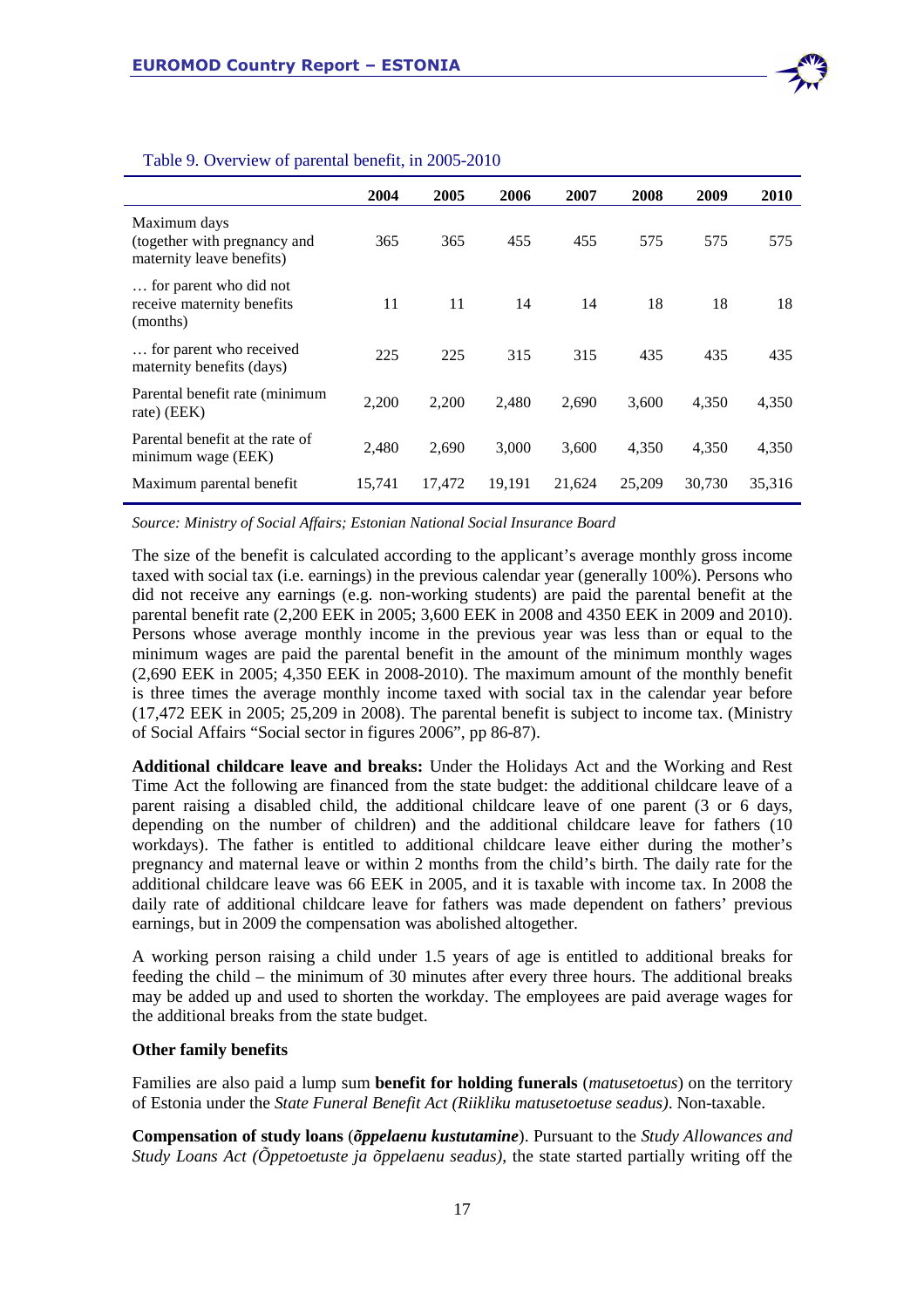

## **1.3.3 Unemployment benefits and social assistance benefits**

In 1991-2002 the unemployment compensation system consisted only of flat rate unemployment assistance benefits. In 2002 unemployment insurance system was introduced and the payment of unemployment insurance benefits started in 2003. The unemployment compensation in Estonia includes two tiers:

- a) unemployment insurance (UI) benefits, which depend on previous earnings and are financed from statutory unemployment insurance contributions. Unemployment insurance system is administered by the Estonian Unemployment Insurance Fund (*Eesti Töötukassa*);
- b) unemployment assistance (UA) benefits, which are flat rate and are financed from the state budget. National Labour Market Board (*Tööturuamet*) was responsible for administering the unemployment assistance system until 2009, when it was merged with the Unemployment Insurance Fund.

In addition to that there are severance payments.

**Unemployment insurance benefit (***töötuskindlustushüvitis***).** The unemployment insurance operates as a compulsory insurance and is financed by the contributions of employees and employers. In order to receive an unemployment insurance benefit, three main requirements have to be met. One must meet the eligibility requirements, be involuntarily unemployed, and be registered as unemployed. Unemployment insurance covers all employees (aged 16 to the legal pension age), except self-employed, members of management and controlling bodies of legal persons and some categories of civil servants. To be eligible for UI benefit a person should register as unemployed in the public employment service and needs to have worked and made contributions for at least 12 months during the previous 24 months. (Note: in 2007 the period was extended to 36 months.) Unemployment insurance benefits are not paid to those who leave their job or service voluntarily (to be changed in 2013) or who lose their job because they do not perform as agreed, lost confidence of their employer or behaved in an indecent manner. These persons still receive unemployment assistance benefits. The UI benefit may be stopped if the person refuses an offer of suitable work or does not show up at the public employment at a fixed date.

As persons receiving old-age pension or are older than legal pension age are not allowed to be registered as unemployed in PES, they are also not eligible for unemployment insurance benefits or unemployment assistance benefits.

The level of the UI benefit depends on the previous average gross earnings. During the first 100 calendar days of unemployment the replacement rate is 50% of the previous gross earnings and afterwards it falls to 40%. The gross earnings refer to the average daily gross earnings of the previous calendar year but no more than 3-times average taxable wages in the previous calendar year. Since 2007 last 9 months of earnings.

There was no lower limit for the benefit in 2005 (form 1 January 2007 to 31 June 2009 it was 1,000 EEK, since 1 July 2009 it is 50% of the minimum wage of the previous year). UI benefits are subject to income tax and this is withheld when the benefits are paid out by the UI fund.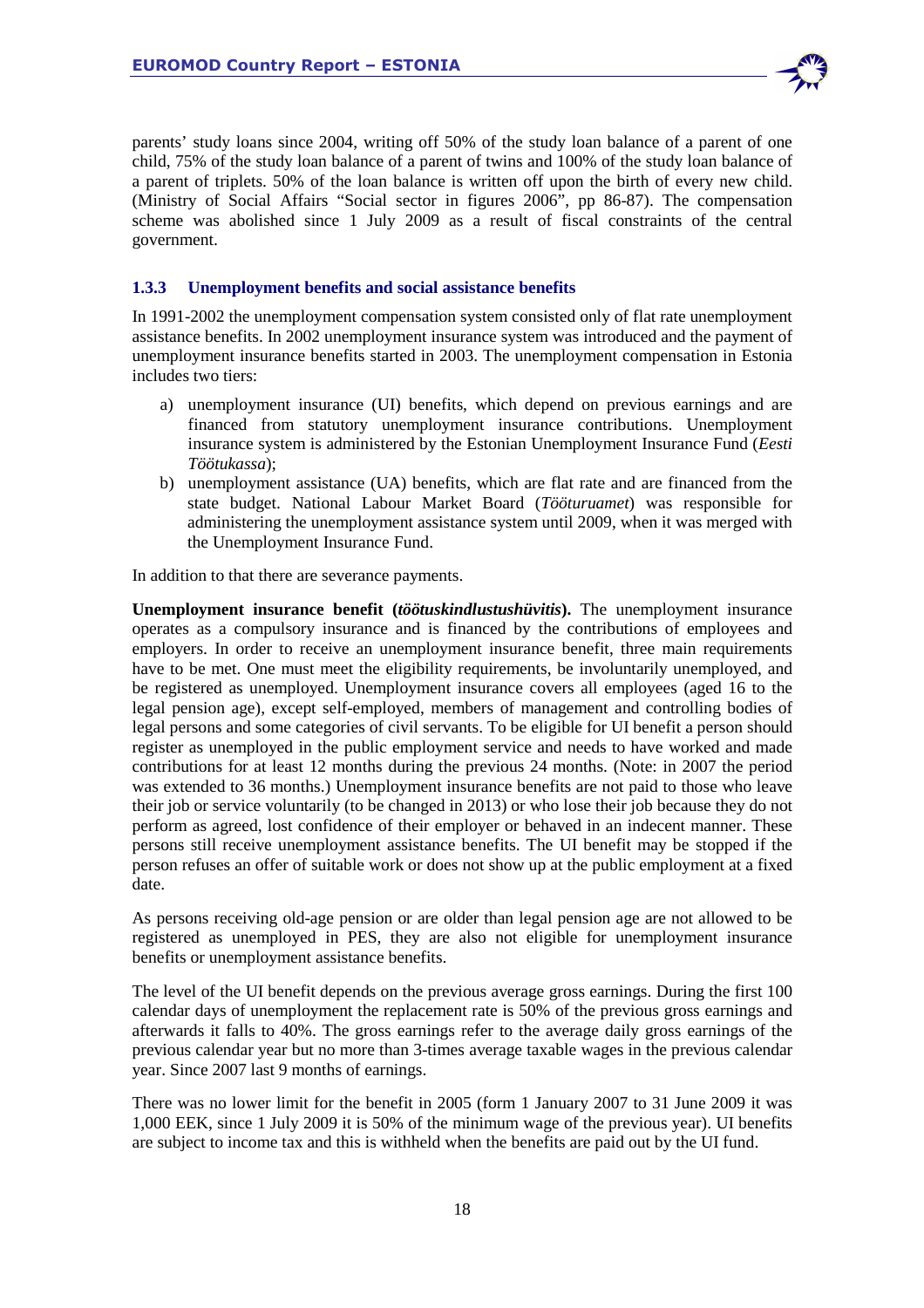To discourage entry into unemployment, UI system involves a waiting period of 7 days before the benefit payment starts. The duration of the unemployment insurance benefit ranges from 180 days up to 360 days depending on the length of contribution payments. During the first 5 years of the system (including 2005), the insurance benefits are paid up to 180 days since the contribution period cannot exceed necessary 5 years as it is counted only from January 2002. Since 2007 it can be 270 days and since 2011 it can be 360 days.

After expiry of the insurance benefit, the unemployed can apply for unemployment assistance benefits for the remaining days and for social assistance thereafter.

|                                                                                                                          | 2005                               | 2006                                                                             | 2007                 | 2008                           | 2009                 | 2010                                             |  |  |
|--------------------------------------------------------------------------------------------------------------------------|------------------------------------|----------------------------------------------------------------------------------|----------------------|--------------------------------|----------------------|--------------------------------------------------|--|--|
| <b>Unemployment insurance benefits</b>                                                                                   |                                    |                                                                                  |                      |                                |                      |                                                  |  |  |
| Maximum duration (days)                                                                                                  | 180                                | 180                                                                              | 270                  | 270                            | 270                  | 270                                              |  |  |
| Minimum contribution period<br>for eligibility                                                                           | 12 months during<br>last 24 months |                                                                                  |                      |                                |                      | 12 months during last 36 months                  |  |  |
| Required contribution period<br>for benefits                                                                             |                                    |                                                                                  |                      |                                |                      |                                                  |  |  |
| 180 days                                                                                                                 | 5 years                            |                                                                                  | - 55 months          |                                |                      |                                                  |  |  |
| 270 days (since 2007)                                                                                                    | 5-10 years                         |                                                                                  | 56-110 month         |                                |                      |                                                  |  |  |
| 360 days (since 2011)                                                                                                    | 10 or more years                   |                                                                                  | 110 or more months   |                                |                      |                                                  |  |  |
| Base income for benefit                                                                                                  | Last 12 months'<br>average wage    |                                                                                  |                      | months before the unemployment |                      | Average wage of the last 9 months earlier than 3 |  |  |
| Amount of the benefit                                                                                                    |                                    | 50% of the base amount during first 100 days, 40% during the<br>remaining period |                      |                                |                      |                                                  |  |  |
| Maximum daily benefit basis (3<br>times<br>the<br>average<br>of the<br>previous year), EEK                               | 562                                | 630                                                                              | 748                  | 885                            | 1,015                | 894                                              |  |  |
| Maximum<br>monthly<br>benefit<br>(replacement rate (here using<br>50%) times maximum daily<br>basis during 31 days), EEK | 8,704                              | 9,764                                                                            | 11,598               | 13,718                         | 15,725               | 13,857                                           |  |  |
| Minimum benefit                                                                                                          | None                               | None                                                                             | <b>UA</b><br>benefit | <b>UA</b><br>benefit           | <b>UA</b><br>benefit | 50% MW of<br>previous<br>year                    |  |  |
| Unemployment assistance benefits (unemployment allowance since 2007)                                                     |                                    |                                                                                  |                      |                                |                      |                                                  |  |  |
| Maximum duration (days)                                                                                                  | 270                                | 270                                                                              | 270                  | 270                            | 270                  | 270                                              |  |  |
| Amount (EEK)                                                                                                             | 400                                | 400                                                                              | 1,000                | 1,000                          | 1,000                | 1,000                                            |  |  |
| Required contribution period<br>(days)                                                                                   | 180                                | 180                                                                              | 180                  | 180                            | 180                  | 180                                              |  |  |
| Eligible period for contribution<br>(months)                                                                             | 12                                 | 12                                                                               | 12                   | 12                             | 12                   | 12                                               |  |  |

#### Table 10. Overview of unemployment benefits, in 2005-2010

*Source: Unemployment Insurance Fund* 

19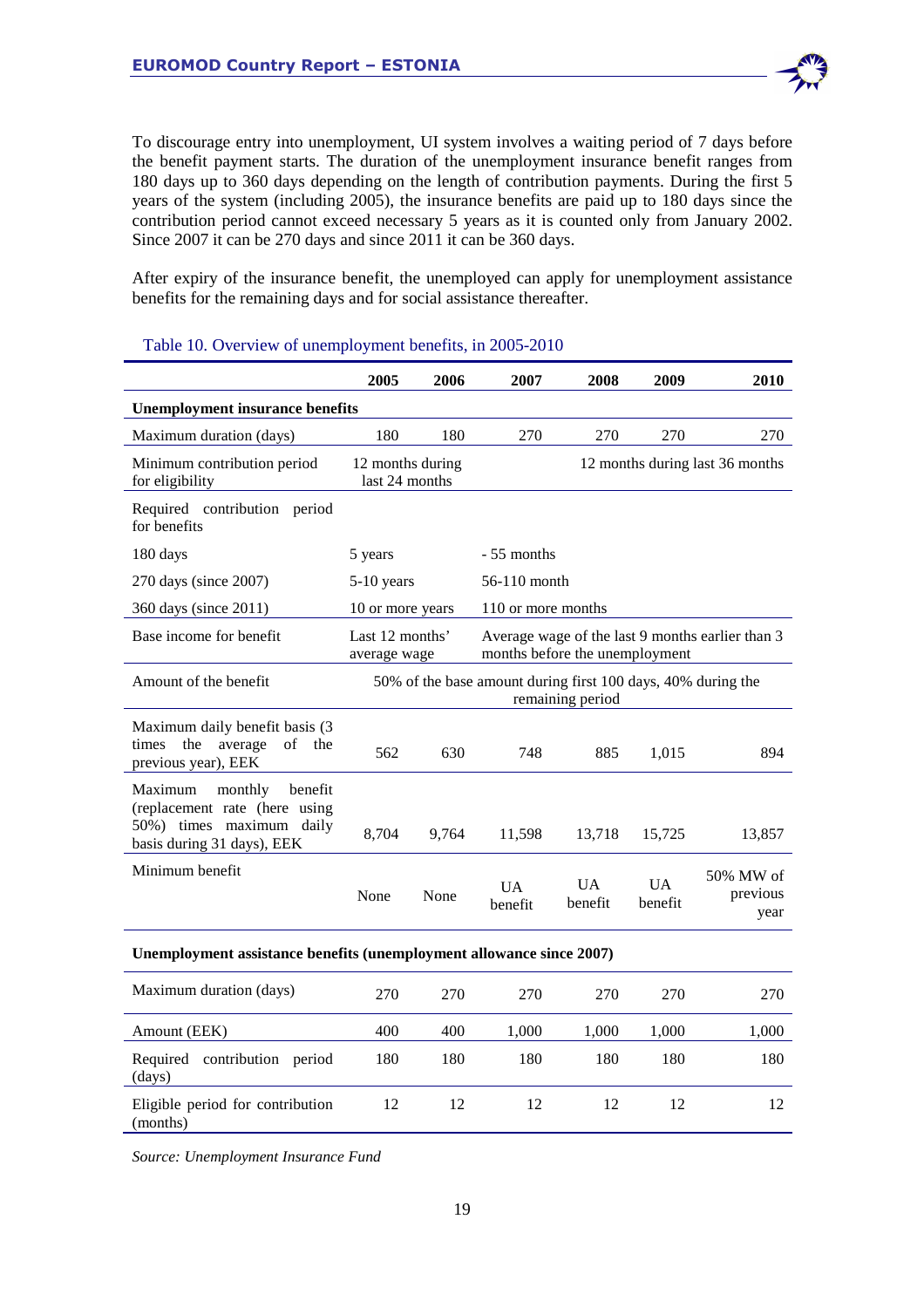

**Unemployment assistance benefit (***töötu riiklik abiraha***)***,* since 2006 unemployment allowance (*töötutoetus*). Eligible for the unemployment assistance benefit are persons, aged 16 to the legal pension age, who do not fulfil the eligibility criteria (e.g students, persons who terminated their previous employment voluntarily) for UI or who have exhausted their UI benefits. The person must have been employed or engaged in activity equal to work (e.g. studying) for at least 180 days during the 12 months prior to filing an application with an employment office. Benefit is suspended for 10 days if the person refuses an offer of suitable work or does not show up at the PES at a fixed date for the first time. Benefit is stopped if the person refuses an offer of suitable work or does not show up at the PES at a fixed date for the second time.

The level of UA benefit is fixed by the Government and was 400 EEK in 1999-2006. It was increased to 1,000 EEK in 2007. (Formally, there is a daily rate of 32.90 EEK per day.) The UA benefits are not subject to income tax. UA benefit is formally income tested: only the unemployed whose income is below the unemployment assistance are entitled to the benefits. It is not known in practice if and how this income test is followed.

Duration is generally 270 days. If the reason for termination of the previous employment was violation of the duties of employment, loss of confidence or indecent act, the UA is paid up to 210 days. If a person has less than 180 days until the retirement age after the receipt of 270 days of UA, the payment of UA will be extended until the person reaches the retirement age. The unemployed people who have received UI benefits for a shorter period than 270 days receive UA benefits until the end of the period of 270 days.

*Severance payments (koondamishüvitised):* According to the *Employment Contract Act (Töölepingu seadus)* the employees are entitled to severance payments if the reason for dismissal was liquidation of enterprise, bankruptcy of the employer, lay-off or age. The amount of the severance payments depends on previous work record and ranges from 2-4 months' salary. If the contract was terminated because the employee was not suitable due to professional skills or health, the severance payment is 1 month's salary. In public sector the amounts of the severance payments can be much higher as compared to the private sector. The amount of the severance payment in public sector depends also on the length of previous employment and ranges from 2 month's salary up to 12 month's salary. In 2009 changes took place reducing severance payments.

|                    | Job tenure         | <b>Extent of benefit</b><br>(months of previous<br>average salary) | <b>Financier of the benefit</b>                 |
|--------------------|--------------------|--------------------------------------------------------------------|-------------------------------------------------|
| Before 1 July 2009 | Up to 5 years      | 2 months                                                           | Employer                                        |
|                    | $5-10$ years       | 3 months                                                           | Employer                                        |
|                    | 10 and more years  | 4 months                                                           | Employer                                        |
| Since 1 July 2009  | Up to 5 years      | 1 month                                                            | Employer                                        |
|                    | $5-10$ years       | 2 months                                                           | Employer $(1 \text{ month}) +$<br>UIF(1 month)  |
|                    | 10 and more years* | 3 months                                                           | Employer $(1 \text{ month}) +$<br>UIF(2 months) |

Table 11. Severance benefits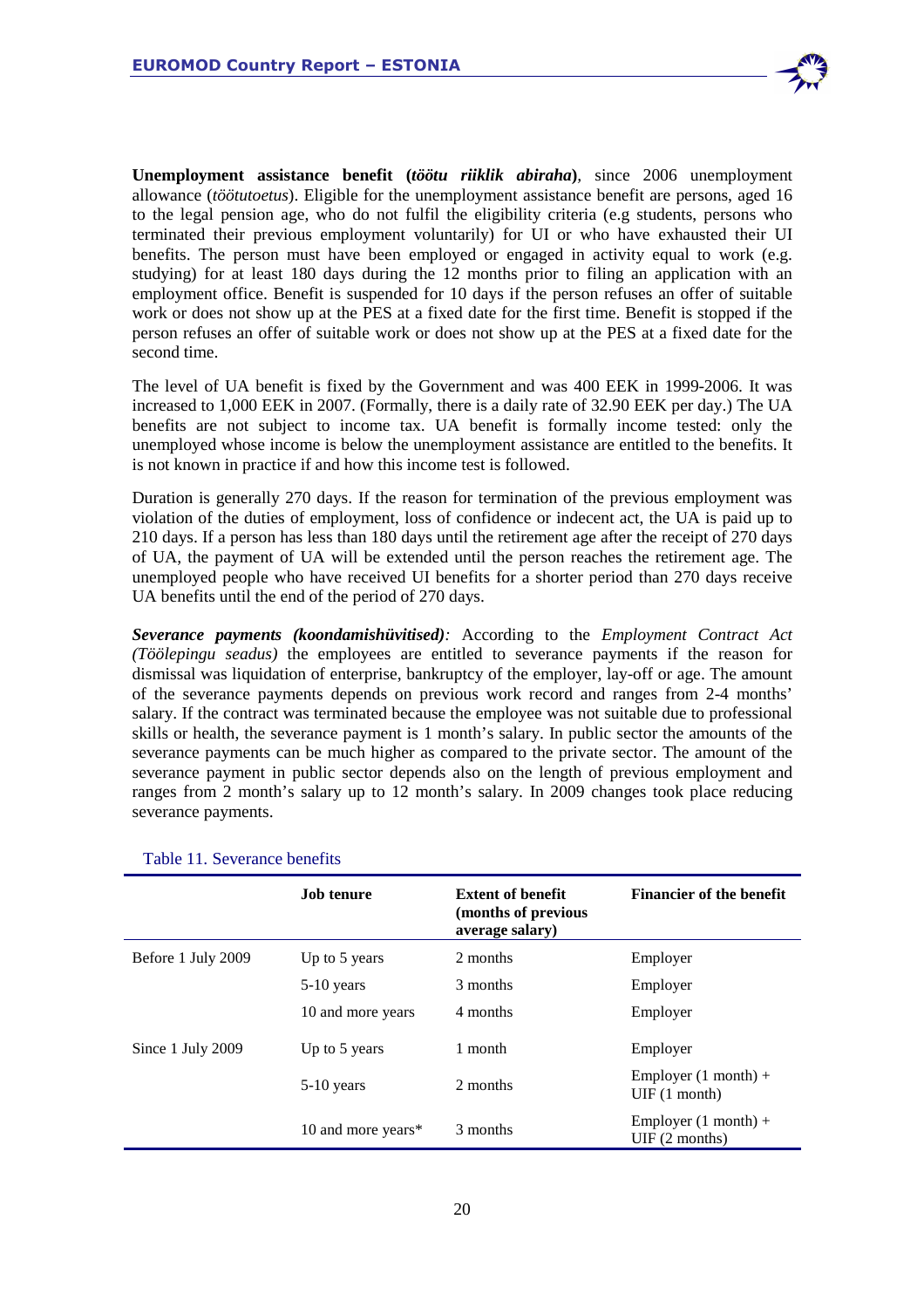

\* Note: In case of people who have employment tenure more than 20 years, a five-year transition time is implemented, during which they will retain the existing level of redundancy benefits – that is, four months' earnings. After that, their benefit will be lowered to 3 months salary. Before 1 July 2009, the redundancy benefits were complemented by additional benefits by the UIF in case of collective redundancies.

#### Source: *Employment Contracts Act, Unemployment Insurance Act*

There are also *training allowances* (*stipendium*) *and transport and accommodation allowances*  (*sõidu- ja majutustoetus*) *for the unemployed* which are meant to cover actual costs of participation in active labour market measures (training, work practice). Until 2006 the maximum amount was 1,200 EEK per month. The duration of the allowances depends on the duration of the respective active labour market measure. The amount of training allowance was 1.5 times the unemployment assistance benefit until 2005. Since 2006 the training allowance and transport allowance are fixed every year with the state budget. For example, in 2010 the training allowance was 60 EEK per day and the amount of transport allowance is 1.50 EEK per km. The allowances are non-taxable.

**Subsistence benefit (***toimetulekutoetus***)** is a means-tested benefit guaranteeing a minimum income to all residents. Households whose income after payment for housing expenses, calculated according to certain general criteria and specific rules set by municipalities, is below the subsistence level are entitled to these benefits. The details are given in section 2.3.9.

In 2005, subsistence level was 750 EEK for the first member and 80% (500 EEK in 2005) for the each subsequent member of the household. The level is changed in an ad hoc manner as cost of living increases. In 2007 the level was 900 EEK for the first member and in 2008 it was increased to 1,000 EEK. Duration is unlimited, but granted and renewed on monthly basis. Municipalities have the right to refuse the payment of benefits to people in working age and capable for work, but who do not study or work, and who have repeatedly refused to accept suitable work. Means-test is based on current disposable income (i.e. net of withholding income tax). Certain types of income are not counted as an household income, for example, family allowance for families with 3 or more children, social benefits for disabled persons, one-off benefits (e.g. birth grant, funeral grant), training stipends. The benefit is non-taxable. Local authorities may pay additional social assistance benefits.

## **1.3.4 Social benefits for the disabled**

**Social benefits for the disabled** (*puuetega inimeste sotsiaaltoetused*) are regulated by the *Social Benefits for Disabled Persons Act (Puuetega inimeste sotsiaaltoetuste seadus)*. Disabled people are paid special benefits to support the independent coping and social integration and equal opportunities of disabled people. Social benefits for disabled persons are granted and paid to permanent residents in Estonia or persons living in Estonia on the basis of a temporary residence permit in case of moderate, severe or profound disabilities for compensating additional expenses arising out of the disability and for activities established in the rehabilitation plan.

The types of social benefits to disabled persons are the disabled child allowance, disabled adult allowance, care-giver's allowance, disabled parent's allowance, education allowance, rehabilitation allowance and in-service training allowance. The benefits are calculated on the basis of the rate of social benefits for disabled persons, which is established by the Parliament for every year in the state budget.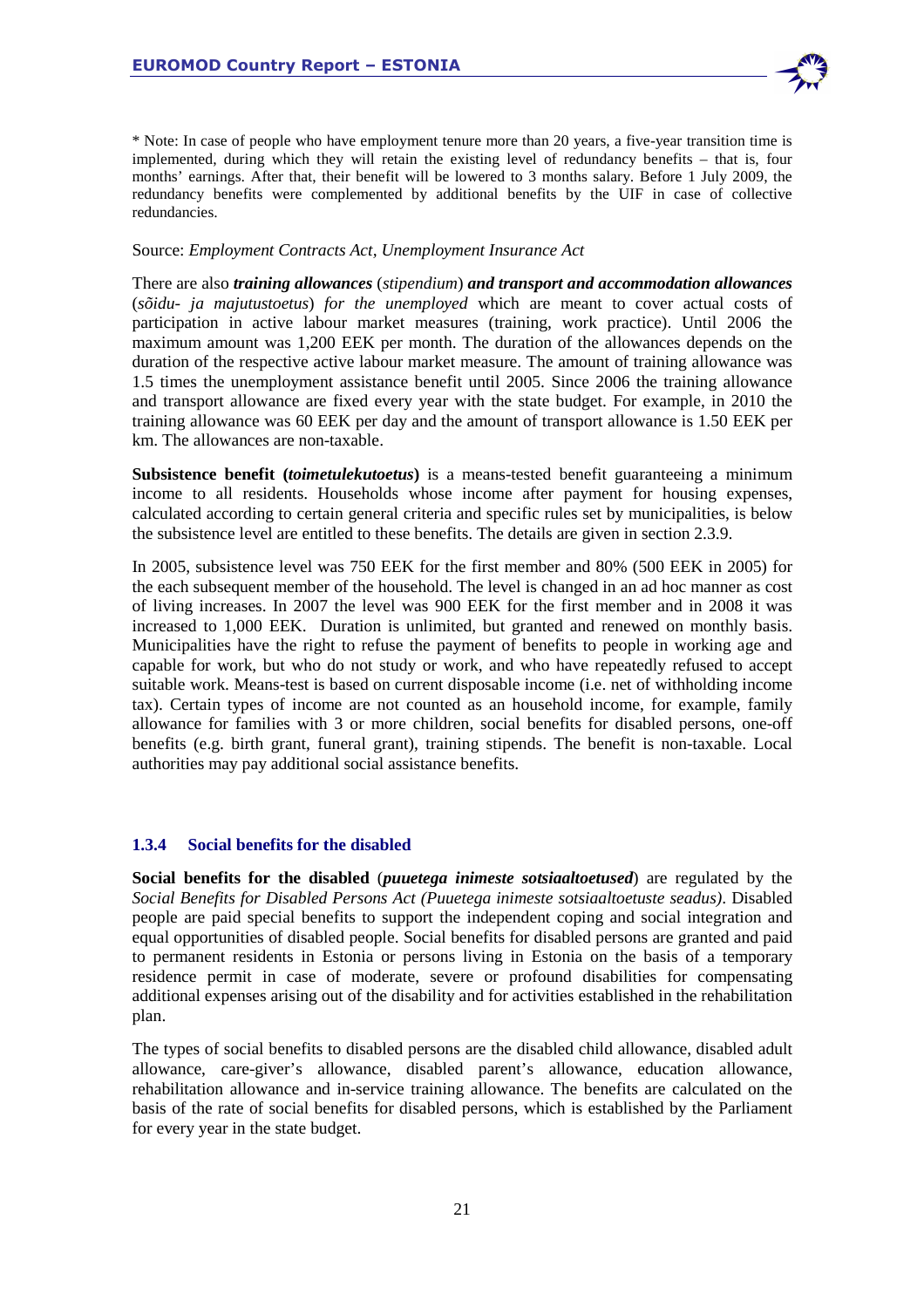

Disability is determined regardless of a person's age and the main criteria in determining the degree of severity are the extent of outside assistance and the amount of additional expenses arising out of the disability.

The benefits are monthly benefits and the size of the benefit depends on the degree of disability.

| <b>Type of benefit</b>                  | Severity of         | <b>Amount (EEK)</b> | <b>Changes in</b> |
|-----------------------------------------|---------------------|---------------------|-------------------|
|                                         | disability          | per month)          | 2006-2009         |
|                                         |                     | 2005                |                   |
| Disabled child allowance                | Moderate            | 860                 | Since 2006: 1,080 |
|                                         | Severe and profound | 1,020               | Since 2006: 1,260 |
| Disabled adult allowance                | Moderate            | 200                 |                   |
|                                         | Severe              | 420                 |                   |
|                                         | Profound            | 640                 |                   |
| Caregiver's allowance                   |                     |                     |                   |
| to a non-working parent of a            |                     | 300                 |                   |
| disabled child aged 3-16                |                     |                     |                   |
| to a non-working parent of a            | Severe disability   | 240                 |                   |
| disabled child aged 16-18               |                     |                     |                   |
|                                         | Profound disability | 400                 |                   |
|                                         |                     |                     |                   |
| to a non-working caregiver or           | Severe disability   | 240                 | since 01.04.2005  |
| guardian of a disabled person aged      |                     |                     | obligation given  |
| 18 and older                            | Profound disability | 400                 | to local munici-  |
|                                         |                     |                     | palities          |
| <b>Disabled parent's allowance</b> (per |                     | 300                 |                   |
| child)                                  |                     |                     |                   |

Table 12. Amounts of social benefits for disabled persons

Benefits are non-taxable. Benefit is granted from the age of 16 years for the period of disability (which for persons under 65 years of age could be from 6 months to 3 years). The period is renewable. It often accumulates with pension for incapacity to work (*töövõimetuspension*) and old-age pension (*vanaduspension*).

There are also allowances for education, rehabilitation, in-service training. The state also compensates 50-90% of the cost of the device to disabled people, the elderly and children, who need prostheses, orthopaedic and other aids.

## **1.3.5 Health insurance benefits**

*Health insurance benefits* **(***ravikindlustushüvitis***)** are regulated by the *Health Insurance Act*  (*Ravikindlustuse seadus*).

In Estonia, health care is financed from funds designated for health insurance in the state budget via the Health Insurance Fund (*Eesti Haigekassa*), as well as with direct allocations from the state budget, municipal and city budgets, by patients and from other sources (e.g. foreign aid, enterprises). The health insurance system is designed for compensating the insured persons for the cost of disease prevention and treatment, the cost of medicines and medical appliances and for paying benefits for temporary incapacity for work and other benefits.

The compulsory health insurance applies in Estonia since 1 January 1992. Employers are obligated to pay social tax for employees, which includes 13% of gross wages for health insurance. People in business for themselves (sole proprietors) are obligated to pay the social tax on their business income themselves.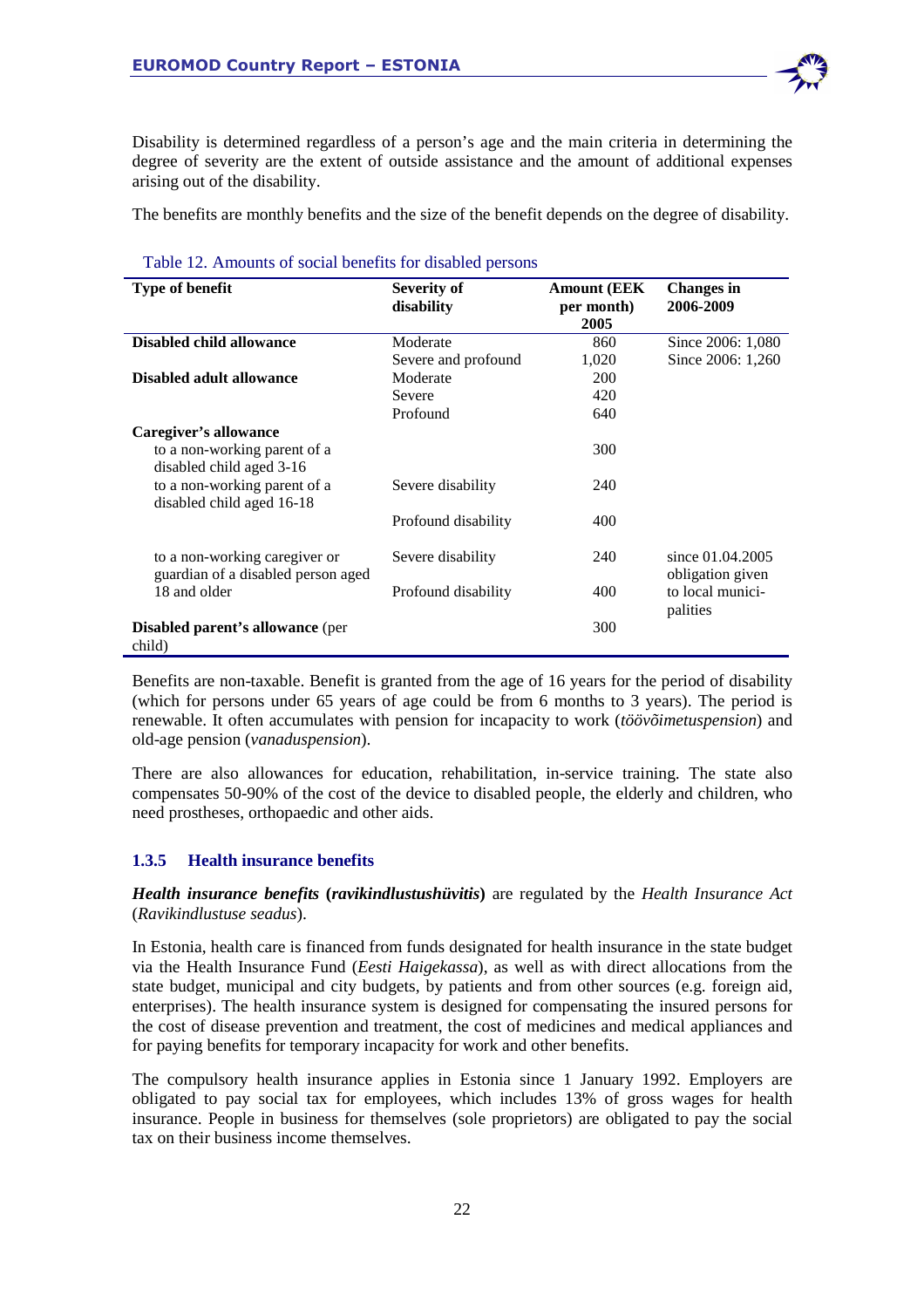

Insured persons are permanent residents of Estonia or persons living in Estonia under a temporary residence permit, the social tax for whom is paid by the employer or the state or by themselves (this is discussed in detail in section 1.4), as well as equivalent persons under the Health Insurance Act for whom social tax is not paid: 1) pregnant women starting from the 12th week of pregnancy; 2) children up to 19 years of age; 3) recipients of state pension in Estonia; 4) an insured person's dependent spouse with less than five years until retirement age; 5) students of up to 21 years of age acquiring basic education, students of up to 24 years of age acquiring general secondary education or vocational secondary education after basic education, students acquiring vocational secondary education after secondary education and permanent residents of Estonia acquiring university education in Estonian educational institutions established and operating under legal acts or in equivalent educational institutions abroad. (Ministry of Social Affairs "Social sector in figures 2006", pp 67-68).

Health insurance benefit is either in kind (health service, necessary medicinal products or medical device), or in cash (a sum of money which the health insurance fund is required to pay to an insured person under for the health care expenses incurred by the person or upon his or her temporary incapacity for work). The Health Insurance Fund finances outpatient and inpatient services provided to insured persons, and in certain cases also rehabilitation and nursing care and dental care services. Uninsured persons have the right to emergency care.

Health insurance benefits in cash are the following:

- 1) benefit for temporary incapacity for work;
- 2) adult dental care benefit;
- 3) supplementary benefit for medicinal products.

**1. Benefits for temporary incapacity for work (***ajutise töövõimetuse hüvitis***)** provide an earnings-related benefit for periods of absence from work for illness or for caring for another person. The types of benefit for temporary incapacity for work are:

- 1) sickness benefit;
- 2) maternity benefit;
- 3) adoption benefit;
- 4) care benefit.

The benefits for incapacity for work are calculated on the basis of the insured person's income calculated on the basis of the social tax paid during the previous year. There is no upper ceiling. The percentage of the benefit paid of the average income per calendar day is:

- 80% in the event of receiving in-patient health services or nursing a child under 12 years of age in a hospital;
- 80% in the event of caring for a child under 3 years of age or for a disabled child under 16 years of age when the person caring for the child is himself or herself ill or is receiving obstetrical care;
- 80% in the event of receiving out-patient health services, nursing a family member who is ill at home, temporary release from the performance of his or her duties, or quarantine;
- 100% in the event of nursing a child under 12 years of age at home;
- 100% in the event of pregnancy and maternity leave; or in the event of adoptive parents leave;
- 100% in the event of an illness or injury caused as a result of an occupational disease or an accident at work;
- 100% in the event of preventing a criminal offence, protecting national or public interests or saving a human life.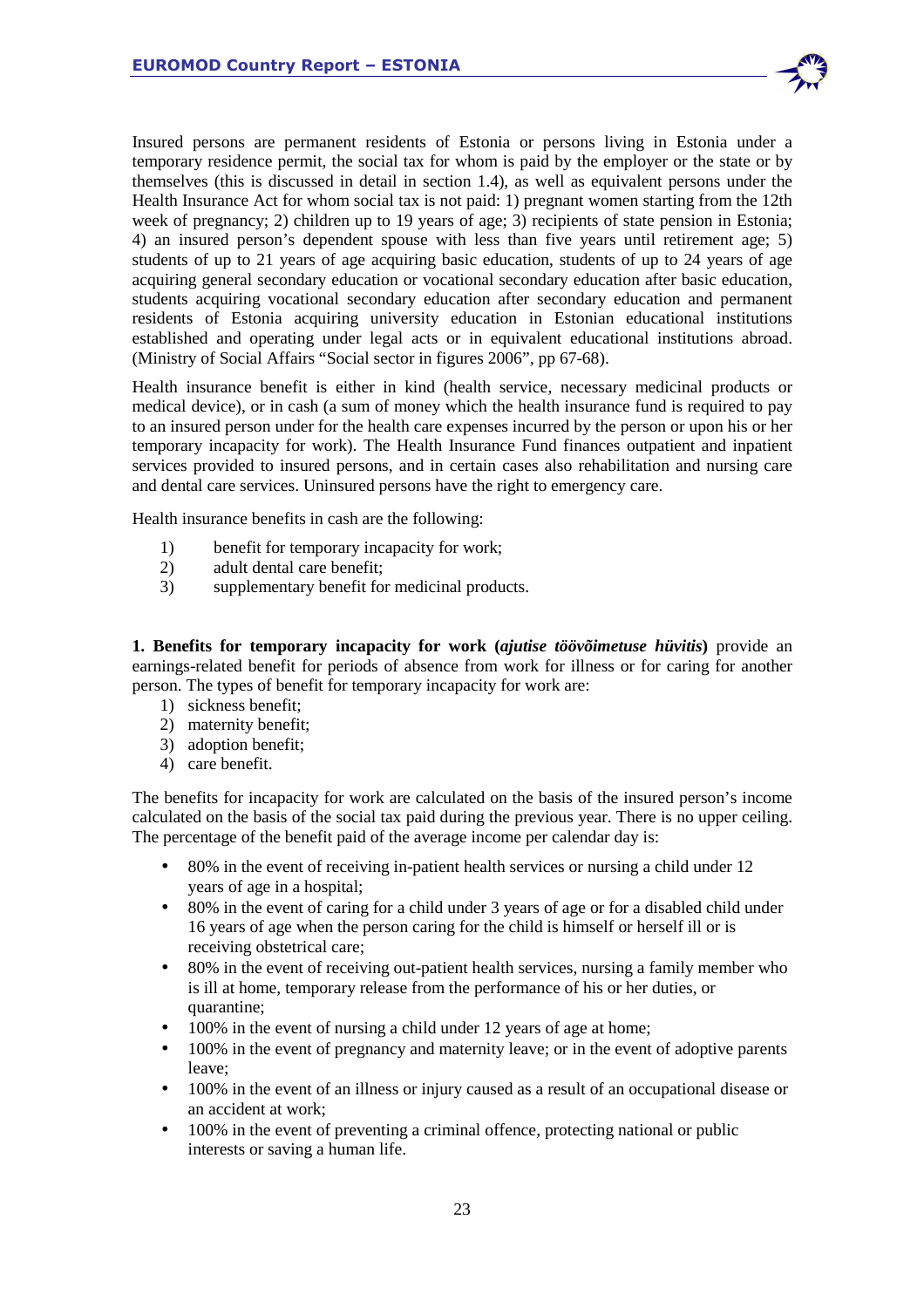

Benefits are paid for various periods – for up to 7 successive days in case of caring for a sick family member and quarantine, for up to 14 days in case of caring for a sick child, and generally for up to 182 days in case of illness and occupational accident (in case of tuberculosis 240 days). In case of certificates for sick leave, benefits are paid starting from the second day of the leave and in case of certificates for maternity leave and care leave, starting from the first day. In total the sick may be 250 calendar days per calendar year. Insured persons receiving a pension for incapacity for work or insured persons who are at least 65 years of age have the right to receive sickness benefit up to 60 consecutive calendar days for one illness but not for more than a total of 90 calendar days per calendar year.

Note that since July 2009 there are considerable changes concerning the employee's and employer's responsibility. In case of sickness benefit, employee's responsibility is first three days, employers have to pay benefits from the fourth until eighth day of the leave, and Estonian Health Insurance Fund starts paying from the ninth day. Also since July 2009 some of the replacement rates changed. The 80 percent cases were reduced to 70%.

## **2. Adult dental care benefit (***täiskasvanute hambaraviteenuse hüvitis***)**

The adults pay for their dental treatment and dentures themselves and the Health Insurance Fund compensates for these payments up to the rate fixed by the Minister of Social Affairs. In 2005 and 2006 it was 150 EEK per year (in 2007 and 2008 300 EEK per year). Since 1 January 2009 it was abolished for those aged 19-62. Higher compensation rates are established for pregnant women (in 2005 450 EEK per year), mothers of children up to 1 year of age and those having greater need for dental treatment because of sickness (in 2005 both 300 EEK per one year, in 2007 450 EEK per year). In case of dentures the Fund compensates once every three years for the amount paid for dentures by insured persons, who are at least 63 years old. In 2006 the amount is 2,000 EEK per 3 years. (Source: http://www.haigekassa.ee/kindlustatule/hambaravi)

## **3. Supplementary benefit for medicinal products (***täiendav ravimihüvitis***)**

The Health Insurance Fund additionally compensates for amounts paid by the insured for medicinal products during the calendar year, where such amounts fall between 6,000 and 20,000 EEK. If the insured person has made an own contribution between 6,000 and 10,000 EEK during a calendar year, the Health Insurance Fund compensates 50% of the amount exceeding 6,000 EEK. If this own contribution is between 10,000 and 20,000 EEK, the Health Insurance Fund additionally compensates 75% of the amount exceeding 10,000 EEK. The fund does not compensate amounts beyond 20,000 EEK. Total benefit cannot exceed 9,500 EEK annually.

## **1.3.6 Local benefits**

According to the *Local Government Organisation Act (Kohaliku omavalitsuse korralduse seadus)* the Council of any city or rural municipality is empowered to provide local benefits to people who are living and are registered in the Population Registry for the respective region. The variation of local benefits given in municipalities is large. Benefits differ on type, amounts, application conditions etc.

A study conducted by Ainsaar *et al* (2004) showed that the majority of the municipalities give family and child support related local benefits. The most common is benefit for birth support, however also such benefits as benefit for crisis, large family benefits etc are present in many regions. For more details of this study see Table 10.

As to the importance of such benefits, from the table it can be also seen that the family and child related local benefits in 2003 accounted approximately 77 million EEK in 2003, which is approximately 0.5% of the total social expenditures according to ESSPROS statistics (Table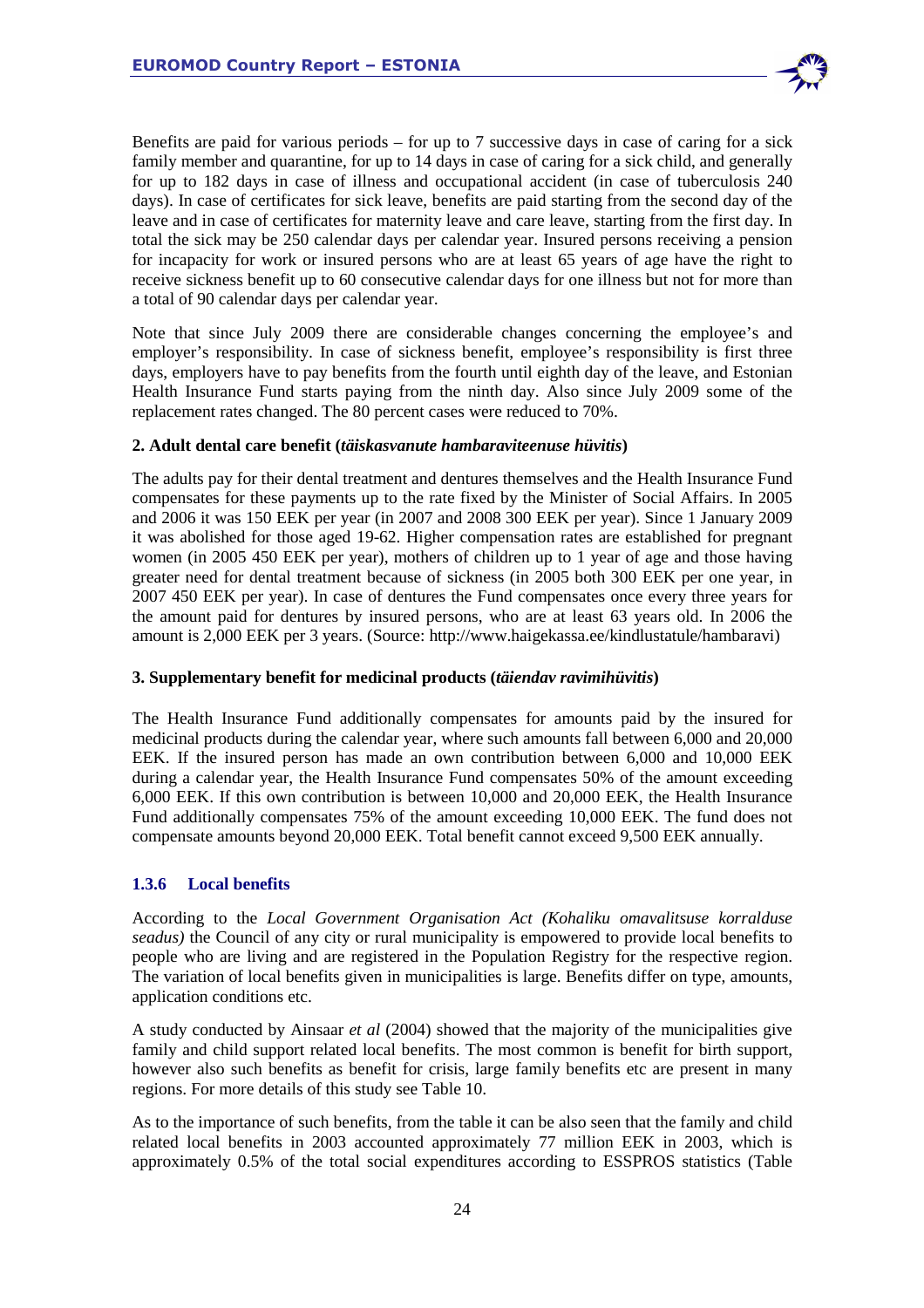

13). During the economic boom years 2006-2008 municipalities increased the benefits (see Ainsaar, Soo 2009)

| <b>Benefit</b>                             | Share of<br>municipalitie<br>s giving the<br>benefit, % | Average<br>amount of<br>benefit per<br>recipient per<br>year, EEK | <b>Total expenditures</b><br>in all<br>municipalities,<br><b>EEK</b> | Number of<br>recipients |
|--------------------------------------------|---------------------------------------------------------|-------------------------------------------------------------------|----------------------------------------------------------------------|-------------------------|
| Birth benefit                              | 94                                                      | 1,710                                                             | 33,201,279                                                           | 13,350                  |
| School food                                | 84                                                      | 181                                                               | 7,693,081                                                            | 36,347                  |
| Support for buying spectacles              | 78                                                      | 517                                                               | 883,526                                                              | 1,813                   |
| Crisis support                             | 72                                                      | 685                                                               | 6,642,147                                                            | 11,957                  |
| Christmas support                          | 60                                                      | 172                                                               | 3,249,816                                                            | 42,406                  |
| Medicine support                           | 59                                                      | 491                                                               | 655,877                                                              | 1,975                   |
| Schooling equipment benefit                | 56                                                      | 378                                                               | 2,707,234                                                            | 8,727                   |
| Primary school graduate benefit            | 51                                                      | 412                                                               | 1,085,199                                                            | 2,562                   |
| Disabled child benefit                     | 49                                                      | 3,790                                                             | 1,679,651                                                            | 799                     |
| Transport cost reimbursement               | 47                                                      | 1,169                                                             | 1,453,238                                                            | 3,807                   |
| Secondary<br>school<br>graduate<br>benefit | 46                                                      | 543                                                               | 951,751                                                              | 1,782                   |
| Large family support                       | 42                                                      | 936                                                               | 3,228,356                                                            | 4,869                   |
| Start school support                       | 42                                                      | 456                                                               | 1,985,022                                                            | 3,783                   |
| Reimbursement of social service            | 37                                                      | 947                                                               | 1,183,619                                                            | 1,985                   |
| Reimbursement of clothing/<br>footwear     | 37                                                      | 518                                                               | 273,436                                                              | 2,654                   |
| Support for excellent pupils               | 32                                                      | 677                                                               | 808,998                                                              | 1,980                   |
| Beginning of school benefit                | 23                                                      | 482                                                               | 1,458,378                                                            | 3,568                   |
| Baby-package                               | 21                                                      | 429                                                               | 2,900,968                                                            | 4,404                   |
| Student housing benefit                    | 18                                                      | 4,155                                                             | 1,971,204                                                            | 1,278                   |
| Additional school food support             | 7                                                       | 1,049                                                             | 1,789,423                                                            | 2,427                   |
| Baby support                               | 4                                                       | 962                                                               | 1,104,601                                                            | 1,038                   |

#### Table 13. Local benefits for families in 2003

Source: Aidarov, A. Kohalikud laste- ja peretoetused Eestis 2003. aastal. Sotsiaaltöö nr 5/2005, pp 39-44, quoted from Ainsaar, M. Soo, K. Aidarov, A. Omavalitsuste toetus lastega peredele 2003-2004, TÜ sotsioloogia ja sotsiaalpoliitika osakond

#### **1.3.7 Scope and scale of social benefits**

The following tables provide an indication of the relative scale and coverage of each benefit by showing the number of recipients and the expenditure on each benefit. Table 14 presents the share of recipients as percentage of population. Note that for some benefits only total annual number of new cases is available and not the number of different recipients (see notes below the table). This means we may overestimate the actual share of recipients as some people may receive benefits several times a year. Still it gives an overview which benefits are most frequent.

The largest share of people receive health insurance benefits (about 1/3) and pensions (about 20%). About one fifth of the population receives universal child allowances. About 8-9% of the population receives allowances for disabled persons. The share of people receiving unemployment benefits is relatively low due to low unemployment benefits and relatively strict eligibility criteria. Subsistence benefits are received by 4% of the households.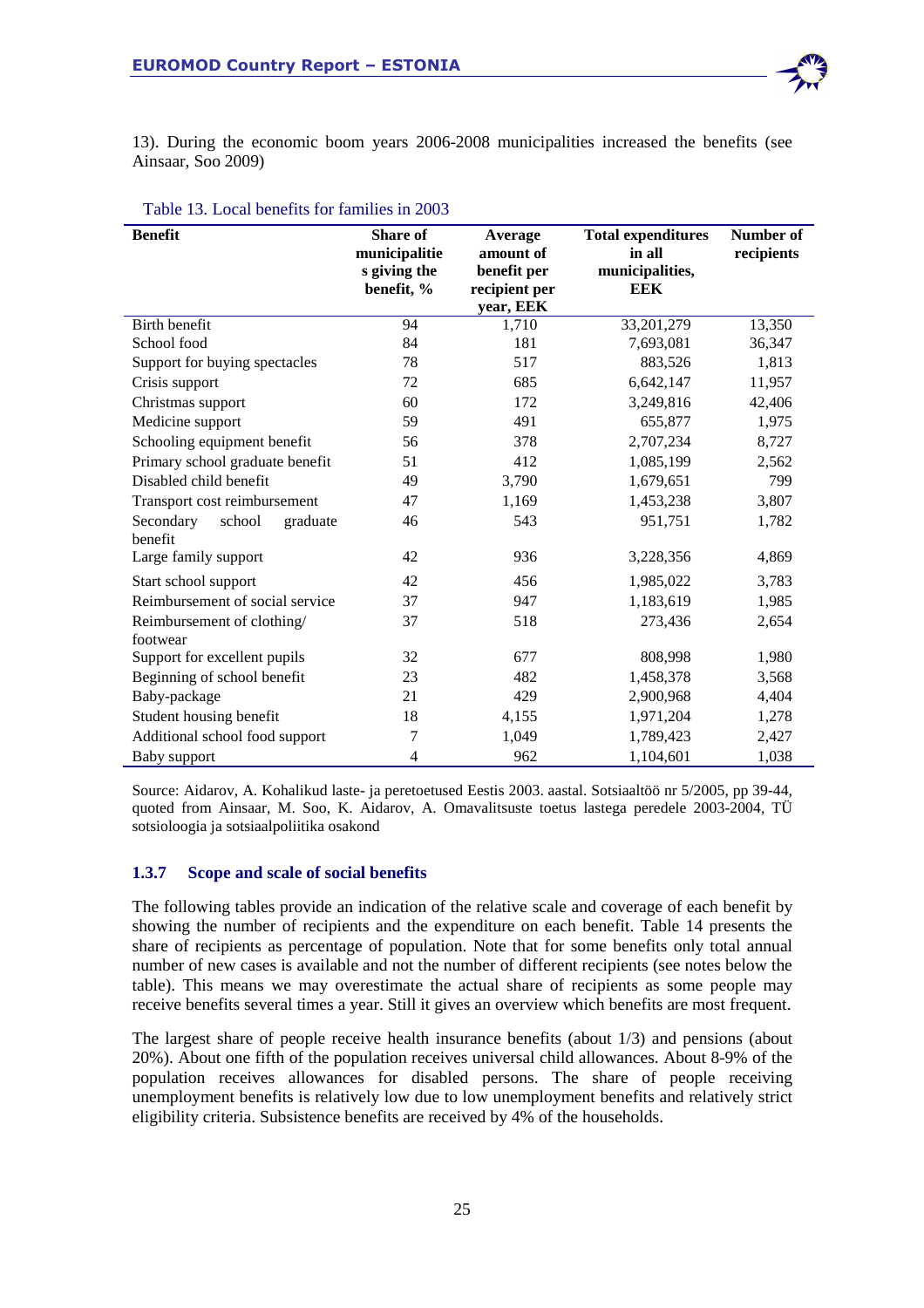

#### Table 14. Social benefits: recipients (as % of population)

|                                                  | 2005  | 2006    | 2007  | 2008  | 2009    |
|--------------------------------------------------|-------|---------|-------|-------|---------|
| Health insurance benefits (paid sick leave,      | 38.7% | 42.5%   | 46.2% | 43.9% | 30.9%   |
| except maternity benefit)                        |       |         |       |       |         |
| <b>Pensioners</b>                                |       |         |       |       |         |
| Old age pension (vanaduspension)                 | 22.1% | 22.0%   | 21.9% | 21.9% | 21.9%   |
| Survivor's pension (toitjakaotuspension)         | 1.0%  | 1.0%    | 1.0%  | 0.9%  | 0.9%    |
| National pension (rahvapension)                  | 0.8%  | 0.7%    | 0.6%  | 0.6%  | 0.5%    |
| Disability pension (töövõimetuspension)          | 4.4%  | 4.6%    | 4.9%  | 5.0%  | 5.2%    |
| Allowance for disabled people (disabled child    | 8.2%  | 8.6%    | 8.8%  | 8.9%  | 9.3%    |
| allowance, disabled adult allowance, caregiver's |       |         |       |       |         |
| allowance, disabled parent's allowance)          |       |         |       |       |         |
| <b>Family and children</b>                       |       |         |       |       |         |
| Maternity benefit (sünnitushüvitis)              | 0.8%  | 0.9%    | 1.0%  | 1.0%  | 0.9%    |
| Parental benefit (vanemahüvitis)                 | 0.7%  | 1.0%    | 1.0%  | 1.4%  | 1.5%    |
| Childcare allowance (lapsehooldustasu)           | 3.7%  | 3.6%    | 3.7%  | 3.5%  | 3.1%    |
| Child allowance (lapsetoetus)                    | 21.3% | 20.4%   | 20.1% | 19.8% | 19.5%   |
| Single parent child allowance (üksikvanema       | 1.8%  | 2.0%    | 2.0%  | 1.9%  | 1.8%    |
| lapsetoetus)                                     |       |         |       |       |         |
| Large family allowance $(3+$ /triplets) $(3)$ ja | 5.2%  | 5.2%    | 4.6%  |       |         |
| enamalapselise pere toetus)                      |       |         |       |       |         |
| Childbirth allowance (sünnitoetus)               | 1.1%  | 1.1%    | 1.2%  | 1.2%  | 1.2%    |
| School allowance (lapse koolitoetus)             | 14.1% | 13.4%   | 12.9% | 12.3% | $0.0\%$ |
| Conscript's child benefit (ajateenija lapse      | 0.0%  | $0.0\%$ | 0.0%  | 0.0%  | 0.0%    |
| toetus)                                          |       |         |       |       |         |
| Foster care allowance (ajateenija lapse toetus)  | 0.2%  | 0.2%    | 0.2%  | 0.2%  | 0.2%    |
| Adoption allowance (lapsendamistoetus)           | 0.0%  | 0.0%    | 0.0%  | 0.0%  | 0.0%    |
| Unemployment                                     |       |         |       |       |         |
| Unemployment insurance benefit                   | 0.9%  | 0.7%    | 0.6%  | 1.1%  | 4.3%    |
| Unemployment assistance benefit                  | 2.3%  | 1.5%    | 1.3%  | 1.8%  | 3.5%    |
| <b>Housing</b>                                   |       |         |       |       |         |
| Subsistence benefit (toimetulekutoetus),         | 5.2%  | 3.5%    | 2.4%  | 2.1%  | 3.6%    |
| households                                       |       |         |       |       |         |

Notes: Population figures – beginning of the year; pensioners – beginning of the year; family benefit recipients – end of the year; health care benefits – total number of cases within the year; subsistence benefits – total number of households receiving the benefit within the year; unemployment insurance benefits - total persons receiving the benefit within the year; old-age pensions include anticipated old age pensions.

Source: Statistics Estonia, on-line database, last accessed 3 September 2010; own calculations

According to ESSPROS statistics, which includes both in kind and cash social expenditures, majority of expenditures goes to categories of health care (about 32%) and old-age (43%). Expenditures on families and children 12%, disability takes 9.4%. The share of unemployment, housing and social exclusion is 2.5% in total. Benefits in kind are relatively important in health care (health services) and unemployment (active labour market policy measures). In all other categories their share within the category is small.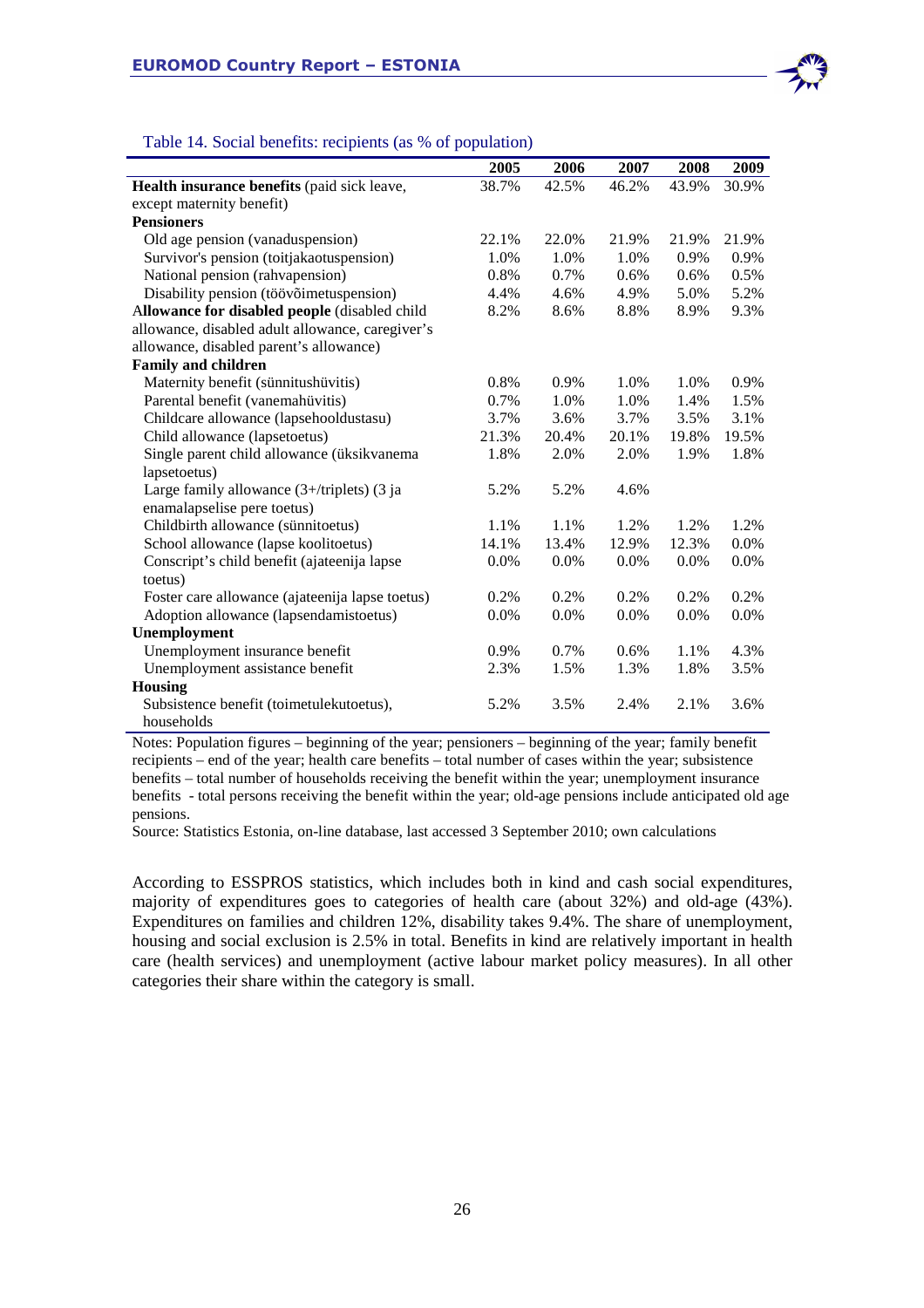

## Table 15. Social benefit: annual expenditures according to ESSPROS

|                                        |          | <b>Expenditures (mln EEK)</b> |          | Structure (%) |         |         |
|----------------------------------------|----------|-------------------------------|----------|---------------|---------|---------|
|                                        | 2005     | 2006                          | 2007     | 2005          | 2006    | 2007    |
| <b>Health/sickness</b>                 | 6,913.82 | 7,831.3                       | 10,045.7 | 31.9%         | 31.2%   | 33.4%   |
| Cash benefits                          | 1,083.44 | 1,259.8                       | 1,694.2  | 5.0%          | 5.0%    | 5.6%    |
| Paid sick leave                        | 876.57   | 1,020.1                       | 1,297.1  | 4.0%          | 4.1%    | 4.3%    |
| Benefits in kind                       | 5,830.38 | 6,571.6                       | 8,351.5  | 26.9%         | 26.2%   | 27.8%   |
| <b>Disability</b>                      | 2,031.46 | 2,378.2                       | 2,805.9  | 9.4%          | 9.5%    | 9.3%    |
| Cash benefits                          | 1,773.97 | 2,075.3                       | 2,412.0  | 8.2%          | 8.3%    | $8.0\%$ |
| Disability pension                     | 1,127.02 | 1,400.6                       | 1,720.5  | 5.2%          | 5.6%    | 5.7%    |
| Care allowance                         | 527.22   | 566.5                         | 585.5    | 2.4%          | 2.3%    | 1.9%    |
| Other cash benefits                    | 119.73   | 108.3                         | 106.0    | 0.6%          | 0.4%    | 0.4%    |
| Benefits in kind                       | 257.49   | 302.9                         | 394.0    | 1.2%          | 1.2%    | 1.3%    |
| Old age                                | 9,337.45 | 11,118.5                      | 12,925.0 | 43.1%         | 44.4%   | 43.0%   |
| Cash benefits                          | 9,142.23 | 10,908.5                      | 12,704.6 | 42.2%         | 43.5%   | 42.2%   |
| Old age pension                        | 7,232.75 | 8,629.4                       | 9,960.9  | 33.4%         | 34.4%   | 33.1%   |
| Anticipated old age pension            | 1,799.27 | 2,175.1                       | 2,633.9  | 8.3%          | 8.7%    | 8.8%    |
| (ennetähtaegne vanaduspension,         |          |                               |          |               |         |         |
| väljateenitud aastate pension,         |          |                               |          |               |         |         |
| soodustingimustel vanaduspension)      |          |                               |          |               |         |         |
| National pension                       | 110.21   | 104.1                         | 109.8    | 0.5%          | 0.4%    | 0.4%    |
| Benefits in kind                       | 195.22   | 210.0                         | 220.4    | 0.9%          | 0.8%    | 0.7%    |
| <b>Survivors</b>                       | 185.24   | 214.3                         | 240.1    | 0.9%          | $0.9\%$ | 0.8%    |
| Survivors' pension                     | 147.56   | 173.3                         | 195.7    | $0.7\%$       | 0.7%    | 0.7%    |
| Death grant                            | 37.68    | 41.0                          | 44.5     | 0.2%          | 0.2%    | 0.1%    |
| <b>Family and children</b>             | 2,630.10 | 3,044.4                       | 3,479.3  | 12.2%         | 12.1%   | 11.6%   |
| Cash benefits                          | 2,507.19 | 2,914.2                       | 3,318.7  | 11.6%         | 11.6%   | 11.0%   |
| Maternity benefit (sünnitushüvitis)    | 297.41   | 358.8                         | 459.5    | 1.4%          | 1.4%    | 1.5%    |
| Parental benefit (vanemahiivitis)      | 552.56   | 898.0                         | 1,113.1  | 2.6%          | 3.6%    | 3.7%    |
| Childcare allowance                    | 286.67   | 268.9                         | 278.4    | 1.3%          | 1.1%    | 0.9%    |
| (lapsehooldustasu)                     |          |                               |          |               |         |         |
| Child allowance (lapsetoetus)          | 1,034.88 | 1,006.7                       | 1,059.8  | 4.8%          | 4.0%    | 3.5%    |
| Single parent child allowance          | 102.59   | 100.2                         | 96.6     | 0.5%          | 0.4%    | 0.3%    |
| (üksikvanema lapsetoetus)              |          |                               |          |               |         |         |
| Large family allowance (3+/triplets)   | 54.66    | 86.9                          | 46.5     | 0.3%          | 0.3%    | 0.2%    |
| Childbirth allowance                   | 48.30    | 72.6                          | 78.1     | 0.2%          | 0.3%    | 0.3%    |
| School allowance (lapse koolitoetus)   | 85.82    | 81.3                          | 77.7     | 0.4%          | 0.3%    | 0.3%    |
| Other cash lump sum benefits           | 14.14    | 15.0                          | 18.5     | 0.1%          | 0.1%    | 0.1%    |
| (elluastumistoetus lastekodu           |          |                               |          |               |         |         |
| kasvandikule, alaealiste, vaegurite ja |          |                               |          |               |         |         |
| täiendava lapsepuhkuspäevade tasu,     |          |                               |          |               |         |         |
| lapsendamistoetus)                     |          |                               |          |               |         |         |
| Other cash periodic benefits           | 30.17    | 26.6                          | 39.9     | 0.1%          | 0.1%    | 0.1%    |
| (eestkostetava või perekonnas          |          |                               |          |               |         |         |
| hooldamisel oleva lapse toetus,        |          |                               |          |               |         |         |
| tasuline lapsetoitmise vaheaeg,        |          |                               |          |               |         |         |
| lastetoetus kutsekoolis õppivale       |          |                               |          |               |         |         |
| lastekodulapsele)                      |          |                               |          |               |         |         |
| Benefits in kind                       | 122.91   | 130.2                         | 160.6    | 0.6%          | 0.5%    | 0.5%    |
| Unemployment                           | 286.10   | 226.1                         | 347.6    | 1.3%          | $0.9\%$ | 1.2%    |
| Cash benefits                          | 200.22   | 144.5                         | 237.6    | 0.9%          | 0.6%    | 0.8%    |
| Unemployment insurance benefit         | 99.69    | 81.6                          | 122.9    | 0.5%          | 0.3%    | 0.4%    |
| Unemployment assistance benefit        | 42.52    | 24.4                          | 52.3     | 0.2%          | 0.1%    | 0.2%    |
| Vocational training allowance          | 10.24    | 9.3                           | 7.4      | 0.0%          | 0.0%    | 0.0%    |
|                                        | 20.83    | 14.2                          | 31.0     | 0.1%          | 0.1%    | 0.1%    |

Continued…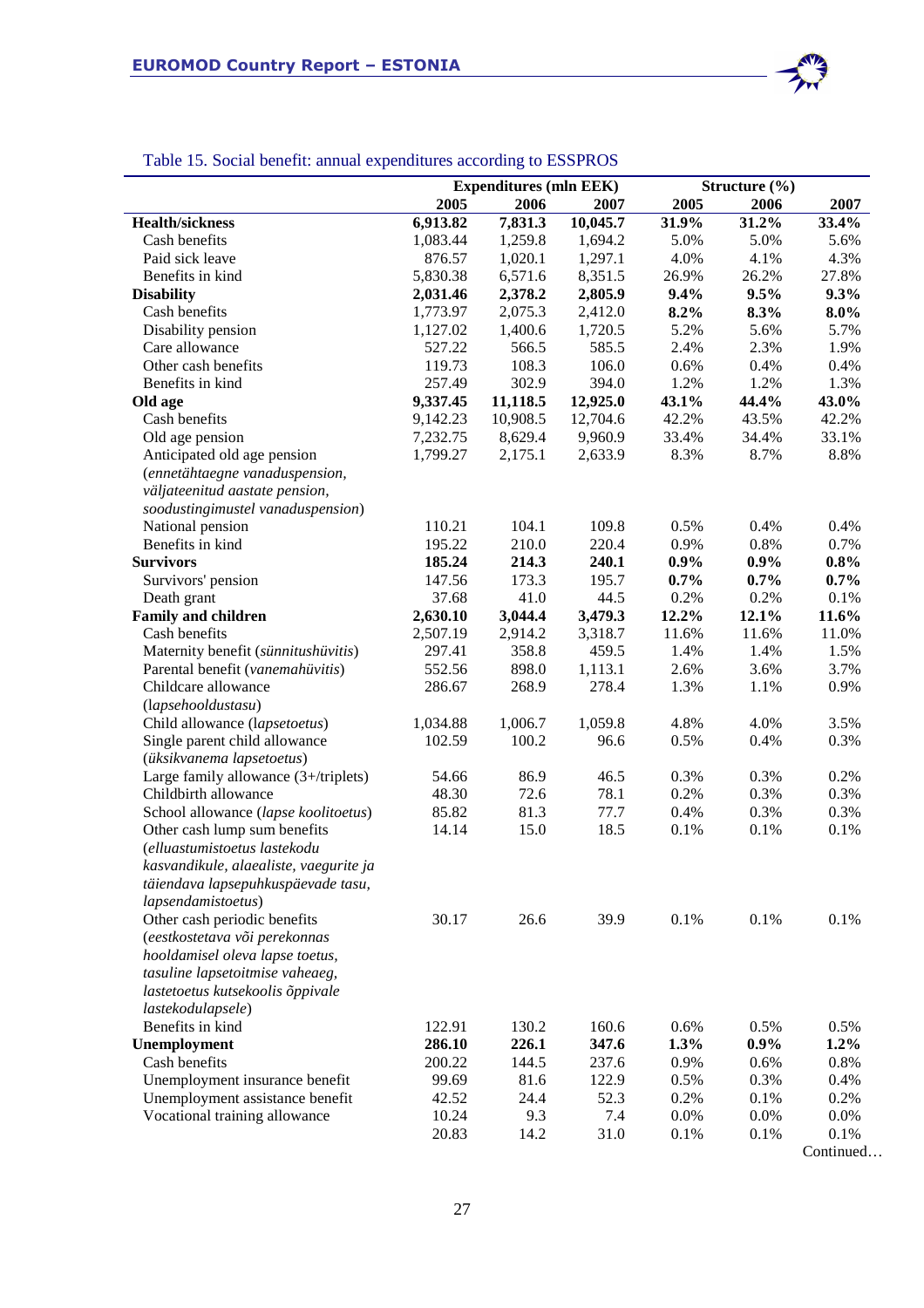

| <b>Total</b>                          | 21,645.65 | 25,062.0 | 30,080.1 | 100%    | 100%    | 100%    |
|---------------------------------------|-----------|----------|----------|---------|---------|---------|
| Other                                 | 11.95     | 14.7     | 20.5     | $0.1\%$ | $0.1\%$ | $0.1\%$ |
| Accommodation (in kind)               | 27.90     | 29.6     | 43.1     | $0.1\%$ | $0.1\%$ | $0.1\%$ |
| (toimetulekutoetus)                   |           |          |          |         |         |         |
| Subsistence benefit                   | 171.30    | 121.9    | 119.6    | 0.8%    | 0.5%    | $0.4\%$ |
| <b>Social exclusion</b>               | 211.15    | 166.2    | 183.2    | $1.0\%$ | $0.7\%$ | $0.6\%$ |
| housing costs (imputed)               |           |          |          |         |         |         |
| Part of subsistence benefit, to cover | 36.53     | 64.9     | 17.4     | $0.2\%$ | $0.3\%$ | $0.1\%$ |
| Social housing                        | 13.80     | 18.1     | 35.9     | 0.1%    | 0.1%    | 0.1%    |
| Housing                               | 50.33     | 83.0     | 53.3     | $0.2\%$ | $0.3\%$ | $0.2\%$ |
| Benefits in kind                      | 85.88     | 81.6     | 110.0    | $0.4\%$ | $0.3\%$ | $0.4\%$ |
| Other                                 | 26.94     | 15.1     | 24.0     | $0.1\%$ | $0.1\%$ | $0.1\%$ |
| (koondamishüvitised)                  |           |          |          |         |         |         |
| Redundancy compensation               |           |          |          |         |         |         |

Notes: Annual expenditures exclude administration costs.

Source: Statistics Estonia, Social protection expenditure and receipts, for ESSPROS.

#### **1.4 Social contributions**

Social insurance contributions finance pensions, health care, and unemployment insurance benefits. Conditions regarding contributions made in the past determine eligibility and amount of contributory benefits (unemployment insurance benefits, maternity benefits, incapacity to work benefits, pensions).

Contributions are either in the form of social tax or unemployment insurance (UI) contributions, all specified as percentage of the gross wage (see Figure 1 below for a schematic definition of the gross wage and other direct taxes on wages). The calculation of social contributions for selfemployed are discussed in detail in the Section 2.4.3.

#### Figure 1. Schematic composition of labour cost, in 2005



**Social tax** (*sotsiaalmaks*) is a financial obligation imposed on employers and self-employed to obtain revenue required for supplying state pension insurance and health insurance in the country. Tax rate is 33% and the tax base is "gross wage". The 13% of social tax base is transferred into the Estonian Health Insurance Fund and 20% is transferred into pension insurance schemes. In case the person participates in the funded pension insurance scheme (the so-called  $2<sup>nd</sup>$  pillar of the pension scheme), 4% of the social tax is shifted from the state pension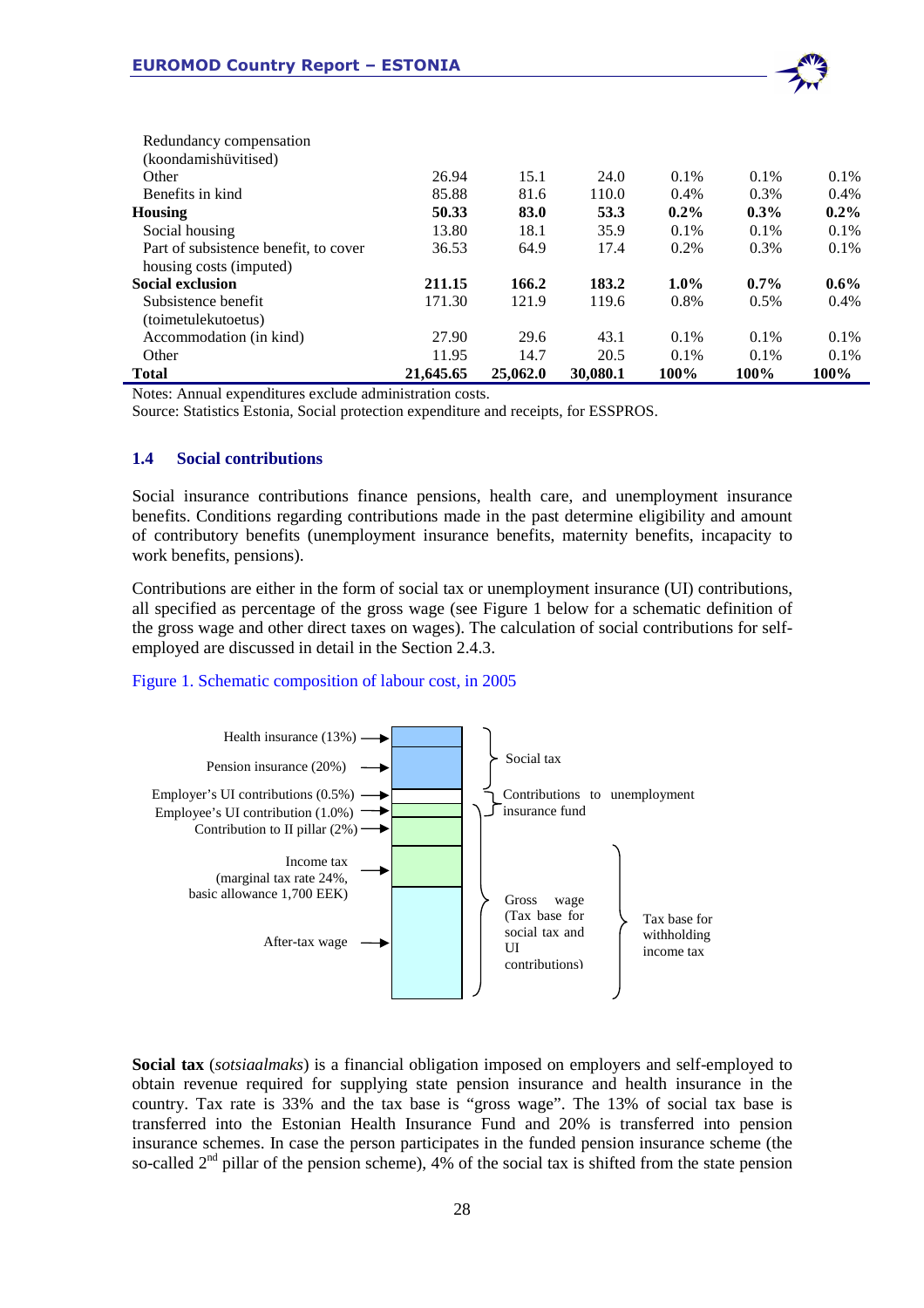insurance scheme to the private pension scheme and additional 2% contribution of gross wage will be paid by the employee into the pension scheme  $2<sup>nd</sup>$  pillar (see Figure 2 below). Additionally employee may always contribute to the voluntary pension schemes  $(3<sup>rd</sup> pillar)$ which are up to certain limit deducted from the income tax base. Note that both the individual contribution of 2% and the 4% share transferred from social tax were temporarily suspended from 1 June 2009 until 31 December 2010 due to the economic crisis. Persons with ten years from retirement (born 1954 or later) could, upon submitting a relevant application, resume individual contributions (2%) from 1 January 2010, in which case also state contributions on account of social tax (4%) are transferred. Other age groups may also continue to pay individual contributions (2%) from 1 January 2010, but no contributions from social tax are transferred (i.e. the scheme applied is  $2+0\%$ ). For any other participant of the funded scheme (i.e. persons not opting for voluntary continuation of individual contributions), contributions to the funded scheme are gradually resumed from 2011, when a  $1+2\%$  scheme is applied, and from 2012 in full amount of 2+4%.

#### Figure 2. Social tax and contributions to pension schemes



The minimum monthly base for social tax calculation set by the *State Budget Act (Riigieelarve seadus)* was 700 EEK in 2005, which made the minimum social tax obligation 231 EEK (= 700 x 33%) per month. The minimum base was increased gradually, it was 1,400 EEK in 2006, 2,000 EEK in 2007 and 2,700 EEK in 2008. Since 2009 the minimum base cannot be smaller than the minimum wage.

There is no upper ceiling, except for self-employed. After certain deductions relating to enterprise, self-employed are not obliged to pay social tax annually on an amount not more than fifteen times the sum of the legal minimum monthly wages for the taxable period, i.e. 446,400 EEK in 2005 (= 15 x 12 x 2,480), therefore limiting their maximum contributions to  $147,312$ EEK  $(= 446,400 \times 33\%)$  per year in 2005. In the following years the ceiling increased accordingly.

For certain inactive groups of people (e.g. parents on maternity leave, unemployed, military service, etc.) the state pays the social tax, based on the minimum social tax base in most cases (see Table 16), i.e. credited contributions. In addition, the state pays additional contributions to the funded pension scheme (second pillar) on parental benefits. Some of the categories (recipients of unemployment benefits and family benefits) are also included in EUROMOD.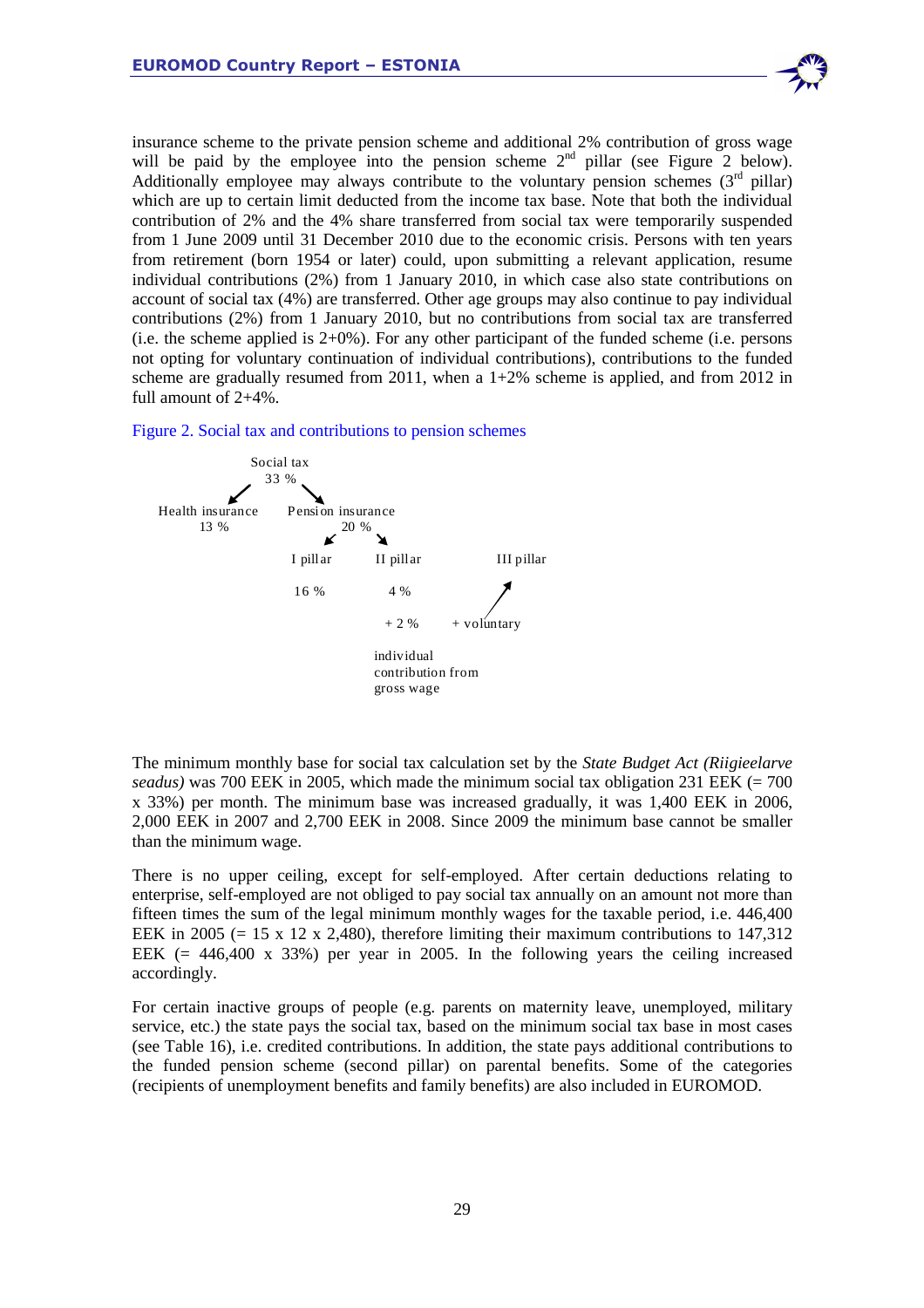

| Group                                                              | <b>Basis</b> | Rate      | Who pays              |
|--------------------------------------------------------------------|--------------|-----------|-----------------------|
| Recipients of unemployment insurance benefit                       | Gross UI     | 13%       | Unemployment          |
|                                                                    | benefit      | (health)  | <b>Insurance Fund</b> |
| Recipients of unemployment assistance benefit                      | Monthly      | 13%       | State budget          |
|                                                                    | minimum      | (health)  |                       |
| Recipient of parental benefit (vanemahüvitis)                      | Monthly      | 33%       | State budget          |
|                                                                    | minimum      |           |                       |
| Recipients of childcare allowance (lapsehooldustasu)               | Monthly      | 33%       | State budget          |
|                                                                    | minimum      |           |                       |
| Recipients of benefit for parents of families with seven and       | Monthly      | 33%       | State budget          |
| more children (seitsme- ja enamalapselise pere vanema<br>toetus)   | minimum      |           |                       |
| Dependent spouses of persons in certain public occupations         | Monthly      | 13%       | State budget          |
|                                                                    | minimum      | (health)  |                       |
| Persons who are paid caregiver's allowance pursuant to the         | Monthly      | 33%       | State budget          |
| Social Benefits for Disabled Persons Act until the persons         | minimum      |           |                       |
| attain pensionable age                                             |              |           |                       |
| Conscripts in compulsory military service in the Defence           | Monthly      | 33%       | State budget          |
| Forces                                                             | minimum      |           |                       |
| Estonian citizens or persons of Estonian nationality who have      | Monthly      | 13%       | State budget          |
| settled in Estonia from a foreign country and receive social       | minimum      | (health)  |                       |
| benefits under the Social Welfare Act (Sotsiaalhoolekande          |              |           |                       |
| seadus), and their spouses, children and parents                   |              |           |                       |
| Employees with loss of capacity for work of 40% or more in         | Monthly      | 33%       | State budget          |
| certain cases                                                      | minimum      |           |                       |
| Non-working accompanying spouses of diplomats and public           | Monthly      | 33%       | State budget          |
| servants serving in foreign missions of Estonia, until attaining   | minimum      |           |                       |
| pensionable age                                                    |              |           |                       |
| who have<br>Non-working persons<br>participated<br>in<br>the       | Monthly      | 33%       | State budget          |
| elimination of the effects of a nuclear disaster, nuclear test, or | minimum      |           |                       |
| an accident at a nuclear power station, until attaining            |              |           |                       |
| pensionable age;                                                   |              |           |                       |
|                                                                    |              |           |                       |
| To funded pension scheme (II pillar):                              | Gross        | 1%<br>for | State budget          |
| Parental Benefit (vanemahüvitis)                                   | benefit      | each      |                       |
|                                                                    |              | related   |                       |
|                                                                    |              | child     |                       |

#### Table 16. Social tax paid by the state (credited contributions)

**Voluntary private pension contributions**  $(3<sup>rd</sup> pillar)$  may be in two different forms: a) pension insurance policies offered by licensed private insurance companies; b) units of voluntary pension funds, which are managed by private fund managers. The third pillar pension market is dominated by insurance companies, partly due to more preferential tax treatment compared to voluntary pension funds.

**Unemployment insurance contributions** *(töötuskindlustusmakse)* is a compulsory insurance that covers an employee in case of becoming unemployed, collective closing or insolvency of the employer, and an employer in case of collective redundancies. An unemployment insurance contribution is paid by employees and employers. The unemployment contribution payment base matches the social tax base. Generally the employee's share is withheld from the gross wage and the employer pays the contribution in addition to social tax. Self-employed and the members of the management or controlling bodies of legal persons are not applicable for insurance. Also persons who receive compensation when leaving their position (ministers,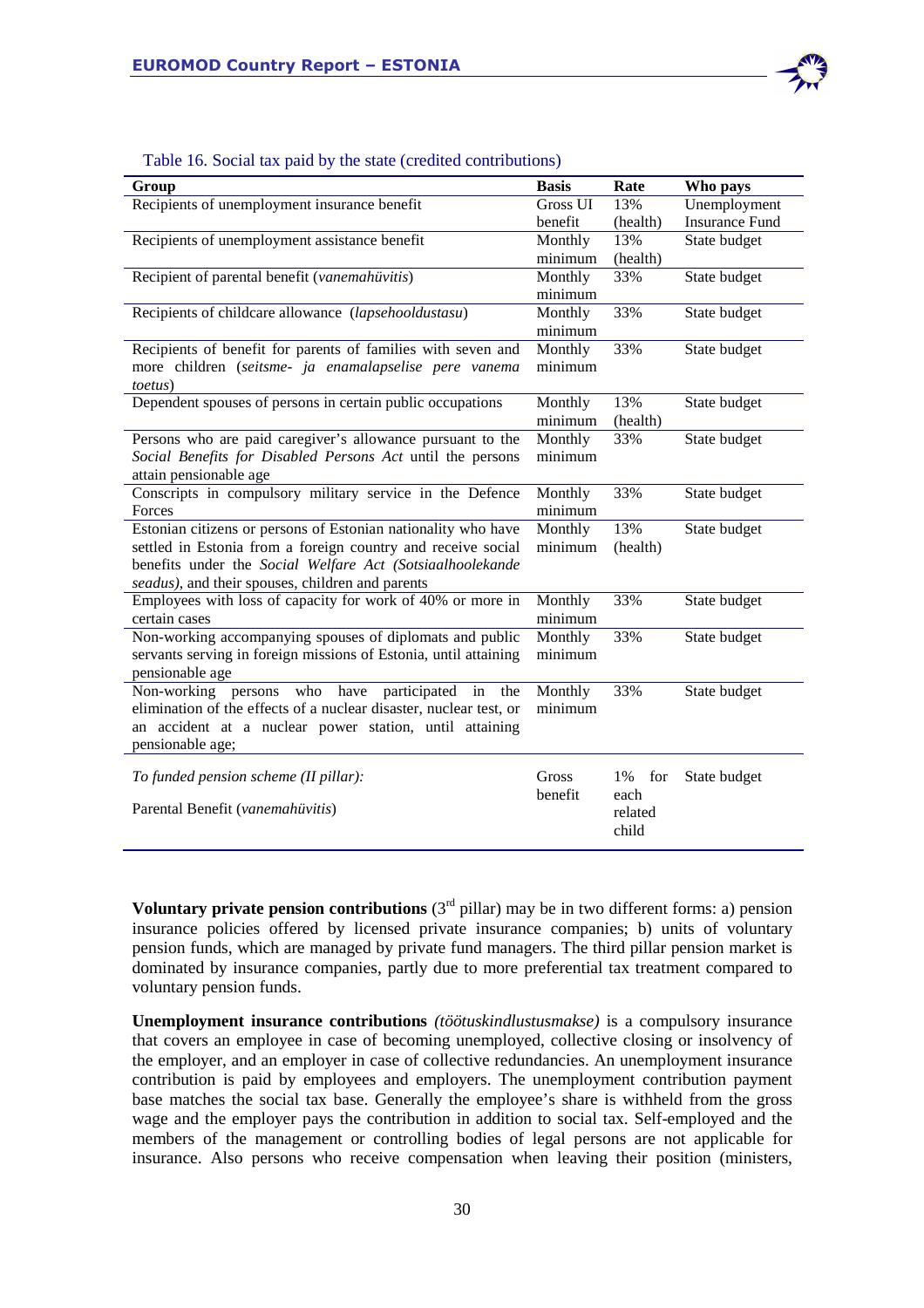parliament members etc) do not hold the unemployment insurance contribution payment obligation. The rate of the unemployment insurance contribution for employees is set annually between 0.5 and 2 per cent, and for employers between 0.25 and 1 per cent. The rates in 2005 were 1% for employees and 0.5% for employers as they have been since the introduction in 2002. In 2006 they were lowered to 0.6% and 0.3%, respectively. In 1 June 2009 they increased to 2% and 1% and in 1 August 2009 to 2.8% and 1.4%.

As persons receiving old-age pension or older than legal pension age are not allowed to be registered as unemployed in Public Employment Service, they are also not eligible for unemployment insurance benefits or unemployment assistance benefits. Therefore they do not have to pay employee's part of the unemployment insurance contribution.

#### • *Scope and scale*

The following tables show the number of contributors and the composition of social contributions, as a percentage of overall revenue.

|                                                                              | 2003  | 2004  | 2005  | 2006  | 2007  | 2008  | 2009  |  |
|------------------------------------------------------------------------------|-------|-------|-------|-------|-------|-------|-------|--|
| Unemployment Insurance<br>$(emploves*)$                                      | 43.7% | 44.6% | 45.9% | 47.8% | 49.4% | 48.7% | 44.1% |  |
| Social tax (employees*, self-<br>employed, or covered by state)              | 54.3% | 55.4% | 56.7% | 57.9% | 59.4% | 58.9% | 56.9% |  |
| Participants in the funded<br>pension scheme (II pillar), end of<br>the year | 26.0% | 31.6% | 35.7% | 38.7% | 41.3% | 43.3% | 44.3% |  |
| Active contributors to the funded<br>pension scheme (II pillar), end of      | n/a   | n/a   | n/a   | n/a   | n/a   | 27.3% | 26.1% |  |
| year<br>Contributors to the voluntary<br>pension scheme (III pillar)**       | 4.30% | n/a   | 5.60% | 7.4%  | 10.4% | n/a   | 10.1% |  |

#### Table 17. Social contributions: contributors (as % of population)

*Notes*: Unemployment Insurance contributors, voluntary pension scheme contributors – whole cumulative; Social tax and contributors to the funded system –whole year cumulative; population – beginning of the year; Social tax figures include only those contributing pension part of the social tax, i.e. excluding the social tax paid on unemployment benefits for health insurance.

\* - paid by them or for them (e.g. employers)

\*\* - as people may have joined several voluntary pension funds, double counting is possible. Includes also life insurance plans.

*Sources*: Unemployment insurance contributors – Unemployment Insurance Fund, annual report 2009; Social tax – Estonian National Social Insurance Board, data on pension insurance, various press releases; Voluntary pension scheme – www.pensionikeskus.ee, various press releases

The share of contributors to unemployment insurance funds as a percentage of population reflects the overall share of workers in the population, which was about 46% in 2005. The share of contributors of social tax is larger, because social tax is also paid for some inactive persons by the state. The share of participants to the compulsory funded scheme (II pillar) was about 36% of the population, but almost 78% of the employment in 2005. The share of active contributors is smaller, because of temporary inactivity or unemployment of participants. The share of participants continues to increase as the participation becomes compulsory for a larger share of the population. The share of contributors to the voluntary funded scheme (III pillar) was about 5.6% of the population in 2005, but almost 12.3% of the employment. It has increased steadily to 10% by 2009. About two thirds of the contributors participate via life insurance funds and the rest invest directly into voluntary pension funds.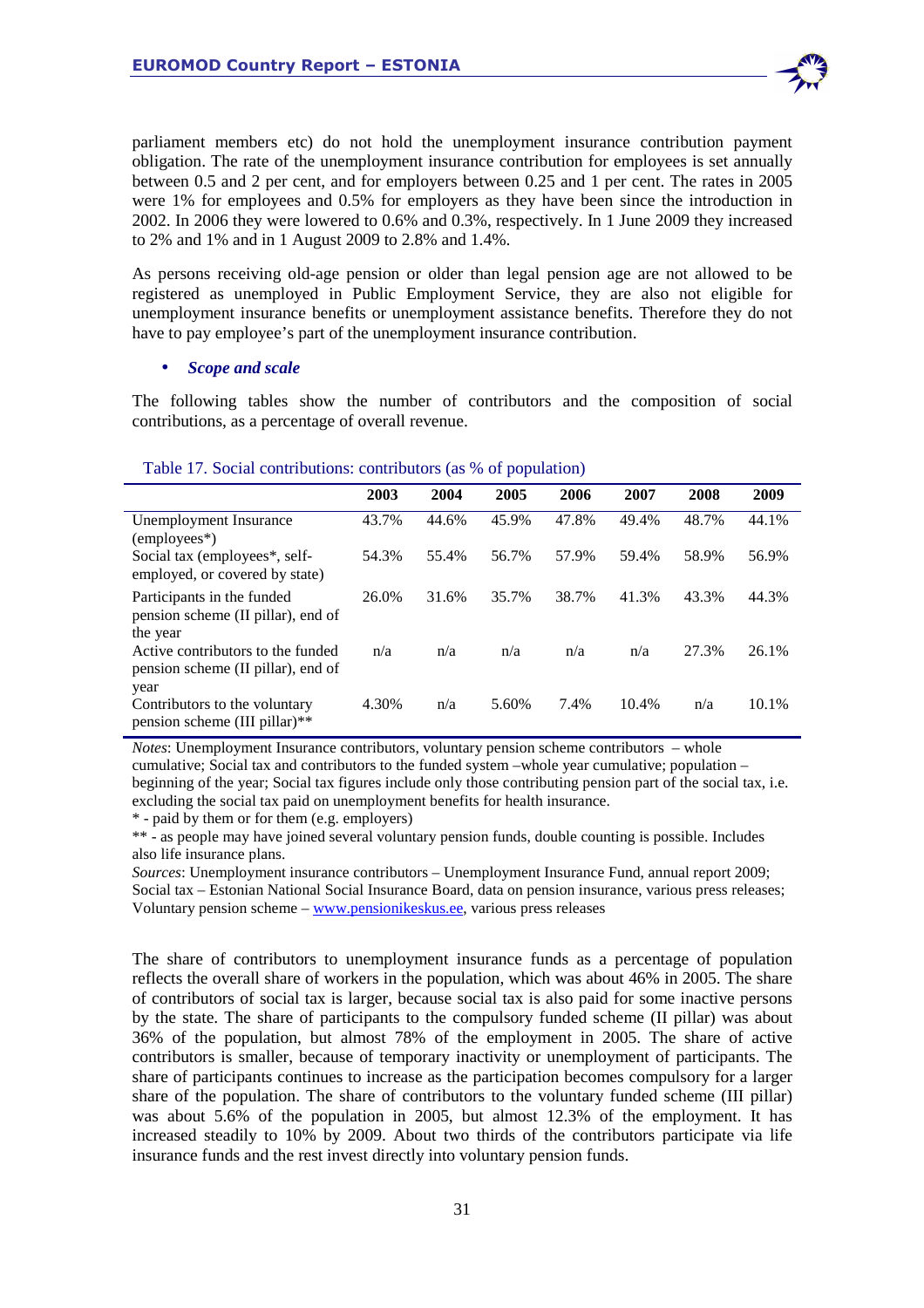

The largest contributions come from social tax (93% in 2005), of which most goes to pension (56% of total social contributions). The share of unemployment insurance contributions is 3.7% of total social contributions. Additional contributions to the compulsory funded pension scheme were 3.1% of total contributions.

|                                                                                                    | 2005   | 2006   | 2007   | 2008   | 2005  | 2006  | 2007  | 2008  |
|----------------------------------------------------------------------------------------------------|--------|--------|--------|--------|-------|-------|-------|-------|
| Social contributions (mln<br>EEK)                                                                  | 19,572 | 23,281 | 29,184 | 33,416 | 100%  | 100%  | 100%  | 100%  |
| Social Tax (employers +<br>state; includes state<br>contributions to the funded<br>pension scheme) | 18,252 | 21,973 | 27,500 | 31,425 | 93.2% | 94.4% | 94.2% | 94.0% |
| Of which health care                                                                               | 7,278  | 8,809  | 11,000 | 12,502 | 36.8% | 37.8% | 37.7% | 37.4% |
| Of which pension                                                                                   | 10,975 | 13,165 | 16,500 | 18,923 | 56.4% | 56.5% | 56.5% | 56.6% |
| Of which part of the<br>social tax transferred to<br>the funded pension<br>scheme                  | 1,167  | 1,550  | 2,036  | 2,481  | 6.0%  | 6.7%  | 7.0%  | 7.4%  |
| Employees additional<br>contribution to the funded<br>scheme                                       | 584    | 775    | 1,018  | 1,241  | 3.1%  | 3.3%  | 3.5%  | 3.7%  |
| Funded pillar pension<br>contributions total (state<br>transfers+employees'<br>contributions)      | 1,751  | 2,325  | 3,054  | 3,722  | 9.1%  | 10.0% | 10.5% | 11.1% |
| Unemployment insurance<br>contributions (employees and<br>employers part)                          | 736    | 533    | 666    | 750    | 3.7%  | 2.3%  | 2.3%  | 2.2%  |

## Table 18. Social contributions: revenue

Source: Social Tax – Statistics Estonia, online-database; Contributions to the pension scheme – Estonian National Social Insurance Board, annual revenue data, and Estonian Tax and Customs Board, annual tax revenue data; Unemployment Insurance Contributions - Unemployment Insurance Fund

## **1.5 Taxes**

#### **1.5.1 Personal Income Tax (tulumaks)**

Estonia applies a flat rate system to the personal income tax. Different income sources are taxed uniformly. The single tax rate is applied on all labour and personal capital income (capital gains, royalties etc).

The personal income tax (PIT) system is an individual system, but a married couple may also file a joint tax report if they wish (beneficial if one has unused tax allowances which the other one could claim for).

In 2005, the tax rate was 24% and the annual basic allowance 20,400 EEK or 1,700 EEK per month. See Table 19 for rates and amounts in later years.

In addition to basic allowance, there are additional allowances:

1) **Increased basic allowance in case of children** is applicable in case of three or more children in family in 2005. One resident parent (or guardian of a child or other person) who maintains three or more underage children may deduct additional basic allowance from his or her income in the period of taxation for each child of up to 17 years of age. The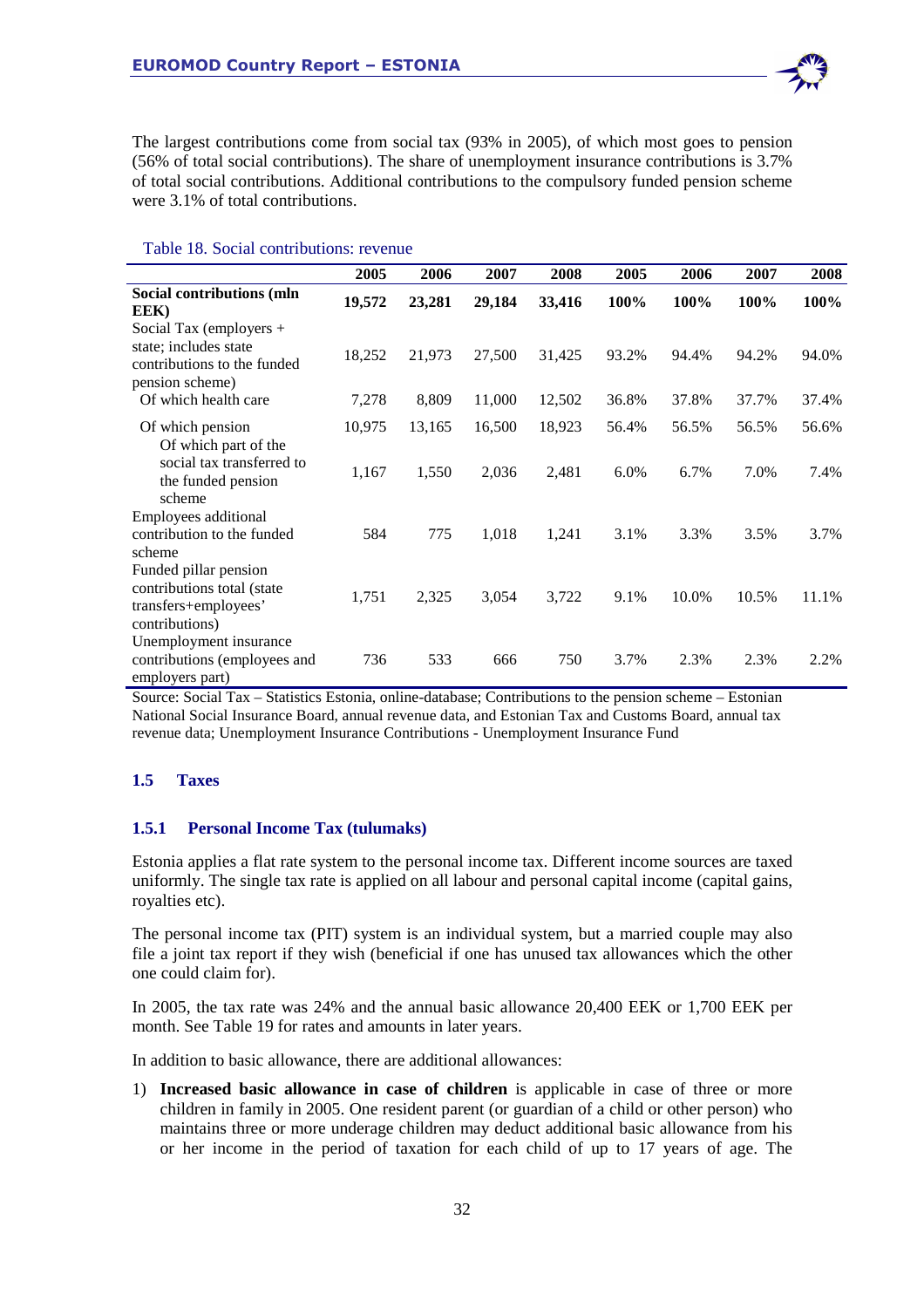

allowance is applicable for the third and each subsequent child in the amount exceeding the taxable income of the child. The allowance can be used from the year in which the child is born, a guardian is appointed for him/her or the maintenance obligation arises until the year in which the child attains 17 years of age (inclusive). This means that in the tax period, where the child gets 18, the additional allowance is not applicable. The eligibility condition does not set that the parent has to be married, however only one parent can make use of such allowance. Note that the allowance has been extended to the second child in 2006, to the first child in 2008 and back to the second child in 2009.

- 2) **Pension allowance**. If a resident person receives a pension paid by the Estonian state or a mandatory funded pension, an additional allowance can be deducted from the income of the person in the amount of those pensions but not more than 36,000 EEK during a year or 3,000 EEK per month. This is usually applied monthly.
- 3) **Sickness allowance**. In cases where a resident person receives a compensation for an accident at work or an occupational disease, an additional allowance can be deducted from the income of the person in the amount of that compensation but not more than 12,000 EEK during a period of taxation. However, if compensation for an accident at work or an occupational disease is paid as insurance indemnity, increased basic allowance does not apply.

In order to make use of the additional child allowances and deductions these have to be declared in the following year when filing the tax report. Therefore, there is difference between taxes withheld and taxes paid after filing tax report. There are some income sources on which income tax is immediately withheld when they are paid out (wages and salaries, unemployment insurance benefits, parental benefits, etc). Final tax liability is based on the tax report after the tax year has ended (taking into account tax already withheld). Usually, most people get refund due to additional tax deductions and allowances.

Liability of income tax is based on annual income and allowances are referred to in annual terms, although 1/12 of the annual basic allowance is usually applied monthly to calculate withholding income tax. Also usually additional allowance for pensions is applied monthly.

The tax rate and the amount of basic allowance have changed during recent years (see the table below).

|                                                                      | 2003  | 2004  | 2005  | 2006  | 2007  | 2008  | 2009  | 2010  |
|----------------------------------------------------------------------|-------|-------|-------|-------|-------|-------|-------|-------|
| Income tax rate                                                      | 26%   | 26%   | 24%   | 23%   | 22%   | 21%   | 21%   | 21%   |
| Basic allowance per month<br>(EEK)                                   | 1.000 | 1.400 | 1.700 | 2,000 | 2,000 | 2,250 | 2.250 | 2.250 |
| Additional allowances per<br>month per child starting<br>from  child | 3rd   | 3rd   | 3rd   | 2nd   | 2nd   | 1st   | 2nd   | 2nd   |
| Pension allowance per<br>month (EEK)                                 | 3,000 | 3.000 | 3,000 | 3,000 | 3,000 | 3,000 | 3.000 | 3.000 |

#### Table 19. Income tax parameters 2003-10

In addition to allowances, a person's taxable income can be reduced with several tax deductions:

- Compulsory unemployment insurance contribution payments
- Contributions to compulsory funded pension scheme
- Contributions to voluntary pension system to certain extent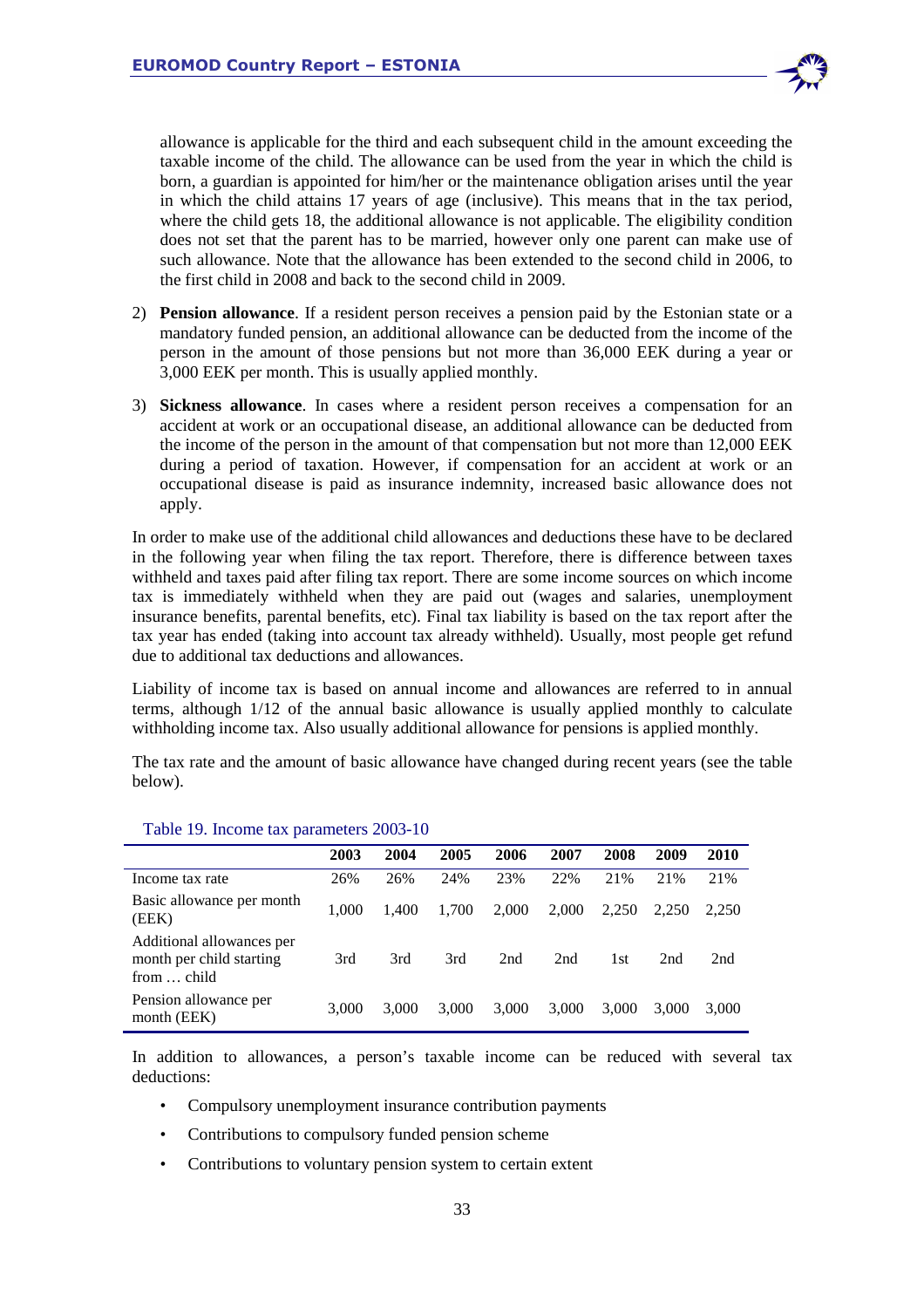

- Housing loan interest payments
- Training expenses (from 1.1.2010 interest payments of study loans are excluded)
- Alimony or maintenance support
- Certain donations and trade union entrance and membership fees (abolished since 1.1.2010)

The concise overview of exemptions for the personal income tax is presented in 34Table 20.

| <b>Allowance/deduction</b>                                              | %, sum or limit in a year                                                                                                                                                                                                                                                                                                 | <b>Description</b>                                                                                                                               |
|-------------------------------------------------------------------------|---------------------------------------------------------------------------------------------------------------------------------------------------------------------------------------------------------------------------------------------------------------------------------------------------------------------------|--------------------------------------------------------------------------------------------------------------------------------------------------|
| Basic allowance                                                         | 20,400 EEK in 2005 (see Table<br>above for changes)                                                                                                                                                                                                                                                                       |                                                                                                                                                  |
| Allowance in case of<br>children                                        | In amount by which taxable income<br>of the child is lower than the basic<br>allowance                                                                                                                                                                                                                                    | If 3 or more children, for $3rd$ and each<br>subsequent child under the age of 17.<br>Applicable for one parent (see Table above<br>for changes) |
| Pension allowance                                                       | Pension amount, but max 36,000EEK                                                                                                                                                                                                                                                                                         | Pensions (state or mandatory funded) not<br>taxable up to this level.                                                                            |
| Sickness allowance                                                      | Compensation<br>amount,<br>but<br>max<br>12,000 EEK                                                                                                                                                                                                                                                                       | Compensation for an accident at work or an<br>occupational disease<br>(not)<br>insurance)<br>deducted from the taxable income                    |
| Alimony<br><sub>or</sub><br>maintenance<br>support<br>paid              | 100%                                                                                                                                                                                                                                                                                                                      | Only if income tax paid by the recipient.                                                                                                        |
| Housing loan or lease<br>interest payments*                             | 100%                                                                                                                                                                                                                                                                                                                      | Only interest payments for the main house<br>or apartment                                                                                        |
| Training expenses *                                                     | 100%                                                                                                                                                                                                                                                                                                                      | under<br>26<br>old<br>One<br>years<br>person's<br>schooling/training expenses in registered<br>educational establishment                         |
| Gifts, donations and<br>trade union entrance<br>and membership fees*    | 100%; entrance & membership fees<br>max 2% of taxable income less<br>economic activity related costs in<br>case of self-employed, maintenance,<br>housing loan interest and training<br>expenditure deductions and basic<br>allowances; general limit for gifts,<br>donations and fees is 5% of the<br>aforementioned sum | Payments etc to certain private and all<br>public<br>institutions.<br>Entrance<br>and<br>membership fees.                                        |
| premiums<br>Insurance<br>acquisition<br>of<br>and<br>pension fund units | 100%, max 15% of taxable sum, less<br>economic activity related costs in<br>case of self-employed                                                                                                                                                                                                                         | Payments to voluntary pension scheme                                                                                                             |
| Unemployment<br>insurance contribution                                  | 100%                                                                                                                                                                                                                                                                                                                      | All payments to unemployment insurance<br>fund                                                                                                   |
| Contributions<br>to<br>mandatory<br>funded<br>pension                   | 100%                                                                                                                                                                                                                                                                                                                      | The compulsory payments to pension fund                                                                                                          |
| Additional child birth<br>allowance by employer                         | Max 5/12 of the basic allowance rate<br>(e.g. 8,500 EEK in 2005)                                                                                                                                                                                                                                                          | Birth allowance is paid voluntarily by<br>employer                                                                                               |

| Table 20. Allowances and deductions from personal income tax |
|--------------------------------------------------------------|
|--------------------------------------------------------------|

\*Note: from 2005 the maximum annual limit for these deductions summed up is 50,000EEK per taxpayer and not more than 50% of taxable income (less economic activity related costs in case of self-employed).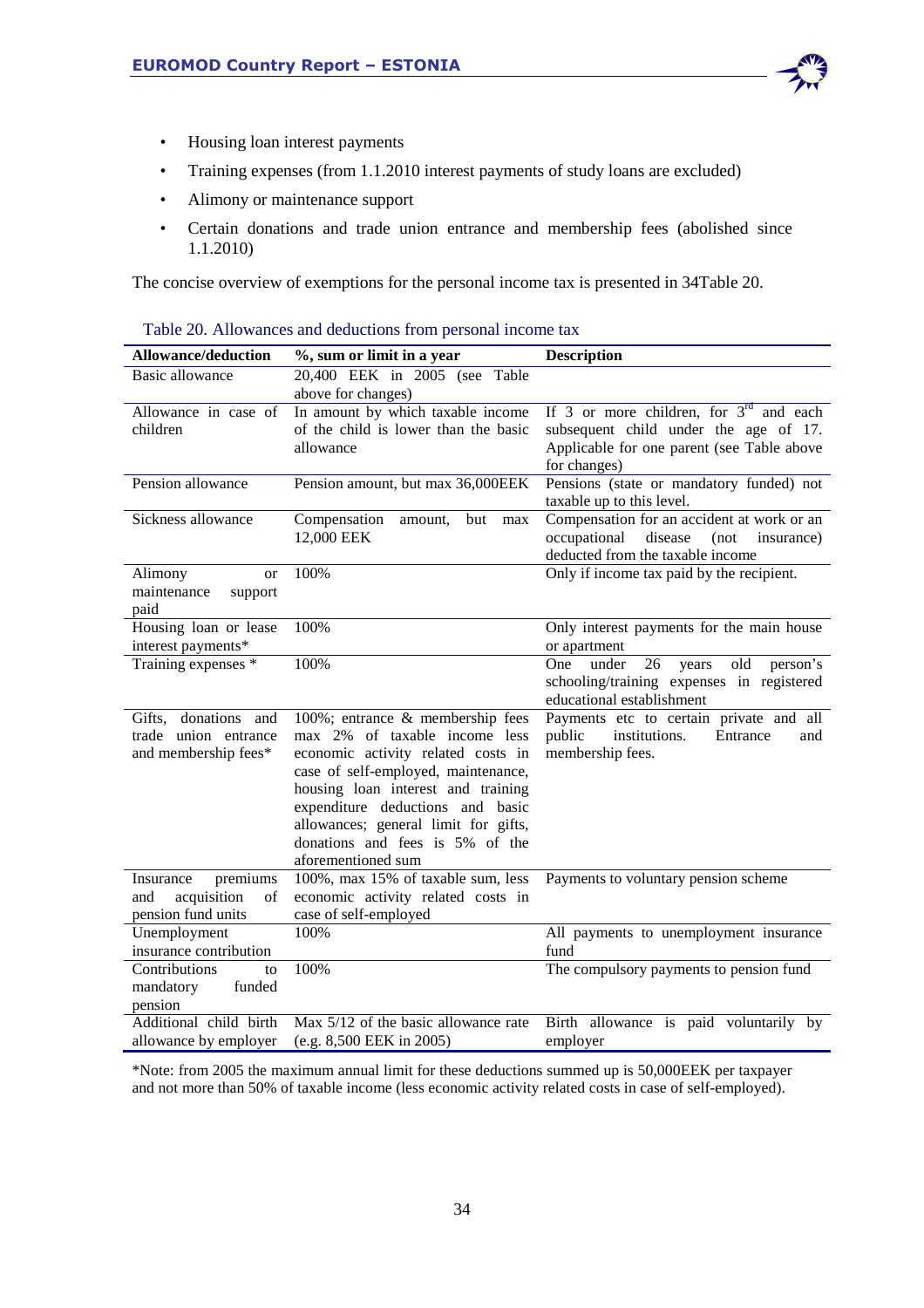

Other deductions:

- 1) **Compulsory unemployment insurance contribution payments** (1% of the gross wage in 2005, 0.6% in 2006-2008) and **contributions to compulsory funded pension scheme** (2% of the gross wage) are fully deductable (see also Figure 1 in section 1.4).
- 2) **Insurance contributions and acquisition of pension fund units**. The part of the insurance contributions paid during the period of taxation under an insurance contract for a supplementary funded pension *(täiendav kogumispension)*, the purpose of which is to ensure the payment of the insured sum as a pension, can be deducted from taxable income to a certain extent. This also applies to amounts paid to acquire units of a voluntary pension fund except when fund units are changed or recalled and for the acquiring costs of these units. A negative change which occurs in a technical provision established on the basis of an insurance contract with a view to securing a supplementary funded pension and which is due to deduction of the amounts charged for a certain insurance cover are added to the taxable income of a private person.

The deductions related to insurance contributions and supplementary pension fund unit payments during one period of taxation are limited to 15% of the taxpayer's income of the same period of taxation, after all certified expenses incurred by a taxpayer in relation to business are deducted. If spouses present one declaration, the allowance cannot exceed 15% of the sum of spouse's income.

- 3) **Housing loan (or lease) interest payments** for the period of taxation if they are paid to the financial institution in order to acquire a house or apartment or a plot of land for building a house for personal use or for his/her spouse, parents or children. The same conditions apply in case of reconstruction, expansion and building works. The deduction is available for only one loan object per person. A parent who is raising a child alone and who has taken parental leave during a period of taxation can deduct the exemption during more than one taxation period.
- 4) **Training expenses** are deductible for the person him/herself or a person of less than 26 years of age or if no such training expenses are incurred, the training expenses of one permanent resident of Estonia of less than 26 years of age. Parents can also deduct the interest expenses of the student loan. In case the educational expenditures are made using scholarship that is exempt from income tax, the deduction could not be used. The legal condition for applying the deduction requires that the training expense have to be certified expenses incurred for studying at a state or local government educational establishment, a university in public law, a private school which holds a training licence or has been positively accredited with regard to the given study programme, or a foreign educational establishment of equal status with the aforementioned, or for studying on fee-charging courses organised by such educational establishments.
- 5) **Alimony or maintenance support** a person has paid from his/her income to another person. This kind of payment is set by the court order or agreement with respect to the *Family Act (Perekonnaseadus)*.
- 6) **Gifts, donations and trade union entrance and membership fees** which have been given or paid to persons included in the special list specified in the *Income Tax Act (Tulumaksuseadus)* – non-governmental organisations (NGOs) and foundations, church institutions or to a state or local government scientific, cultural, sports, educational or social welfare institution, a manager of a protected area, a university in public law or a political party. Gifts and donations may be given in monetary or non-monetary form, however, the cost of a non-monetary gift or donation is the market price of the property, and in the case of sale of the property at a preferential price, the cost of the gift or donation is the difference between the market price and selling price of the property.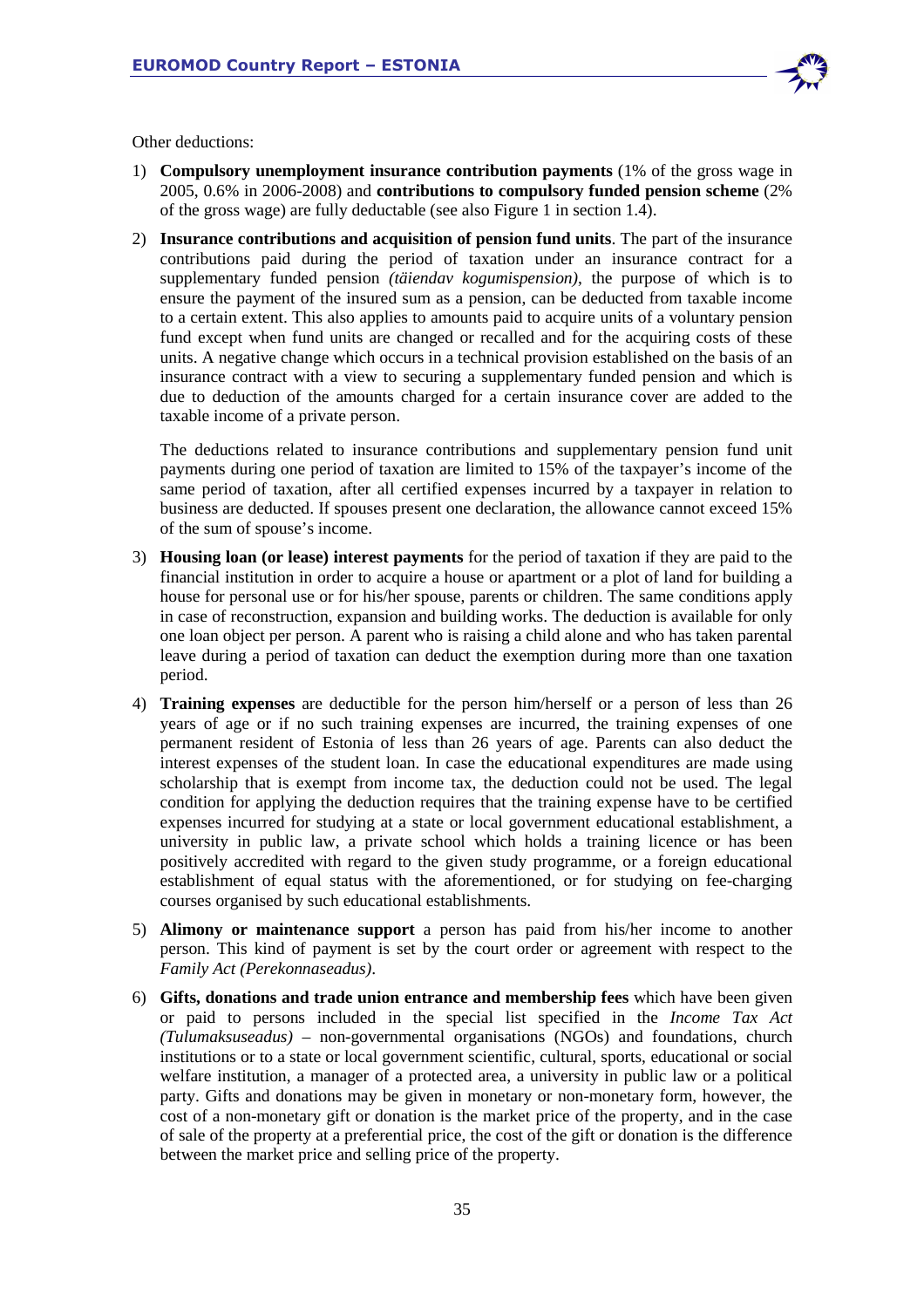

The amount of the trade union entrance and membership fees deductions cannot exceed 2% of the taxpayer's income after deductions of all aforementioned exemptions. The maximum deduction of gifts and donations and the trade union entrance and membership fees can be 5% of the taxpayer's income after deductions of all in previous points mentioned exemptions.

7) Income tax is not charged on **childbirth benefit** *(sünnitustoetus)* paid voluntarily by the employer to the employee or public servant, in an amount not exceeding 5/12 of the basic exemption.

The income tax deductions provided for housing loan interests, gifts-donations and training costs are altogether limited to 50,000 EEK per taxpayer during a period of taxation, and not more than 50% of the taxpayer's income of the same period of taxation, less economic activity related costs in case of self-employed.

If a resident taxpayer has received income from abroad during a period of taxation, all income derived from abroad is included in the taxable income of the person and income tax paid or withheld on such income abroad is deducted from the income tax to be paid. Income tax is calculated separately for income derived in Estonia and for income derived in each foreign country. Income tax paid in a foreign country on income which is not subject to tax in Estonia is not taken into account.

## **Taxation of self-employed**

Taxable income from self-employment is equal to income from self-employment less related costs minus special allowances for the agricultural income, and minus social insurance contributions, except contributions to the funded pension scheme. The latter can be deducted from other source of incomes.

Taxable business income is derived on individual basis.

## **1.5.2 Land tax (maamaks)**

Land taxes *(maamaks)*: there is a number of personal property taxes applied, however, these are in most cases local taxes, providing relatively small revenue and not affecting private budgets considerably. The highest share of total property tax revenue is collected by land tax, which is essentially a state tax based on the assessed value of land and paid by the land owner. The rate of land tax is established by the local government council annually in the range of 0.1- 2.5% of the assessed value of land. The collected tax revenue is directed into the respective local government budget.

## **1.5.3 Value added tax (käibemaks) and excise taxes (aktsiisimaksud)**

**Value Added Tax** *(käibemaks):* The standard rate of VAT was stable between 1992-2007 at 18%. There are a few goods and services that have a reduced rate 0% (for exports mainly) or 5% or are exempt from VAT.

In 2005 a 5 % reduced rate applies, for example, to books (excluding books for education); medicines and medical equipment; funeral requisites and services; organisation of performances and concerts by a state, municipal or private performing arts; heat, peat, fuel briquettes, coal or firewood sold to private persons for personal use.

From the  $1<sup>*</sup>$  of July 2007 the reduced VAT rate for the following items was abolished and replaced with the basic rate of 18%: heat, peat, fuel briquettes, coal or firewood sold to private persons for personal use.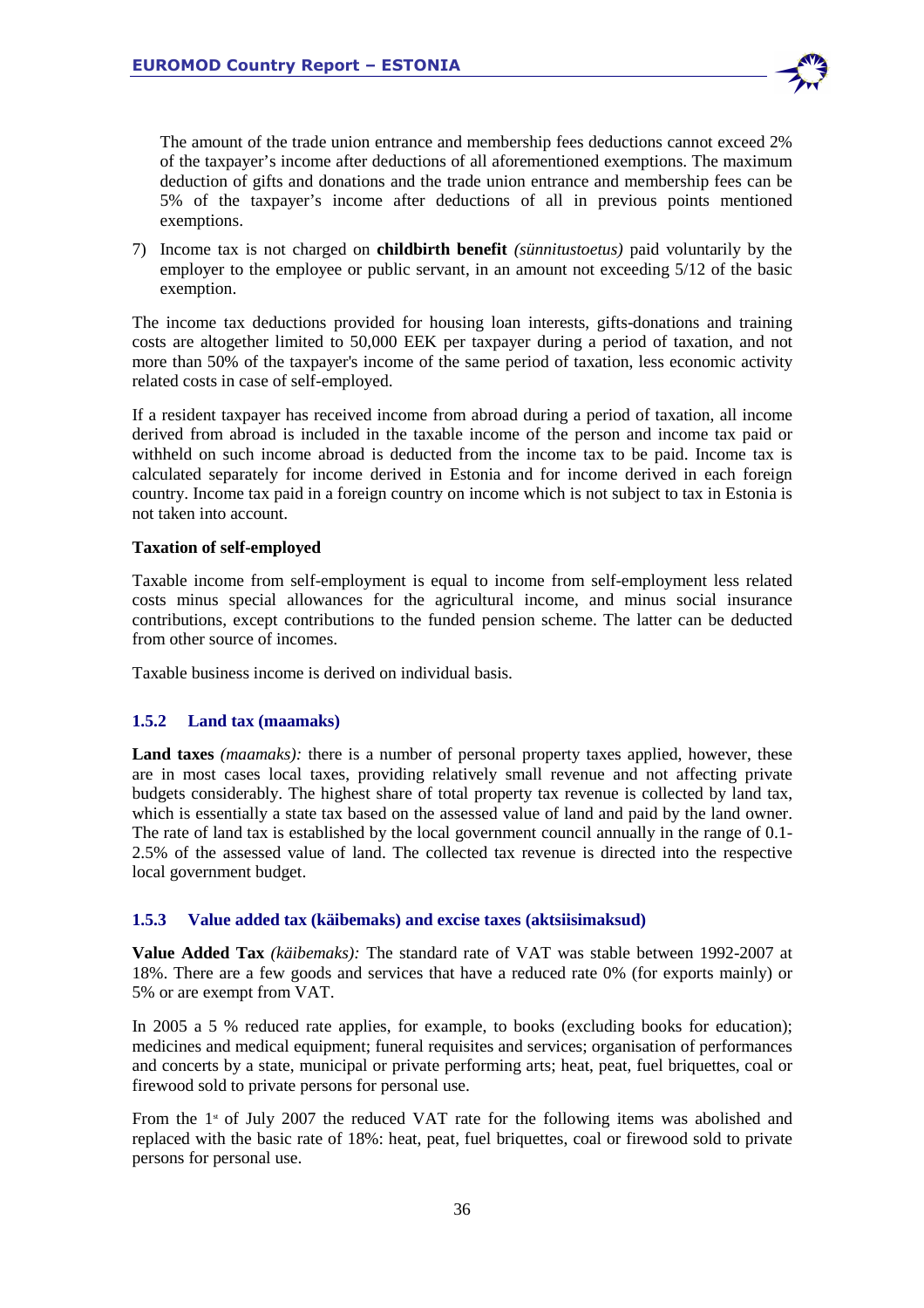

Since 1 January 2009 reduced rate was increased to 9% and reduced rate for organisation of performances and concerts by a state, municipal or private performing arts was abolished. Since 1 June 2010 the normal VAT rate was increased to 20%.

The VAT is not imposed on, for example: postal services; health services; pre-school, basic, secondary and higher education; certain financial and insurance services

**Excise taxes** *(aktsiisimaksud):* excise duties are set for alcohol, tobacco, fuel and packages. The excises on cigarettes and unleaded petrol and diesel are being increased step by step to reach the EU level in 2010. According to the government plan nearly all excise duties, as well as other environmental taxes, should be increased in the coming years as a part of the package to finance reductions in personal income tax rates.

For more information on indirect taxes and excise taxes see the Estonian Feasibility Study (Lüpsik, S., Paulus, A., Võrk, A. (2006) I-CUE Feasibility Study. Estonia. 2005 tax-benefit system. EUROMOD Feasibility Study.)

## **1.5.4 Scope and scale of taxes**

Table 21 shows the share of tax-payers in the population. Table 22 shows the structure of the tax revenues. We have included also social tax in the tables as it is usually considered together with other direct taxes in government statistics.

In 2006 about 52.1% of the population earned wages on which income tax was withheld. About 45.4% of the population submitted income declaration in 2006. And about 57.9% of the population paid social tax (or employers or state paid by them).

The revenue from social tax is the largest, about one third. This is followed by VAT, about 28% of the revenue. Personal income tax was 18.4% in 2005 and corporate income tax was 4.7% of the tax revenues. The share of other taxes is negligible. The share of income taxes has declined, compared to 2003, because marginal tax rate has declined.

|                                                                | 2003  | 2004  | 2005  | 2006  | 2007  | 2008  | 2009  |
|----------------------------------------------------------------|-------|-------|-------|-------|-------|-------|-------|
| Social tax (employees, self-<br>employed, or covered by state) | 54.3% | 55.4% | 56.7% | 57.9% | 59.4% | 58.9% | 56.9% |
| Income tax total                                               | n/a   | n/a   | n/a   | n/a   | n/a   | n/a   | n/a   |
| Income tax on wages                                            | n/a   | n/a   | n/a   | 52.1% | 53.4% | 52.4% | 47.4% |
| Income tax (people who submitted<br>declarations)              | 37.7% | 40.5% | 43.0% | 45.4% | 47.6% | 50.0% | 48.4% |
| Land Tax                                                       | n/a   | n/a   | n/a   | n/a   | n/a   | n/a   | n/a   |

#### Table 21. Taxes: taxpayers (as % of population)

*Notes*: Submitting tax declarations is not always obligatory.

*na* – not available

*Source*: Estonian Tax and Customs Board, various press releases; Estonian National Social Insurance Board, various press releases.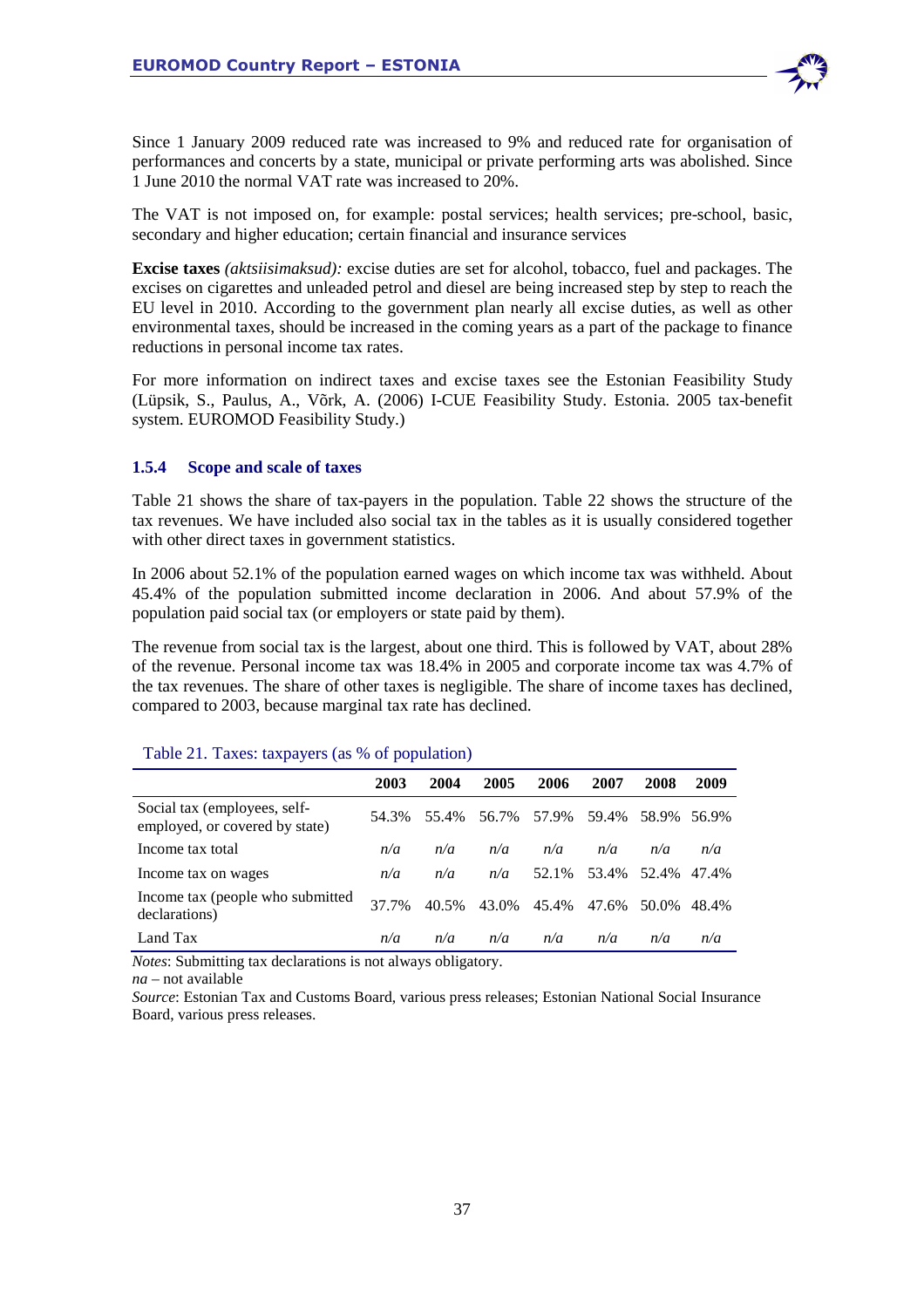

#### Table 22. Taxes: revenue

|                                                                                   | 2005   | 2006   | 2007   | 2008   | 2009   |
|-----------------------------------------------------------------------------------|--------|--------|--------|--------|--------|
| Annual revenue (mln EEK)                                                          | 52,885 | 63,691 | 78,295 | 82,796 | 74,602 |
| <b>Direct taxes</b>                                                               |        |        |        |        |        |
| Personal Income tax (budget revenue)                                              | 9,736  | 11,680 | 14,640 | 15,816 | 12,336 |
| PIT (withheld)                                                                    | 10,454 | 11,972 | 15,457 | 16,834 | 14,400 |
| PIT (final for this year)                                                         | 10,162 | 11,155 | 14,439 | 14,771 | 12,899 |
| Corporate Income tax                                                              | 2,496  | 3,123  | 4,084  | 4,166  | 4,010  |
| Land tax                                                                          | 506    | 517    | 552    | 755    | 755    |
| Social tax*                                                                       | 18,133 | 21,746 | 27,268 | 31,299 | 28,084 |
| <b>Indirect taxes</b>                                                             |        |        |        |        |        |
| Value added tax                                                                   | 14,677 | 18,645 | 22,304 | 20,548 | 18,809 |
| Excises                                                                           | 6,524  | 7,030  | 8,195  | 8,971  | 9,818  |
| Other central government taxes (gambling tax,<br>heavy vehicle tax, customs duty, | 694    | 818    | 1,082  | 1,056  | 641    |
| Other local taxes (sales tax, advertising tax, etc)                               | 118    | 132    | 170    | 185    | 148    |
| Structure $(\% )$                                                                 | 100%   | 100%   | 100%   | 100%   | 100%   |
| <b>Direct taxes</b>                                                               |        |        |        |        |        |
| Personal Income tax (budget revenue)                                              | 18.4%  | 18.3%  | 18.7%  | 19.1%  | 16.5%  |
| PIT (withheld)                                                                    | 19.8%  | 18.8%  | 19.7%  | 20.3%  | 19.3%  |
| PIT (final for this year)                                                         | 19.2%  | 17.5%  | 18.4%  | 17.8%  | 17.3%  |
| Corporate Income tax                                                              | 4.7%   | 4.9%   | 5.2%   | 5.0%   | 5.4%   |
| Land tax                                                                          | 1.0%   | 0.8%   | 0.7%   | 0.9%   | 1.0%   |
| Social tax                                                                        | 34.3%  | 34.1%  | 34.8%  | 37.8%  | 37.6%  |
| <b>Indirect taxes</b>                                                             |        |        |        |        |        |
| Value added tax                                                                   | 27.8%  | 29.3%  | 28.5%  | 24.8%  | 25.2%  |
| Excises                                                                           | 12.3%  | 11.0%  | 10.5%  | 10.8%  | 13.2%  |
| Other central government taxes (gambling tax,<br>heavy vehicle tax, customs duty, | 1.3%   | 1.3%   | 1.4%   | 1.3%   | 0.9%   |
| Other local taxes (sales tax, advertising tax, etc)                               | 0.2%   | 0.2%   | 0.2%   | 0.2%   | 0.2%   |

*Notes:* Tax revenues both for central government and local government. Final income tax includes net payments after declaration is submitted. Withheld income tax is calculated based on current revenues and adjusted with additional net payments. Social tax is also included in this table as it is usually considered as a tax in Estonia.

Source: Statistics Estonia, online-database; withheld income tax – reports of the Estonian Tax and Customs Board, own calculations.

## **1.6 Minimum wage**

The national minimum wage was first agreed in 1992 in a tripartite agreement. Since 2002, the minimum wage has been set in annual bipartite agreements between the Estonian Trade Union Confederation (Eesti Ametiühingute Keskliit) and the Estonian Employers' Confederation (Eesti Tööandjate Keskliit), and then brought into effect by a government decree. Its value is set on an hourly and a monthly basis, assuming a full time job.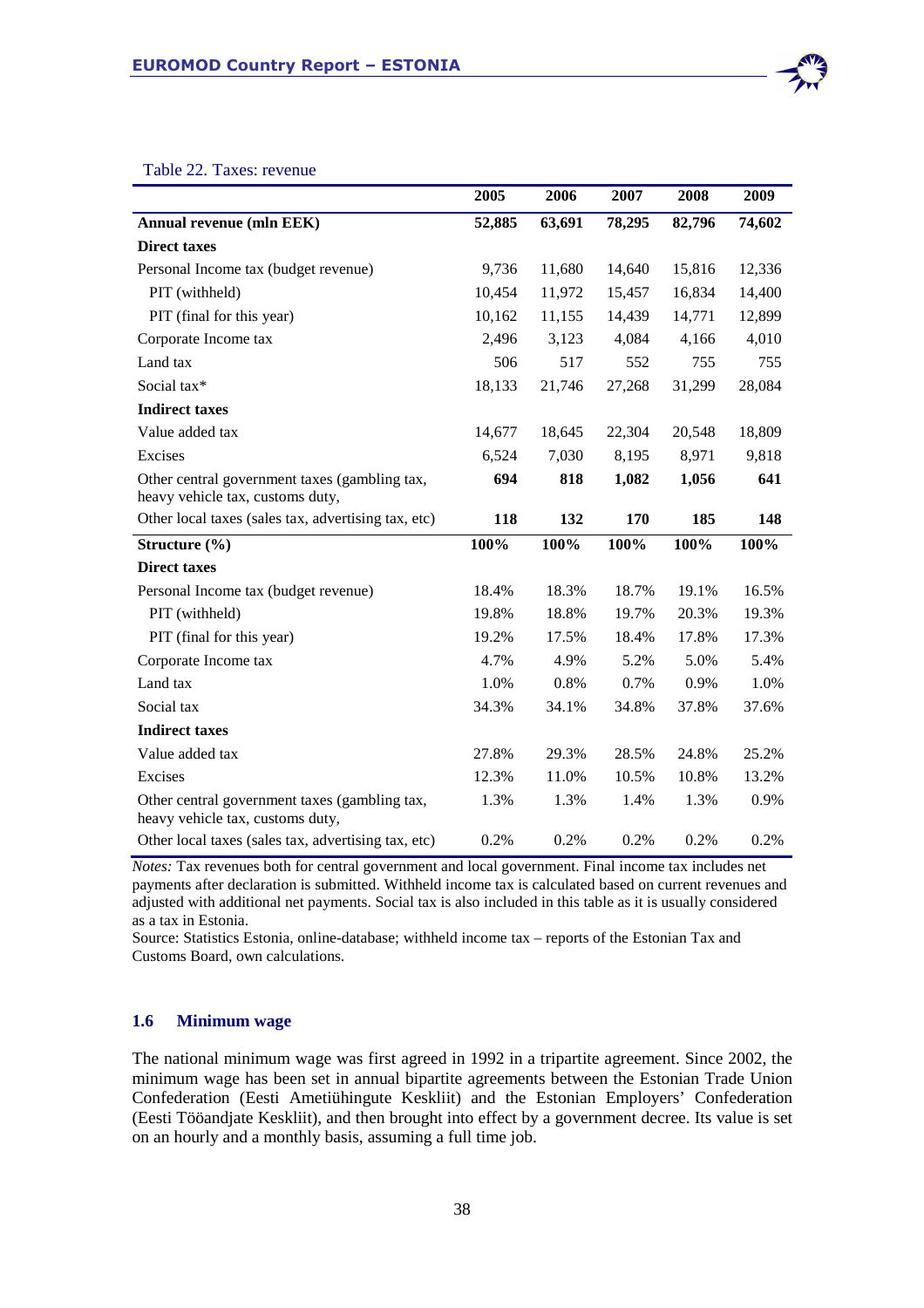In 2001, the Estonian Trade Union Confederation and the Estonian Employers' Confederation concluded an agreement on the long-term principles establishing the increase in the minimum wage rate up to 2008. According to this agreement, the minimum wage should represent 41% of the national full-time average wage by 2008. In reality it has remained around 30-33%. Only when the average wage declined due to the current economic crisis, the share of minimum wage has increased reaching 36% of average wage in 2009 (see Figure below).

Minimum wage applies nationwide to all employees, but several sectors may have additional negotiations between representatives of employees and employers to agree on a more favourable wage policy affecting particular occupations.

For example, in the transport sector the Estonian Transport and Road Workers' Trade Union negotiates minimum wages. The Estonian Employees' Unions' Confederation and the government negotiate the minimum wages of highly educated workers in third-level education, science and culture. A minimum wage for police, border guard and rescue service officials is negotiated between the Confederation of Trade Unions of State and the Local Government Employees and the Estonian Ministry of the Interior. In health care, minimum wages for nurses and doctors are negotiated between their trade unions, hospital organizations and the government.



#### Figure 3. Minimum wage in Estonia 2002-2009

-

Source: Estonian Trade Union Confederation, Estonian Employers' Confederation, Statistics Estonia, own calculations.

Estimations on how many workers receive an income at the level of the minimum wage vary significantly. For 2007 the Estonian Trade Union Confederation has proposed about 70,000 workers, the Estonian Employers' Confederation estimates 15,000 workers, Statistics Estonia calculates about 40,000 workers.<sup>2</sup>

 ${}^{2}$ Karu, M. Nurmela, K. (2008) "Social partners reach agreement on minimum wage for 2008." European Industrial Relations Observatory on-line http://www.eurofound.europa.eu/eiro/2007/12/articles/ee0712019i.htm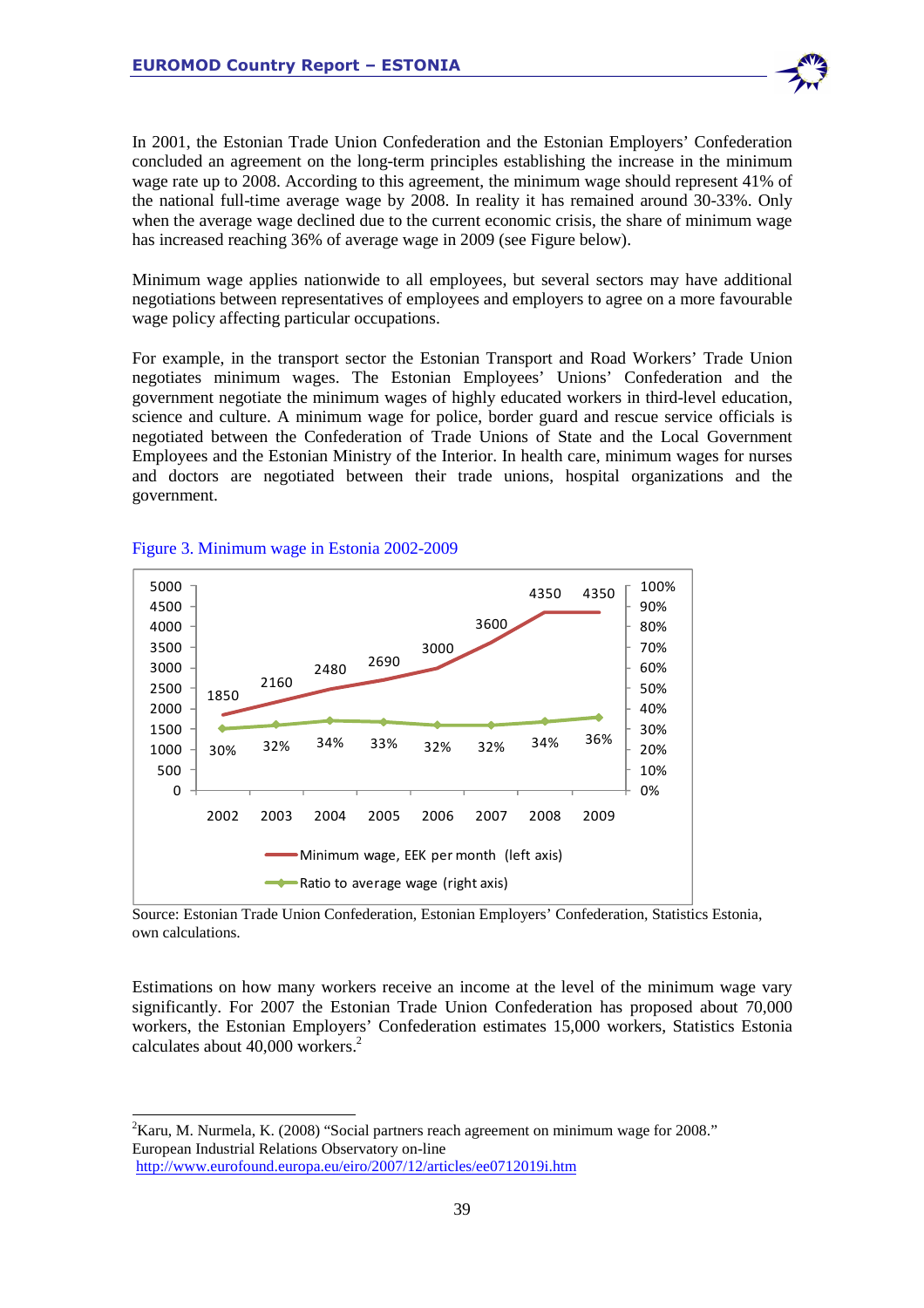

The level on minimum wage influences also various benefits and social security contributions. For example minimum level on parental benefits for previously employed parents cannot be smaller than the minimum wage. The minimum social tax base for self-employed or for the state contributions on behalf of various social groups (see Table 16 above) cannot be smaller than the minimum wage since 2009. Minimum wage influences also upper ceiling of the social tax of the self-employed.

If needed, to predict the long-run level of the minimum wage, we propose to keep its value 33% of predicted average wage.

# **2. SIMULATION OF TAXES AND BENEFITS IN EUROMOD**

## **2.1 Scope of simulation**

Not all the taxes and benefits mentioned in the previous section are simulated by EUROMOD. Some are beyond its scope entirely and are neither included in the EUROMOD database nor in its output income variables. Others are not possible to simulate accurately with the available data. They are included in the database and may be chosen as components of output variables, but the rules governing them may not be changed by the model. Tables 20 and 21 classify each of the main tax-benefit instruments (and some minor ones introduced above) into one of these three groups and provides a brief explanation as to why the instrument is not fully simulated if this is the case. In the following tables we present information on EUROMOD for all three data sets: household budget survey (HBS), EU SILC data and national version of SILC (EESILC). In most cases the information is identical, but differences result where differences in available variables cause different approach to calculate or impute key variables.

Most of the benefits that are simulated in EUROMOD are universal family benefits that depend on the number of children and their age. Also, subsistence benefit, as a support of a last resort, is simulated, although using several simplifications. With the exception of unemployment benefits, other benefits that depend on contribution history, like various pensions and health insurance benefits, are not simulated, because the contribution history is not available in the dataset. Although the same is true for unemployment benefits these are simulated using several assumptions, for example the information on eligibility for particular benefit is drawn from the fact that they receive the benefit.

All labour taxes and social insurance contributions are simulated. As social contributions (social tax, unemployment insurance contributions) are proportional to gross labour earnings, except in few cases, they are easily simulated. Income tax is calculated as both withholding income tax and final income tax. The final income tax takes into account possible additional deductions that are used on annual basis and can be applied after submitting the income declaration.

Other taxes, such as capital income tax, land tax, or indirect taxes, are not simulated in the current version of the model as there is little or no data for that purpose or outside EUROMOD scope.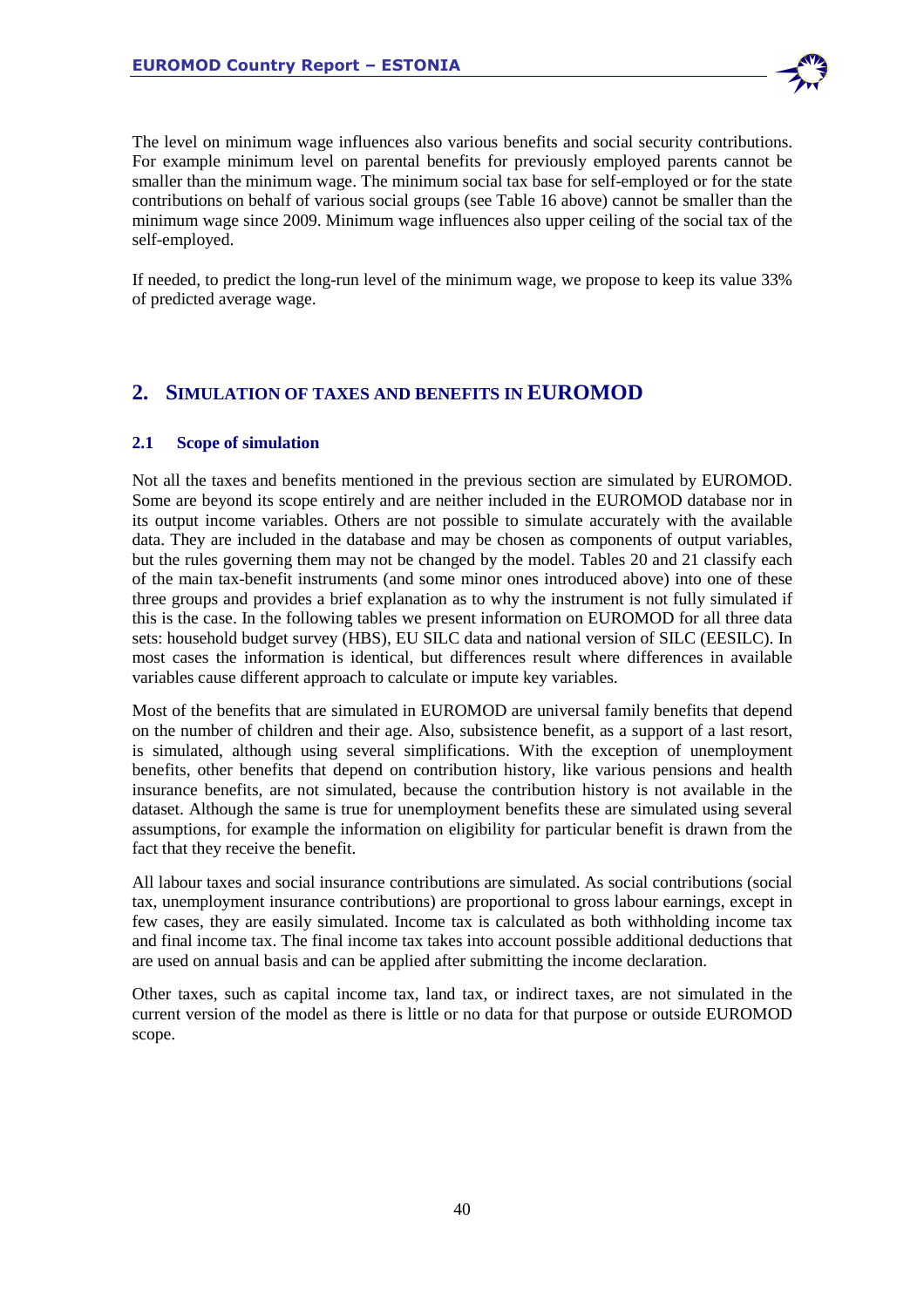| Table 23. Simulation of benefits in EUROMOD |  |
|---------------------------------------------|--|
|---------------------------------------------|--|

| <b>Benefit</b>                                                                      | <b>HBS</b> | <b>EUSILC</b> | <b>EESILC</b> | <b>Comments</b>                                                                                                                                         |
|-------------------------------------------------------------------------------------|------------|---------------|---------------|---------------------------------------------------------------------------------------------------------------------------------------------------------|
| Unemployment insurance benefit<br>(töötuskindlustushüvitis)                         | <b>PS</b>  | PS            | <b>PS</b>     | Contribution history is assumed                                                                                                                         |
| Unemployment assistance benefit<br>(töötu abiraha)                                  | <b>PS</b>  | PS            | <b>PS</b>     | Eligibility (partly) taken from data, size<br>of the unemployment benefit                                                                               |
| Unemployment retraining<br>allowance                                                | Ι          | E             | E             |                                                                                                                                                         |
| Redundancy compensation<br>(koondamishüvitised)                                     | IA         | IS            | I             |                                                                                                                                                         |
| Paid sick leave                                                                     | I          | $\mathbf I$   | I             | No data on contribution history and<br>health                                                                                                           |
| Disability pension<br>(töövõimetuspension)                                          | I          | I             | I             | No data on contribution history, no<br>exact data on health status                                                                                      |
| Disability care allowance                                                           | IA         | IA            | IA            | No exact data on health status,<br>Income is part of the "other benefits" or<br>disability pension.                                                     |
| Old age pension<br>(vanaduspension)                                                 | I          | I             | I             | No data on contribution history                                                                                                                         |
| National pension (minimum old<br>age pension, rahvapension)                         | I          | <b>IA</b>     | IA            | No data on contribution history, or not<br>included                                                                                                     |
|                                                                                     |            |               |               | No data, part of other pensions                                                                                                                         |
| Old age pension from abroad                                                         | Ι          | IA            | IA            | No data on contribution history, or not<br>included                                                                                                     |
| Survivors' pension                                                                  | I          | I             | I             | No data on contribution history                                                                                                                         |
| Maternity benefit<br>(sünnitushüvitis)                                              | I          | IS            | I             | No data on contribution history                                                                                                                         |
| Parental benefit (vanemahüvitis)                                                    | Ι          | IS            | I             | No data on contribution history                                                                                                                         |
| Childcare allowance<br>(lapsehooldustasu)                                           | S          | S             | ${\bf S}$     |                                                                                                                                                         |
| Child allowance (lapsetoetus)                                                       | S          | S             | S             |                                                                                                                                                         |
| Single parent child allowance<br>(üksikvanema lapsetoetus)                          | I          | IA            | IA            | No data on father in the birth certificate<br>of the child, or not included separately                                                                  |
| Large family allowance<br>$(3+$ /triplets) (3 ja enama<br>lapse/kolmikute toetus)   | S          | S             | S             | Abolished since 1 July 2007                                                                                                                             |
| Childbirth allowance<br>(sünnitoetus)                                               | S          | S             | ${\bf S}$     |                                                                                                                                                         |
| School allowance (koolitoetus)                                                      | S          | S             | S             | Abolished since 2009                                                                                                                                    |
| Large family parent allowance<br>(seitsme- ja enamalapselise pere<br>vanema toetus) | S          | S             | ${\bf S}$     |                                                                                                                                                         |
| Child allowance from abroad                                                         | Ι          | IA            | IA            | No separate data in SILC                                                                                                                                |
| Subsistence benefit<br>(toimetulekutoetus)                                          | S          | S             | ${\bf S}$     |                                                                                                                                                         |
| Scholarships and grants<br>(õppetoetused ja stipendiumid)                           | I          | Ι             | I             | No data on grades                                                                                                                                       |
| Other benefits (not explicitly<br>stated in the data set)                           | Ι          | I             | I             | Various small benefits are not directly<br>simulated, as there is no information in<br>the data; they are aggregated under<br>"other social assistance" |

Notes: "-": policy did not exist in that year; "E": *excluded* from the model as it is neither included in the micro-data nor simulated; "I": *included* in the micro-data but not simulated; "IA": *included* in the microdata (in an *aggregate* income variable) but not simulated; "IS": *included* in the micro-data (*split* from an aggregate income variable) but not simulated; "PS" *partially simulated* as some of its relevant rules are not simulated; "S" *simulated* although some minor or very specific rules may not be simulated.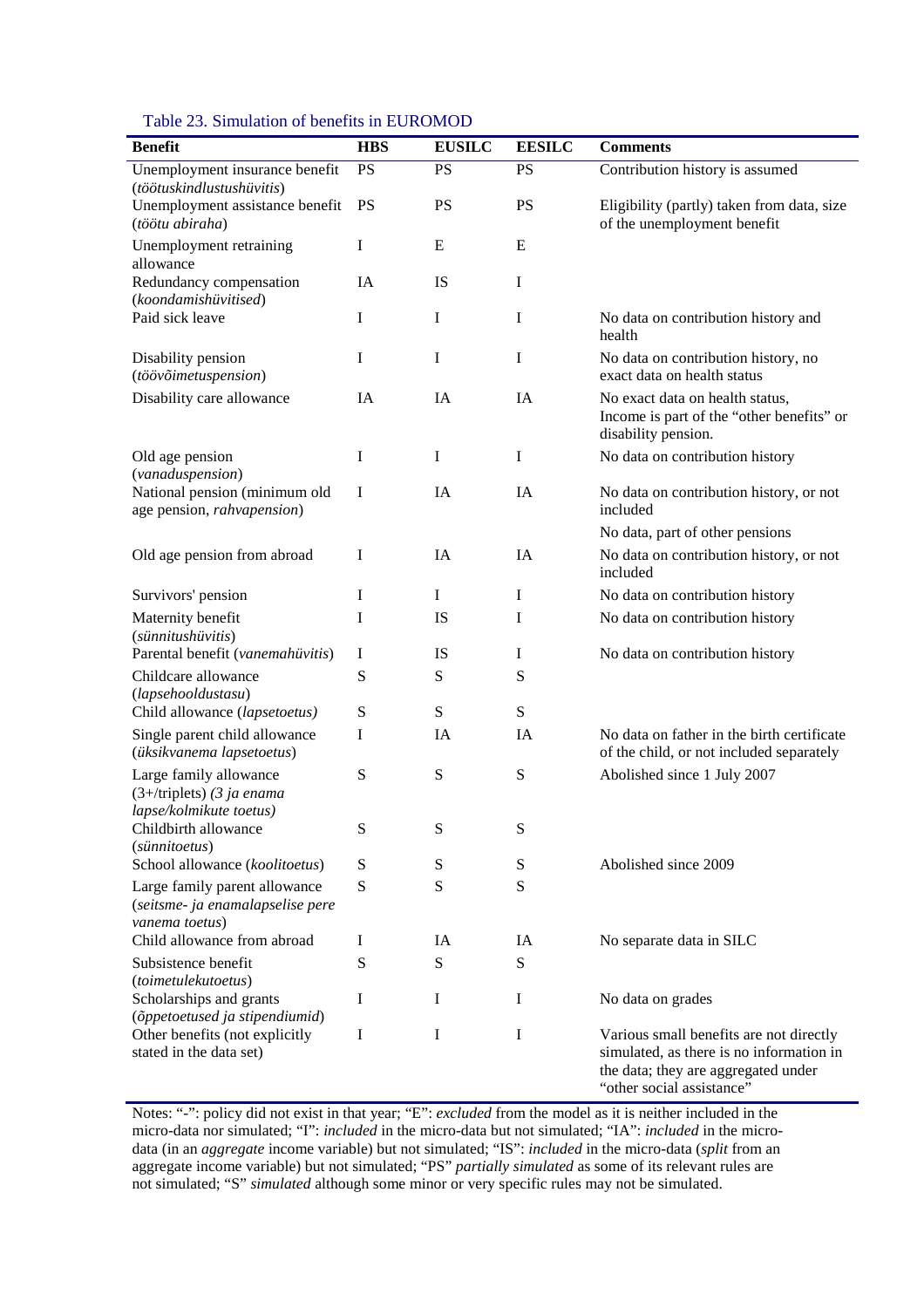|                                  | <b>HBS</b>     | <b>EUSILC</b> | <b>EESILC</b> | <b>Comments</b>                           |
|----------------------------------|----------------|---------------|---------------|-------------------------------------------|
| <b>Taxes and social</b>          |                |               |               |                                           |
| contributions                    |                |               |               |                                           |
| <b>Employer's total social</b>   | $\overline{S}$ | S             | ${\bf S}$     |                                           |
| insurance contributions          |                |               |               |                                           |
| Unemployment insurance           | ${\bf S}$      | S             | ${\bf S}$     |                                           |
| contributions                    |                |               |               |                                           |
| III pillar                       | I              | I             | I             |                                           |
| Pension insurance                | S              | S             | S             |                                           |
| contributions (1st pillar), part |                |               |               |                                           |
| of the social tax                |                |               |               |                                           |
| Pension insurance                | ${\bf S}$      | S             | ${\bf S}$     |                                           |
| contributions (2nd pillar) -     |                |               |               |                                           |
| transferred from the 1st pillar  |                |               |               |                                           |
| Health insurance                 | ${\bf S}$      | S             | ${\bf S}$     |                                           |
| contributions                    |                |               |               |                                           |
| <b>Employee total social</b>     | S              | S             | ${\bf S}$     |                                           |
| insurance contributions          |                |               |               |                                           |
| Unemployment insurance           | ${\bf S}$      | S             | ${\bf S}$     |                                           |
| contributions                    |                |               |               |                                           |
| Funded pension insurance         | ${\bf S}$      | S             | ${\bf S}$     | Participation information also simulated  |
| contributions (2nd pillar)       |                |               |               | for HBS and EUSILC                        |
| Self-employed social             | ${\bf S}$      | S             | ${\bf S}$     |                                           |
| insurance contributions          |                |               |               |                                           |
| Health insurance                 | S              | S             | ${\bf S}$     |                                           |
| contributions                    |                |               |               |                                           |
| Pension insurance                | S              | S             | ${\bf S}$     |                                           |
| contributions (1st pillar)       |                |               |               |                                           |
| Funded pension insurance         | S              | S             | ${\bf S}$     |                                           |
| contributions (2nd pillar) -     |                |               |               |                                           |
| transferred from the 1st pillar  |                |               |               |                                           |
| Funded pension insurance         | ${\bf S}$      | S             | ${\bf S}$     |                                           |
| contributions (2nd pillar)       |                |               |               |                                           |
| Contributions paid on social     |                |               |               |                                           |
| benefits by the central          |                |               |               |                                           |
| government                       |                |               |               |                                           |
| Health insurance                 | S              | S             | ${\bf S}$     |                                           |
| contributions for those          |                |               |               |                                           |
| receiving unemployed             |                |               |               |                                           |
| benefits                         |                |               |               |                                           |
| Health and pension insurance     | S              | S             | S             |                                           |
| contributions (the 1st pillar)   |                |               |               |                                           |
| for those receiving parental     |                |               |               |                                           |
| benefit, childcare allowance     |                |               |               |                                           |
| or large family parental         |                |               |               |                                           |
| allowance                        |                |               |               |                                           |
| Pension insurance                | ${\bf S}$      | ${\bf S}$     | ${\bf S}$     |                                           |
| contributions (the 2nd pillar)   |                |               |               |                                           |
| for those receiving parental     |                |               |               |                                           |
| benefit                          |                |               |               |                                           |
| <b>Income Tax (final)</b>        | S              | S             | S             | Differences between data sets which       |
|                                  |                |               |               | deductibles and allowances can be applied |
| Withholding income tax           | S              | ${\bf S}$     | ${\bf S}$     |                                           |
| Land tax                         | E              | Ι             | I             | Available in the data but very unreliable |
| Other local taxes                | E              | E             | ${\bf E}$     | No information available                  |

#### Table 24. Simulation of taxes and social contributions in EUROMOD

Notes: "-": policy did not exist in that year; "E": *excluded* from the model as it is neither included in the micro-data nor simulated; "I": *included* in the micro-data but not simulated; "PS" *partially simulated* as some of its relevant rules are not simulated; "S" *simulated* although some minor or very specific rules may not be simulated.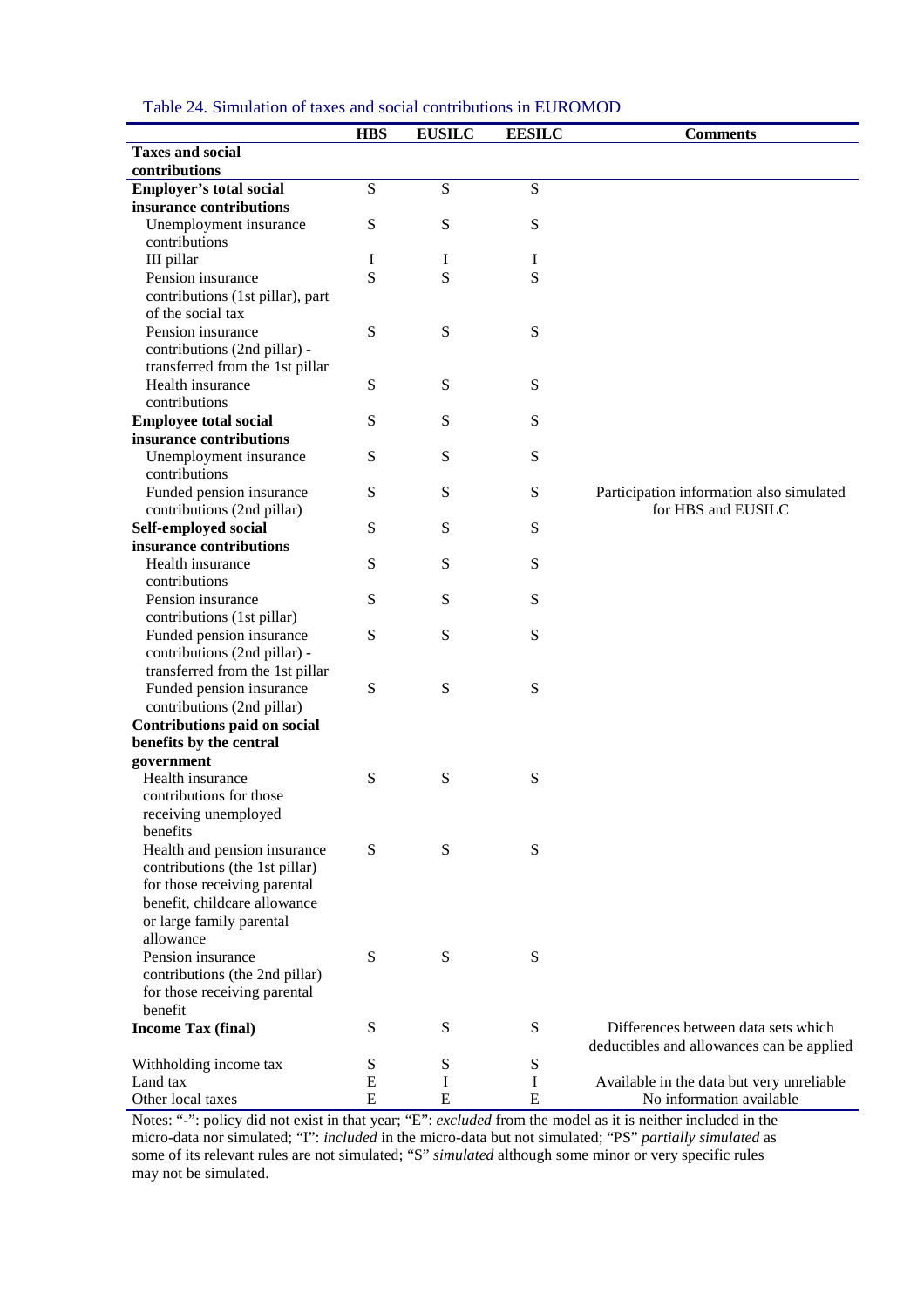

#### **2.2.1 Simulated policies**

The model allows simulating changes in the tax rates and contribution rates, changes in tax deductions and allowances, family benefits, and major rules for subsistence benefit. 2005 is the first simulated year of the Estonian policies in the EUROMOD, see the order of simulation below.

#### **2.2.2 Order of simulation and interdependencies**

The following table shows the order in which the main elements of the Estonian system are simulated.

#### Table 25. EUROMOD Spine: order of simulation, 2005-2008

|     | <b>Description</b>                                                                                                          |
|-----|-----------------------------------------------------------------------------------------------------------------------------|
| 1.  | Definition of uprating factors                                                                                              |
| 2.  | Definition of constants                                                                                                     |
| 3.  | Minimum wage (alampalk)*                                                                                                    |
| 4.  | Child allowance (lapsetoetus)                                                                                               |
| 5.  | Large family allowance (kolme- ja enamalapselise pere toetus)**                                                             |
| 6.  | School allowance (koolitoetus)                                                                                              |
| 7.  | Childbirth allowance (sünnitoetus)                                                                                          |
| 8.  | Childcare allowance (lapsehooldustasu)                                                                                      |
| 9.  | Large family parent allowance (seitsme- ja enamalapselise pere vanema toetus)                                               |
| 10. | Unemployment insurance benefit (töötuskindlustushüvitis)                                                                    |
| 11. | Unemployment assistance benefit (töötu abiraha)                                                                             |
| 12. | Employer social insurance contributions                                                                                     |
| 13. | Employee social insurance contributions                                                                                     |
| 14. | Self-employed social insurance contributions                                                                                |
| 15. | Income tax allowance for self-employment income from agriculture                                                            |
| 16. | Withholding income tax (jooksvalt kinnipeetud tulumaks)                                                                     |
| 17. | Final personal income tax (tulumaks)                                                                                        |
| 18. | Subsistence benefit (toimetulekutoetus)                                                                                     |
| 19. | Output policies                                                                                                             |
|     | * Simulated but switched off in the baseline.<br>** Simulated for 2005-2007 in the model (was abolished since 1 July 2007). |
|     | There are the following dependencies between the instruments:                                                               |

- Minimum wage (if switched on) affects employment earnings which is basis for employer and employee SIC, income tax and subsistence benefit.
- Unemployment insurance benefit is subject to income tax (unlike all other simulated benefits).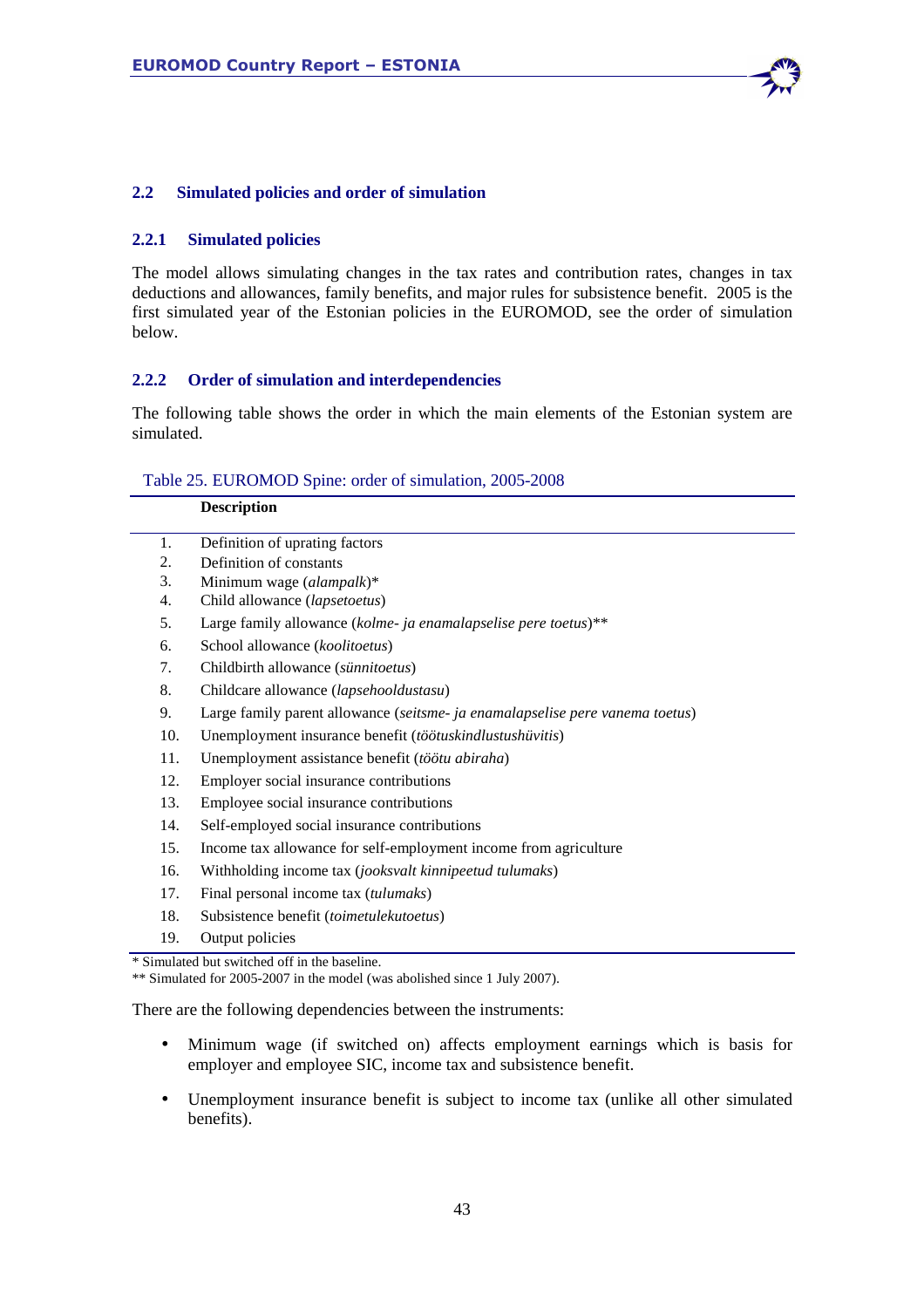- The duration of unemployment assistance benefit is dependent on the duration of unemployment insurance benefit.
- On behalf of the recipients of unemployment insurance and assistance benefits and family benefits (child care benefits, parental benefits) social insurance contributions paid by the government (either for health care or pensions or both).
- An income tax allowance for self-employment income from agriculture also applies to the tax base for self-employed social insurance contributions.
- Employee and self-employed social insurance contributions are deductible from the income tax base. Employee SIC are both from the tax base for withholding and final income tax, self-employed SIC only from the latter.
- Subsistence benefit is means-tested and depends on the income net of employee SIC and withholding income tax. Most of benefits are also included in the means-test.

## **2.2.3 Policy constants**

Policy parameters used in more than one policy are defined as constants. They are tax rates, tax allowances, social insurance contribution rates, upper and lower ceilings for social insurance contributions, minimum tax base, and pension age. Their values may vary over the period 2005- 2008. Some of them are given as monthly, some quarterly and some yearly basis, exactly as defined in legislation.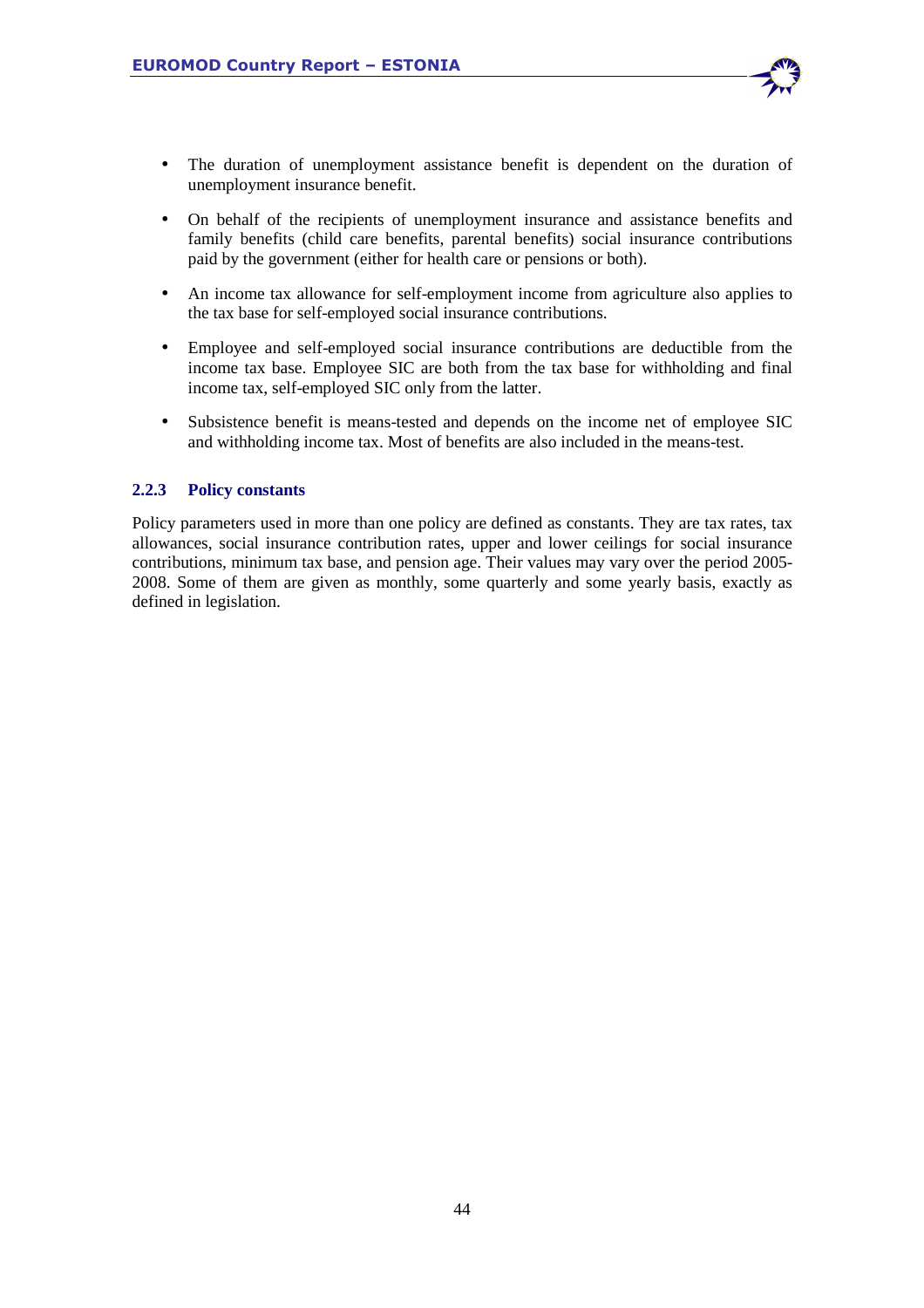| <b>Name</b>                                                                                  | <b>Period</b> | <b>Abbreviation</b>       | <b>Policies where used</b>                                                 |
|----------------------------------------------------------------------------------------------|---------------|---------------------------|----------------------------------------------------------------------------|
| Official pension age (males)                                                                 |               | \$PensionAgeMale          | unemployment benefits and employee<br>unemployment insurance contributions |
| Official pension age<br>(females)                                                            |               | \$PensionAgeFemale        | unemployment benefits and employee<br>unemployment insurance contributions |
| Child Allowance Rate<br>$(CAR)$ – base amount for<br>child benefits                          | m             | \$CB_Base                 | child allowances                                                           |
| Childcare Allowance Rate<br>(CCR) - base amount for<br>childcare benefits                    | m             | \$CC Base                 | childcare benefits                                                         |
| SIC minimum base                                                                             | m             | \$SIC MinBase             | social insurance contributions by<br>employer, self-employed and state     |
| SIC rate for the pension<br>contributions (the 1st pillar)                                   |               | \$SIC_RatePension1        | social insurance contributions by<br>employer, self-employed and state     |
| SIC rate for the pension<br>contributions (the 2nd<br>pillar)                                |               | \$SIC_RatePension2        | social insurance contributions by<br>employer, self-employed and state     |
| SIC rate for the pension<br>contributions (transferable<br>from the 1st to the $2nd$ pillar) |               | \$SIC_RatePension1to<br>2 | social insurance contributions by<br>employer, self-employed and state     |
| SIC rate for the health<br>contributions                                                     |               | \$SIC_RateHealth          | social insurance contributions by<br>employer, self-employed and state     |
| Amount of basic allowance<br>for income tax                                                  | y             | \$IT_BasicAlw             | withholding income tax and final<br>income tax                             |
| Amount of pension<br>allowance for income tax                                                | y             | \$IT_PensionAlw           | withholding income tax and final<br>income tax                             |
| Income tax rate                                                                              |               | \$IT_Rate                 | withholding income tax and final<br>income tax                             |
| Reduced income tax rate for<br>private pensions                                              |               | \$IT_LowRate              | withholding income tax and final<br>income tax                             |
| Amount of unemployment<br>assistance benefit                                                 | m             | \$UAB_amount              | unemployment benefits                                                      |

# Table 26. Policy constants

Notes: "m": monthly; "y": yearly; "-":non applicable

## **2.3 Social benefits**

## **2.3.1 Unemployment insurance benefits (töötuskindlustushüvitis)**

#### • *Brief description*

Unemployment insurance (UI) benefits depend on previous earnings and are financed from statutory unemployment insurance contributions (see section 1.3.3 for details). In 2005, UI benefit could be received for 180 days, since 2007 for 270 days and since 2011 for 360 days (given that duration depends on accrued years of employment years since 2002).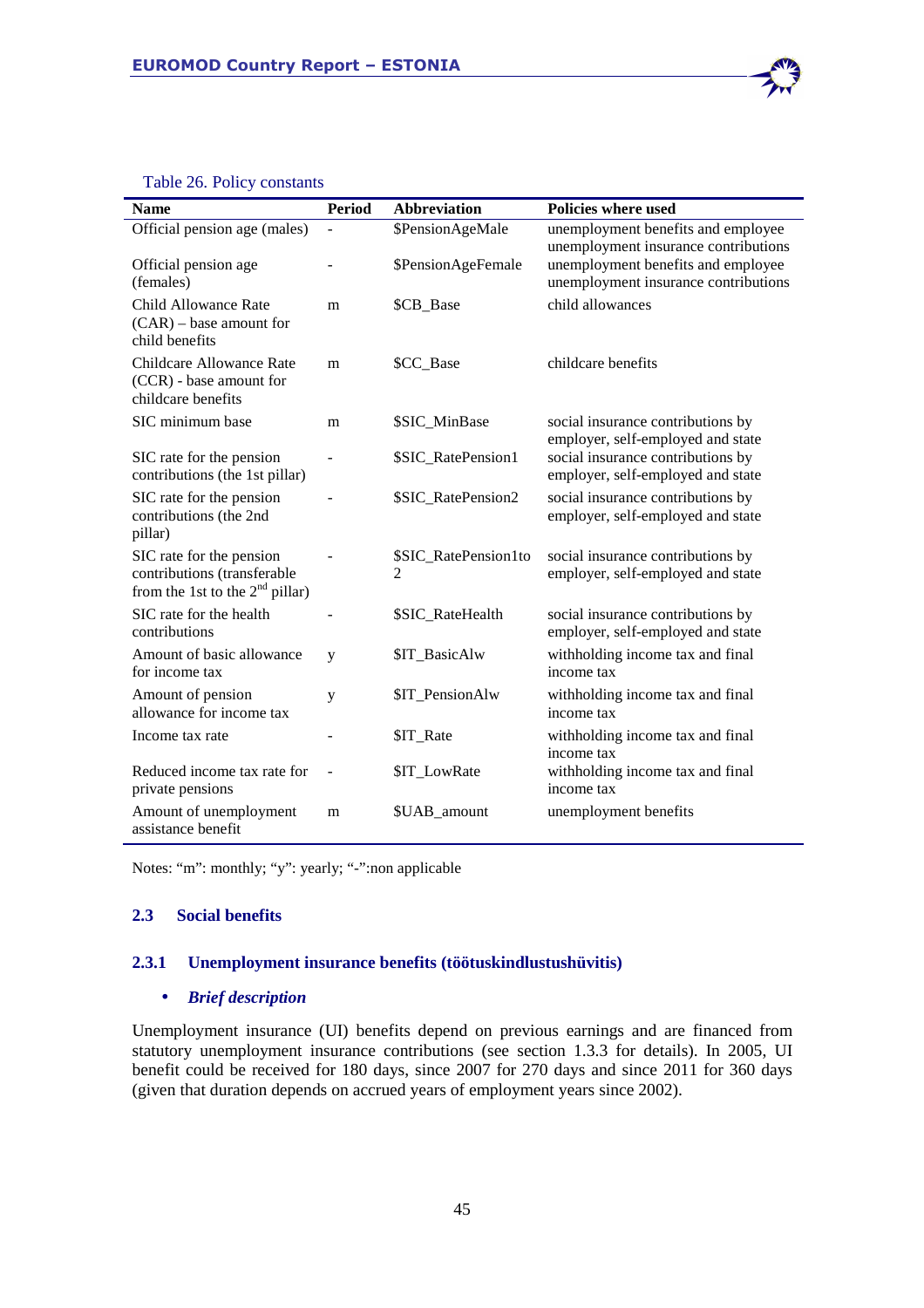

## • *Definitions and eligibility conditions*

The unit of analysis is an individual person. Eligible are persons aged from 16 to old-age pension age and not receiving old age pension. To be eligible for UI benefit a person should register as unemployed in the public employment service and needs to have worked and made contributions for at least 12 months during the previous 24 months (36 months since 1 January 2007).

## • *Benefit amount*

During the first 100 calendar days of unemployment the replacement rate is 50% of the previous gross earnings and afterwards it falls to 40%. The gross earnings refer to the average daily gross earnings of the previous calendar year, subject to an upper limit of 3-times average taxable wages in the previous calendar year. In 2005, this meant that the benefit could not exceed 8,704 EEK per month in the case of 50% replacement rate. The limit has been higher in subsequent years - see Table 10 in section 1.3.3. There was no lower limit for the benefit in 2005, but it was introduced in later years.

## • *EUROMOD notes*

Effectively, this benefit is only partly simulated using the information about actual receipt. But rather than simply using the observed receipt as part of the eligibility criteria, all eligibility rules in full detail are covered. However, as not all required information (e.g. work history) is available several assumptions are made, among else considering some rules automatically fulfilled for those in receipt. This approach is chosen so that the benefit can be also modelled for those currently employed if needed (e.g. to simulate their entitlement if they become unemployed, for replacement rates calculations).

Unemployment duration (lunmy\_s) is set equal to the maximum of observed unemployment duration (lunmy) and observed benefit receipt (bunctmy). If modelling unemployment benefit for those currently employed, unemployment duration is set equal to the reported number of months in employment in the current year (liwmy), once contribution history (see the next step) is modelled. Simulated unemployment duration is also used for unemployment assistance benefit calculations.

Modelled contribution history is based on the reported number of months in employment (liwmy), controlling for the total number of months in work (liwwh).

- For those currently employed (ils\_earns  $!= 0 &$  lunmy\_s = 0  $\&$  bunct = 0), this is used.
- For those currently unemployed (lunmy\_s  $> 0$ ) and in receipt (bunct  $> 0$ ), this is set at least equal to the minimum qualifying period.
- For those currently unemployed (lunmy\_s  $> 0$ ) and not in receipt (bunct = 0), this is set to zero.

At this point, working age people who are unemployed (lunmy\_s  $> 0$ ), have sufficient contribution history, do not receive old age pension and are not self-employed (i.e. have employment earnings or no self-employment status) are considered eligible. It is assumed that all of them are involuntary unemployed and capable and available for work (there is a variable in the SILC data identifying the latter but only filled in for those currently unemployed).

Benefit duration (bunctmy\_s) is calculated according to the rules above, using modelled contribution history, while also controlling for the unemployment duration (lunmy\_s).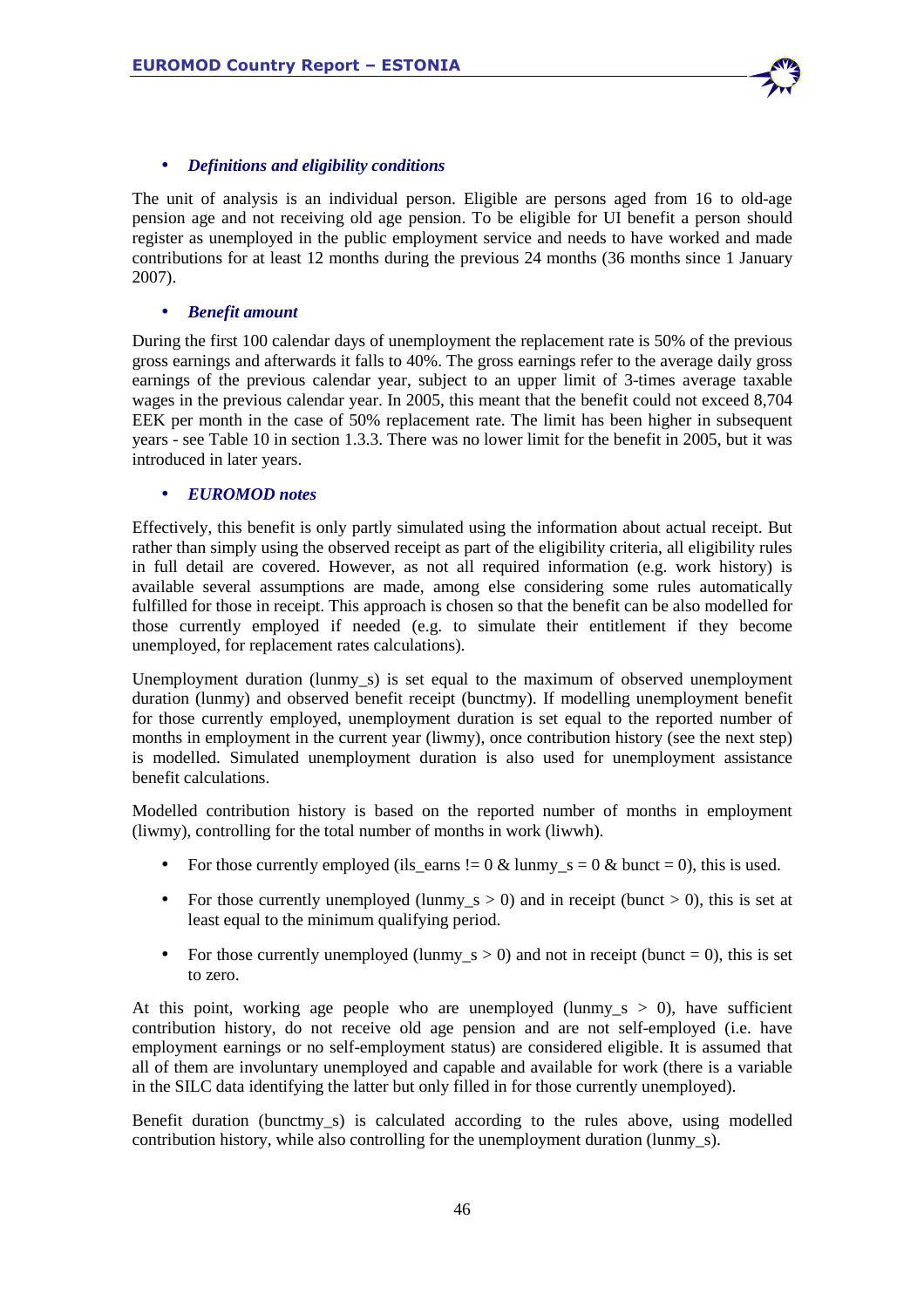Benefit entitlement is calculated based on previous earnings and benefit duration, subject to the lower and upper thresholds. For those currently employed, current earnings are used. For those currently unemployed and in receipt, previous earnings are used which have been imputed by reversing unemployment insurance benefit rules. For those currently unemployed and not in receipt, imputed wage is used. Finally, benefit amount is adjusted with the number of months in receipt (bunctmy\_s). (When applying upper daily threshold to previous gross earnings, we assume that there is 30.38 days per month, i.e. 4.34 weeks per month).

## **2.3.2 Unemployment assistance benefits (töötu abiraha, töötutoetus)**

## • *Brief description*

Unemployment assistance benefit is paid to those people who do not qualify for unemployment insurance benefit or the period of UI benefit has ended. In 2005, UI benefit could be received for 180 days, since 2007 for 270 days. UA benefits can be received until the end of the period of 270 days.

## • *Definitions and eligibility conditions*

The unit of analysis is an individual person. Eligible are persons aged from 16 to old-age pension age and not receiving old age pension. The person must have been employed or engaged in activity equal to work for at least 180 days during the 12 months prior to filing an application with an employment office. Benefit is suspended for 10 days if the person refuses an offer of suitable work or does not show up at the Public Employment Service (PES) at a fixed date for the first time. Benefit is stopped if the person refuses an offer of suitable work or does not show up at the PES at a fixed date for the second time.

## • *Benefit amount*

Flat rate of 400 EEK per month in 2005-2006, 1,000 EEK since 2007 (32.90 EEK per day). It is non-taxable.

## • *EUROMOD notes*

Similar to unemployment insurance benefit, unemployment assistance benefit is effectively only partly simulated using the information about actual receipt but this is done indirectly by assuming those in receipt fulfil certain eligibility criteria.

Work history for simulating the eligibility of unemployment assistance benefit is modelled in complete analogy to unemployment insurance benefit. The eligibility rule differs as selfemployed are not excluded from this benefit, while students are, and additionally there is also an income condition – income from other sources (market income, maternity benefit, parental allowance for families with 7+ children) must be below the benefit amount.

Benefit amount is simply flat rate (we do not use daily rates and assume uniformly 1,000 EEK per month). However, the number of months in receipt is calculated as the difference between maximum duration (i.e. 9 months) less simulated unemployment insurance benefit duration, also subject to unemployment duration.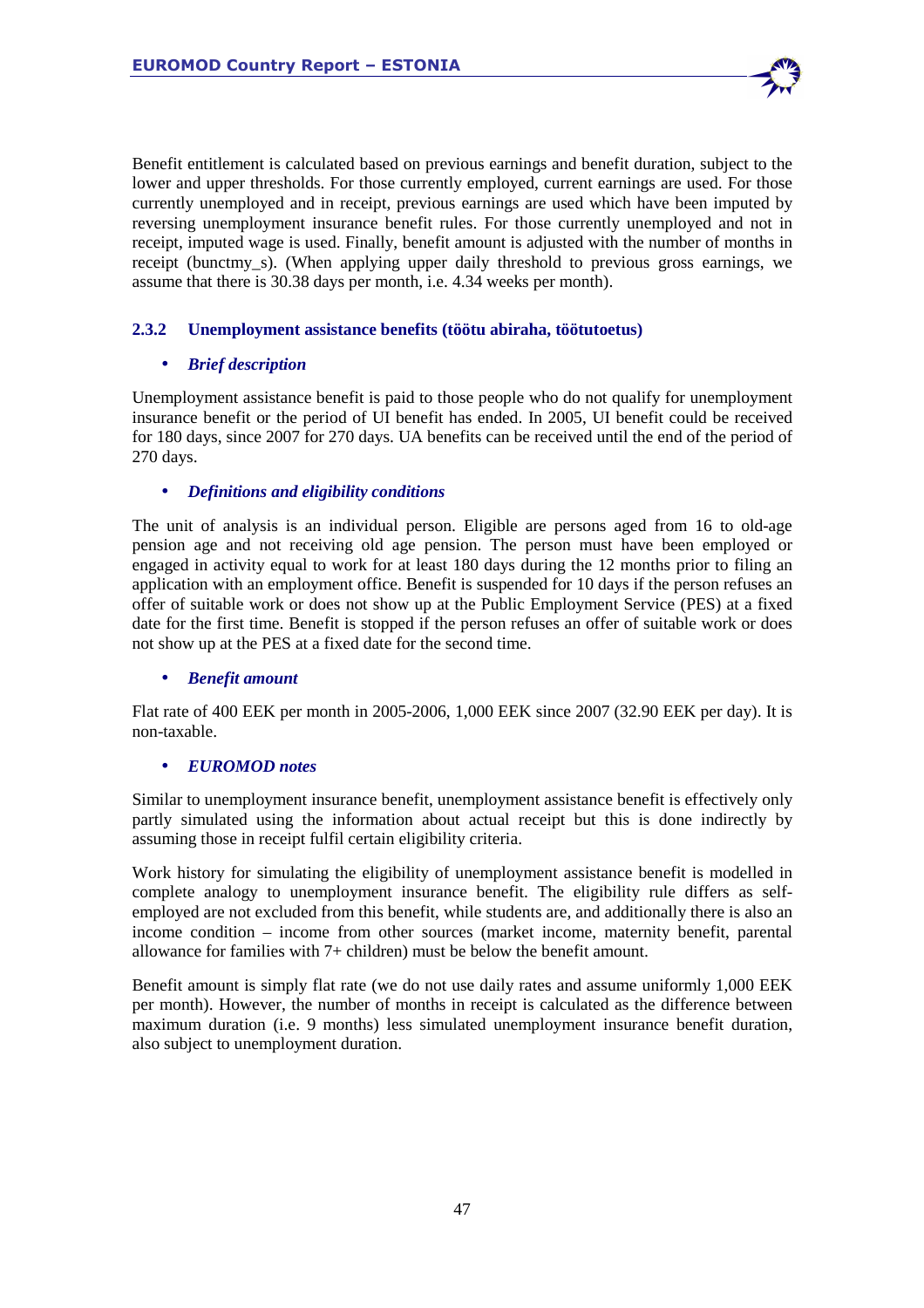

## **2.3.3 Child allowance**

## • *Brief description*

Child allowance is a monthly universal non-means-tested non-taxable benefit paid to families with children below an age limit.

## • *Definitions, eligibility conditions and income test*

The unit of analysis for all child and childcare benefits is the family consisting of the head, spouse or cohabitant partner and children under 16 years or under 19 years if studying at basic, upper secondary or vocational school. There is no income test. Eligible children living in the household, but without parents (i.e. so-called "loose children"), are also counted as dependent children.

## • *Benefit amount*

The benefit is paid monthly to one of the parents, based on the number of eligible children. The amount per child is two times the Child Allowance Rate (CAR, equal to 150 EEK since 2005), resulting in 300 EEK per month. Since 1 July 2007 quarterly allowances for families with 3 or more children were merged with monthly child allowances and the former were abolished. Since 1 July 2007 the third and any consequent child receives 6 x CAR (900 EEK) per month.

## • *EUROMOD notes*

Note that we have monthly and quarterly family benefits, but the age variable is recorded as of at the end of income year in all three datasets (HBS data, the EUSILC and EESILC datasets), therefore, we do not know how many months exactly children are eligible for. We have chosen to oversimulate the benefit by assuming eligibility for the whole year when reaching the age limit, i.e. also including the age limits like 16 and 19 in case of child allowance, instead of undersimulating (assuming no eligibility for the year when reaching the age limit) as this seems to better match corresponding age profiles and the aggregate results are more similar to register data.

## **2.3.4 Allowance for families with 3 or more children (kolme- ja enamalapselise pere toetus)**

## • *Brief description*

Allowance for families with 3 or more children was a quarterly universal non-means-tested nontaxable benefit paid to families where there are three or more children below an age limit, valid until 1 July 2007.

## • *Definitions*

The unit of analysis is the same as for child allowance (see above 2.3.3).

## • *Eligibility conditions*

At least three children must be below an age limit.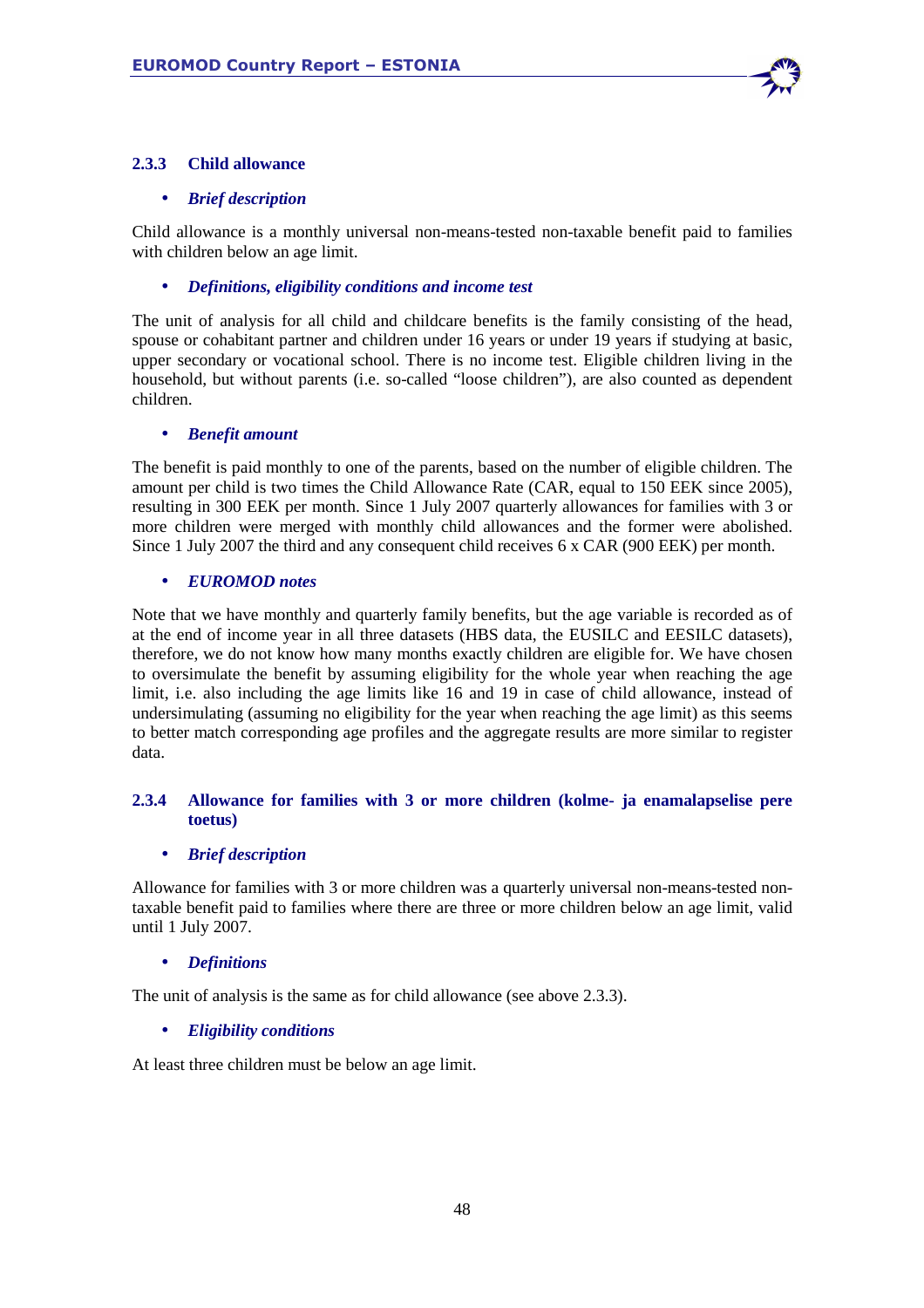

## • *Benefit amount*

The benefit is paid quarterly to one of the parents, based on the number of eligible children in the household. The amount per child is a multiple of CAR, depending on the number of children in the family and year.

#### Table 27. Benefit amount

| Period  | 2005                                                                                                         | 1/1/2006-31/6/2007                        | Since 1/7/2007 |
|---------|--------------------------------------------------------------------------------------------------------------|-------------------------------------------|----------------|
| Formula | 3 children: 1 x CAR (150 EEK)<br>4 or 5 children: $2 \times CAR$ (300 EEK)<br>6 or more: 2.5 x CAR (375 EEK) | 3 children: 2 x CAR<br>4 or more: 3 x CAR | Abolished      |

## **2.3.5 School allowance (koolitoetus)**

## • *Brief description*

School allowance is an annual universal non-means-tested non-taxable benefit paid to families where there are school-age children to help them with the start of the school year. It was paid out in August, in general. It was abolished from 1 January 2009.

## • *Definitions and eligibility conditions*

The unit of analysis is the same as for child allowance (see above 2.3.3), except that the child must be enrolled at school.

## • *Benefit amount*

The benefit is paid once in a year to one of the parents, based on the number of eligible children in the household. The amount is three times child allowance rate.

## **2.3.6 Childbirth allowance (sünnitoetus)**

## • *Brief description*

One of the parents has the right to receive childbirth allowance. An adoptive parent, guardian or caregiver has the right to receive childbirth allowance, if childbirth allowance has not been paid for the same child earlier, but we do not have that information.

## • *Benefit amount*

The benefit is paid in case of childbirth. The amount was 25 times CAR for the first birth and 20 times CAR in case of the second and later births in 2005. In case of a multiple birth, childbirth allowance is also paid at 25 times CAR for each born child (this is modelled, although there are no multiple births in 2005 dataset). Since 2006 the benefit is 5000 EEK for all children.

## • *EUROMOD notes*

Also, an adoptive parent, guardian or caregiver has the right to receive childbirth allowance, if childbirth allowance has not been paid for the same child earlier, but this information is not available from the underlying datasets.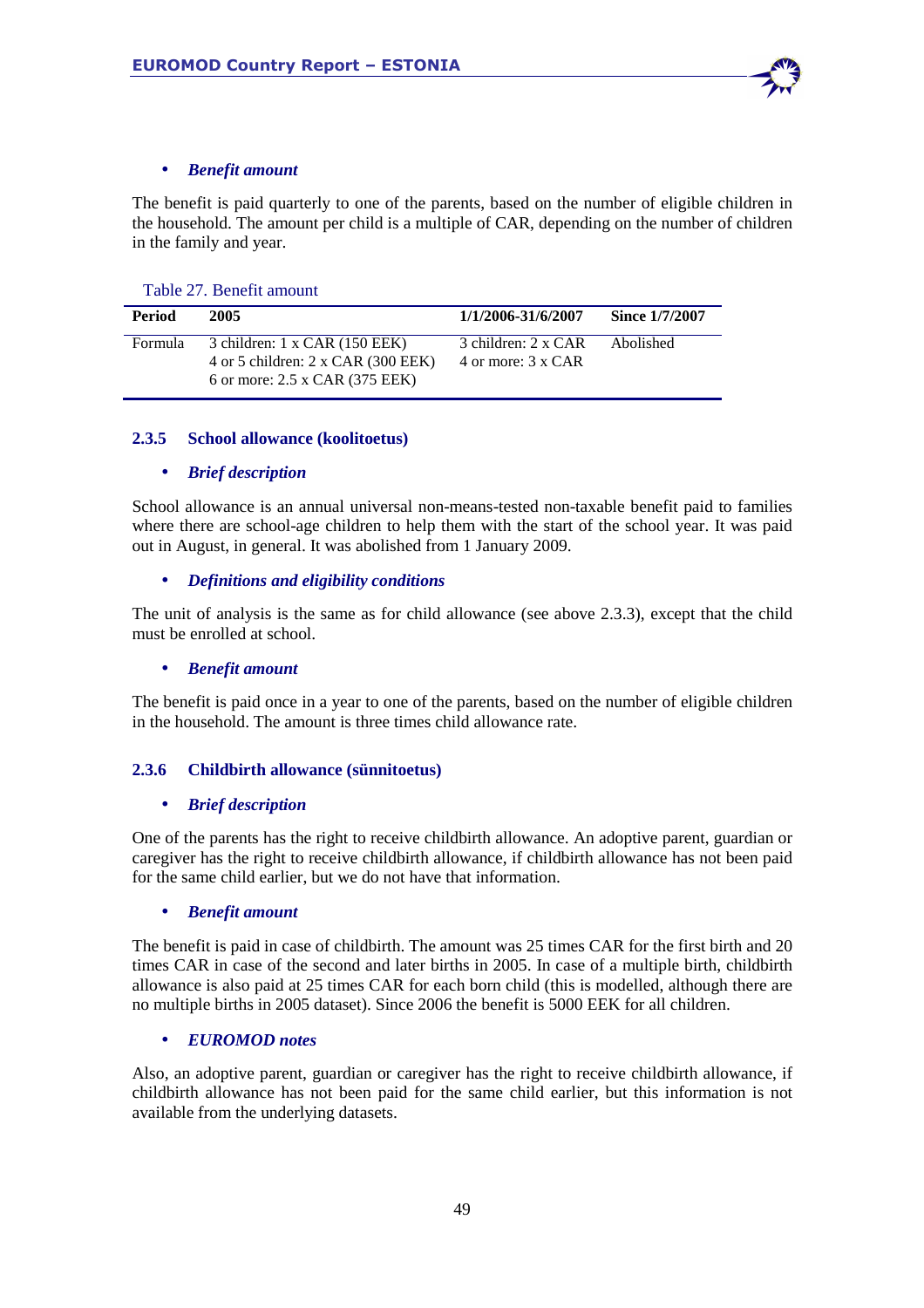

## **2.3.7 Childcare allowance (lapsehooldustasu)**

## • *Brief description*

Childcare allowance is an additional benefit targeted for young children. It is a monthly universal non-means-tested non-taxable benefit paid to families where there are young children.

## • *Definitions and eligibility conditions*

The unit of analysis is the same as for child allowance (see above 2.3.3). The benefit is paid to one of the parents based on the number of children up to 3 years old and aged 3-8 years. It is not paid for a child due to whom a parent receives maternity benefit or parental benefit (we assume that these payments are related to children up to 1 year old). There is an additional element for every child up to one year of age.

Since 2009 the childcare allowance is not paid for the parent who receives parental benefit for any of the eligible children.

## • *Benefit amount*

The benefit is paid monthly to one of the parents. The amount is 1/2 of the Childcare Allowance Rate (CCR, equal to 1,200 EEK since 2005) for every child up to 3 years old, 1/4 of the CCR for each eligible child from 3 to 8 years of age. Additionally, 100 EEK for every child up to one year of age if the parent is not eligible for parental benefits. Since 2006 the additional benefit is effectively non-existent as parental benefit was extended to 14 month and only about 20 families receive a year.

## • *EUROMOD notes*

The benefit is allocated to the same person in the household who is receiving maternity benefit to avoid that social tax paid by the state on behalf of the person in the maternity leave is counted twice. If there is no one receiving maternity benefit it is assigned to the head of unit.

## **2.3.8 Parental allowance for families with 7 or more children (7 ja enamalapselise pere vanema toetus)**

## • *Brief description*

This allowance is targeted to families with very large number of children. It is a monthly universal non-means-tested non-taxable benefit.

## • *Definitions and eligibility conditions*

The unit of analysis is the same as for child allowance (see above 2.3.3). There must be at least seven eligible children in the family.

## • *Benefit amount*

In 2005 the benefit is the two times CCR, in 2006 2.1 times CCR, since 2007 2.2 times CCR.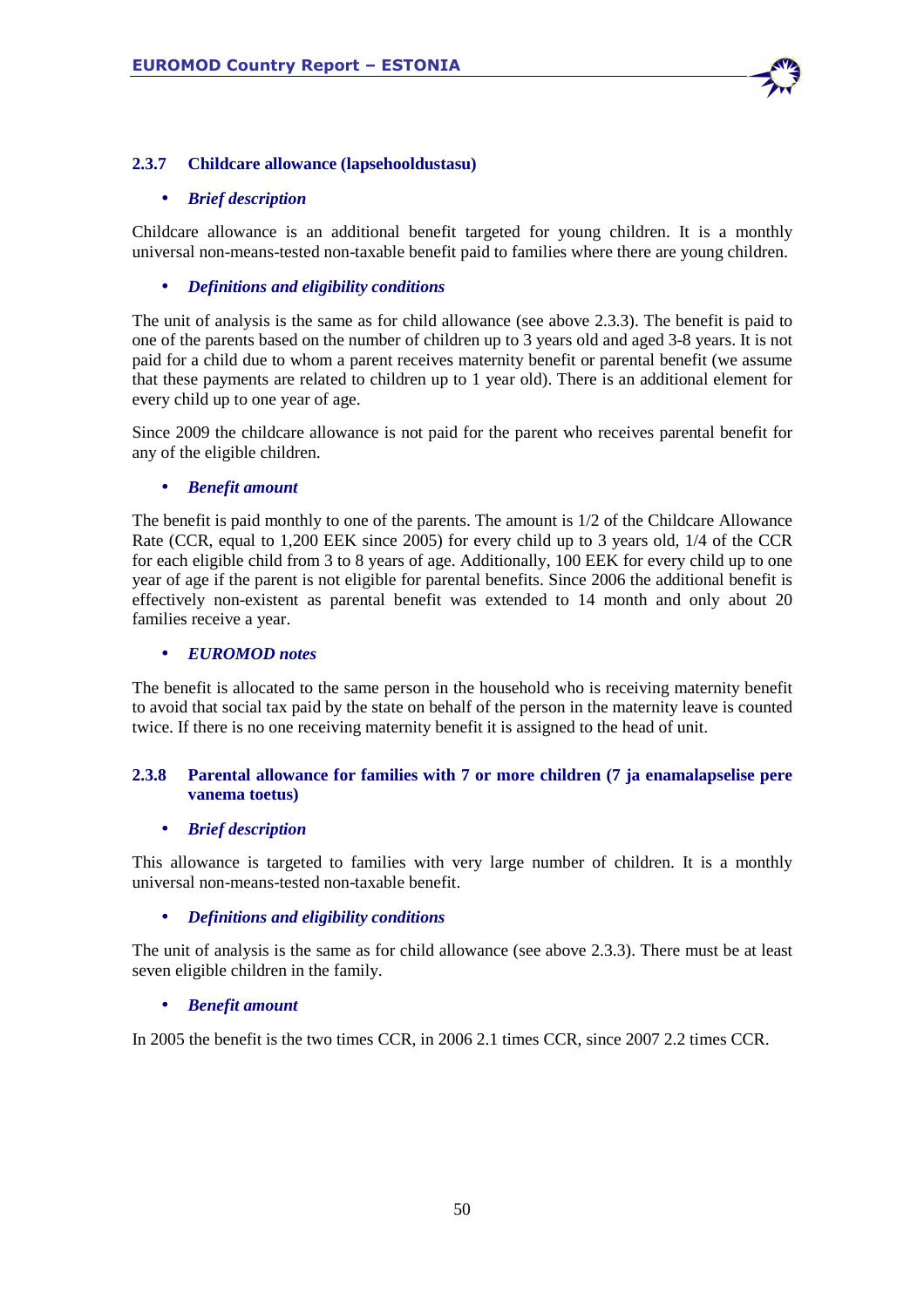

#### **2.3.9 Subsistence benefit (toimetulekutoetus)**

#### • *Brief description*

Subsistence benefit is a means-tested social assistance benefit that should guarantee a minimum income to all residents after paying for minimum housing costs.

#### • *Definitions*

The unit of analysis is household. Households whose income after payment for housing expenses, calculated according to certain general criteria and specific rules set by municipalities, is below the subsistence level are entitled to these benefits.

Duration is unlimited, but granted and renewed on monthly basis. Municipalities have the right to refuse the payment of benefits to people in working age and capable for work, but who do not study or work, and who have repeatedly refused to accept suitable work. Means-test is based on current disposable income (i.e. net of withholding income tax). Certain types of income are not counted as an household income, for example, family allowance for families with 3 or more children, social benefits for disabled persons, one-off benefits (e.g. birth grant, funeral grant), training stipends.

*Household subsistence level* is calculated as follows. It is summed over the household members, with 100% of the subsistence rate for the head of household and 80% for any other household member. The subsistence rate was 750 EEK in 2005-2006, 900 EEK in 2007 and 1000 EEK since 2008.

The "norm-space" of the household is derived as following. First, the norm-space is  $18m^2$  per person in the household plus additionally  $15m^2$  per household (15 + 18 x number of persons in unit). In case the number of rooms used equals the number of persons living in this dwelling permanently, and the actual living space exceeds the norm area then this actual living space is taken as a norm-space. If the area of the apartment is smaller than the norm-space, then the actual area is taken as a basis for calculations. For a single pensioner applying for subsistence benefit, the norm-space can be up to  $51m^2$ .

#### *Income list*

Income for the subsistence benefit is calculated using all current income except a few irregular benefits, such as childbirth allowance (*sünnitoetus*), school allowance (*koolitoetus*), other social assistance, large family allowance (*kolme- ja enamalapselise pere toetus*) and subsistence benefit itself. It is based on income net of withholding income tax. Only positive income from self-employment is included.

#### • *Benefit amount*

The general rule for subsistence benefit is the following:

$$
B = max(L - (Y - C); 0)
$$

 $B =$  subsistence benefit:

 $L =$  subsistence level, which is 100% of the subsistence rate, which is set annually by the government, for the head of household and 80% of the subsistence rate for each subsequent person in the household;

 $C =$  actual costs related to the dwelling (excluding mortgage interests) that do not exceed maximum limits set by the local government and which are calculated for "norm-space";  $Y =$  household income according to the income definition for the subsistence benefit purpose.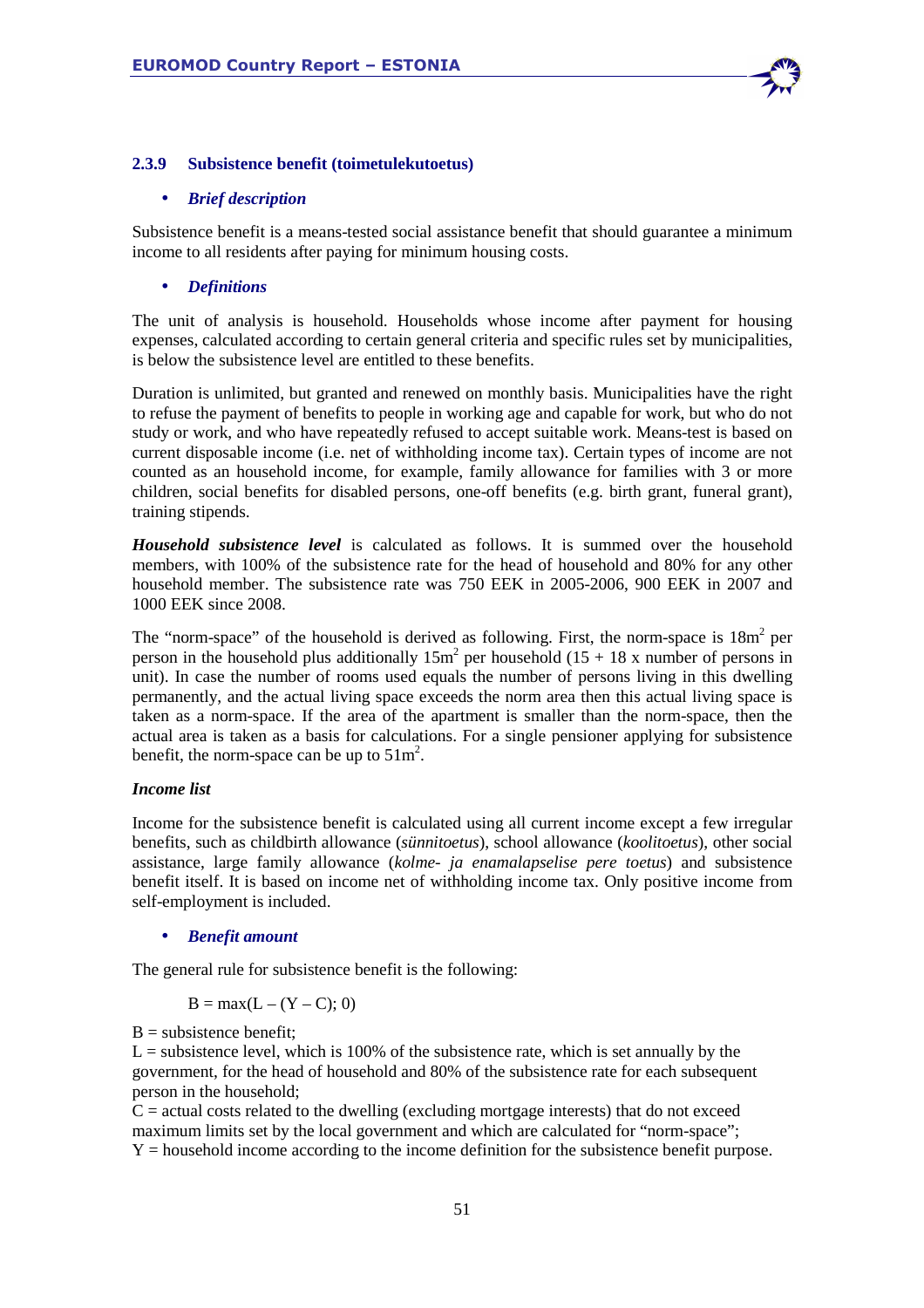

## • *EUROMOD notes*

## *Imputation of housing costs*

In reality all housings costs for "norm-space" depend on the detailed rules by municipalities. In our case we approximate the actual costs related to dwelling with actual costs proportional to housing size, applying an upper limit to avoid unreasonably large housing costs. We currently use three times the average actual housing cost from registry data, which was 725 EEK per month in 2005 and has increased thereafter (822 in 2006, 910 in 2007, 1,053 in 2008, 1,147 in 2009).

Total housing cost variable includes also mortgage interest payments which hence must be deducted here. Note that while housing costs in EUSILC and EESILC data refer to 2006 average monthly costs then mortgage interest payments refer to annual figures of 2005. Either because of this or recalling errors total monthly housing costs are sometimes smaller than monthly mortgage interest payments and in these cases we have scaled up the housing costs to the level of mortgage interest payments.

## *Non take-up*

Finally we model benefit non take-up by assuming that very small sums are not claimed. Based on actual receipt data, we have set the threshold at 150 EEK for 2005 (200 EEK for 2006-08) and 10% of the current income. By current income we consider all income components (except the benefit itself) net of the withholding income tax. It also excludes self-employed social insurance contributions.

# **2.4 Social contributions**

Social contributions are paid by employees, employers and self-employed. Social insurance is highly centralised, contributions are formally either taxes (*social tax*) or otherwise rates set by laws.

# **2.4.1 Employee social contributions**

Employees pay from their gross wage their part of the unemployment insurance contributions (unless they are at the pensionable age or receiving old-age pension) and a contribution to the funded pension scheme, which is optional for certain age groups.

## *Unemployment insurance contributions*

Only employees who have not reached the legal pension age (different for males and females) and not receiving old age pension are obliged to pay unemployment insurance contributions.

Unemployment insurance contributions are calculated as a fixed percentage of the gross employment income. The contribution rates have changed over the years (see the following table).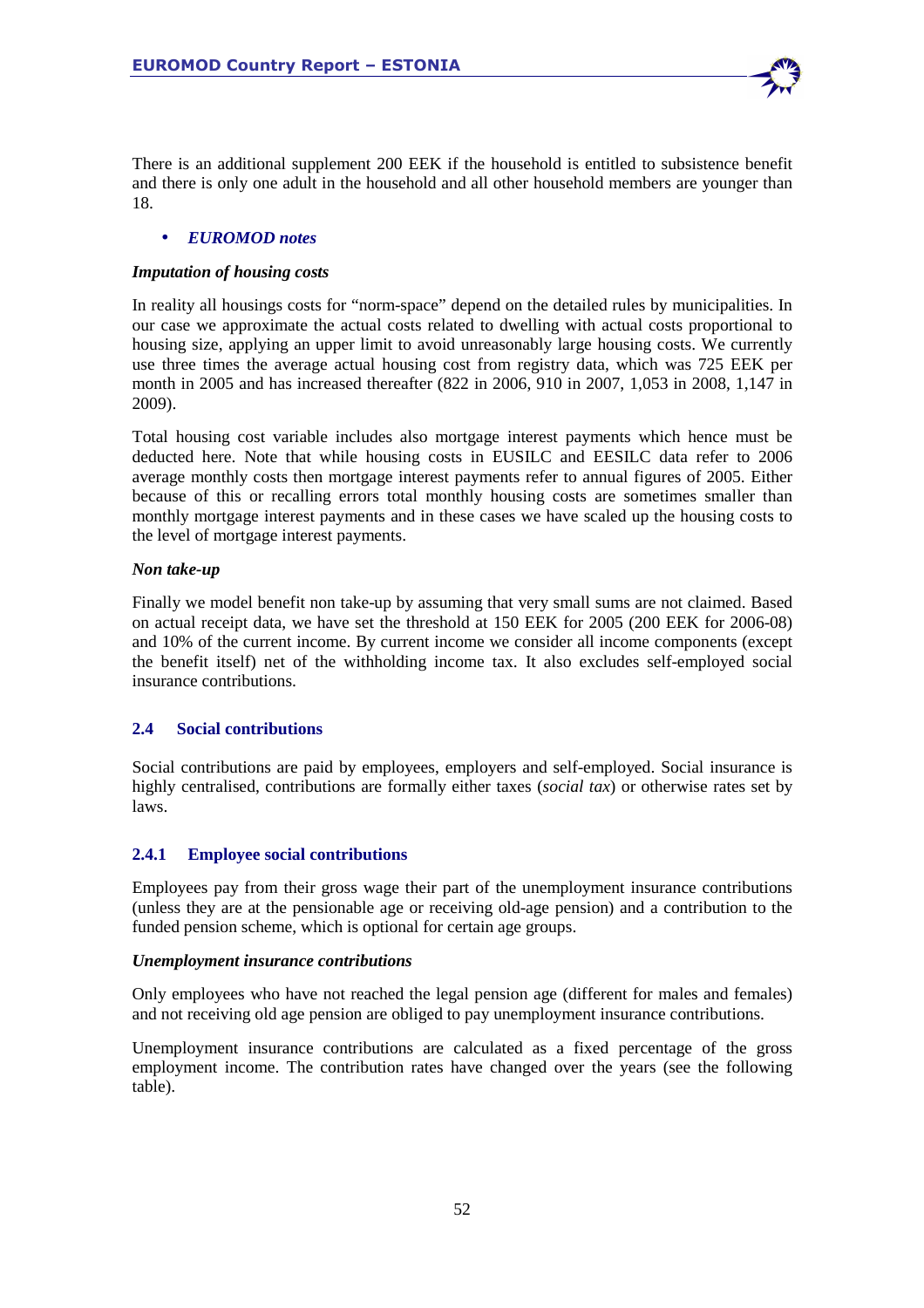

|                  | 2005  | 2006    | 2007    | 2008 | 1 June 2009 | 1 August 2009 |
|------------------|-------|---------|---------|------|-------------|---------------|
| Employers        | 0.5%  | 0.3%    | $0.3\%$ | 0.3% | $1\%$       | 1.4%          |
| <b>Employees</b> | $1\%$ | $0.6\%$ | $0.6\%$ | 0.6% | 2%          | 2.8%          |

Table 28. Unemployment insurance contribution rates

#### *Pension contributions to the funded scheme*

Contributions are calculated as 2% of the gross employment income for those who participate in the scheme. Note that in 1 July 2009 - 31 December 2010 the contributions to the funded scheme are suspended.

## • *EUROMOD notes*

In the EESILC data the information on the contributions to the funded pension scheme is directly available and hence we know who participates in the scheme. In the HBS data and EUSILC data we do not have information on the participation in the funded pension scheme.

Therefore the participation is simulated in the raw dataset using gender-age specific participation rates. For HBS data they were derived from pension register and population data. For EUSILC data they were drawn from EESILC dataset. The participation rate is then randomly simulated in the gender-age group for HBS data and in the gender-age-income group for EUSILC data.

We do not simulate voluntary contributions to the private pension funds (i.e. payments into the 3<sup>rd</sup> pillar), but take them from the data. They are available in all three datasets. The HBS data give about 40% coverage both in terms of contributions and contributors in 2005. The EUSILC and EESILC data give about 90% coverage.

Alternative approach would be to predict participants and amounts based on demographic and labour market variables and income.

## **2.4.2 Employer social contributions**

Employers pay social tax, which is divided into health insurance part and pension insurance part. The latter is further divided into state pension scheme and compulsory funded pension scheme for those employees who have joined the funded pension scheme. Employers also pay their part of the unemployment insurance contributions. Central government pays social tax, either total or health insurance part, on certain social benefits (see section 2.4.4 for more details).

#### *Pension contributions*

Pension contributions to the first pillar (the PAYG scheme) are 20% of the employment income, minus transfers to the funded pension scheme. The latter is 4 percentage points (out of 20%) for those participating in the funded scheme.

## *Health insurance contributions*

The total health insurance contributions are calculated as 13% of gross employment earnings,.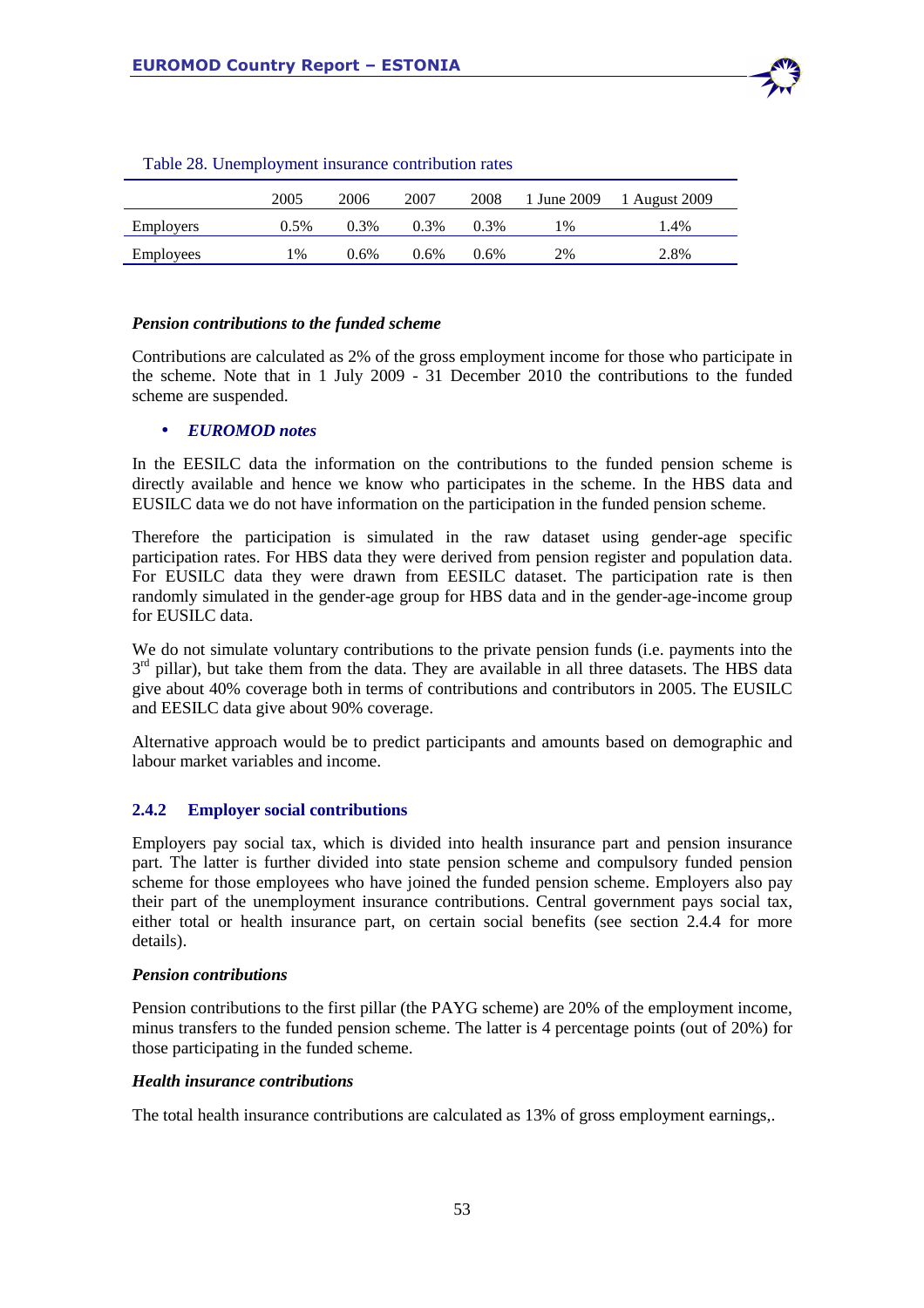

#### *Unemployment insurance contributions*

Unemployment insurance contributions amount to a fixed percentage (0.5% in 2005, see the table in section 2.4.1 above) of employment income.

#### *Total contributions*

Total employer contributions equal:

contributions to the pension insurance  $(1<sup>st</sup> pillar) +$ 

transfers to the funded scheme  $(2<sup>nd</sup> pillar) +$ 

contributions to the health insurance +

contributions to the unemployment insurance

Note that the first three are included in 'social tax' in the national statistics.

## **2.4.3 Self-employed social contributions**

Self-employed pay social tax (pension and health insurance contributions) and contributions to the funded pension scheme. They do not pay unemployment insurance contributions.

Until 2006, advance payments of self-employed contributions were deductible from the contribution base. Since 2007, instead the contribution base is calculated as gross income from self-employment divided by 1.33 (contributions to the pension insurance and health insurance). Effectively, the liability remains the same, but the system is somewhat simpler without having to pay all contributions in advance. Gross income from self-employment is income after deducting related expenses less the tax allowance on income from agriculture.

Self-employed are subject to minimum contribution base, unless they are receiving state pensions or the central government is already paying minimum contributions due to certain benefits. Also, social insurance contributions paid by employers for self-employed receive earnings can be offset against the minimum obligation. Finally, there is also an upper annual limit to social contributions base, which is 15 times the annual legal minimum wage (484,200 EEK in 2005, larger in later years, see the following table).

#### Table 29. Upper and lower limit of social tax base for self-employed

|                                                                            | 2005    | 2006    | 2007    | 2008    | 2009    | 2010    |
|----------------------------------------------------------------------------|---------|---------|---------|---------|---------|---------|
| Minimum monthly social<br>tax base                                         | 700     | 1400    | 2000    | 2700    | 2700    | 4350    |
| Minimum monthly wage<br>(EEK)                                              | 2.690   | 3.000   | 3.600   | 4.350   | 4.350   | 4,350   |
| Upper annual limit of<br>social tax base (EEK) (15)<br>times minimum wage) | 484,200 | 540,000 | 648,000 | 783.000 | 783.000 | 783,000 |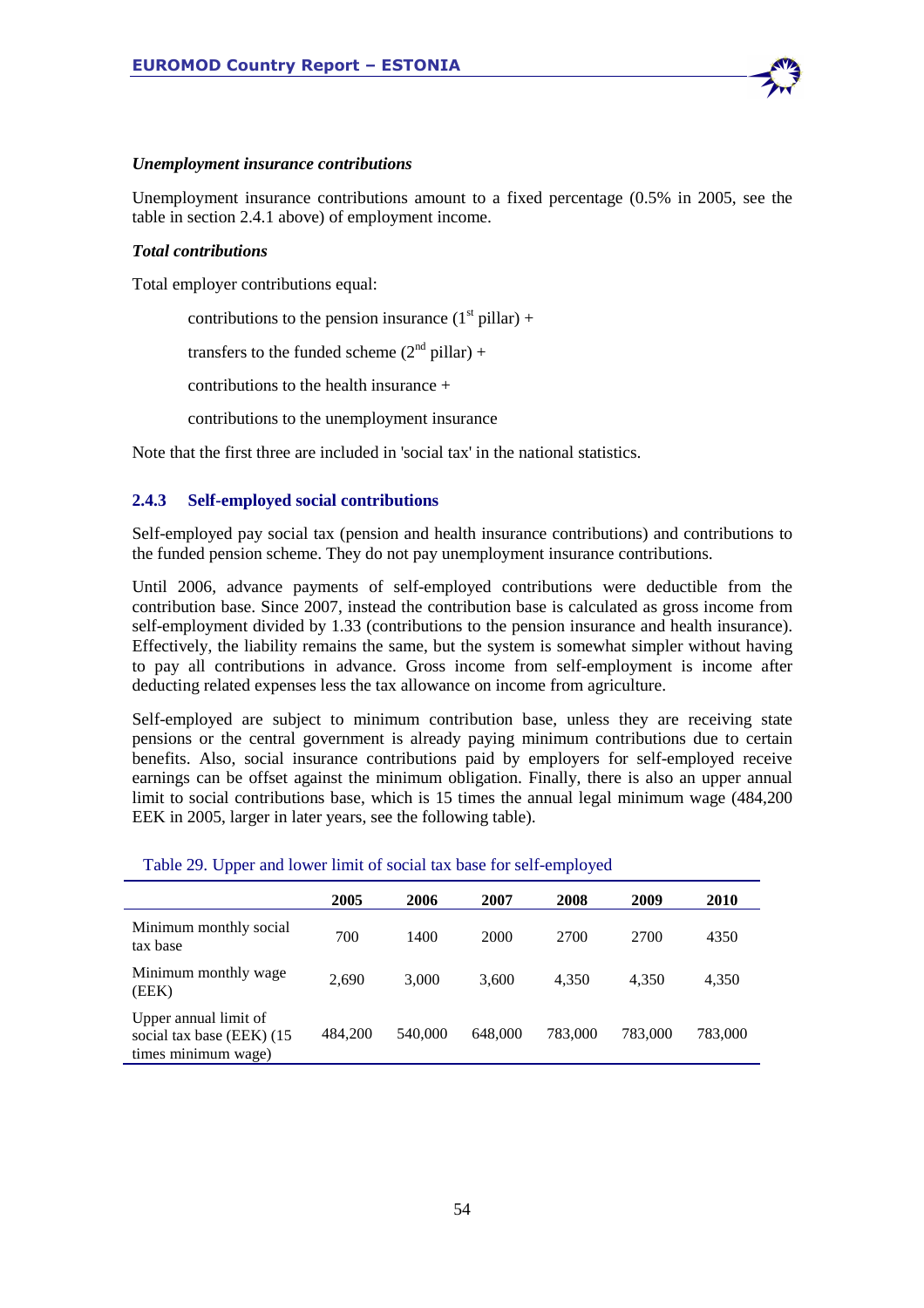

#### *Pension insurance contributions*

Participation in the funded pension scheme and calculation of the contributions to the state pension scheme and funded pension scheme are the same as for employees.

Contributions to the funded pension scheme have two parts: one is 4% of the contribution base transferred from the social tax and additional 2% funded pension insurance contributions if the person participates in the funded pension scheme. Altogether, a self-employed person therefore directly contributes 6% to himself.

Therefore contribution to the state pension scheme amount to 20% of the contribution base less transfer to the funded pension scheme:

*Health insurance contributions* amount to 13% of the contribution base.

#### *Total self-employed social insurance contributions*

contributions to the pension insurance  $(1<sup>st</sup> pillar) +$ 

contributions to the health insurance +

"transfers" to the funded scheme  $(2<sup>nd</sup> pillar) +$ 

contributions to the funded scheme  $(2<sup>nd</sup>$  pillar)

Note again that the first three are included in 'social tax' in the national statistics, and two latter are included in funded pension contributions in the national statistics.

#### • *EUROMOD notes*

Depending on the dataset the definition of self-employed is slightly different. In HBS data the self-employed are those who had stated in the survey data that their status in employment belongs to the category "Self-employed, farmer without hired workers, freelancer". In the EUSILC data the self-employed are those either with employees, without employees or family worker.

Also, only HBS database has enough information to simulate tax allowance on income from agriculture. Additionally, in the EUSILC and EESILC dataset the non-registered activity was considered as part of general income tax base but not part of self-employed income. Gross values are directly taken from the data, relying on Statistics Estonia calculations to be correct.

#### **2.4.4 Government social contributions**

Government pays social contributions on certain minimum base (700 EEK per month in 2005, larger in later years, see table in previous section) determined each year with the government budget for those receiving either childcare allowance (*lapsehooldustasu*), large family parent allowance (*seitsme- ja enamalapselise pere vanema toetus*), parental benefit (*vanemahüvitis*) or unemployment assistance benefit. There are some other minor categories which are not included in the model (see section 1.4. above).

Government pays both health care insurance and pension insurance part on the minimum base for those receiving childcare allowance, large family parent allowance, or parental benefit and only health care insurance part for those receiving unemployment assistance benefits. Unemployment insurance fund pays health care insurance contributions for those receiving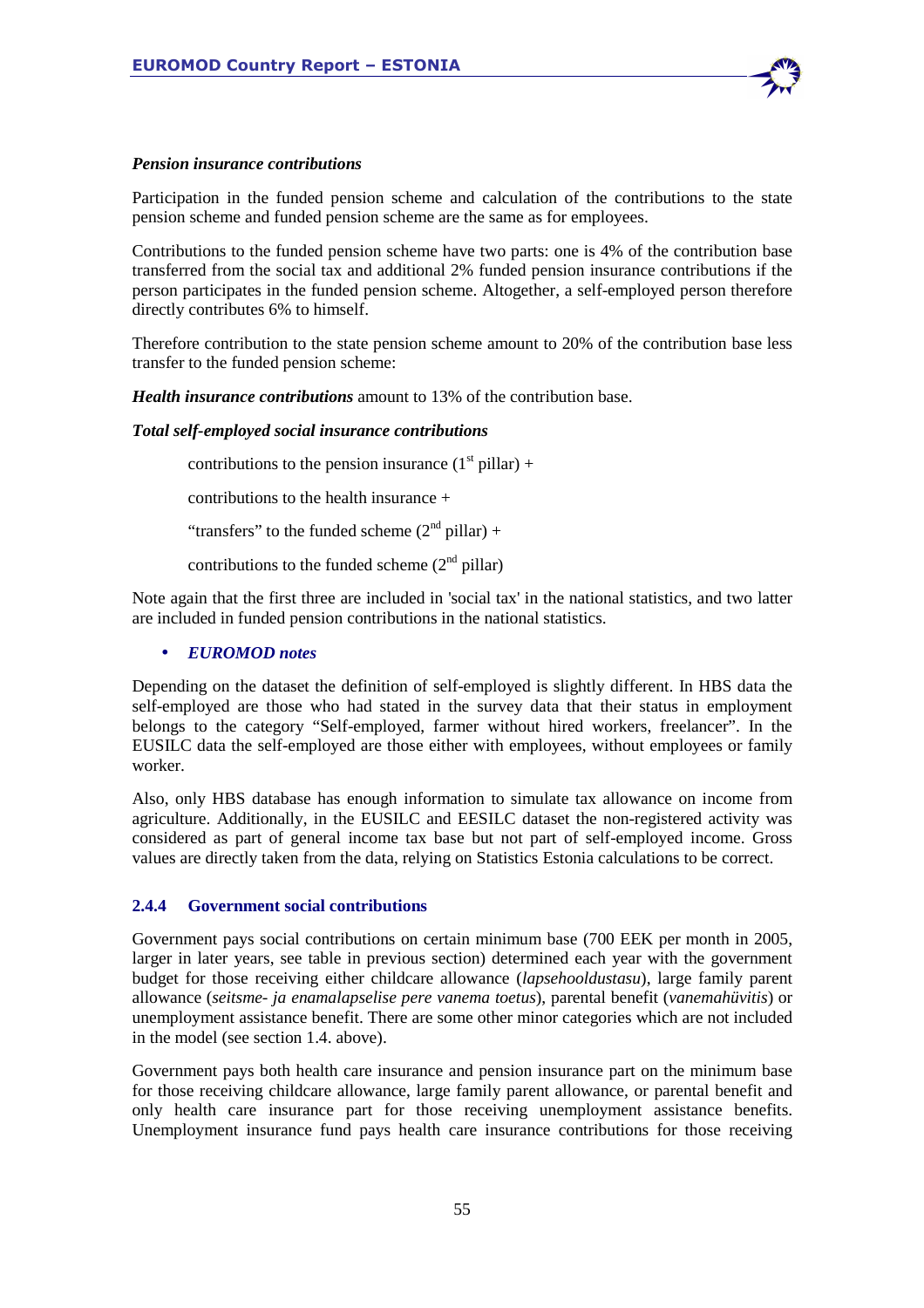

unemployment insurance benefits and the base is equal to the benefits (hence can be smaller or larger than the minimum base).

There are extra pension insurance contributions, paid by the central government, to the 2nd pillar for those receiving parental benefit. They are calculated as 1% of the maternity benefit for each related child.

## **2.5 Personal income tax**

Here we distinguish between withholding income tax and income tax liability based on the final tax report. Withholding income tax is required for simulating subsistence benefit which is means-tested based on current net income. Tax base for withholding tax is narrower than for the final tax liability, e.g. it does not include income from self-employment, rent, royalties, etc.

## **2.5.1 Tax unit**

Withholding income tax is applied at the individual level, however, for the final tax liability married couples are allowed to submit a joint declaration. Large family additional tax allowance is for families with children aged up to 17.

## **2.5.2 Exemptions**

The following income sources are non taxable: all family benefits (except parental benefit), unemployment assistance benefit, unemployment retraining benefit, subsistence benefit, scholarships and grants, voluntary maintenance payments and investment income. The latter includes interests, which are non-taxed if received from an EU financial institution, and dividends, on which firms pay only corporate income tax in Estonia.

## **2.5.3 Tax allowances**

Firstly, basic allowance, which equals 20,400 EEK per year (1,700 EEK per month) in 2005 was increased in later years (2,000 EEK in 2006, 2,250 EEK in 2008).

Secondly, pension allowance, which equals 36,000 EEK per year (3,000 EEK per month) in 2005 and later years. Pension allowance is applicable only to state pensions (i.e. old-age, disability and survivors' pensions) and can be claimed jointly only if both spouses receive state pensions..

Thirdly, an additional allowance for families depending on the number of children aged up to 17, equal to the basic allowance (i.e. 20,400 EEK per year in 2005, see Table 19 in section 1.5.1 for other years) less the taxable income of the children. In 2005 it was applicable for the third and each subsequent child less the taxable income of that child. In 2006 it was extended to the second child and in 2008 to the first child. In 2009 it was reversed and applied again only from the second child.

There is also a sickness allowance for compensation for an accident at work or an occupational disease and allowance for tax-free childbirth benefit paid by employer (see section 1.5.1 for details), but they are of little importance.

Finally, there is tax allowance for self-employment income from agriculture (reduces liability both for income tax and self-employed SIC).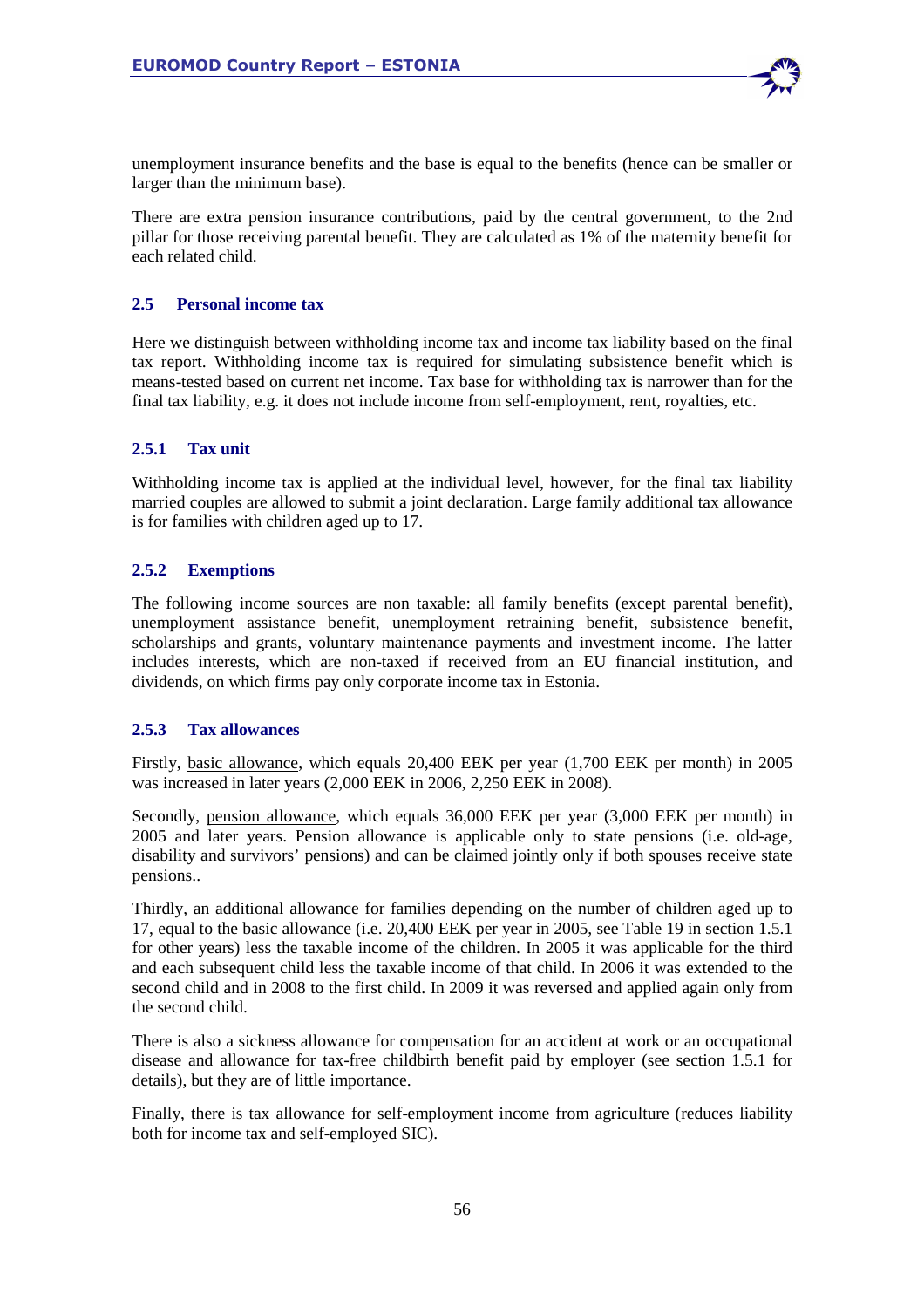

#### **2.5.4 Tax deductions**

First, contributions to the unemployment insurance fund and to the funded pension scheme as well as alimony or maintenance payments are fully deductible from taxable income.

Second, the following expenses can be deducted from taxable income, but no more than 50% of taxable income or 50,000 EEK per year: housing loan interest payments, education expenses, donations and trade unions membership fees. The latter two are also subject to separate upper limits (as a percentage of taxable income).

Note that deductions of interest payments of study loans, which are part of the training expenses, and donations and trade union membership fees were abolished since 1 January 2010, affecting 2010 final income tax.

Third, pension contributions to the 3rd pillar (i.e. voluntary funded scheme) can be deducted from taxable income but no more than 15% of taxable income.

#### **2.5.5 Tax base**

Income tax base is calculated as taxable incomes (see section 2.5.2 for exemptions) less allowances and deductions.

#### *Withholding income tax*

Incomes subject to withholding income tax are grouped into two:

1) incomes for which the basic allowance is not taken into account: sickness benefit and maternity benefit paid (by the Estonian Health Insurance Fund) and royalties.

2) incomes for which the basic allowance is usually taken into account: disability pension, oldage pension, survivors' pension, parental benefit, unemployment insurance benefit, employment income, severance payments, taxable maintenance payments received (i.e. alimony), less alimony payments made and simulated social security contributions by employees.

In case of pensions, also pension allowance is taken into account.

There is a single income tax rate (24% in 2005, 23% in 2006, 22% 2007, 21% since 2008), with the exception of 10% tax rate on private pensions.

Withholding income tax is a sum of three components:

- a) income tax on the items that take into account basic allowance and pension allowance,
- b) income tax on the items that do not take into account tax allowances,
- c) income tax on the private pensions.

#### *Final income tax*

Compared to withhold income tax, final income tax takes into account several additional aspects:

- 1) tax base includes income from self-employment,
- 2) married couples may submit a joint declaration,
- 3) there is an additional allowance for families with children,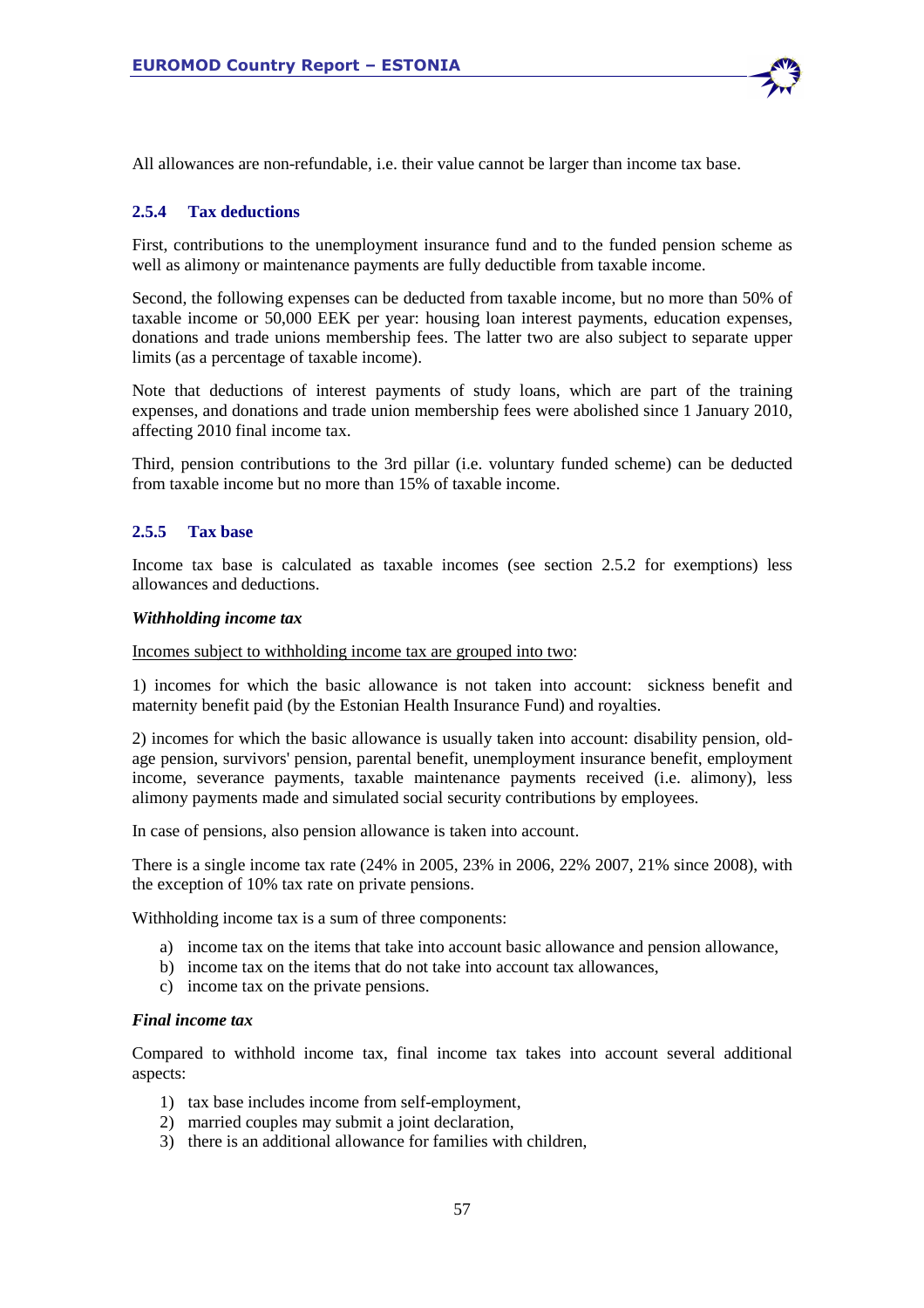4) there are deductible expenditures (education expenses, mortgage interest payments, contributions to the voluntary pension funds).

#### Income from self-employment

Taxable income from self-employment is equal to income from self-employment less related expenses (derived in HBS data, directly available in EUSILC and EESILC) minus special allowances for the agricultural income where available (HBS data), calculated above, and minus social insurance contributions, except contributions to the funded pension scheme. The latter can be deducted only from other source of incomes. Taxable business income is derived on individual basis.

## • *EUROMOD notes*

Due to data limitations we cannot simulate sickness allowance, child birth allowance and deductions related to donations and trade union membership fees. Tax allowance for selfemployment income from agriculture is applied only in case of HBS data for self-employed with positive income from agriculture. In EUSILC and EESILC data we cannot separate agricultural income and hence cannot simulate this tax allowance.

We also consider benefits received from abroad untaxed (where available), assuming they have been taxed in the foreign country already.

Simulation of large family tax allowance is partly optimised by assigning it to the spouse with highest taxable income (before applying the allowance itself).

#### **2.6 Minimum wage**

## • *Brief description*

Monthly and hourly minimum wage is set in annual bipartite agreements between the Estonian Trade Union Confederation and the Estonian Employers' Confederation, and then brought into effect by a government decree. Minimum wage applies nationwide to all employees. Several sectors may have additional negotiations between representatives of employees and employers to agree on a more favourable wage policy affecting particular occupations, but the latter is not simulated.

#### • *Definitions and eligibility conditions*

The unit of analysis is individual. If the actual wage is less than minimum wage then wage is replaced with minimum hourly wage times actual working hours.

#### • *Amount*

Amount is a flat-rate sum per month. 2,690 EEK in 2005, 3,000 EEK in 2006, 3,600 EEK in 2007, 4,350 EEK in 2008-2010.

#### • *EUROMOD notes*

Monthly income from employment (taking into account the number of months in work) is set equal to minimum wage (proportional to hours worked) if the income from employment is less than minimum wage, but positive, and if working hours are less than or equal to 40 hours per week. We do not apply the minimum wage correction when a person earns more than a monthly minimum wage, but its hourly wage is still less than a minimum wage.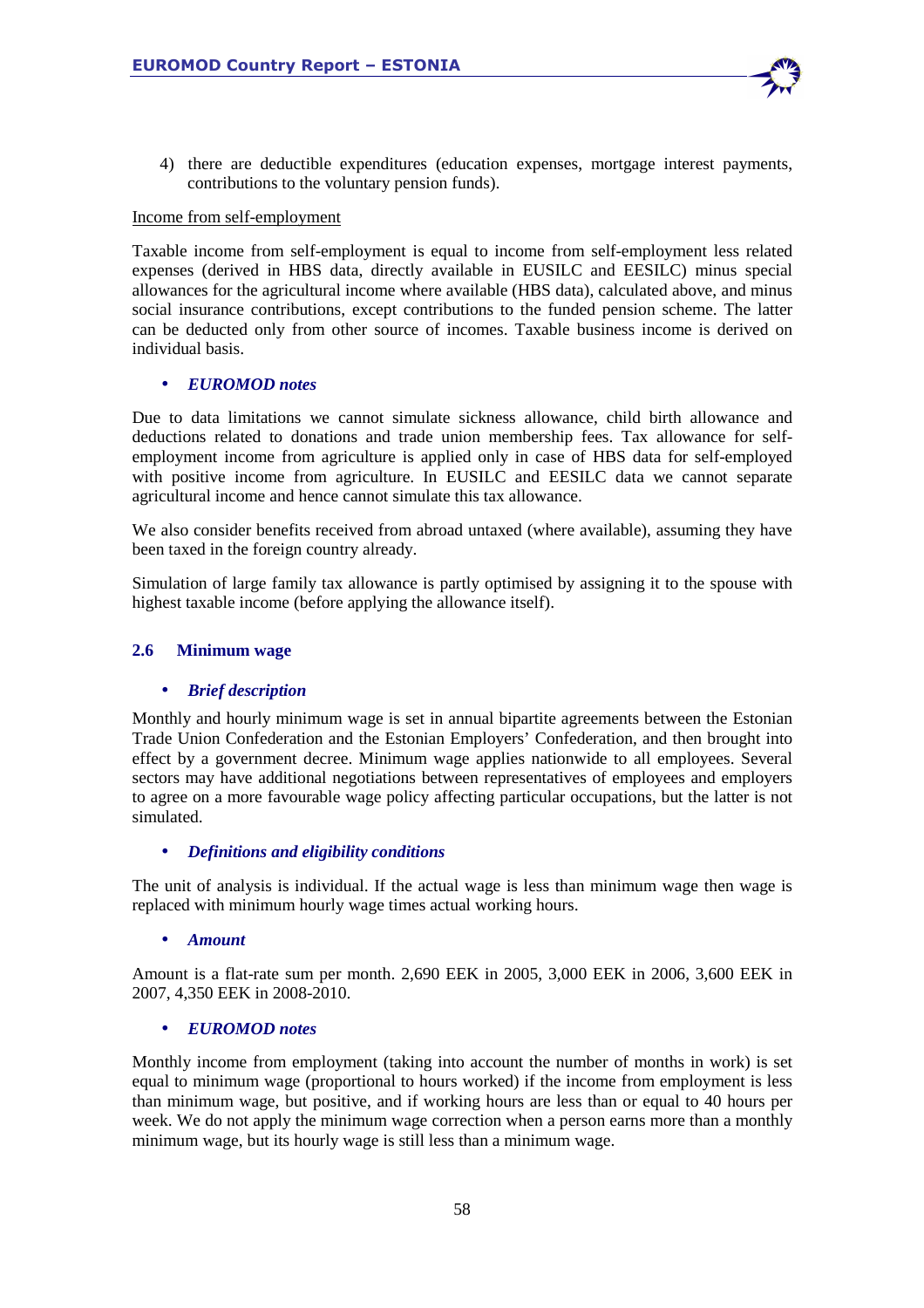Minimum wage condition affects 2,7% of people with positive labour earnings in 2005. On average it increases the monthly wage of those affected by 344 EEK.

By default the simulation of minimum wage is set off, i.e. not part of the baseline.

# **3. DATA**

l

## **3.1 General description<sup>3</sup>**

There are currently three different Estonian datasets available as input data for EUROMOD:

- 1) Household Budget Survey 2005 (*Eesti leibkonna eelarve uuring* HBS);
- 2) Estonia Social Survey 2006 (*Eesti Sotsiaaluuring 2006* EESILC), which is a national version of EU SILC data and which was used by the Statistics Estonia to construct the EUSILC database;
- 3) European Union Survey of Living Conditions (EU-SILC) 2006 data for Estonia, released on 1 March 2008.

The Household Budget Survey was discussed in detail in the previous country report (Lüpsik, Paulus, Võrk 2008). Therefore we concentrate mainly on the latter two and differences between them and from the HBS.

The Estonia Social Survey (EESILC) in Estonia started in 2004 by Statistics Estonia with the goal of measuring the income and living conditions of Estonians, and through them the problematic areas of the society — poverty, inequality and social exclusion.<sup>4</sup> Before EESILC was launched in 2004, incomes, and poverty and inequality indicators on the basis thereof, had been calculated by using the data from the Household Budget Survey.

The EESILC survey offers a possibility to measure such complex social processes as persistent poverty and the various levels of deprivation. In Estonia, the survey is the official source of income statistics and social exclusion indicators. The survey is the Estonian branch of a pan-European survey of income and living conditions called the EU-SILC (European Union (EU) Statistics on Income and Living Conditions) coordinated by the Statistical Office of the European Communities Eurostat. Statistics Estonia collects data within the framework of EU-SILC, domestically called the Estonian Social Survey. In addition to the input for Eurostat's variables, many questions from Estonian domestic consumers are included in the survey. Estonian domestic databases are also compiled based on the results of this survey and are every year delivered to domestic contractual users. The EESILC data are used by Estonian educational institutions (universities, institutes) and ministries (mainly the Ministry of Social Affairs). (Statistics Estonia 2010)

Only private Estonian households are included in EESILC, similar to the HBS survey. Household is the group of persons living in the common main dwelling (at the same address) and share joint financial and/or food resources and whose members consider themselves to be

 $3$  This section includes word to word extracts from the following publications by Statistics Estonia: "EU-SILC 2006 in Estonia: Final Quality Report".

Statistics Estonia, Tallinn 2008. "Eesti Sotsiaaluuring. Estonian Social Survey. Metoodikakogumik. Methodological Report". Tallinn 2010.

<sup>&</sup>lt;sup>4</sup> In the following text we use abbreviation EESILC, although the more common abbreviation of the survey is "ESS" in Estonia.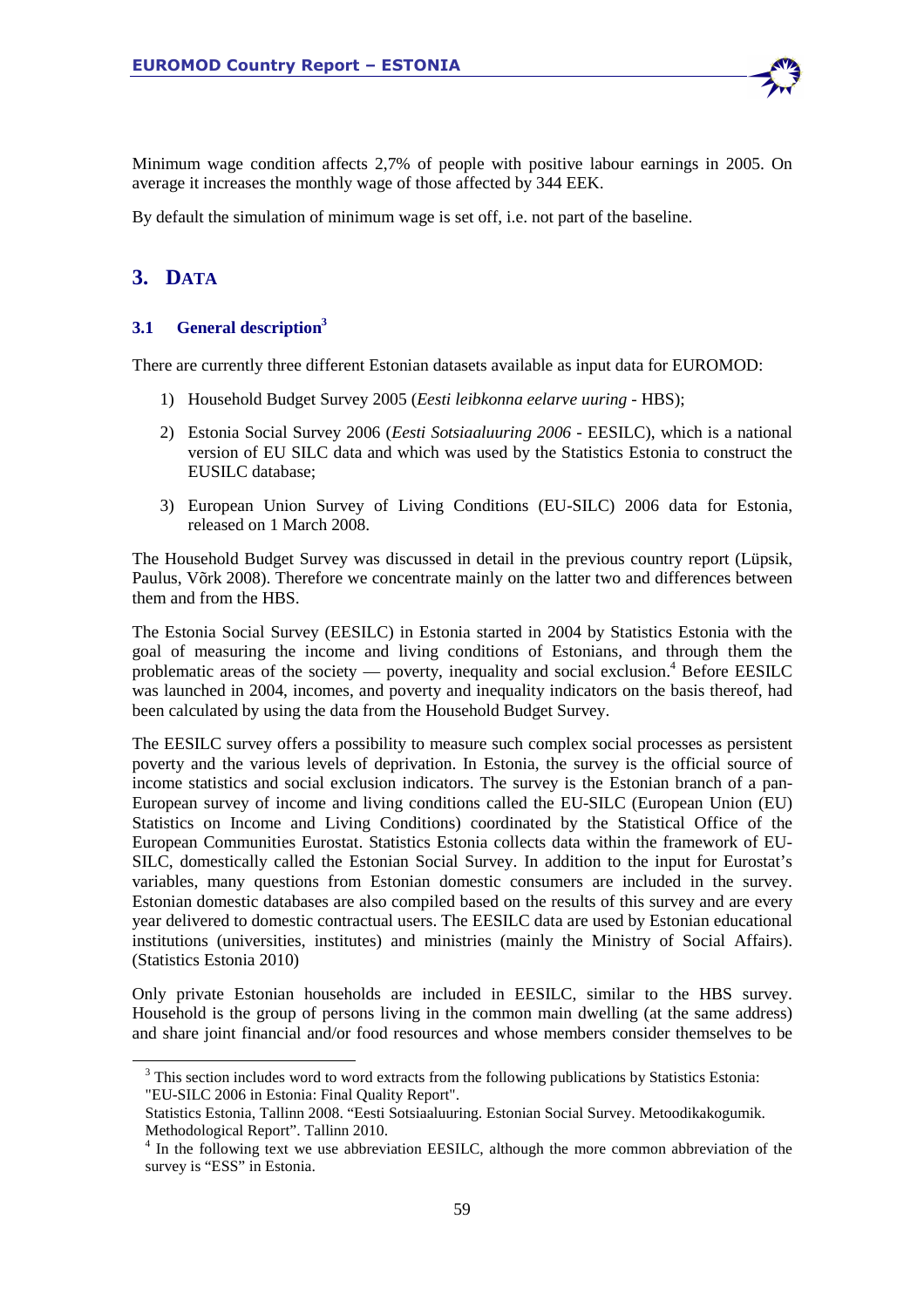

People living permanently (over six months) in collective households and in institutions, amounting to about 1% of the population of Estonia, are excluded from the survey. Institutions are for instance orphanages, nursing homes, retirement homes, prisons, convents, barracks and so on.

The survey is cross-sectional with rotating panels, i.e. at the same time four panels have been included in the survey. In EESILC each year, around 5,500 households and 13,500 persons are interviewed, and they are divided between four panels. Three panels are in the survey from the previous years and one is a first-timer. The rotation principle could not be fully implemented at the beginning of the survey and panels had to be modified. Therefore in 2006 the sample consists of six rotational groups (four started in 2004, one started in 2005 and one started in 2006). In the Euromod we use the cross-sectional information of the survey. The sample size is identical for the national version and EU version of the survey.

|                         | <b>National EU-SILC</b>                   | <b>Eurostat EU-SILC</b>                     | <b>Household budget survey</b> |
|-------------------------|-------------------------------------------|---------------------------------------------|--------------------------------|
| Abbreviation            | <b>EESILC</b>                             | <b>EUSILC</b>                               | <b>HBS</b>                     |
| Original name           | Eesti                                     | European Union                              | Leibkonna eelarve uuring       |
|                         | Sotsiaaluuring                            | Survey of Income and                        | 2005 (Household budget         |
|                         | (Estonian Social                          | <b>Living Conditions</b>                    | survey $2005$ )                |
|                         | Survey)                                   |                                             |                                |
| Provider                | Eesti Statistikaamet                      | Eurostat                                    | Eesti Statistikaamet           |
|                         | (Statistics Estonia)                      |                                             | (Statistics Estonia)           |
| Year of collection      |                                           | 2006                                        | 2005                           |
| Period of collection    |                                           | March - June 2006                           | December 2004 - Jan 2006       |
| Income reference period |                                           | Jan 2005 - Dec 2005, annual income,         | Jan 2005- Dec 2005,            |
|                         |                                           | housing expenditures on 2006, monthly       | monthly income and             |
|                         |                                           |                                             | expenditures                   |
| Sampling                | Stratified systematic sampling            |                                             | Stratified systematic          |
|                         |                                           |                                             | sampling                       |
| Unit of assessment      | Spending unit                             |                                             | Spending unit                  |
| Coverage                | Households living permanently in Estonia. |                                             | Households living              |
|                         |                                           | Persons living in collective households are | permanently in Estonia.        |
|                         | excluded                                  |                                             | Persons living in              |
|                         |                                           |                                             | institutional households are   |
|                         |                                           |                                             | excluded                       |
| Sample size             |                                           | 6,993 households                            | 7,161 households               |
| Response rate for       |                                           | (80.5%) 5,631 households                    | 69.2% (4,953 households)       |
| household questionnaire |                                           |                                             |                                |
| Response rate for       |                                           |                                             | 50.1% (3,593 households)       |
| household income and    |                                           |                                             |                                |
| expenditures            |                                           |                                             |                                |
| No of households with   |                                           | 8                                           |                                |
| non-response inflation  |                                           |                                             |                                |
| factor missing.         |                                           |                                             |                                |
| Final sample used in    |                                           | 5,623 households                            | 3,432 households               |
| <b>EUROMOD</b>          |                                           |                                             |                                |

#### Table 30. EUROMOD database descriptions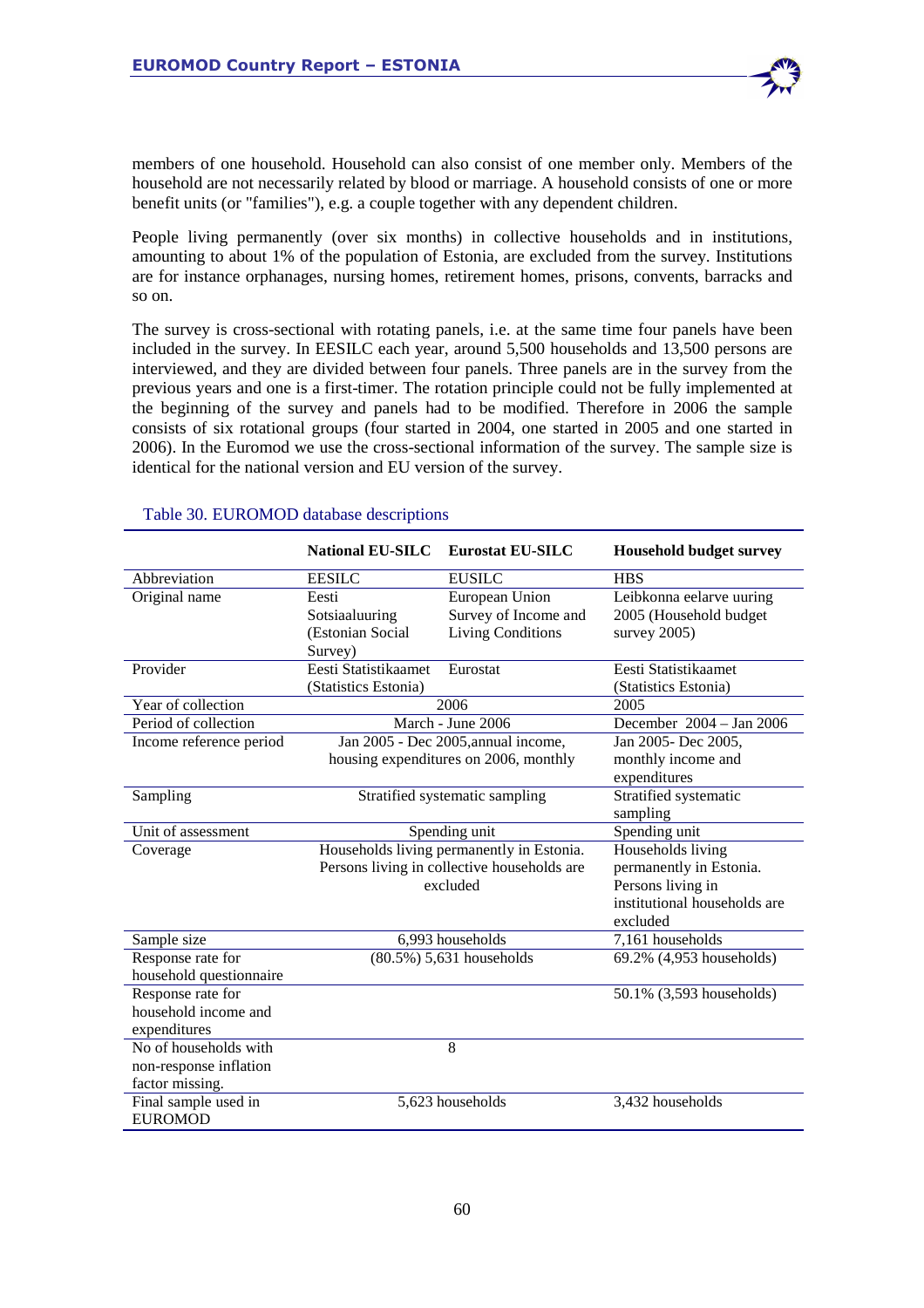Both in the HBS and in the SILC stratified unequal probability sampling of households was used. See Lüpsik, Paulus, Võrk (2008) for the HBS methodology for details and Statistics Estonia (2010) for the EESILC /EUSILC methodology.

Technically the original data sets include several files (see the tables below). HBS data consist more than 10 files, national version of the SILC consists of three files, EU-SILC consists of four files (see Annex 1). For EUROMOD purposes the net-to-gross transformation of income variables is carried out, if necessary, and then data files are merged into single file keeping only variables necessary in EUROMOD. We end up with 5,623 households when using EESILC/EUSILC data and 3,432 households with HBS data.

The SILC survey is comprised of the household and personal interviews, conducted by using two different questionnaires: the household questionnaire and the personal questionnaire. The household interview is carried out with a grown-up household member who knows the household the best. Personal questionnaires are filled out for all household members aged 15 or more.

## **3.2 Sample quality and weights**

## **3.2.1 Sample size and non-response**

The minimum effective sample size to be interviewed for cross-section analysis was set 3,500 households and 7,750 persons aged 16 or over in EESILC. The actual planned sample size was greater in order to take into account the impact of various factors that may reduce the precision of evaluation.

In 2006 6,993 households were drawn into the sample. 6,328 households were contacted and 5,631 valid household responses were received. The response rate of the EESILC is considerably higher than the response rate of the HBS. The high non-response rate of the latter was caused by the diary-type questionnaire of income and expenditure.

|                         | <b>EESILC</b> | <b>HBS</b> |
|-------------------------|---------------|------------|
| Initial sample          | 6,993         | 7,803      |
| Frame error             | $-82$         | - 616      |
| Split-offs              | 165           |            |
| Household was contacted | 6,328         | 7,161      |
| Response rate           | $82.7\%*$     | $50.2\%**$ |
| Households responding   | 5,631         | $3,593**$  |

\* - average of all waves answering in 2006, later waves had higher response rates than earlier waves

\*\* Those answering to the HBS Diary Book for Income, Taxes and Expenditures

With-in household response rate of the EESILC was 98.6% for 2006 (see Statistics Estonia 2010, tables 8 and 9).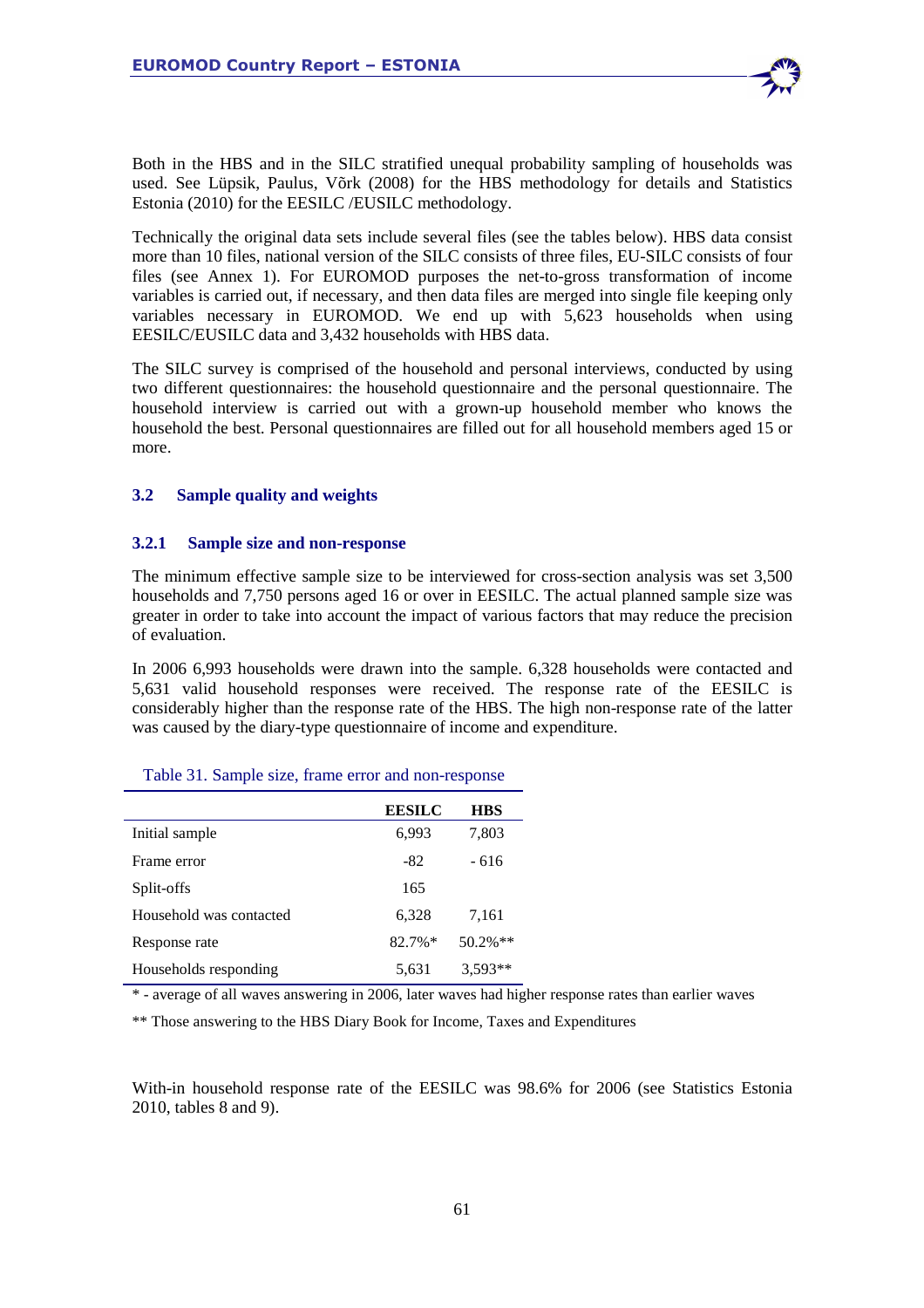

#### **3.2.2 Weights and item non-response**

All data sets include weights to take into account sampling probabilities and also to compensate frame errors and the non-response. For EESILC data weights are calculated both for crosssectional and longitudinal data. The sub-samples or panels are weighted independently and combined thereafter. The weighting scheme for EESILC is governed by the procedures worked out for EU-SILC. (For weights of HBS data see the previous report Lüpsik, Paulus, Võrk 2008).

The weights for EESILC data are calculated on the basis of design weights derived from inclusion probabilities. The weights, which are first adjusted to compensate for the bias caused by non-response, and then calibrated to the population data, are used in calculating the final data. In the first years of the survey, post-stratification was used to compensate for nonresponse. Since 2006, a logistic regression model, which describes non-response, has been used.

The final estimations are calculated by using the weights calibrated on the basis of demographic data in order to diminish the bias caused by non-response and frame errors. In the calibration process, the weights are corrected to make the population distributions calculated with the help of weights as close as possible to the demographic data known from other sources. Inasmuch the activeness in answering the questionnaires depends on the gender- and age-specific distributions and place of residence, the integrated gender and age groups as well as distribution of households by county and degree of urbanisation are used in calibration for the purpose of correcting the bias. Technically, the calibration is done with the program Bascula. For details of the weighting procedure see also Statistics Estonia (2010).

|                           | <b>EESILC</b>  | <b>HBS</b> |
|---------------------------|----------------|------------|
|                           | <b>EUSILC</b>  |            |
| Weight variable in the    | lk kaal/ db090 | Tulukaal   |
| original dataset          |                |            |
| Number of households with | 5,623          | 3,432      |
| positive values           |                |            |
| Mean                      | 100.58         | 162.34     |
| Median                    | 78.97          | 130.51     |
| Maximum                   | 969.45         | 748.66     |
| Minimum                   | 1.43           | 11.40      |
| Max/Min                   | 677.93         | 65.67      |
| Decile 1 (10% cut point)  | 26.26          | 45.41      |
| Decile 9 (90% cut point)  | 197.58         | 335.11     |
| Dec $9/$ Dec 1            | 7.52           | 7.38       |

#### Table 32. Descriptive Statistics of the Grossing-up weight

#### **3.3 Imputations, data adjustments and assumptions**

#### **3.3.1 Time period**

The largest difference between HBS and EESILC/EUSILC data is in the time period that the income and expenditure refer to. In the HBS data the reference period of socio-demographic, labour, economic characteristics is the month of the survey and the information on earnings and expenditure refers to the following month. All monetary amounts in the HBS are expressed in monthly terms. It is collected using the diary method.

In the EESILC/EUSILC income and expenditure refer to the previous calendar year, with the exception of housing costs which refer to a current monthly average.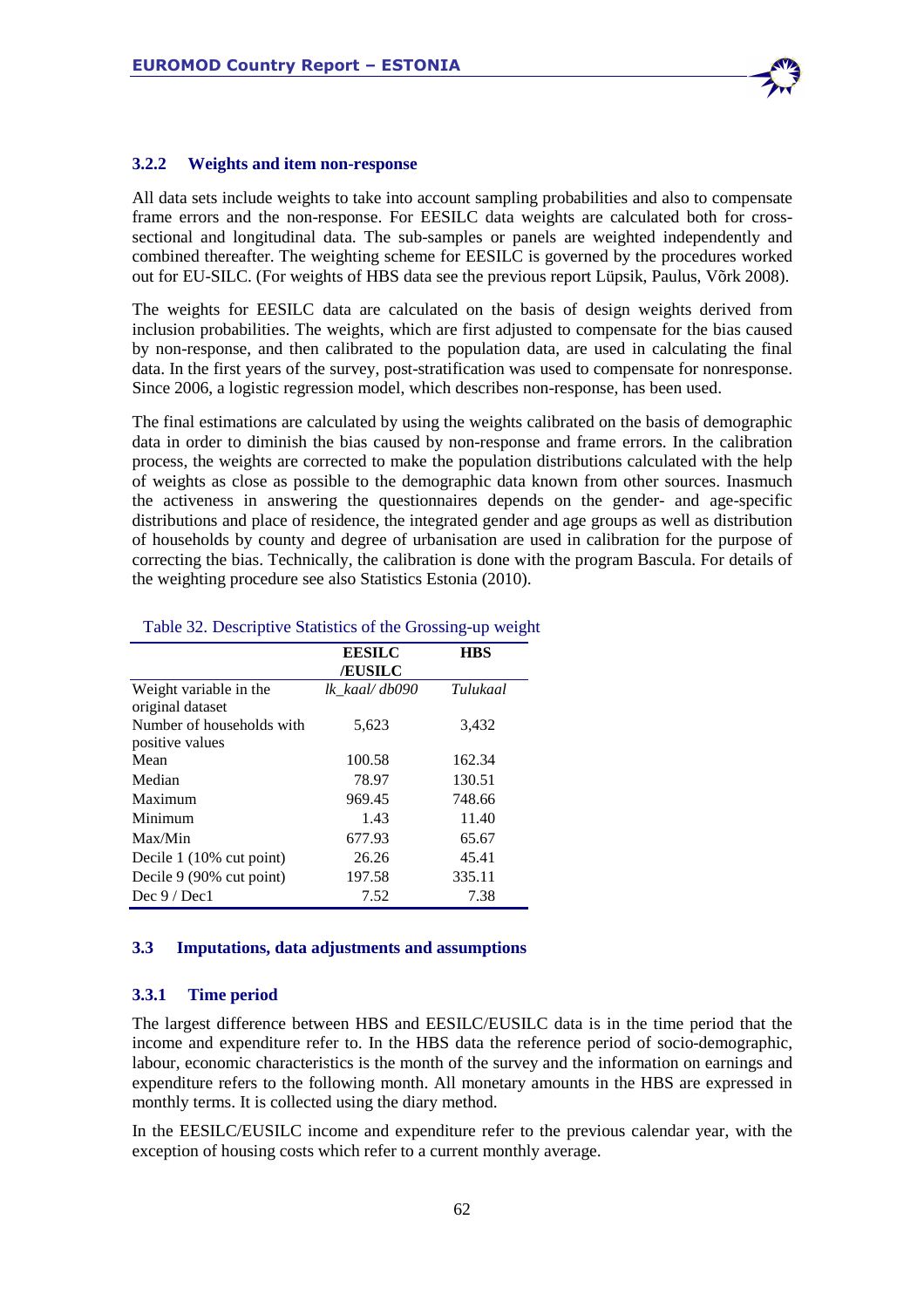When using the HBS data it is implicitly assumed that income is received at the same rate throughout the year. However it should be remembered that this may not be the case and in particular that simulated income tax (based on annual income) does not take account of changes that may happen during the year. On the other hand, it is generally the case that personal and household characteristics are consistent with the current incomes that are observed, since they apply to the same or very similar reference periods. There is no information about how many times (e.g., number of months) a particular income was paid over the year.

On the contrary, when using EESILC data the annual income and expenditure are available, and also information on how many months it was received (especially when using national version of the EESILC), but some of the other socio-economic variables (e.g. education, marital status) refer to the survey week. As EUROMOD uses monthly data as an input the annual income and expenditure are divided simply by twelve.

## **3.3.2 Data adjustment**

In the HBS survey data only on households who had provided information on incomes and expenditures were included in EUROMOD's database. All other households were dropped and no imputation of missing variables was implemented.

In the EESILC data, however, all households remained in the sample and missing values have been imputed, if necessary. Most of the imputations has been done by Statistics Estonia; a few remaining imputations were done by us and they are described in the DRD in detail. We had to drop 8 households that had missing values for the inflation factor reflecting non-response within household

In HBS all income components were collected as net in the questionnaire and we used backward imputations to get gross values. Technically, the EUROMOD input data file is derived from the original HBS data using the Estonian tax-benefit microsimulation model ALAN (authors Alari Paulus and Andres Võrk) with some minor modifications. See earlier report Lüpsik, Paulus, Võrk (2008) for details.

In the EESILC questionnaire all income components are again collected as net by default, but with questions concerning wages and salaries, income from rental, income earned by children or income from self-employment, the respondent may choose if he/she wants to report net or gross amounts. All reported incomes are converted into both net and gross incomes by using algorithms deduced from tax laws by Statistics Estonia. By default the EU version of the SILC (EUSILC) has all values in gross (but less detailed), while the national version has (additional) detailed benefit information but with net values. Both net and gross incomes of household members are aggregated to household level by using formulas provided by Eurostat. The national version of the SILC survey includes much more detailed information than EU version as many income variables are merged already.

During the process we had access to both national and EU version of SILC data and comparing net and gross values, discovered a few mistakes and inconsistencies in the gross-net conversions of the Statistics Estonia. Their possible effect is discussed in the next section.

## **3.3.3 Calculation of income and under-reporting**

One main topic of both EESILC and HBS surveys is the income of the residents of Estonia. Before EESILC was launched in 2004, incomes, and poverty and inequality indicators on the basis thereof, had been calculated by using the data from the Household Budget Survey. In HBS, respondents were asked about the income they received in the previous month, which was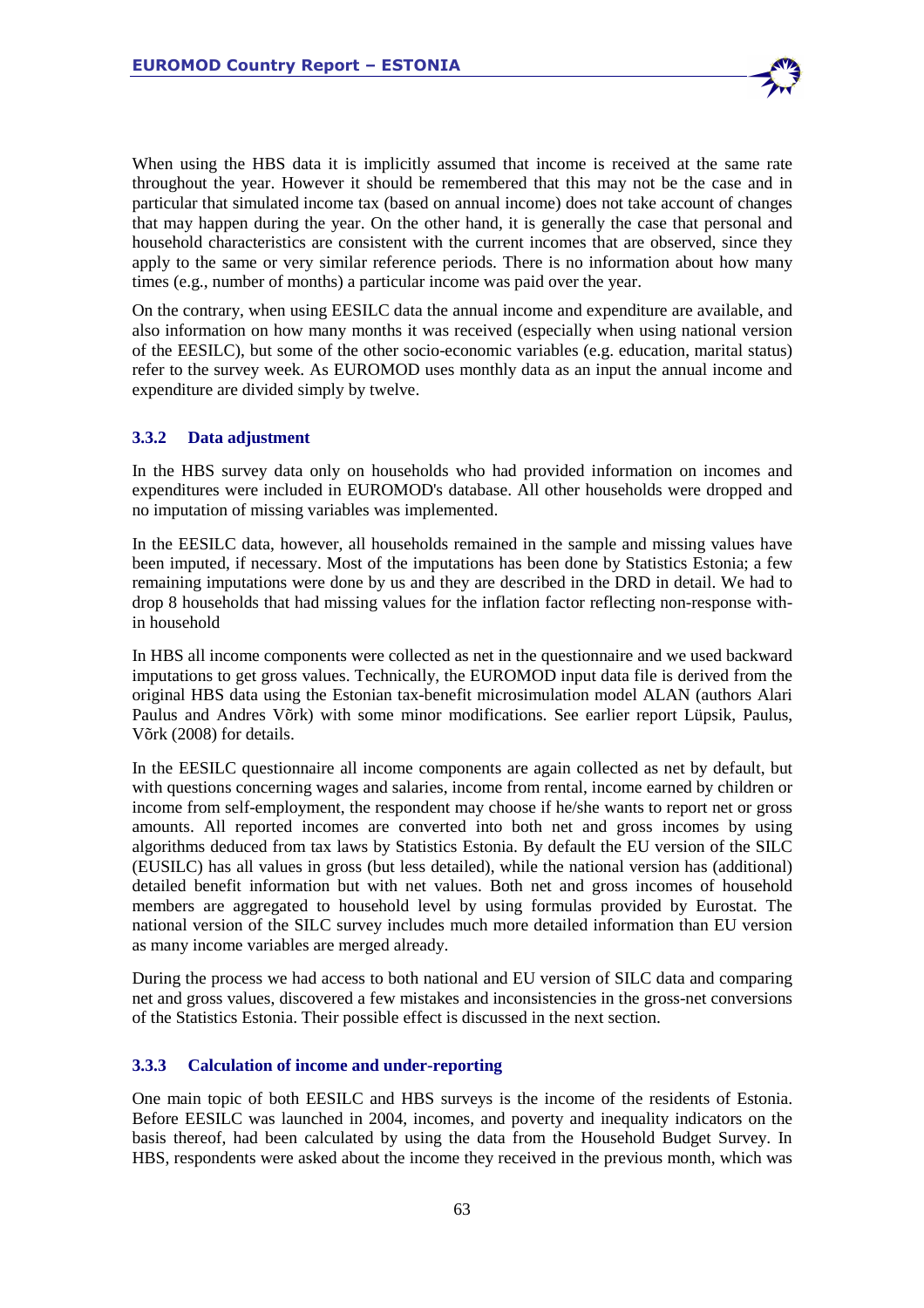

then multiplied by twelve to obtain yearly income. EESILC use the previous year's income for calculating indicators of living standards and welfare.

In SILC Estonia follows the income definition of the Canberra working group for calculating household members' incomes. Disposable (net) income is defined as the sum of incomes from wage labour, self-employment, property income, social transfers, regular inter-household cash transfers received, production for own consumption, and receipts for tax adjustment from which regular inter-household cash transfers paid, taxes on wealth and repayments for tax adjustment have been subtracted.

The EESILC household questionnaire provides information on the following components of household's total disposable income: the subsistence benefit and child benefits, incomes earned by younger than 15 year-olds, monetary and non-monetary support received from other households, alimony, monetary and non-monetary support from non-state organisations, income from rental of property or land, income from sale of real estate or stocks, income from production for own consumption. The personal questionnaire provides information on the following: monetary and non-monetary income from wage labour, income from registered and unregistered entrepreneurship, property income from bonds, shares and savings, social benefits received and payments from insurance schemes. Until 2007 income from production for own consumption and savings from imputed rent (i.e. the money a household saves on rent by living in a dwelling that they own) were not included in the total income definition. From 2007 onwards, these types of income have been added to the total household income. Also from 2007, interests on mortgage are subtracted from the household total income. These were not considered in the rules for household income calculations in previous years.

For our purposes we have split some of the EUSILC variables into components to allow their simulation or apply different tax-benefit rules to them.

## **3.3.4 Imputations and net-to-gross conversions by Statistics Estonia**

While HBS data did not use any imputations and different diaries were allowed to have different response rates, then for SILC data Statistics Estonia has imputed missing values for several variables. We focus here on income variables and the SILC data. The following uses word-towork extracts from the quality report of 2006 SILC data by Statistics Estonia (Statistics Estonia 2006a).

According to the quality report of 2006 SILC data, several options were used to impute missing values. For some households and persons the values of previous year were used to impute missing values. Data of 2005 was used only if household or person received particular kind of income in 2005 and analysis showed that these two incomes are sufficiently closely related. If analysis indicated no correlation between the incomes of 2005 and 2006, values were not used in imputation. For some variables, values of previous year were corrected to take into account trends present in the data. If missing value could not be imputed with data from previous year, the following methods were used:

- Logical deduction of value, based on other data in questionnaire;
- Imputation with median or average, when only single values were missing;
- Hot-deck imputation (random donor), when proportion of missing values was very small;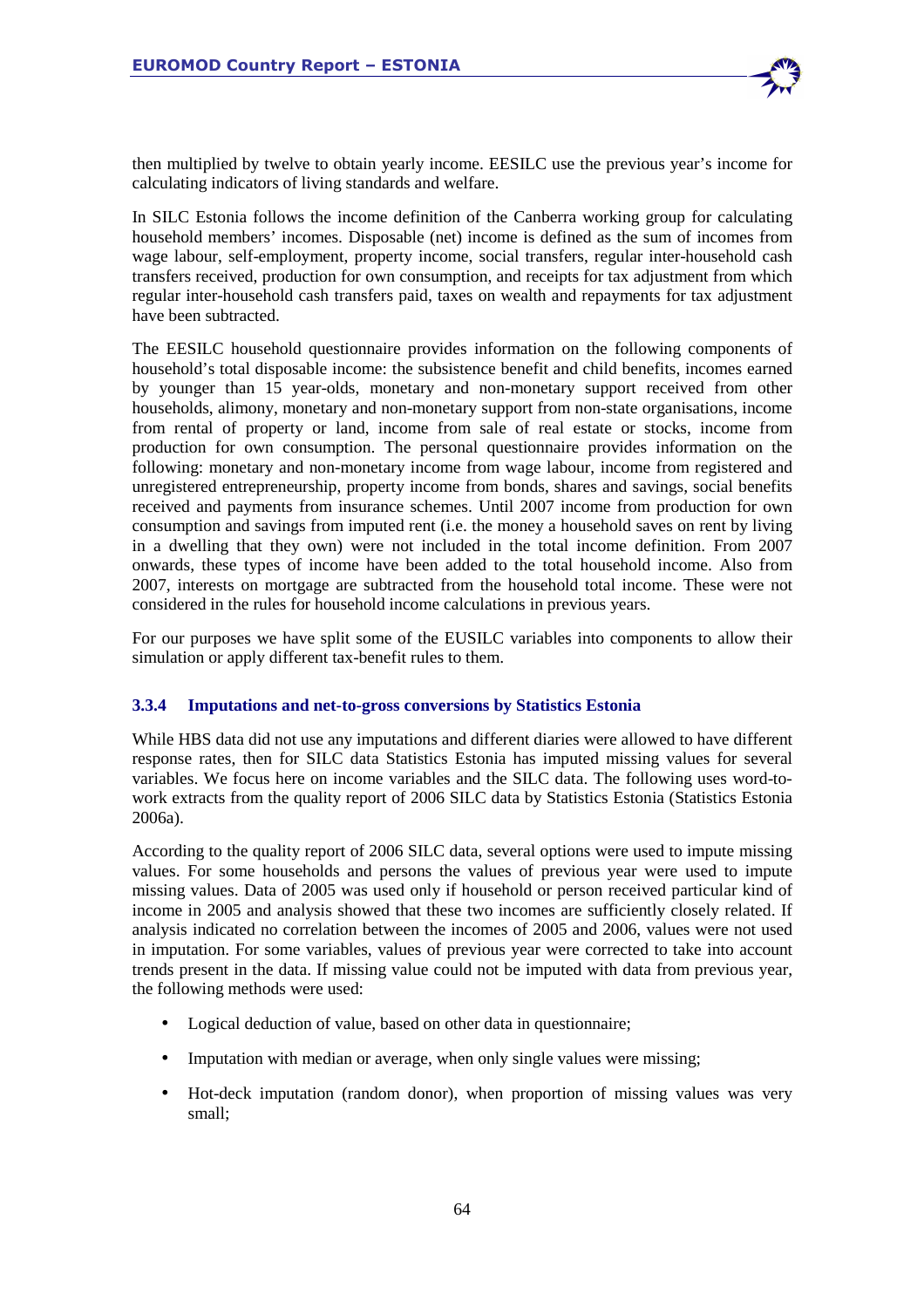

• Random regression with IVEware.

For some income variables having highly skewed distribution, imputation was conducted on the log-scale. In general, empirical bounds of values present in the dataset were used in IVEware to bound imputed values. For some income components, amount per month was imputed and then converted into amount per year.

#### **Net to gross conversions**

If an income component was collected only net (SILC variables PY020, PY080, PY090, PY100, PY110, PY120, HY050, HY140, HY145), then missing net values were imputed and then converted to gross using net/gross conversion algorithm, where necessary. Respectively, if an income component was collected only gross (SILC variables PY035, PY130, PY140, HY060, HY070, HY080, HY090, HY120, HY130), then a missing gross value was imputed and then converted to net. For income components, which were collected both net and gross (SILC variables PY010, PY050, HY040, HY110), the procedure was as follows. If only gross value was obtained, it was first converted to net using gross/net conversion algorithm. If both net and gross value were obtained, the net value was used, since it is believed that people know this value better. Missing net values were imputed using IVEware. Gross components of EU-SILC variables were obtained with net/gross conversion algorithm. In this way, when only gross value was obtained, a value recorded in gross component was equal to the collected gross value, since net/gross and gross/net algorithm are in accordance with each other. Also, it allows basing both net and gross recorded values on the same collected value. Net/gross and gross/net conversion algorithms were based on local tax system. See the section 3.3.5 for additional details.

#### **Imputed rent**

Imputed rent must be computed for those households that are either the owners of their living space or use it without a rental fee. The calculation of imputed rent was done in three steps by Statistics Estonia.

1) Finding the best model of square-meter price of the accommodations. Square-meter price model was found separately for detached houses (including semidetached and terraced houses) and apartments. Model was fitted on the database of real estate sell-transactions in Estonia in 2006, containing 4682 transaction records. Square-meter price of a detached house was modelled, using the following explanatory variables: county group (4 groups), level of urbanisation (capital city, big towns, small towns, rural areas), quality of accommodations (poor, satisfactory, good), area, interaction of county group and urbanisation level, interaction of quality and urbanisation level. Square-meter price of an apartment was modelled, using the following explanatory variables: county group, level of urbanisation, quality of accommodations, number of rooms  $(1,2,3,4+)$ , area, interaction of county group and urbanisation level.

2) Applying the model to SILC data. The square-meter price models were applied to all households.

3) Computation of imputed rent, based on the total price of accommodations. The calculation formula for imputed rent is the following:

(annual rent)=(price of the accommodations)  $\times$  (smoothed Euribor)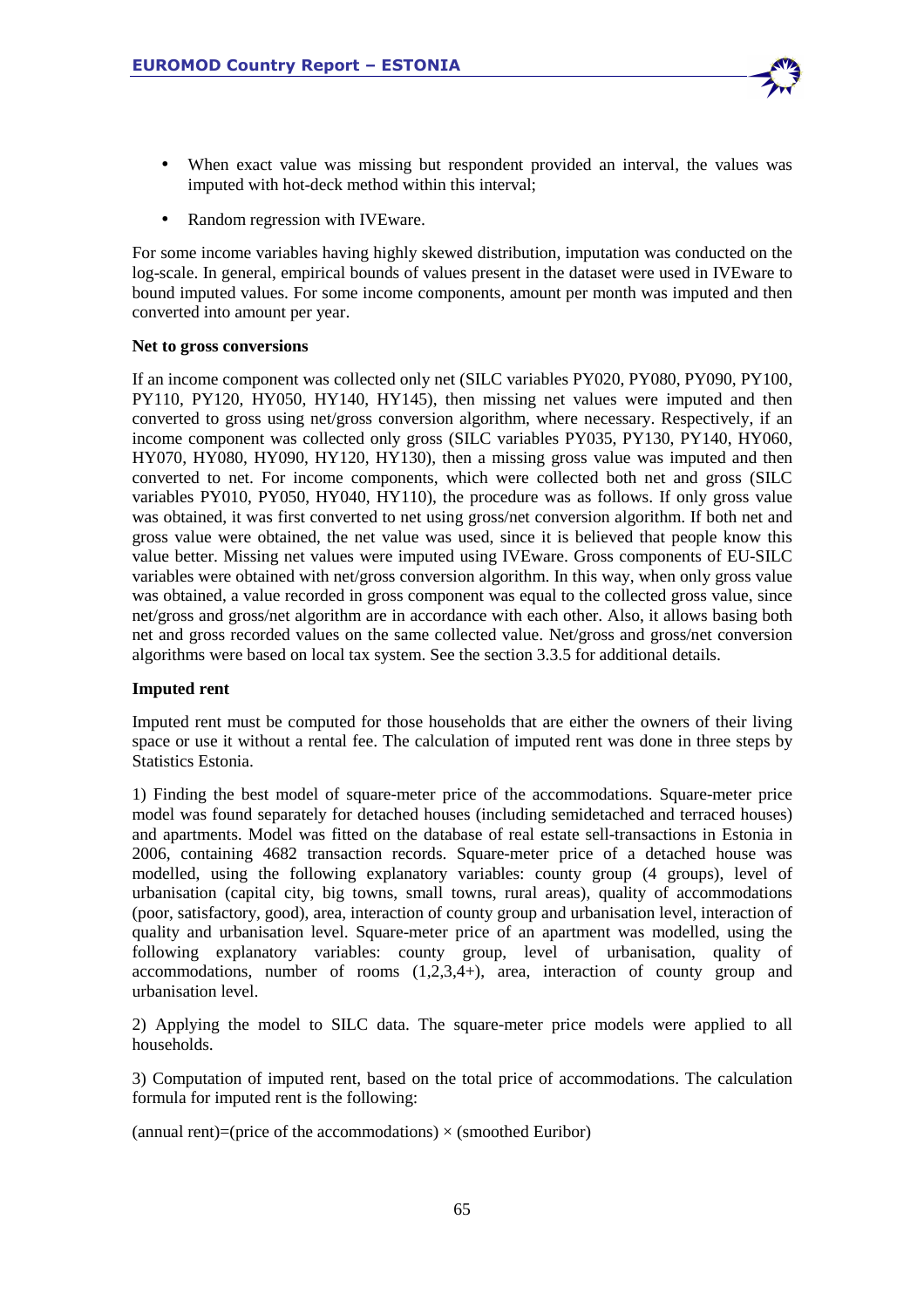Price of the accommodations is multiplied by the mean value of Euribor from 1 January 1999 – 31 December 2006, which is equal to 3.239%.

#### **Company cars**

In the personal questionnaire, each employee was requested to report whether he or she had an option to use a company car for private ends during the previous calendar year or not. Those reporting the use were further asked to indicate the number of months the car was used, as well as the make, model and year of issue of the car. Since there is no reliable information on used care prices in Estonia, the construction of depreciation model was not possible and the conversion using tax rules was used instead. For each person reporting a benefit from the company car, the special benefit tax paid by the employer on the use of the car is recorded.

#### **Within-household non-response inflation factor**

Ca 1.4% of households, whose data was accepted for the database, are affected by within household non-response. Ignoring this fact may cause substantial bias in main indicators. To correct the effect of non-responding individuals within a household, the inflation factor (variable HY025) is calculated by which it is necessary to multiply total household gross income, total household disposable income and the total household disposable income before social transfers. Calculation procedure was as follows.

- Missing total individual gross income was imputed with the unweighted median of imputation class. Imputation classes were cross-sections of 9 age groups (16-17, 18-19, 20-24, 25-34, 35-44, 45-54, 55-64, 65-74, 75+), sex, employment status (employed/other), and quintile of equivalised total household gross income. Where possible, total individual income of previous wave was used for imputation (if it was greater than zero).
- Quintile of equivalized total household gross income was recalculated using imputed values of previous step.
- Steps 1 and 2 were repeated until there were no more shifts in the income quintile (5 repetitions were sufficient in 2006).
- Within-household non-response inflation factor was calculated as the ratio of total household gross income including imputed individual income to initial household gross income. For households with negative or zero household gross income, inflation factor was set to 1 (i.e. no inflation was done). If resulting value was greater than 5, inflation factor was set to missing. In 2006 it happened in 8 households.

## **3.3.5 Additional imputations and net-to-gross conversions by country team**

Additional imputations were required in order to apply similar tax benefits rules to all three datasets. First, the amount of non-responded income, calculated using the non-response inflation factors, was split among non-respondent individuals according to the main source of income by age. The default approach by the EUROMOD core team was used. After that additional net-togross imputations were implemented if necessary.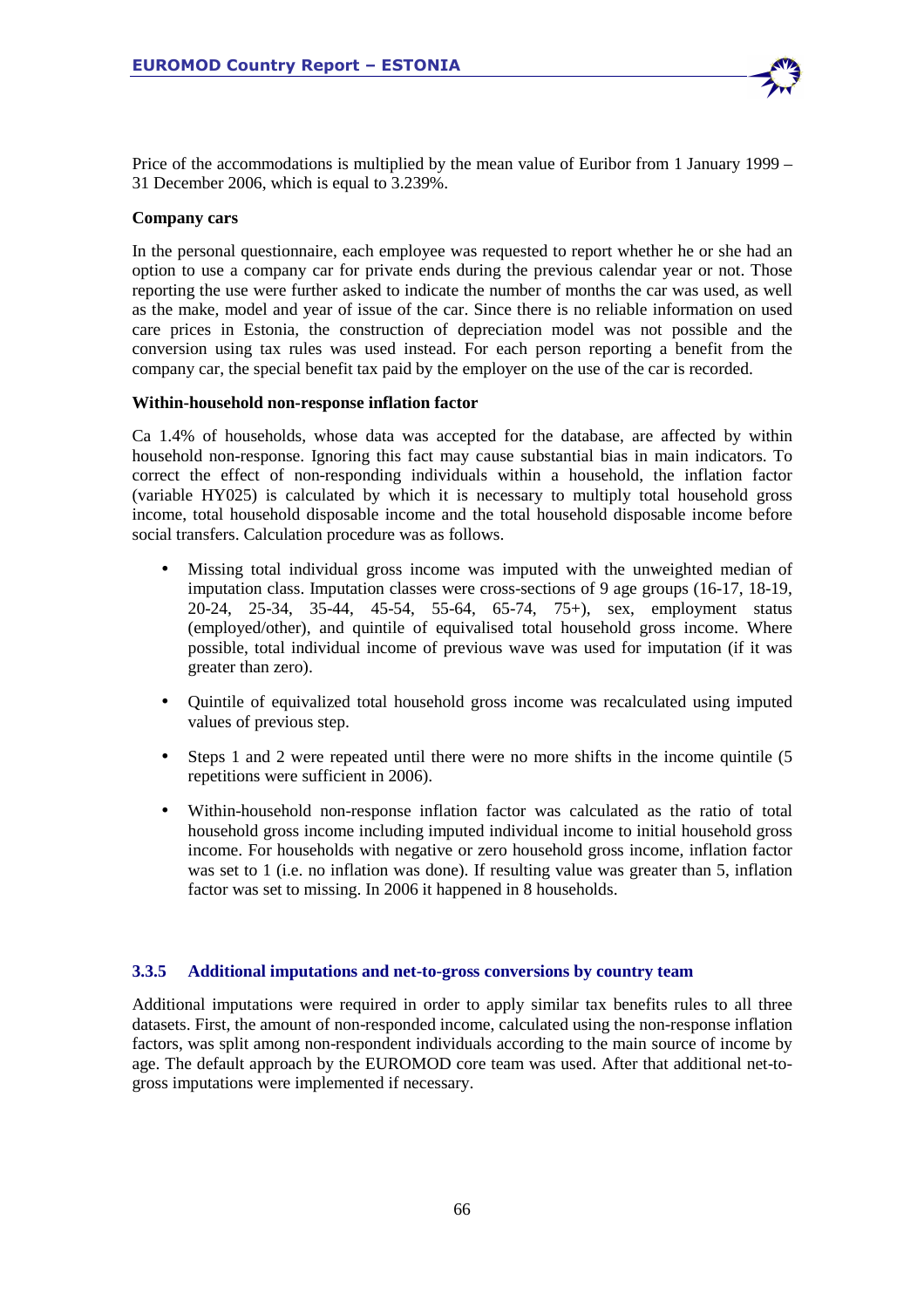

Participation in compulsory funded pension scheme (the second pillar) is compulsory for new entrants to the labour market (born 1983 or later), but voluntary for employees who were in the labour market in 2002 when the scheme was introduced. Cohorts born in 1941 or before (i.e. those beyond pension age at the time of the reform) were not allowed to join the scheme.

We do not have information on the participation in the funded pension scheme in the HBS data or the EU version of the SILC, but we have the information in the national version of the SILC and we know the age-gender distribution of the participants from the register data.

Based on the register and population data the age-gender participation rate was calculated for the HBS data.

age, gender  $\frac{1}{\text{age, gender}} = \frac{1}{\text{Application at the beginning of } 2005}_{\text{age, gender}}$ Prob(Participates)<sub>age sender</sub>  $=$  Participants at the beginning of 2005

Number of participants who have joined the funded pension scheme by the beginning of 2005 are derived from data received from the Estonian Central Securities Depository. Population data are from Eurostat on-line database.

For the EUSILC data we calculated similar participation rates from the SILCEE data by adding the decile of the gross earnings (PY010G) where the person belongs to:

age, gender,decile age, gender,decile age, gender, decile Population at the beginning of 2005 Participants at the beginning of 2005  $Prob(Participates)_{\text{age, gender-decile}} =$ 

We simulated participation status based on these group-specific participation rates by drawing a uniformly distributed random number from the 0-1 interval (this is done Stata and can be reproduced as the seed number is fixed). If the resulting number is lower than the corresponding participation rate the person is assigned a value 1, otherwise value 0.

As the participation decision depends on the employment status and level of earnings we would expect that adding of income decile into the group information yields better coverage of contributions to the funded scheme.

## *Family benefits*

A detailed classification of benefits was available in the HBS data, and taxable and non-taxable benefits were separately available in the EESILC data.

For family benefits the major task was the separation of parental benefit and maternity benefit, which both are taxable, and universal family benefits, which are non-taxable, in the EUSILC.

We simulated major universal family benefits in the EUSILC and subtracted them from the total sum of family benefits. The rest was divided into two: 27% went to maternity benefits (temporary sickness benefit in case of pregnancy) and 73% went to parental benefits. If there were no children younger than two then all family benefits were assigned to universal family benefits. We also used information on children born in 2006 as that indicated possible maternity benefits in 2005. Note that those benefits which cannot be simulated (for example, single parent benefits) are implicitly included in maternity and parental benefits.

The family benefits were assigned to the mother (or father if mother missing) of the child or the child herself if no parent was in the household.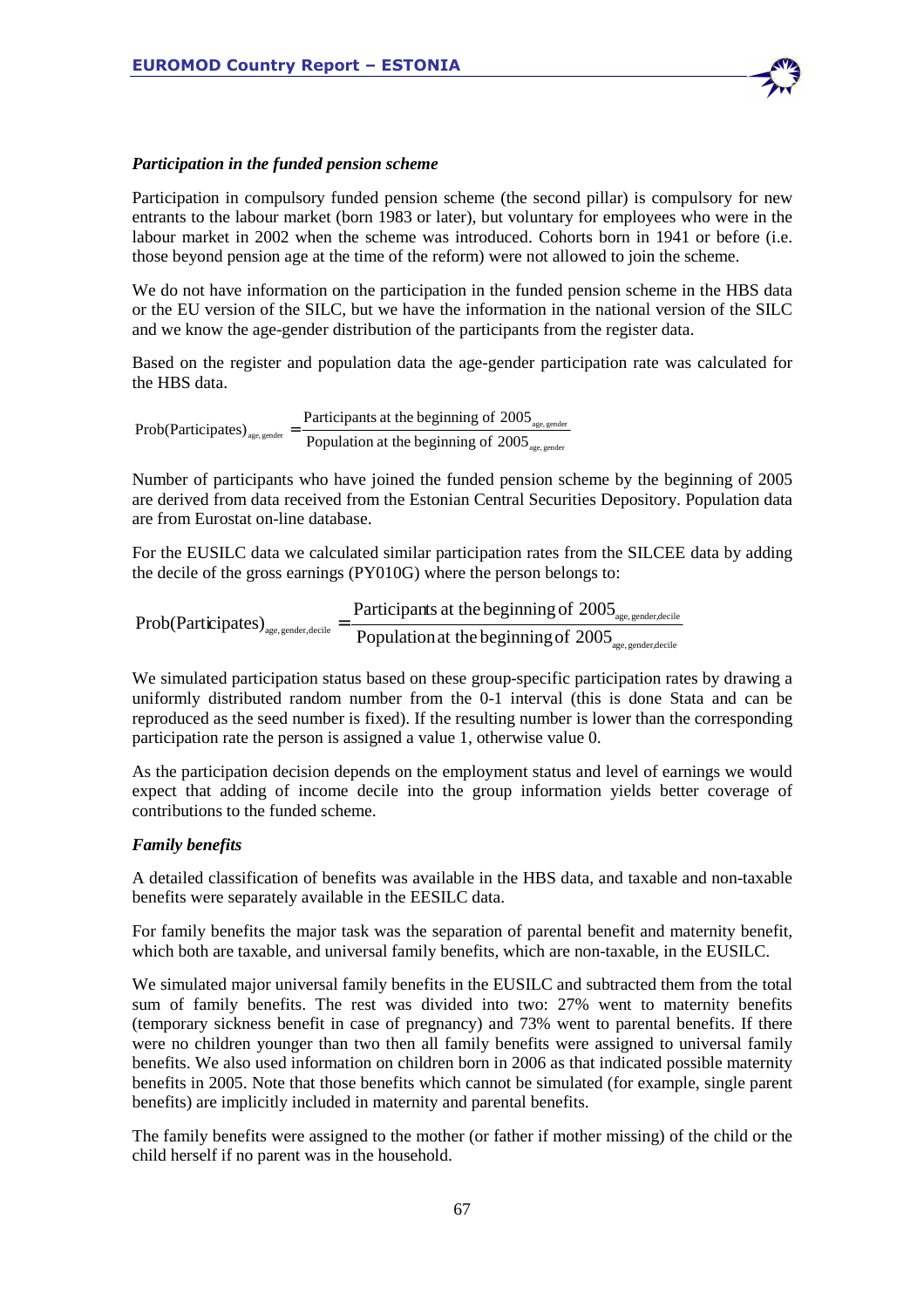

| <b>Variable</b>                                                                            | <b>EESILC</b>                                                                            | <b>EUSILC</b>                                                                                                                                                                                                   | <b>HBS</b>                                                                                                                          |
|--------------------------------------------------------------------------------------------|------------------------------------------------------------------------------------------|-----------------------------------------------------------------------------------------------------------------------------------------------------------------------------------------------------------------|-------------------------------------------------------------------------------------------------------------------------------------|
| General remark                                                                             | Four different family<br>benefit categories<br>available                                 | One merged family benefit<br>available                                                                                                                                                                          | Detailed family<br>benefits available                                                                                               |
| Other family benefits<br>(universal family<br>benefits and local<br>benefits), non-taxable | Total sum available.                                                                     | Simulated the sum of the major<br>universal benefits (child<br>allowance, child care allowance,<br>school allowance, large family<br>allowances)                                                                | Separately<br>available: child<br>allowance, child<br>care allowance,<br>child allowance<br>from abroad, single<br>parent allowance |
| Parental benefit, taxable                                                                  | Available in net.<br>Gross amount<br>imputed by backward<br>calculation                  | Not separately available.<br>Imputed: 73% of gap between<br>the total family benefits and<br>simulated universal family<br>benefits was assigned to<br>parental benefits if there was a<br>child younger than 2 | Available in net.<br>Gross amount<br>imputed by<br>backward<br>calculation                                                          |
| Maternity benefit,<br>taxable                                                              | Available in net.<br>Gross amount<br>imputed by backward<br>calculation                  | Not separately available.<br>Imputed: 27% of gap between<br>the total family benefits and<br>simulated universal family<br>benefits was assigned to<br>parental benefits if there was a<br>child younger than 2 | Available in net.<br>Gross amount<br>imputed by<br>backward<br>calculation                                                          |
| Adoption benefit,<br>taxable                                                               | Available in net.<br>Gross amount<br>imputed by backward<br>calculation. None in<br>2005 |                                                                                                                                                                                                                 |                                                                                                                                     |

#### Table 33. Comparison of assumptions for family benefits

#### *Unemployment benefits*

The national SILC version distinguishes between redundancy benefits, unemployment insurance benefits and other unemployment benefits (including unemployment assistance benefits). In the EUSILC data (and HBS data) they are all merged together as unemployment benefits. We decided to exclude redundancy benefits from the unemployment benefit and consider them similarly with labour market earnings. Note also that in the original data only that part of the redundancy benefits is included in disposable income that was spent in 2005, while we include the whole income received.

We also needed to separate unemployment assistance benefit and unemployment insurance benefit, because they are treated differently for the purpose of income tax. The unemployment assistance benefit is a flat-rate benefit equal to 400 EEK in 2005.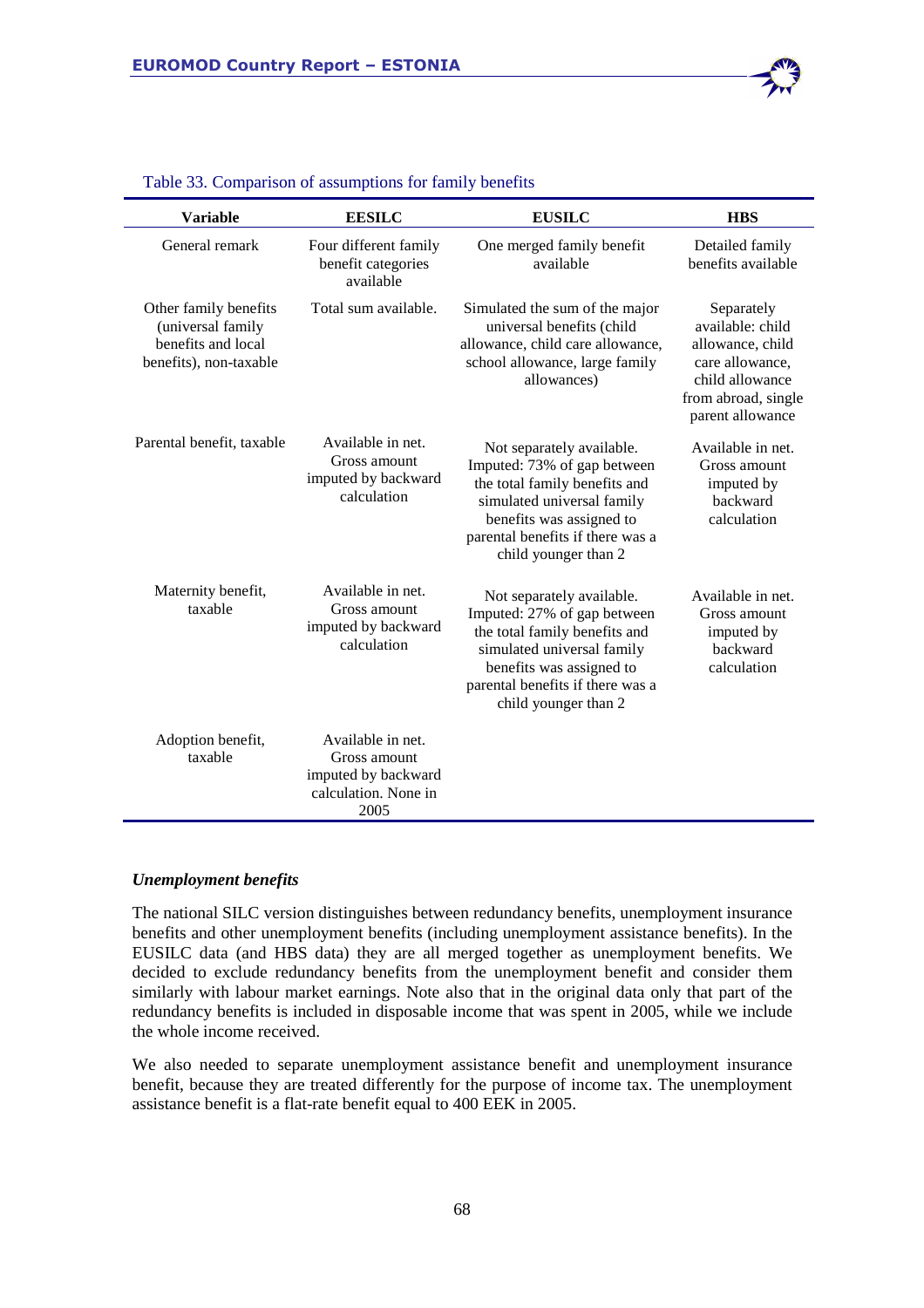We assigned all values less than 400 EEK to unemployment assistance benefits in the HBS data and less than 9,000 EEK annually (or 750 EEK per calendar months) in EUSILC data. The latter is larger because the EESILC data also includes training allowances in the variable.

In the EUSILC data we set all observations with unemployment benefits larger than 2,632 EEK per month as redundancy benefits. The cut-off point is taken from the national version of the SILC were all such larger benefits were redundancy benefits.

| <b>Variable</b>                                                                    | <b>EESILC</b>                                                          | <b>EUSILC</b>                                                                                                                                                      | <b>HBS</b>                                                                                                                                                    |
|------------------------------------------------------------------------------------|------------------------------------------------------------------------|--------------------------------------------------------------------------------------------------------------------------------------------------------------------|---------------------------------------------------------------------------------------------------------------------------------------------------------------|
| Redundancy<br>benefit, taxable                                                     | Available in net. Gross<br>amount imputed by<br>backward calculation.  | Not separately available. All<br>observations with<br>unemployment benefits larger<br>than 2,632 EEK per month were<br>set as redundancy benefits                  | Not available                                                                                                                                                 |
| Unemployment<br>assistance benefit /<br>unemployment<br>allowance, non-<br>taxable | Available in net.<br>Include retraining or<br>transport allowance      | Not separately available. All<br>observations with<br>unemployment benefits smaller<br>than 9,000 EEK per annum<br>were set as unemployment<br>assistance benefits | Unemployment benefit<br>(in case the amount is<br>$<=$ 400 EEK per<br>month)                                                                                  |
| Unemployment<br>retraining<br>allowance, non-<br>taxable                           | Not available (included<br>in previous)                                | Not available (included in<br>previous)                                                                                                                            | Available                                                                                                                                                     |
| Unemployment<br>insurance benefit,<br>taxable                                      | Available in net. Gross<br>amount imputed by<br>backward calculation   | Not separately available.<br>Calculated as total<br>unemployment benefits less<br>redundancy benefits and<br>unemployment assistance<br>benefits                   | In case the<br>unemployment benefit<br>amount is $> 400$ EEK<br>per month (net of<br>withholding income tax<br>with basic allowance,<br>gross amount imputed) |
| Start-up benefit,<br>non-taxable                                                   | Available, but not<br>considered as a part of<br>unemployment benefits | Not available. Not considered as<br>a part of unemployment benefits                                                                                                | Not available                                                                                                                                                 |

|  |  | Table 34. Comparison of assumptions for unemployment benefits |
|--|--|---------------------------------------------------------------|
|--|--|---------------------------------------------------------------|

#### *Pension benefits*

Pensions are well covered and with sufficient detail in all three data sets.

Statistics Estonia includes under old-age pension also disability pensions when the person is older than the formal retirement age, because according to the Estonian pension legislation disability pensions are converted to old-age pensions after statutory pension age.

Statistics Estonia also adds one-time benefit paid by employer when retired under old-age pensions, but this is very uncommon in Estonia. The EESILC database includes only 6 observations with non-missing values.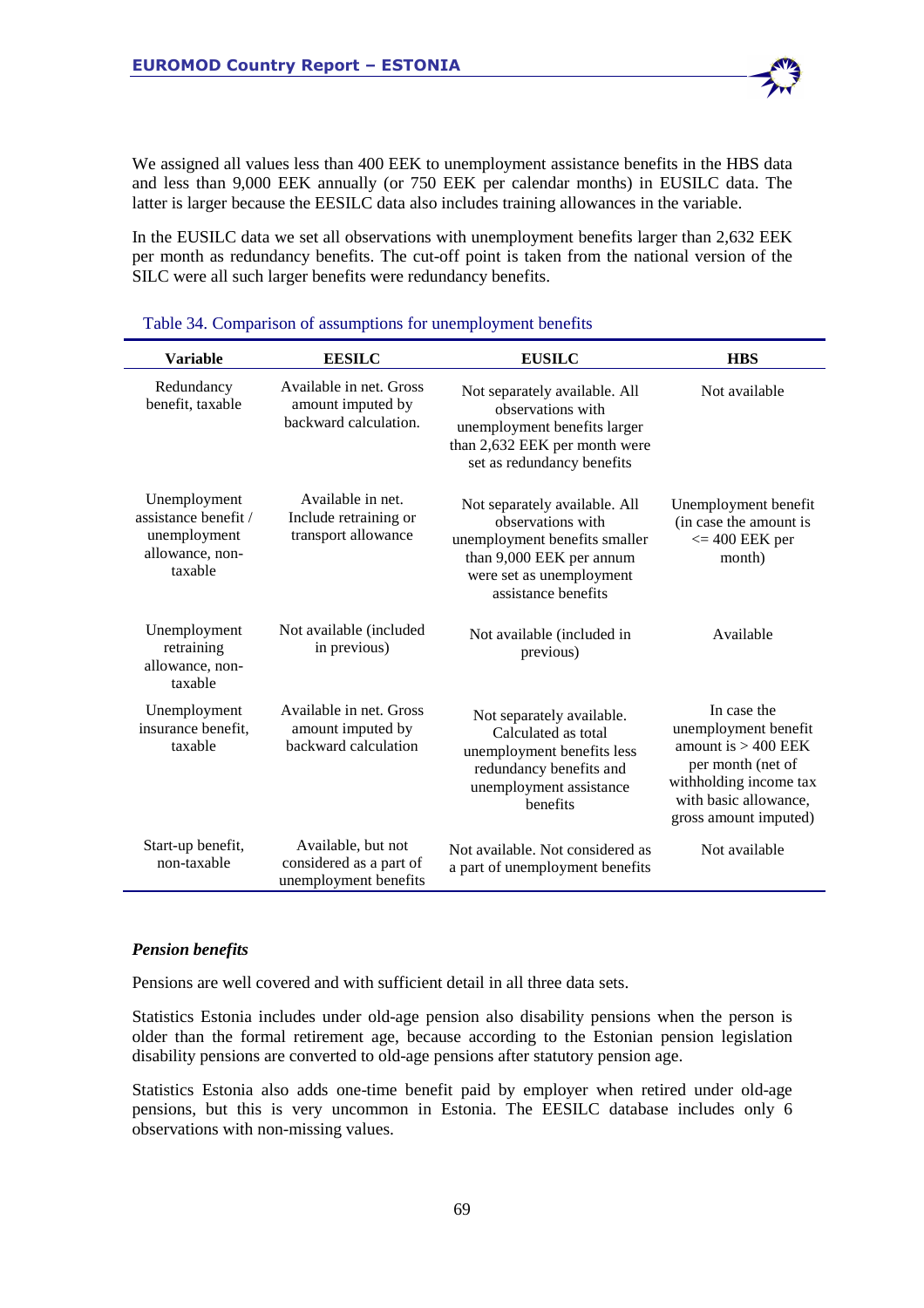| <b>Variable</b>                    | <b>EESILC</b>                                                                        | <b>EUSILC</b>                                                                     | <b>HBS</b>                                                            |
|------------------------------------|--------------------------------------------------------------------------------------|-----------------------------------------------------------------------------------|-----------------------------------------------------------------------|
| Old-age<br>pensions                | Available in gross.<br>Includes one-time benefit<br>paid by employer when<br>retired | Available in gross. Includes<br>one-time benefit paid by<br>employer when retired | Available in net. Gross<br>amount imputed by<br>backward calculation. |
| Disability<br>pensions             | Available in gross                                                                   | Available in gross                                                                | Available in net. Gross<br>amount imputed by<br>backward calculation. |
| Survivor's<br>pensions             | Available in net. Gross<br>amount imputed by<br>backward calculation.                | Available in gross                                                                | Available in net. Gross<br>amount imputed by<br>backward calculation. |
| Old-age<br>pensions from<br>abroad |                                                                                      |                                                                                   | Available in net                                                      |

|  |  | Table 35. Comparison of assumptions for pension benefits |  |  |
|--|--|----------------------------------------------------------|--|--|
|--|--|----------------------------------------------------------|--|--|

#### *Social assistance benefits*

Social assistance benefits consist of two categories: subsistence benefits and other social assistance benefits. Although subsistence benefits are considered as housing benefits in the EUSILC data, because they include a component related to housing costs, we regroup them back under social assistance benefits. They are all non-taxable, therefore no net-gross imputations is needed. Subsistence benefits may include additional subsistence benefits (*täiendav toimetulekutoetus*) that are not related to formal rules.

#### Table 36. Comparison of assumptions for social assitance benefits

| Variable                                        | <b>EESILC</b>                                       | <b>EUSILC</b>                                          | <b>HBS</b>                             |
|-------------------------------------------------|-----------------------------------------------------|--------------------------------------------------------|----------------------------------------|
| Subsistence<br>benefits, non-<br>taxable        | Available in net. Gross<br>equals net.              | Available in gross. Gross<br>equals net.               | Available in net. Gross<br>equals net. |
| Other social<br>benefits, assume<br>non-taxable | Available in net.<br>available at personal<br>level | Available in gross,<br>available at household<br>level | Available in net, at<br>personal level |

## *Temporary sickness benefits*

Temporary health insurance benefits are similarly recorded in all three datasets, except that they are net in EESILC and HBS and gross in EUSILC. Note that in administrative data maternity benefits are also part of temporary sickness benefits, but in our data they are kept separately.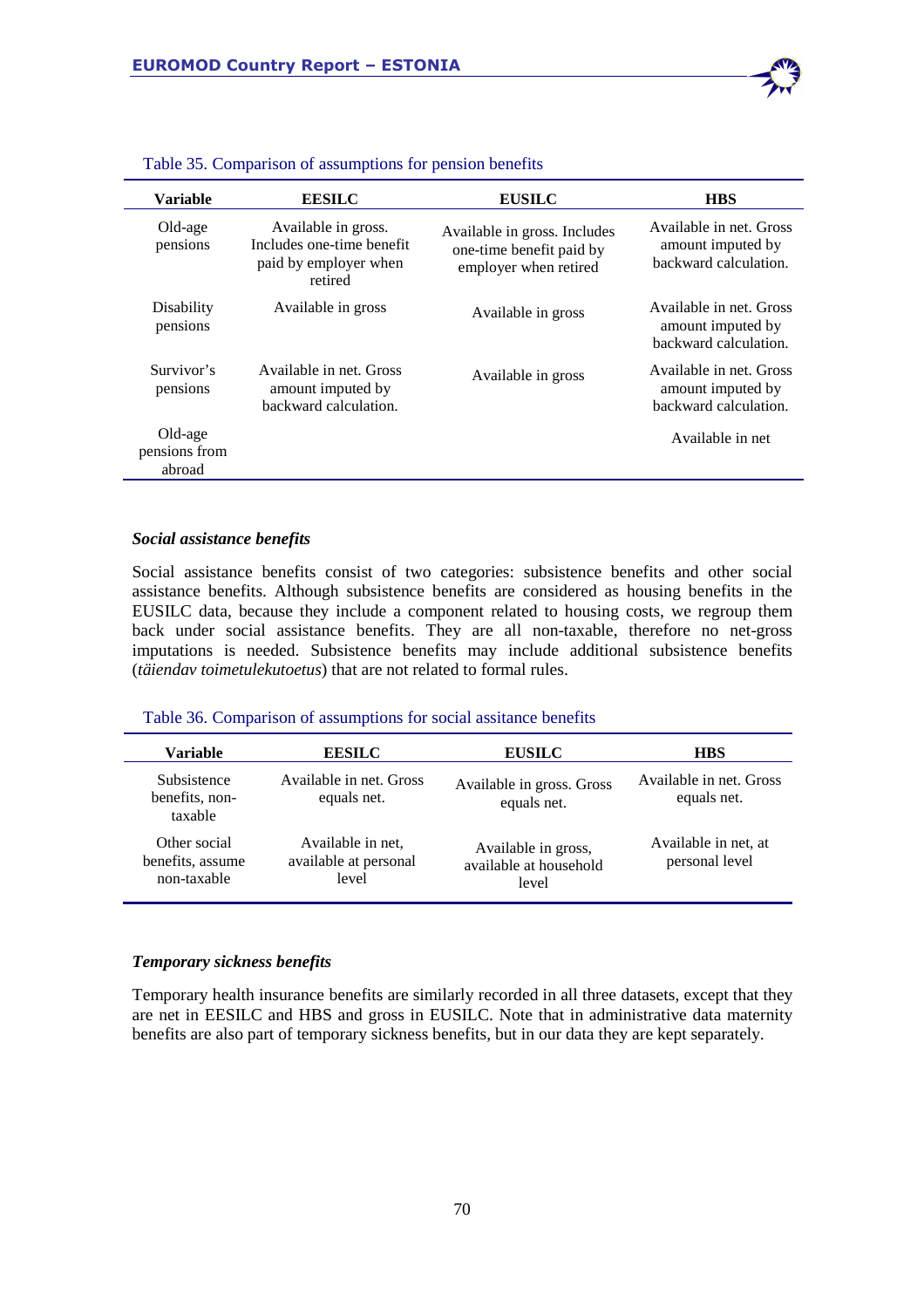

| Variable                      | <b>EESILC</b>                                                         | <b>EUSILC</b>                                                                     | <b>HBS</b>                                                            |
|-------------------------------|-----------------------------------------------------------------------|-----------------------------------------------------------------------------------|-----------------------------------------------------------------------|
| Sickness benefits.<br>taxable | Available in net. Gross<br>amount imputed by<br>backward calculation. | Available in gross. Includes<br>one-time benefit paid by<br>employer when retired | Available in net. Gross<br>amount imputed by<br>backward calculation. |

#### Table 37. Comparison of assumptions for sickness benefits

#### *Education benefits*

Education benefits are recorded in different detail in different datasets, but as they are all nontaxable and they cannot be simulated, they are all merged into one variable.

#### Table 38. Comparison of assumptions for education benefits

| Available in net.<br>Study grant, non-<br>Distinguishes between: 1)<br>taxable<br>Available in net.<br>stipend paid by the state; 2)<br>Available in net as one<br>Separate variables are<br>stipend or grant of a<br>variable<br>summed into one<br>foundation or organisation<br>variable<br>based in Estonia; 3) stipend<br>State study stipend<br>4) other grant for self- | <b>Variable</b> | <b>EESILC</b> | <b>EUSILC</b> | <b>HBS</b>                     |
|--------------------------------------------------------------------------------------------------------------------------------------------------------------------------------------------------------------------------------------------------------------------------------------------------------------------------------------------------------------------------------|-----------------|---------------|---------------|--------------------------------|
| education, development of<br>production activity                                                                                                                                                                                                                                                                                                                               |                 |               |               | or grant of a foreign country; |

In the HBS data we have also imputed values for childbirth allowance and interest payments on mortgage and study loans. See the earlier report Lüpsik, Paulus, Võrk 2008 for details.

The derivation of other variables needed for the EUROMOD is described in the DRDs. Generally the standard approach provided by the Essex team was applied.

#### **3.3.6 Imputations of gross incomes**

In all datasets gross incomes are imputed using the inversion of rules. Estonia has a constant marginal tax rate, which makes inversion straightforward. The gross values of EUSILC are imputed by Statistics Estonia. The gross values of HBS data are imputed by the national team (see earlier report Lüpsik, Paulus, Võrk 2008) for details. The gross values for EESILC data are imputed by the national team using similar rules that Statistics Estonia had used for EUSILC data. Statistics Estonia had a few minor mistakes in the imputations rules and in some cases Statistics Estonia and the national team had different assumptions, therefore gross values do not always match in EUSILC and EESILC data.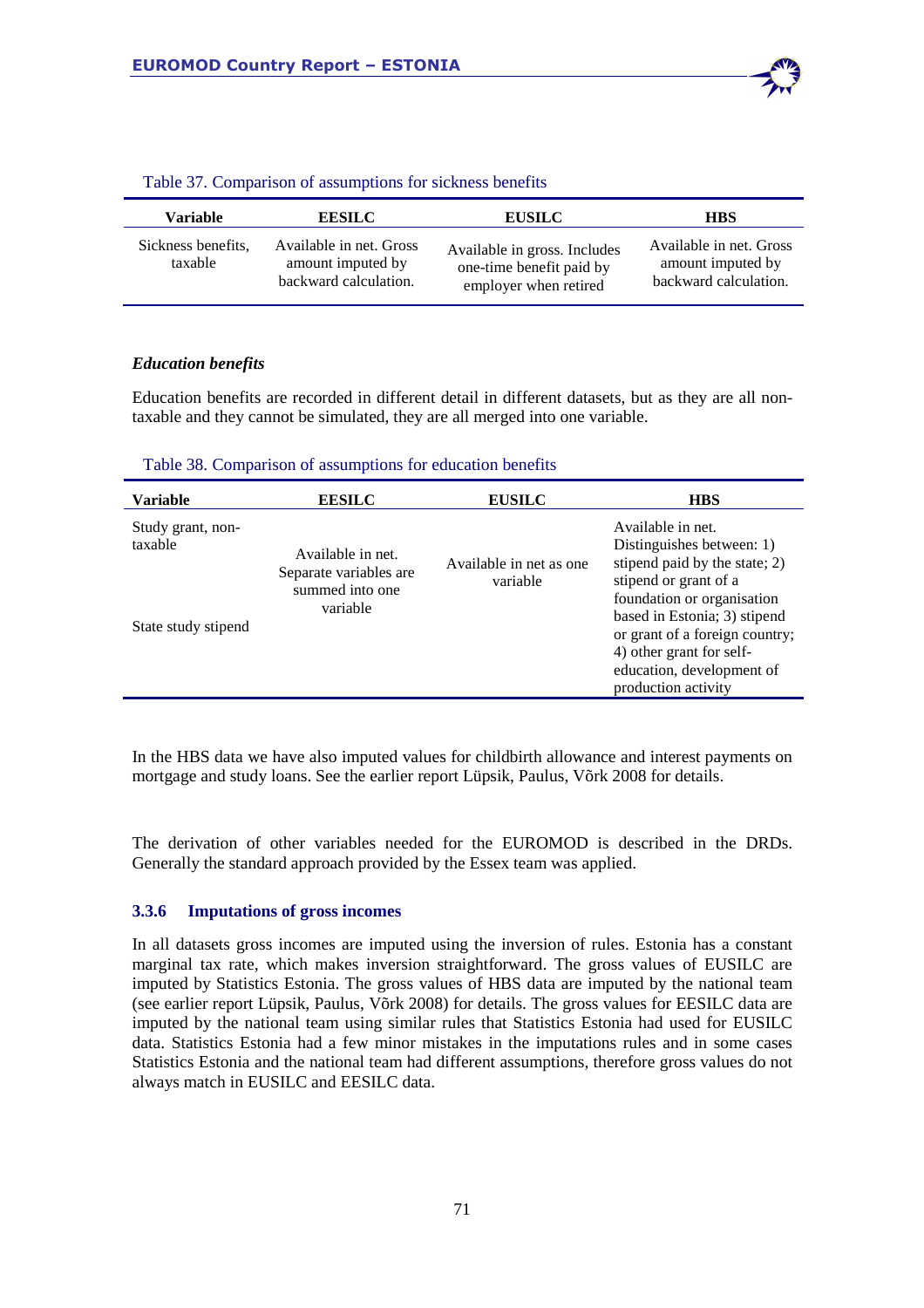

- 1) Pensions on which income tax is withheld subject to the pension and basic income tax allowance.
- 2) Incomes on which income tax is withheld subject to the basic allowance: employment income, unemployment insurance benefit, parental income (*vanemahüvitis*) and alimonies received.
- 3) Incomes on which income tax is withheld without any allowance applied: royalties, sick pay and maternity benefit (*sünnitushüvitis*)
- 4) Income on which income tax is paid by the employer: in-kind benefits.

Regarding self-employment income, tax allowances cannot be taken into account within a year, and therefore only final tax obligations can be calculated.

Based on the information above, income before income tax can be calculated. If only income tax has been withheld, with no allowances, income before income tax is simply scaled up. Basic allowance and pension allowance are taken into account similarly, only before scaling up the tax allowance must be subtracted.

The order of the income variables matters when applying tax allowances. For HBS data we have assumed that pension and basic allowance are both applied to pension income at first. Then the remaining part of the basic allowance is applied to wages and then unemployment insurance benefits and so on. For SILC data Statistics Estonia has not been always consistent to similar items, they sometimes apply the allowances, sometimes not.

After income tax has been calculated, gross earnings are calculated by adding employee's contributions to unemployment insurance fund and funded pension scheme, if eligible, on the income from employment by simply scaling up the variables. This is possible because neither minimum nor upper ceiling is present for these contributions.

The number of months how long any particular income type is received is available in the national data, but not in the EUSILC. Therefore with the latter all gross-net calculations cannot be replicated.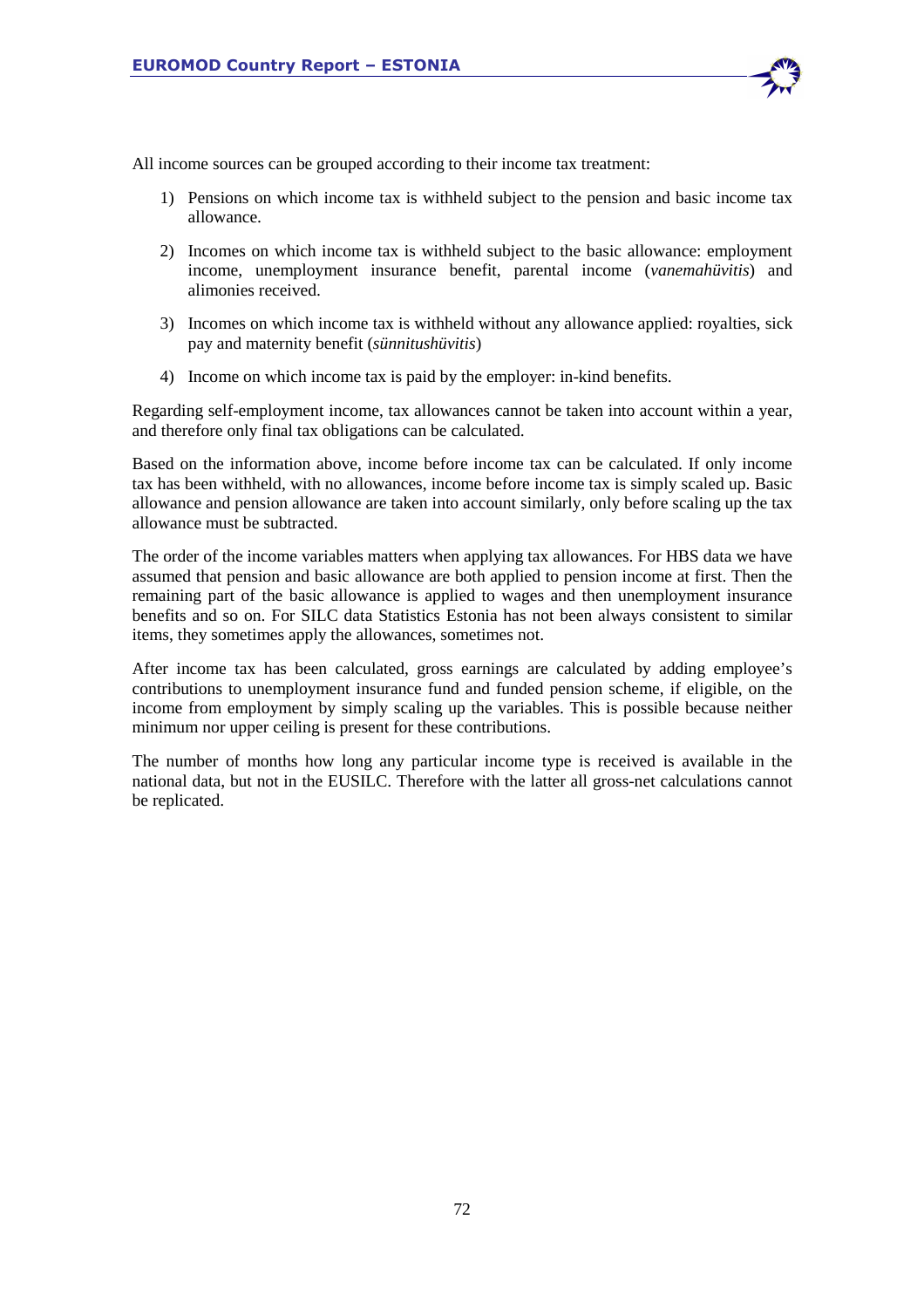|                                   | <b>EUSILC</b><br>No strict ordering                                                                                                           | <b>EESILC</b><br>No strict ordering                                                          | <b>HBS</b><br>(own calculations)<br><b>Strict ordering</b> |
|-----------------------------------|-----------------------------------------------------------------------------------------------------------------------------------------------|----------------------------------------------------------------------------------------------|------------------------------------------------------------|
| Disability<br>pension             | <b>Statistics Estonia calculations:</b><br>$gross = net *$                                                                                    | Use Statistics Estonia<br>calculations                                                       | Pension allowance,<br>Basic allowance                      |
| Old age pension                   | <b>Statistics Estonia calculations:</b><br>Pension allowance<br>Basic allowance                                                               | Use Statistics Estonia<br>calculations                                                       | Pension allowance,<br>Basic allowance                      |
|                                   | Allows simultaneous working.<br>Minor mistake in one formula**                                                                                |                                                                                              |                                                            |
| Survivors pension                 | <b>Statistics Estonia calculations:</b><br>Pension allowance, Basic<br>allowance                                                              | Use Statistics Estonia<br>calculations                                                       | Pension allowance,<br>Basic allowance                      |
|                                   | Do not take into account<br>simultaneous working (about<br>quarter works), but with no bias,<br>as pensions smaller than<br>pension allowance |                                                                                              |                                                            |
| Wages and<br>salaries             | Statistics Estonia calculations:<br>Basic allowance ***                                                                                       | Use Statistics Estonia<br>calculations                                                       | Basic allowance                                            |
| Unemployment<br>insurance benefit | Own imputations of the values<br>No allowance<br>Statistics Estonia had a mistake<br>in income tax formula****                                | Use Statistics Estonia<br>approach with no basic<br>allowance, but with correct<br>tax rates | Basic allowance                                            |
| Parental benefit                  | Own imputations of the values<br>No allowance<br>Own calculations                                                                             | Use Statistics Estonia<br>approach with no basic<br>allowance                                | Basic allowance                                            |
| for<br>Alimony<br>spouse/child    | <b>NA</b>                                                                                                                                     | <b>NA</b>                                                                                    | <b>Basic allowance</b>                                     |
| Fringe benefits                   | <b>Statistics Estonia calculations:</b><br>No allowance                                                                                       | Use Statistics Estonia<br>calculations<br>No allowance                                       | Not included                                               |
| Sickness benefits                 | <b>Statistics Estonia calculations:</b><br>Basic allowance*****                                                                               | Use Statistics Estonia<br>calculations<br>No allowance                                       | No allowance                                               |
| Maternity<br>benefits             | Own imputations of the values<br>No allowance<br>Own calculations                                                                             | Use Statistics Estonia<br>calculations<br>No allowance                                       | No allowance                                               |
| Self-employment<br>income         | Use Statistics Estonia<br>calculations<br>Basic allowance*****<br>Possible mistakes in formulae                                               | Use Statistics Estonia<br>calculations                                                       | No allowance                                               |

Table 39. Order of income types in net-to-gross conversion process and application of allowances.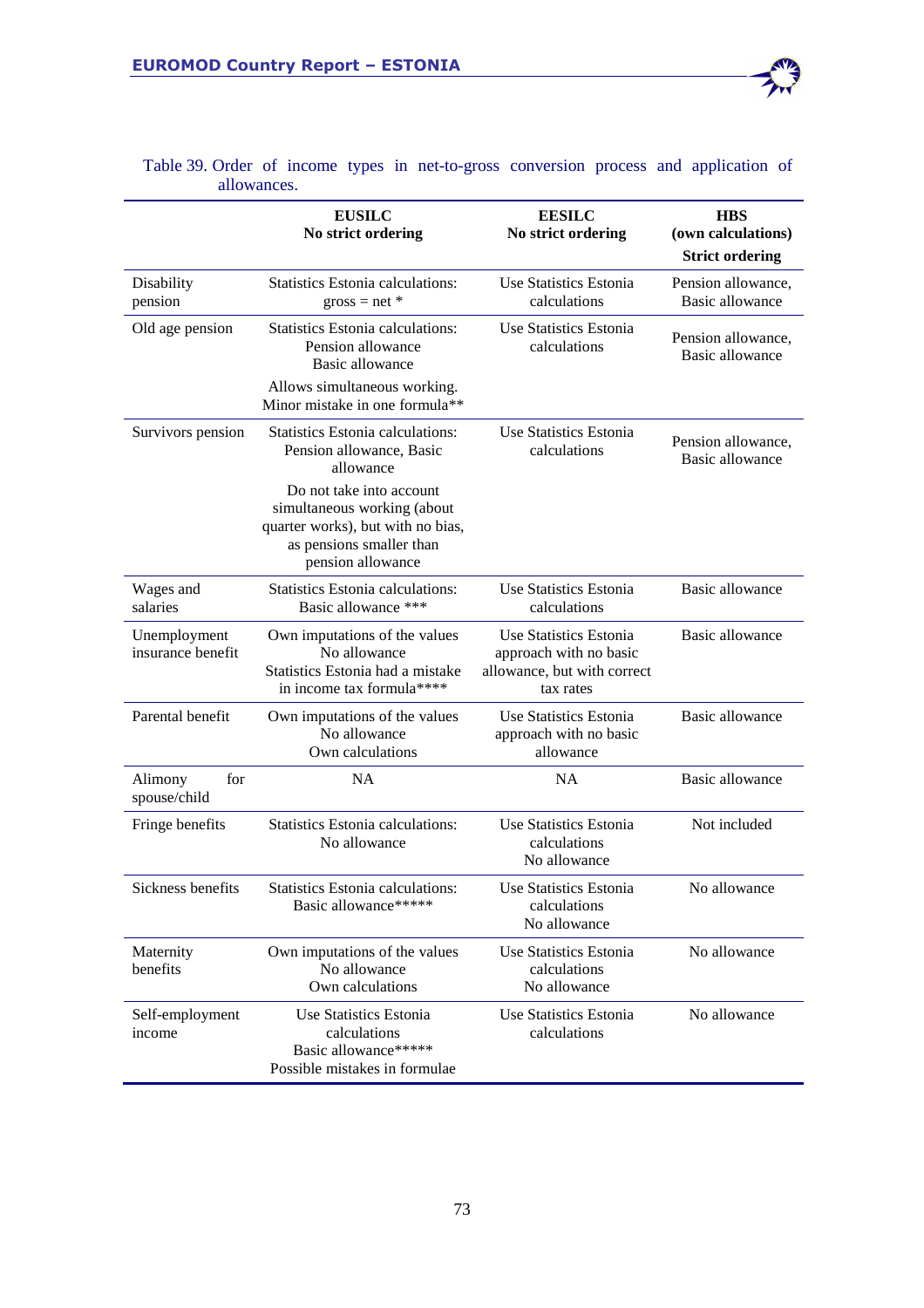

\* Formally one should compare with pension and tax allowances. There were nine observations with disability pension larger than pension allowance.

\*\* In a few instances Statistics Estonia instead of multiplying by a correct factor 0.24/0.76 they multiplied by 1.24. It influences only pensions larger than pension allowance.

\*\*\* Statistics Estonia had minor mistakes when applying basic allowance: they did not take into account unemployment insurance and II pillar pension contributions when comparing whether gross income was smaller than basic tax allowance. Also there was a minor mistake in UI contribution rates (0.003 instead of 0.005) in one place and formula to calculate social tax had a mistake. (The latter does not affect gross values.)

\*\*\*\* Statistics Estonia had a mistake when calculating the amount of income tax. Also, basic allowance is usually taken into account in practice.

\*\*\*\*\* Basic allowance is not taken into account in case of sickness benefits and self-employment income, but Statistics Estonia does.

We have discovered a few mistakes in the net-gross imputation formulae of Statistics Estonia. We have corrected the formulae only in few cases, when we needed to split some benefit groups into individual benefits. We did not correct the formulae in all cases, because Statistics Estonia has used similar procedures also for gross to net imputations, when responders preferred to answer gross amounts.

## **3.3.7 Updating factors**

To use the model for years later than 2005 income year we have provided updating factors. In most cases the update factors are from regular statistics (such as growth of the average wage) or registry data (for example, growth of the average old-age pension).

For pensions we use actual increase of average pensions, for benefits that depend on earnings, we use growth rate of the average wage in previous year, for many other benefits and expenditures we used CPI.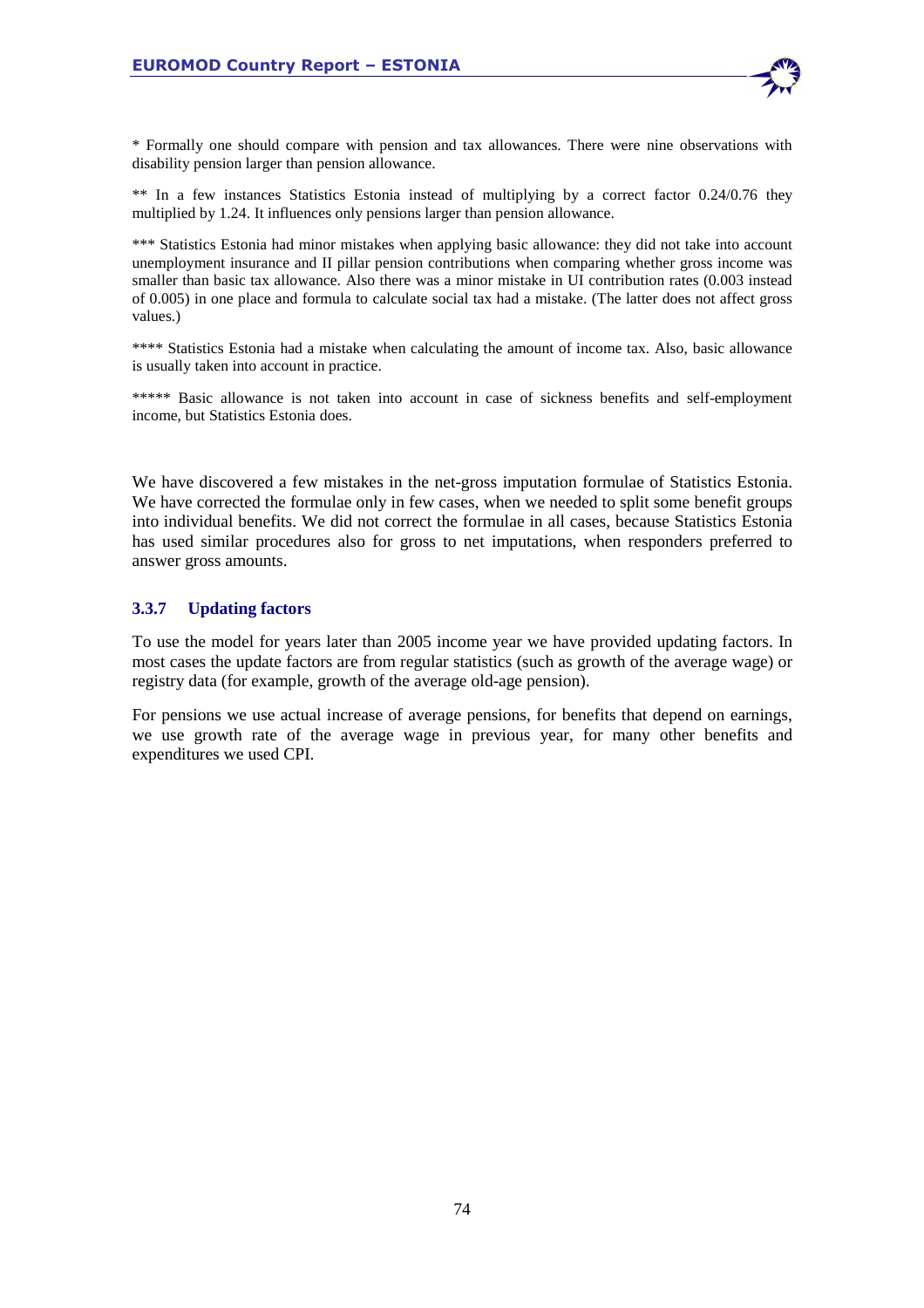| <b>Variable</b> | Variable label                                     | <b>Update factor</b>                                                                    | 2006         | 2007      | 2008         |
|-----------------|----------------------------------------------------|-----------------------------------------------------------------------------------------|--------------|-----------|--------------|
| default         |                                                    | Growth of CPI                                                                           | 1.044        | 1.1129    | 1.22865      |
| bch             | Benefit/pension:<br>child:                         | Aggregate                                                                               |              |           |              |
| bch00           | Benefit/pension:<br>child: basic                   | Simulated,<br>otherwise default                                                         | simulated    | simulated | simulated    |
| bchab           | Benefit/pension:<br>child: abroad                  | No change in<br>benefits                                                                | 1            | 1         | 1            |
| bchba           | Benefit/pension:<br>child:<br>birth/adoption       | In 2006 the birth<br>allowance<br>increased to 5000<br>EEK from earlier<br>3750 or 3000 | 1.48148      | 1.48148   | 1.48148      |
| bchlp           | Benefit/pension:<br>child: lone parent             | No change in<br>benefits                                                                | 1            | 1         | $\mathbf{1}$ |
| bed             | Benefit/pension:<br>education                      | Growth of CPI                                                                           | 1.044        | 1.1129    | 1.22865      |
| bfa             | Benefit/pension:<br>family                         | Aggregate                                                                               |              |           |              |
| bhl             | Benefit/pension:<br>health                         | Growth of<br>average wage<br>last year                                                  | 1.108        | 1.29109   | 1.55584      |
| bmaab           | Benefit/pension:<br>maternity: abroad              | No change in<br>benefits                                                                | $\mathbf{1}$ | 1         | $\mathbf{1}$ |
| bmact           | Benefit/pension:<br>maternity:<br>contributory     | Growth of<br>average wage<br>last year                                                  | 1.108        | 1.29109   | 1.55584      |
| bmapr           | Benefit/pension:<br>maternity:<br>pregnancy        | Growth of<br>average wage<br>last year                                                  | 1.108        | 1.29109   | 1.55584      |
| bsa             | Benefit/pension:<br>social assistance              | Aggregate                                                                               |              |           |              |
| bsa00           | Benefit/pension:<br>social assistance:<br>basic    | Simulated,<br>otherwise default                                                         |              |           |              |
| bsals           | Benefit/pension:<br>social assistance              | Growth of CPI                                                                           | 1.044        | 1.1129    | 1.22865      |
| bun             | Benefit/pension:<br>unemployment                   | Aggregate                                                                               |              |           |              |
| bunct           | Benefit/pension :<br>unemployment:<br>contributory | Growth of<br>average wage<br>last year                                                  | 1.108        | 1.29109   | 1.55584      |
| bunnc           | Benefit:<br>unemployment :<br>non-contributory     | Unemployment<br>assistance<br>benefits<br>increased from<br>1000 to 2500 in<br>2007     | 1            | 2.5       | 2.5          |
| buntr           | Benefit:<br>unemployment :<br>training             | No change in<br>benefits                                                                | 1            |           | 1            |

# Table 40. Updating factors

Continued...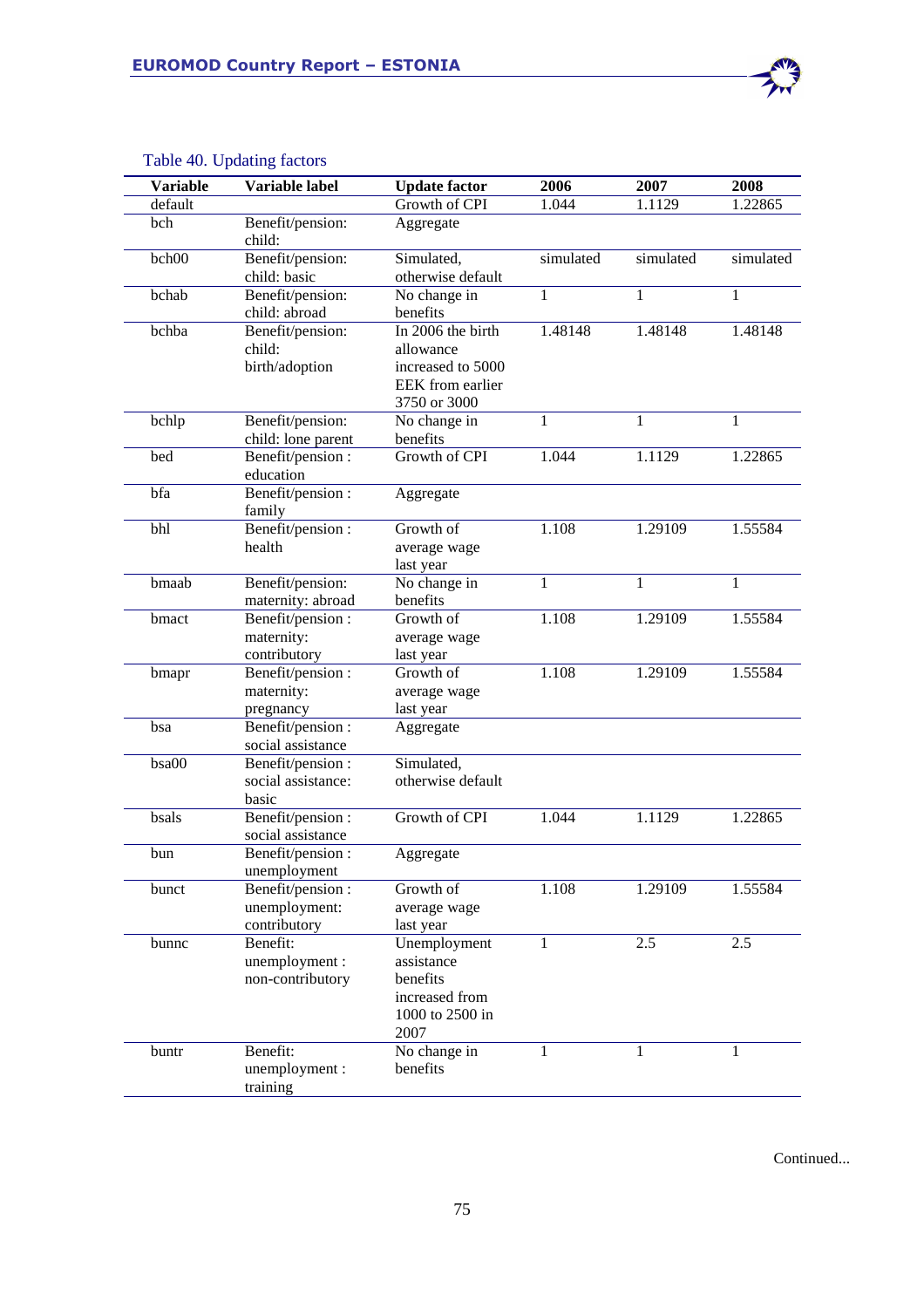| <b>Variable</b><br>pdi | Variable label<br>Benefit/pension: | <b>Update factor</b><br>Growth of                             | 2006<br>1.17674 | 2007<br>1.37911 | 2008<br>1.70499 |
|------------------------|------------------------------------|---------------------------------------------------------------|-----------------|-----------------|-----------------|
|                        | disability                         | average<br>disability<br>pension, at the<br>beginning of next |                 |                 |                 |
|                        |                                    | year                                                          |                 |                 |                 |
| poa00                  | Benefit/pension :                  | Growth of                                                     | 1.18335         | 1.38428         | 1.70289         |
|                        | old age: basic                     | average pension                                               |                 |                 |                 |
| poaab                  | Pension: old-age:<br>abroad        | No change                                                     | 1               | 1               | 1               |
| psu                    | Benefit/pension:                   | Growth of                                                     | 1.17286         | 1.36995         | 1.69305         |
|                        | survivors                          | average pension                                               |                 |                 |                 |
| tpr                    | Tax: property tax                  | Growth of land<br>tax revenues                                | 1.02289         | 1.09215         | 1.49295         |
| xhc                    | Expenditure :<br>housing cost      |                                                               | aggregate       | aggregate       | aggregate       |
| xhcmomi                | Expenditure :                      | Household                                                     | 1.16216         | 1.43243         | 1.43243         |
|                        | housing cost:                      | mortgage loan,<br>issued in EEK,                              |                 |                 |                 |
|                        | mortgage<br>payment:               | interest rate as of                                           |                 |                 |                 |
|                        | mortgage interest                  | 30 June - growth                                              |                 |                 |                 |
|                        |                                    | rate of the loan                                              |                 |                 |                 |
|                        |                                    | rate                                                          |                 |                 |                 |
| xhcot                  | Expenditure :                      | Growth of                                                     | 1.10359         | 1.26461         | 1.46436         |
|                        | housing cost:                      | housing costs in                                              |                 |                 |                 |
|                        | other                              | CPI (excl.                                                    |                 |                 |                 |
|                        |                                    | mortgage<br>interests)                                        |                 |                 |                 |
| xhcrt                  | Expenditure:                       | Growth of                                                     | 1.14151         | 1.26415         | 1.08491         |
|                        | housing cost: rent                 | average rent in                                               |                 |                 |                 |
|                        |                                    | Tallinn in a two-                                             |                 |                 |                 |
|                        |                                    | living-room                                                   |                 |                 |                 |
|                        |                                    | apartment<br>Growth of                                        | 1.16524         | 1.40419         | 1.59941         |
| xmp                    | Expenditure :<br>maintenance       | average wage                                                  |                 |                 |                 |
|                        | payment                            |                                                               |                 |                 |                 |
| yem                    | Income:                            | Growth of                                                     | 1.16524         | 1.40419         | 1.59941         |
|                        | employment                         | average wage                                                  |                 |                 |                 |
| yfb                    | Income: fringe                     | Growth of                                                     | 1.16524         | 1.40419         | 1.59941         |
|                        | benefits                           | average wage                                                  |                 |                 |                 |
| yiy                    | Income:                            | Aggregate                                                     |                 |                 |                 |
| yiydv                  | investment<br>Income:              | SILC 2007 and                                                 | 0.9355          | 1.58332         | 1.58332         |
|                        | investment:                        | 2008 data,                                                    |                 |                 |                 |
|                        | dividends                          | average per                                                   |                 |                 |                 |
|                        |                                    | recipient; 2008                                               |                 |                 |                 |
|                        |                                    | set equal to 2007                                             |                 |                 |                 |
| yiyit                  | Income:                            | SILC 2007 and                                                 | 0.85715         | 0.65668         | 0.65668         |
|                        | investment:                        | 2008 data,                                                    |                 |                 |                 |
|                        | interests                          | average per                                                   |                 |                 |                 |
|                        |                                    | recipient; 2008<br>set equal to 2007                          |                 |                 |                 |
|                        |                                    |                                                               |                 |                 |                 |

Continued...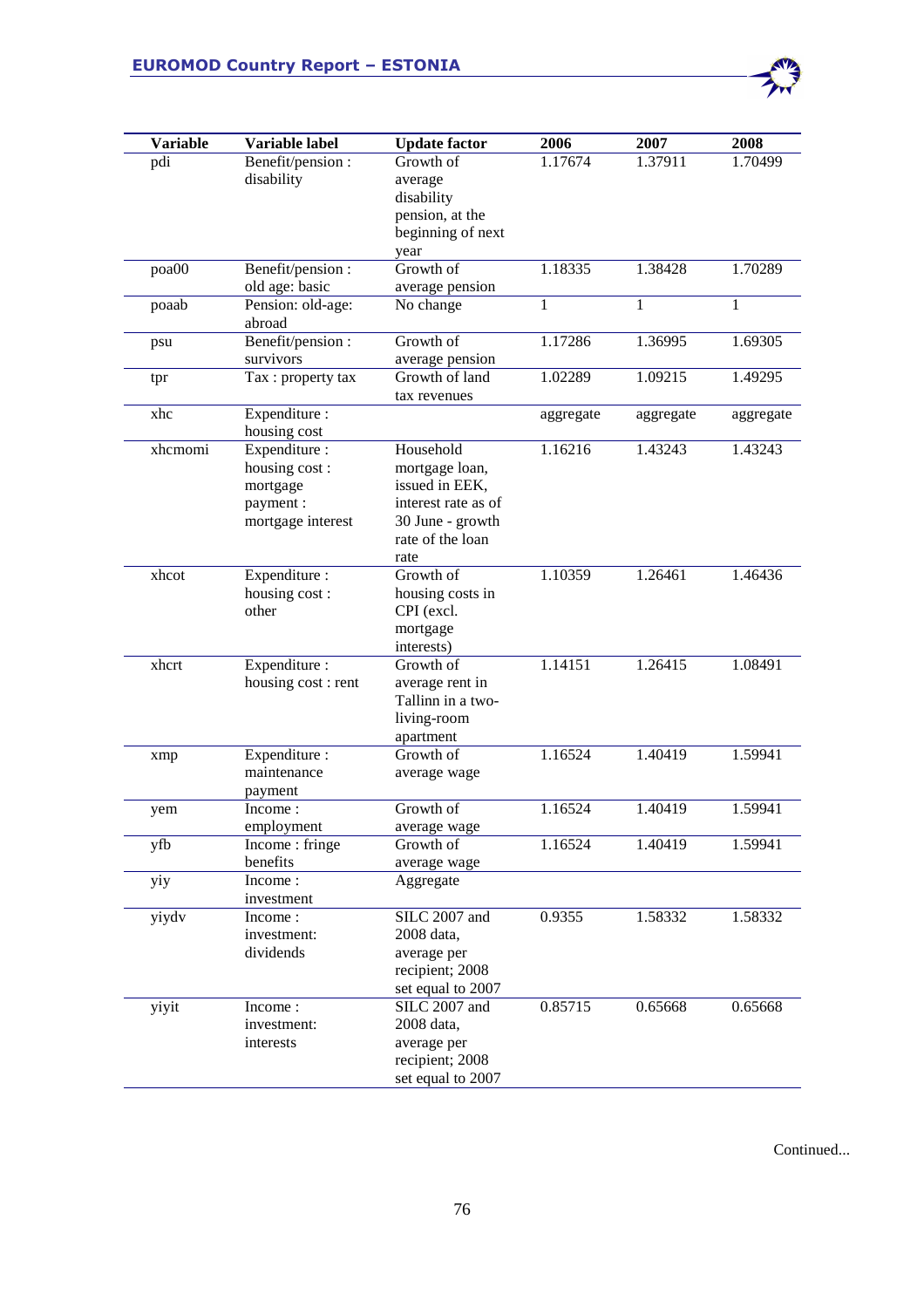| <b>Variable</b> | Variable label              | <b>Update factor</b>      | 2006                 | 2007    | 2008    |
|-----------------|-----------------------------|---------------------------|----------------------|---------|---------|
| yiyot           | Income:                     | SILC 2007 and             | 3.72652              | 1.73968 | 1.73968 |
|                 | investment: other           | 2008 data,                |                      |         |         |
|                 |                             | average per               |                      |         |         |
|                 |                             | recipient; 2008           |                      |         |         |
|                 |                             | set equal to 2007         |                      |         |         |
| yot             | Income: other               | Growth of                 | 1.16524              | 1.40419 | 1.59941 |
|                 |                             | average wage              |                      |         |         |
| ypp             | Income : private            | Growth of CPI             | 1.044                | 1.1129  | 1.22865 |
|                 | pension                     |                           |                      |         |         |
| ypr             | Income: property            | Aggregate                 |                      |         |         |
| yprro           | Income:                     | Growth of CPI             | 1.044                | 1.1129  | 1.22865 |
|                 | property: royalties         |                           |                      |         |         |
| yprrt           | Income:                     | Growth of                 | 1.14151              | 1.26415 | 1.08491 |
|                 | property: rent              | average rent in           |                      |         |         |
|                 |                             | Tallinn in a two-         |                      |         |         |
|                 |                             | living-room               |                      |         |         |
|                 |                             | apartment                 |                      |         |         |
| ypt             | Income : private            | Growth of                 | 1.16524              | 1.40419 | 1.59941 |
|                 | transfers                   | average wage              |                      |         |         |
| ypt             | Income : private            | Growth of                 | 1.16524              | 1.40419 | 1.59941 |
|                 | transfers                   | average wage              |                      |         |         |
| yptmpnt         | Income : private            | Growth of                 | 1.16524              | 1.40419 | 1.59941 |
|                 | transfers:                  | average wage              |                      |         |         |
|                 | maintenance                 |                           |                      |         |         |
|                 | payment : non-              |                           |                      |         |         |
|                 | taxable                     |                           |                      |         |         |
| yptmptx         | Income : private            | Growth of                 | $1.1652\overline{4}$ | 1.40419 | 1.59941 |
|                 | transfers:                  | average wage              |                      |         |         |
|                 | maintenance                 |                           |                      |         |         |
|                 | payment : taxable           |                           |                      |         |         |
| yse             | Income: self                | Growth of                 | 1.16524              | 1.40419 | 1.59941 |
|                 | employment<br>Income: self  | average wage<br>Growth of | 1.16524              |         |         |
| yseag           |                             |                           |                      | 1.40419 | 1.59941 |
|                 | employment:                 | average wage              |                      |         |         |
|                 | agriculture<br>Income: self | Growth of                 | 1.16524              | 1.40419 | 1.59941 |
| ysena           |                             |                           |                      |         |         |
|                 | employment:                 | average wage              |                      |         |         |
|                 | non-registered              |                           |                      |         |         |
|                 | activity<br>Income: self    | Growth of                 | 1.16524              | 1.40419 | 1.59941 |
| ysera           |                             |                           |                      |         |         |
|                 | employment:                 | average wage              |                      |         |         |
|                 | registered activity         |                           |                      |         |         |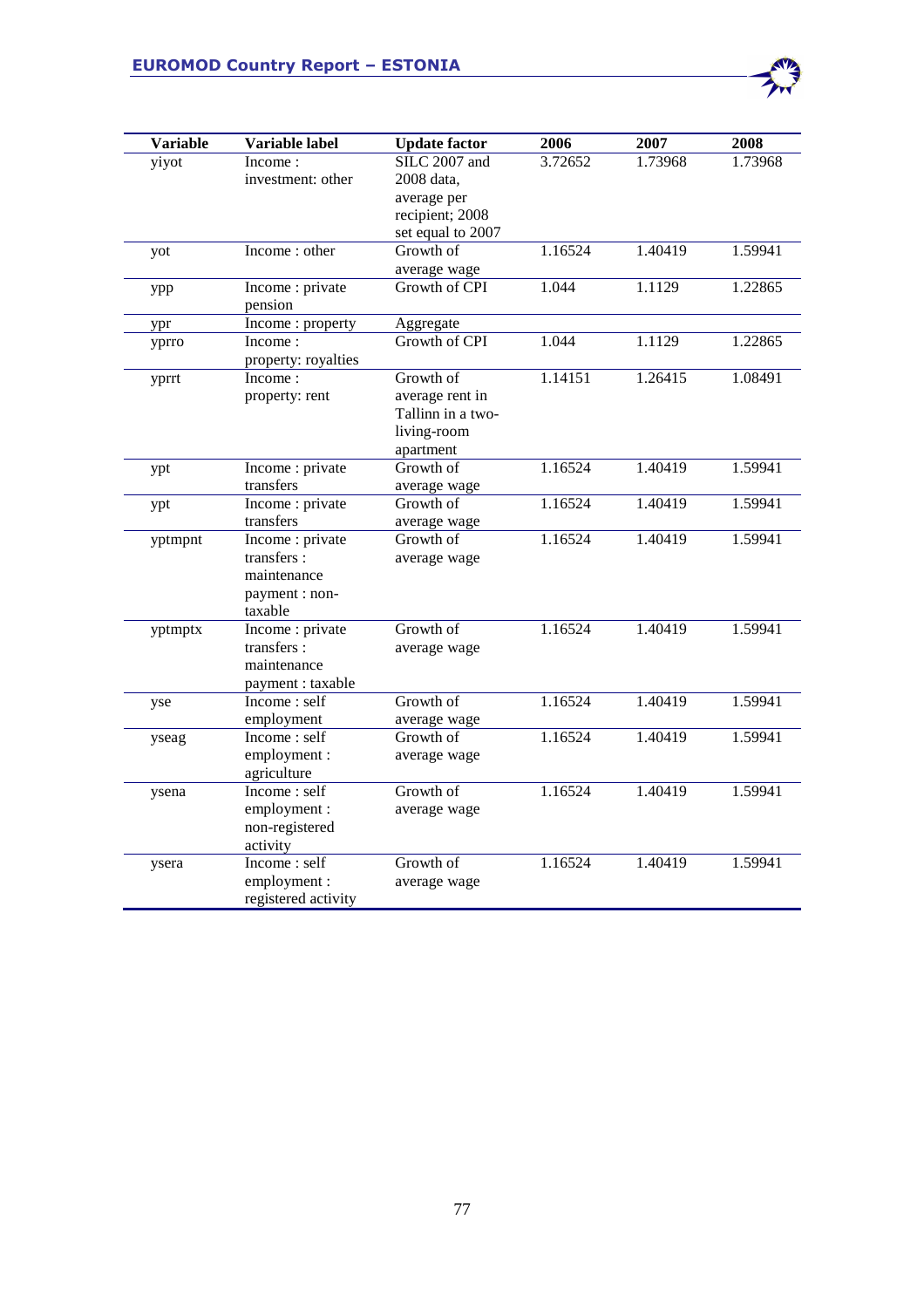

# **4. VALIDATION**

## **4.1 Aggregate Validation**

In this section we present the validation results from our model. First we compare how well the three surveys represent actual aggregate data. This is followed by an analysis how 2005 income data can be updated to match 2006-2008 actual data. After that we present simulation validation results both for the income aggregates and the number of receivers or payers. In our default approach simulation of minimum wage is switched off and non-take up of subsistence benefits is switched on. We present also the results using other assumptions. Section 4.2 includes distributional statistics, such as income deciles and poverty measures within socio-economic groups.

#### **4.1.1 Non-simulated incomes**

-

To check how well the Household Budget Survey (HBS) and the Estonian Social Survey (EESILC), which is the basis also for EUSILC, represent actual aggregate data, we compare income components (wages and various benefits) between the HBS and EESILC and administrative sources (see the table below). The EESILC has considerably better coverage of wages and salaries compared to the HBS survey (99% in the EESILC and 78% in the HBS when compared to National Accounts Statistics). This suggests that also labour taxes are better simulated using EESILC data.

When comparing all cash benefits from ESSPROS data and all aggregated cash benefits from EESILC and HBS data (the latter partly converted to gross values by ourselves), the overall ratio is 89% both for EESILC and HBS. This may seem rather high but is due to good coverage of pensions and child benefits, which constitute about 85% of the expenditures in the HBS data. Pensions and benefits for children are rather well represented, but income of low-income households are underrepresented (unemployment benefits 47% and 51%, subsistence benefit 37% and 65%, sickness benefits 34% and 42%). Expenditures on parental benefits are well covered in the EESILC data (99%) and overrepresented in the HBS data (134%).

A study by Statistics Estonia<sup>5</sup> on Household Budget Survey 2004 indicated that households with higher income have higher non-response rate for diaries. In 2004 in the lowest quintile (based on self-reported average monthly income) 25% of the households refused to fill in diaries, while in the highest quintile 31% refused. The study also showed that data from the Estonian Social Survey (Estonian EU-SILC) are more representative in terms of total wage cost, but there is little difference regarding social benefits, which is confirmed by our comparisons for 2005 income data.

<sup>&</sup>lt;sup>5</sup> Mari Toomse, Marin Randoja "Eesti sotsiaaluuringu ja leibkonna eelarve-uuringu sissetuleku ühilduvusanalüüs" (*Comparability analysis of income in Estonian Social Survey and Household Budget Survey*). Statistics Estonia 2007. Mimeo.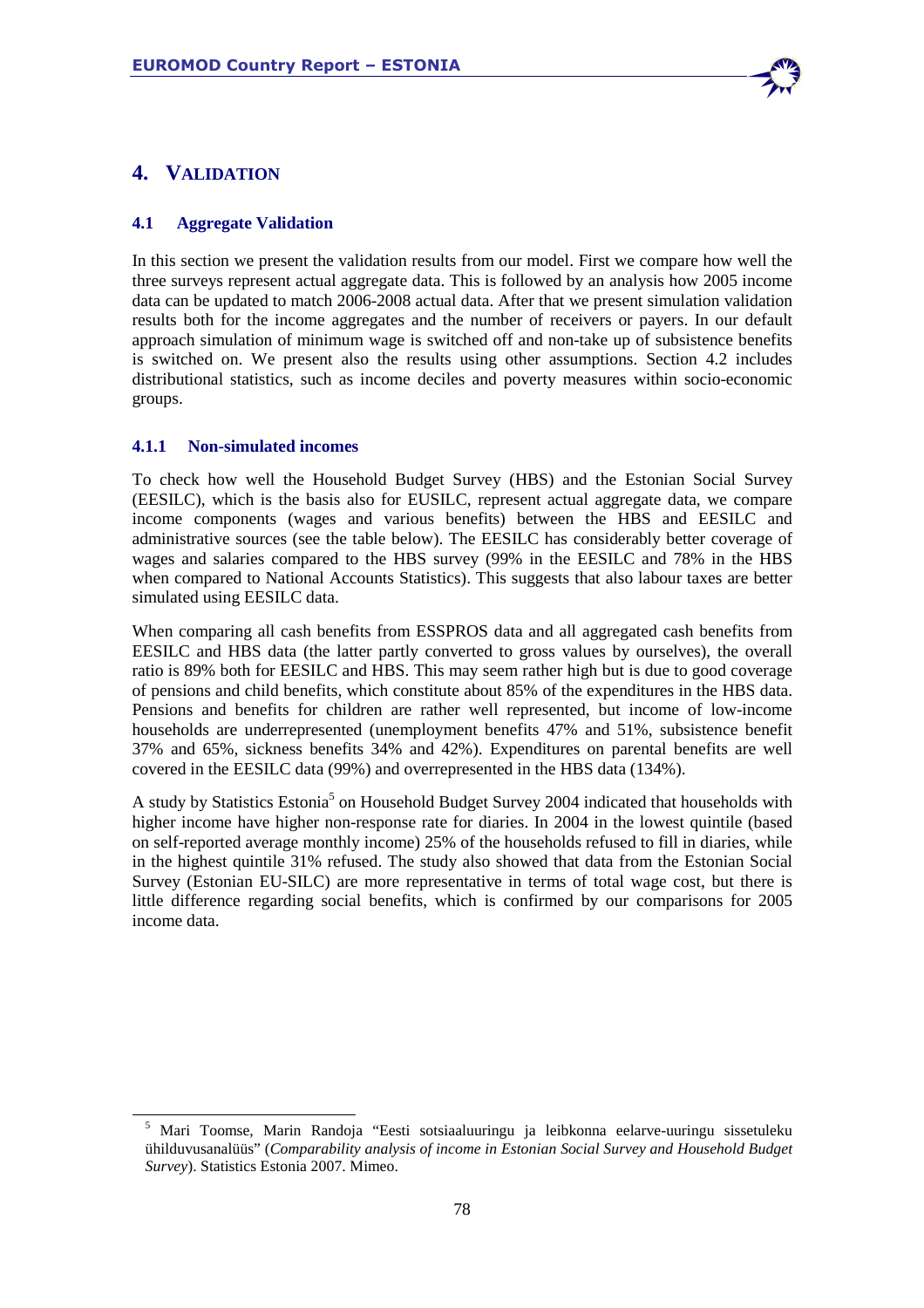| Income type                                                      | Administrativ<br>e statistics<br>(mln EEK)      | <b>Estonian Social</b><br><b>Survey</b><br>(EESILC)<br>(mln EEK) | <b>Ratio</b><br>(EESILC/<br><b>Register)</b> | Household<br>budget<br>survey<br>(mln<br>EEK)      | Ratio (HBS/<br><b>Register</b> ) |
|------------------------------------------------------------------|-------------------------------------------------|------------------------------------------------------------------|----------------------------------------------|----------------------------------------------------|----------------------------------|
| Wages and salaries                                               | 58,212**                                        | 57,713                                                           | 0.99                                         | 45,593***                                          | 0.78                             |
| Pensions (old-age,<br>survivor, disability)                      | 10,516                                          | 10,676                                                           | 1.02                                         | $10,351*$                                          | 0.98                             |
| State family benefits<br>total (peretoetused), incl              | 1,643                                           | 1,441                                                            | 0.88                                         | 1,382                                              | 0.84                             |
| Child benefits                                                   | 1,035                                           |                                                                  |                                              | 1,094                                              | 1.06                             |
| Childcare allowance                                              | 287                                             |                                                                  |                                              | 197                                                | 0.69                             |
| Single parent child<br>allowance                                 | 103                                             |                                                                  |                                              | 87                                                 | 0.85                             |
| Maternity benefits                                               | 297                                             | 248                                                              | 0.84                                         | 22                                                 | 0.07                             |
| Parental benefit<br>(vanemahüvitis)                              | 553                                             | 550                                                              | 0.99                                         | 740***                                             | 1.34                             |
| Subsistence benefit<br>(toimetulekutoetus<br>toimetulekupiirini) | 208                                             | 77                                                               | 0.37                                         | 135                                                | 0.65                             |
| Unemployment benefits<br>(töötushüvitised)                       | $150^{+}$                                       | 71                                                               | 0.47                                         | $76***$                                            | 0.51                             |
| Sickness benefits                                                | 968                                             | 333                                                              | 0.34                                         | 344***                                             | 0.36                             |
| Other social assistance                                          | Not applicable                                  | 5                                                                |                                              | 259                                                |                                  |
| All cash benefits                                                | 15,076<br>(cash benefits<br>in ESSPROS<br>data) | 13,401<br>(all benefits in<br>EESILC data)                       | 0.89                                         | 13,438<br>$\text{all}$<br>benefits in<br>HBS data) | 0.89                             |

#### Table 41. Comparison of expenditures on wages and benefits in the SILC, HBS and administrative data 2005

Notes: \* - pensions from abroad are excluded; pensions are converted to gross values in order to compare with register data; \*\* from National Accounts; \*\*\* converted to gross values in order to compare with register data; <sup>+</sup> - here unemployment benefits from administrative statistics do not include redundancy payments, and payments in case of employer's bankruptcy.

Sources: HBS data, own calculations; EESILC data, own calculations, Ministry of Social Affairs. Social Sector in Figures 2006; Statistics Estonia on-line database, Table "Gross domestic product by income approach at current prices".

We may conclude that there appears to be a problem of under-reporting of income in the HBS data, but this is not so much of a problem in the EESILC data. Universal family benefits are well covered in both datasets, but means tested benefits and replacement income (unemployment income, sickness benefits) are under covered.

Next we evaluate how well the 2005 income data can be updated to match 2008 actual data. As the period of 2005-2008 was characterised initially by economic boom and then a recession starting in 2008, the unchanged socio-economic structure creates considerable prediction errors.

The next table present the ratios of benefits in the survey data and registry data. Absolute numbers are presented in the appendix.

Comparison of three different data sources with registry data shows that old-age pensions are well covered in all datasets during the period 2005-2008, this is because number of old-age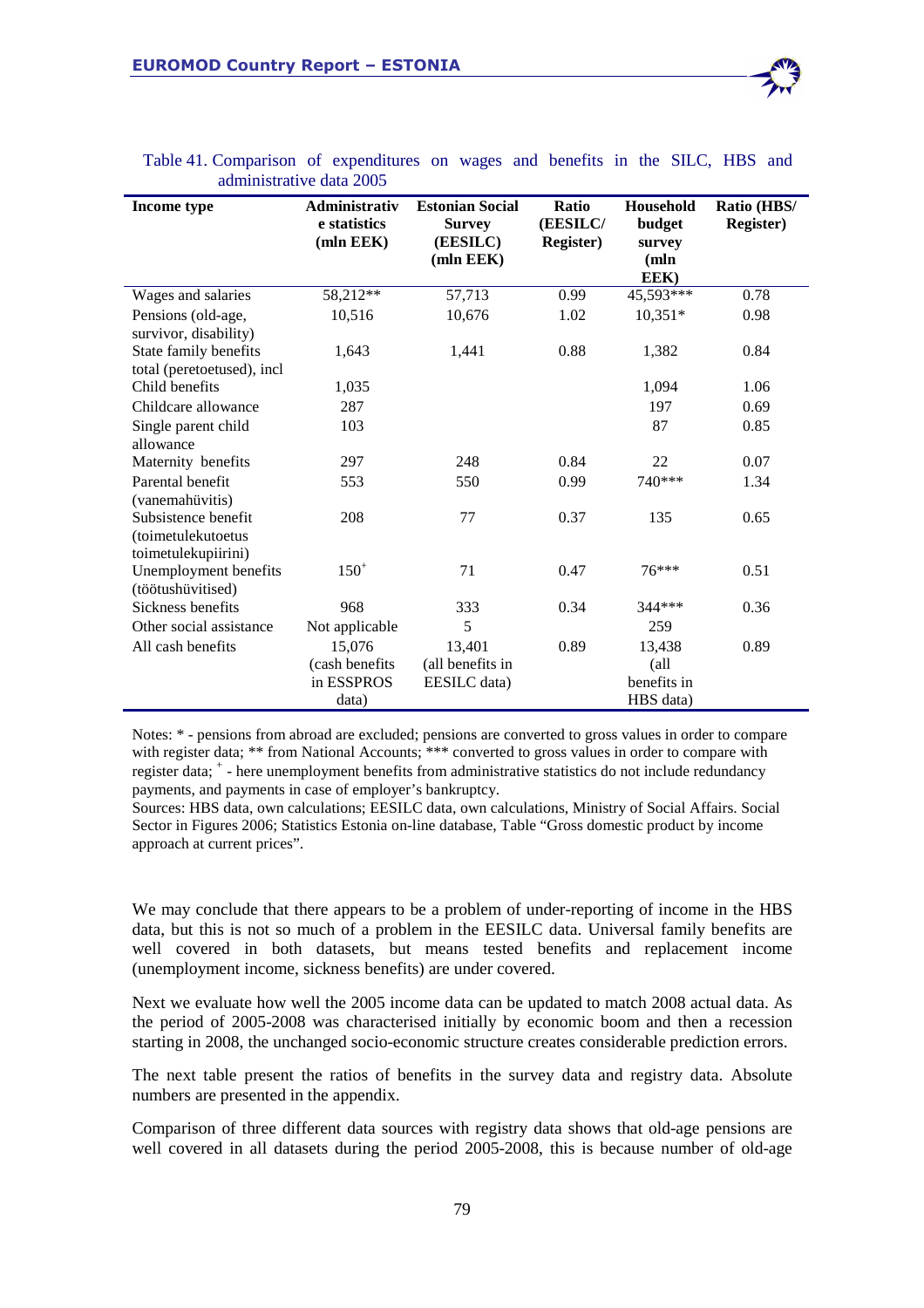

Unemployment benefits are all underrepresented in the data. However, as actual unemployment declined in 2006-2008 the uprating brings total expenditure closer to the actual levels.

The gap between parental and maternity benefits, on the one hand, and registry data on the other hand increases as in reality birth rates increased, but population remains unchanged in the model.

|                                                      |      | <b>EUSILC</b> |      |      |      | <b>EESILC</b> |      |      | <b>HBS</b> |      |      |      |
|------------------------------------------------------|------|---------------|------|------|------|---------------|------|------|------------|------|------|------|
|                                                      | 2005 | 2006          | 2007 | 2008 | 2005 | 2006          | 2007 | 2008 | 2005       | 2006 | 2007 | 2008 |
| Old-age pensions (excl.<br>pensions from abroad)*    | 1.03 | 1.03          | 1.03 | 1.04 | 1.03 | 1.03          | 1.03 | 1.04 | 0.95       | 0.95 | 0.95 | 0.96 |
| Disability pensions                                  | 0.98 | 0.93          | 0.89 | 0.85 | 0.98 | 0.93          | 0.89 | 0.85 | 1.22       | 1.15 | 1.1  | 1.05 |
| Survivors pensions                                   | 0.63 | 0.63          | 0.65 | 0.68 | 0.63 | 0.63          | 0.65 | 0.68 | 1.55       | 1.55 | 1.6  | 1.68 |
| Unemployment<br>benefits, incl                       | 0.64 | 0.91          | 1.19 | 0.63 | 0.47 | 0.68          | 0.82 | 0.44 | 0.50       | 0.72 | 0.97 | 0.51 |
| unemployment<br>insurance benefits                   | 0.53 | 0.73          | 0.82 | 0.39 | 0.47 | 0.64          | 0.72 | 0.34 | 0.39       | 0.53 | 0.6  | 0.29 |
| unemployment<br>assistance benefits                  | 0.90 | 1.55          | 1.83 | 1.45 | 0.48 | 0.83          | 0.98 | 0.77 | 0.8        | 1.38 | 1.63 | 1.29 |
| Parental benefit                                     | 0.89 | 0.60          | 0.57 | 0.41 | 0.99 | 0.68          | 0.64 | 0.46 | 1.34       | 0.91 | 0.86 | 0.62 |
| Maternity benefits                                   | 0.60 | 0.55          | 0.50 | 0.47 | 0.83 | 0.77          | 0.7  | 0.66 | 0.07       | 0.07 | 0.06 | 0.06 |
| Sickness benefits<br>(without maternity<br>benefits) | 0.34 | 0.32          | 0.29 | 0.29 | 0.34 | 0.32          | 0.29 | 0.29 | 0.36       | 0.33 | 0.30 | 0.30 |
| Subsistence benefits                                 | 0.37 | 0.59          | 0.9  | 1.05 | 0.37 | 0.59          | 0.9  | 1.05 | 0.65       | 1.04 | 1.58 | 1.86 |
| Total child benefits                                 | 1.04 |               |      |      | 0.95 |               |      |      | 0.80       |      |      |      |

## Table 42. EUROMOD validation: ratio of the expenditure on non-simulated benefits in survey data and registry data, 2005-2008

Notes: \* - in administrative statistics pensions include also national (minimum) pensions (*rahvapension*), which has been included under old-age pensions

Cells in grey are the same for EUSILC and EESILC (differences due to imputing single benefits from aggregated variables in EUSILC).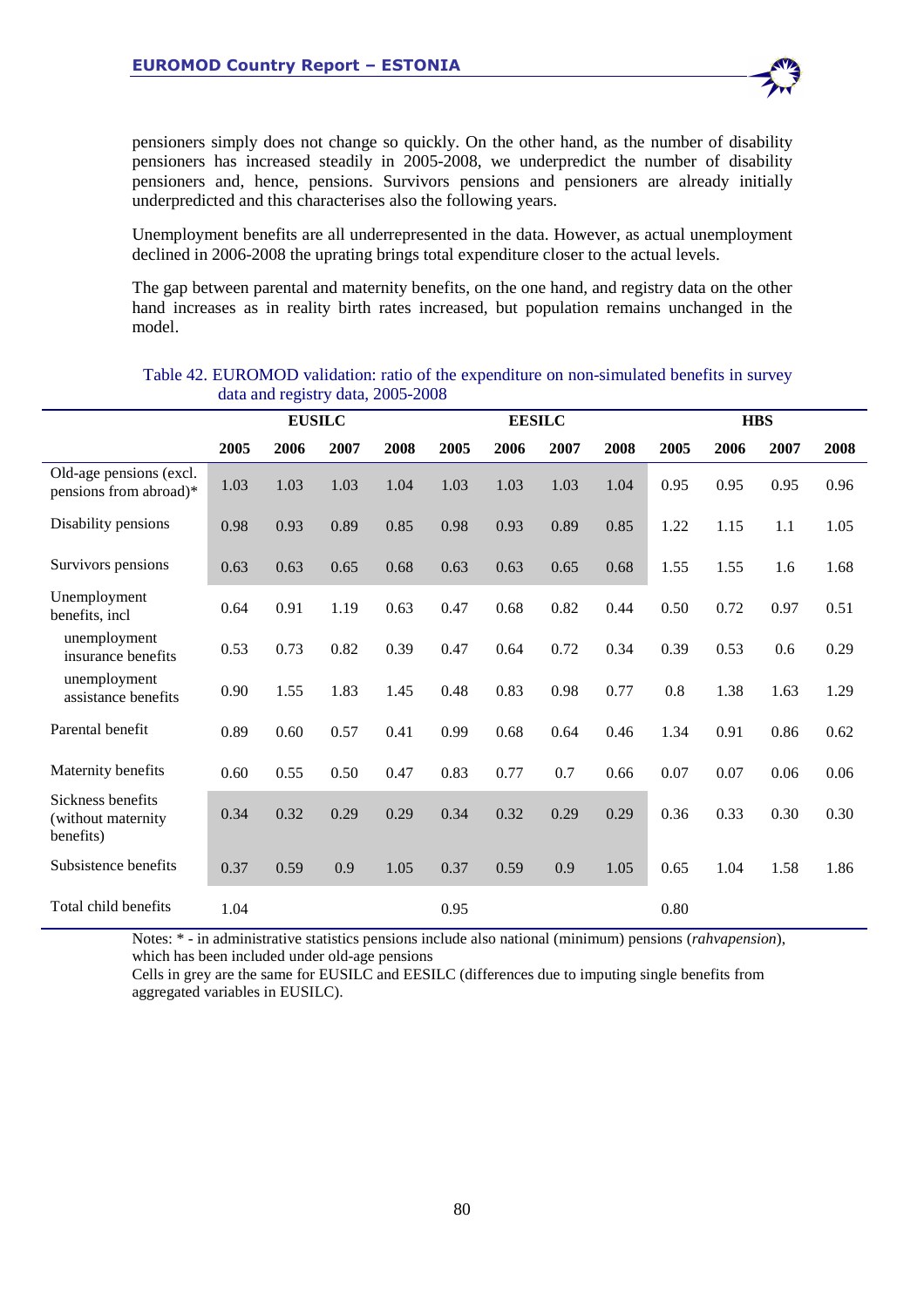|                                                         |      | <b>EUSILC</b> |      |      |      | <b>EESILC</b> |      |      |      | <b>HBS</b> |      |      |
|---------------------------------------------------------|------|---------------|------|------|------|---------------|------|------|------|------------|------|------|
|                                                         | 2005 | 2006          | 2007 | 2008 | 2005 | 2006          | 2007 | 2008 | 2005 | 2006       | 2007 | 2008 |
| Old-age pensions (excl.<br>pensions from abroad)*       | 0.93 | 0.95          | 0.95 | 0.96 | 0.93 | 0.95          | 0.95 | 0.96 | 0.93 | 0.94       | 0.95 | 0.95 |
| Disability pensions                                     | 1.08 | 1.03          | 0.97 | 0.94 | 1.08 | 1.03          | 0.97 | 0.94 | 1.68 | 1.60       | 1.52 | 1.47 |
| Survivors pensions                                      | 0.60 | 0.58          | 0.60 | 0.64 | 0.60 | 0.58          | 0.60 | 0.64 | 0.99 | 0.96       | 1.00 | 1.06 |
| Unemployment<br>benefits, incl                          | 0.34 | 0.50          | 0.57 | 0.37 | 0.31 | 0.47          | 0.53 | 0.35 | 0.24 | 0.36       | 0.40 | 0.27 |
| unemployment<br>insurance benefits                      | 0.30 | 0.41          | 0.46 | 0.24 | 0.44 | 0.59          | 0.67 | 0.35 | 0.20 | 0.27       | 0.30 | 0.16 |
| unemployment<br>assistance benefits                     | 0.35 | 0.55          | 0.62 | 0.46 | 0.27 | 0.42          | 0.47 | 0.35 | 0.25 | 0.40       | 0.45 | 0.34 |
| Parental benefit**                                      | 2.81 | 2.07          | 2.02 | 1.46 | 2.19 | 1.61          | 1.56 | 1.13 | 1.25 | 0.92       | 0.89 | 0.65 |
| Maternity benefits                                      | 1.96 | 1.89          | 1.73 | 1.70 | 0.80 | 0.77          | 0.70 | 0.69 | 0.03 | 0.02       | 0.02 | 0.02 |
| Sickness benefits<br>(without maternity<br>benefits)*** | 0.15 | 0.14          | 0.13 | 0.13 | 0.15 | 0.14          | 0.13 | 0.13 | 0.03 | 0.02       | 0.02 | 0.02 |
| Subsistence<br>benefits****                             | 0.50 | 0.69          | 1.03 | 1.17 | 0.50 | 0.69          | 1.03 | 1.17 | 0.39 | 0.54       | 0.81 | 0.92 |

#### Table 43. EUROMOD validation: recipients of non-simulated benefits in the survey data and registry data, 2005-2008, %

Notes: Cells in grey are the same for EUSILC and EESILC

\* - includes also various occupational pensions and national pension.

\*\* - Here registry data is only new cases, but survey data includes all payments. When also all payments

are considered in the registry data then the EUSILC and EESILC cover 94.2% of cases.

\*\*\*- annual number of compensations for illness or injury divided by 12

\*\*\*\* - households

## **4.1.2 Simulated income tax**

Income tax revenues are simulated at about 95-100% level using EUSILC or EESILC data (see Table 44) and registry data (Table 22 earlier). This coverage is considerable improvement compared to the HBS data. This is in accordance with the coverage of wage and salaries - about 99% in the EUSILC and EESILC and 80% in the HBS data.

Number of simulated taxpayers is slightly larger than in the registry, but this is to be expected as registry numbers include only those who had submitted the declaration.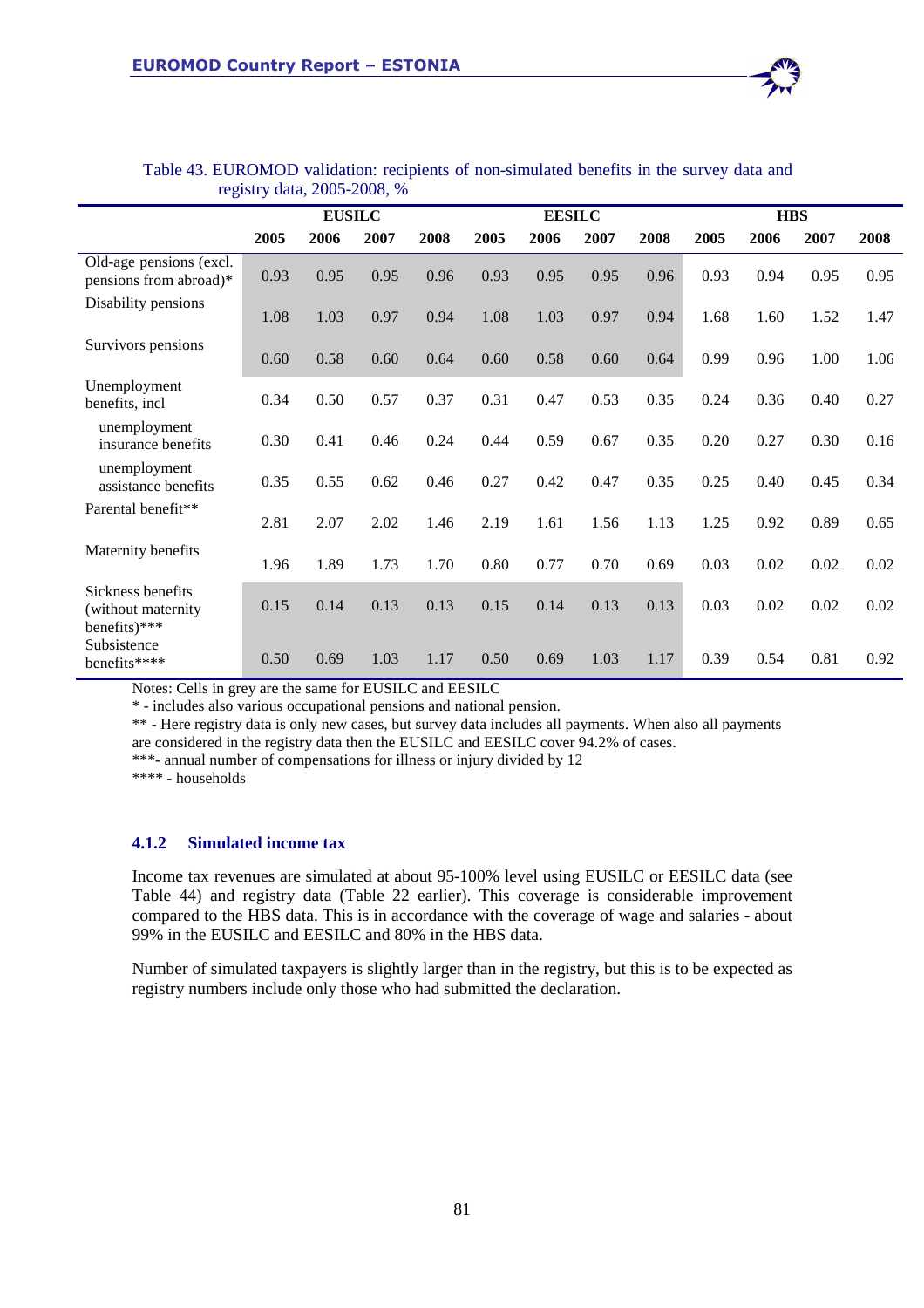

| Table 44. EUROMOD validation: income tax, 2005-2008 |  |
|-----------------------------------------------------|--|
|-----------------------------------------------------|--|

|                        | <b>EUSILC</b> |      |      |      | <b>EESILC</b> |      |      |      | <b>HBS</b> |      |      |      |
|------------------------|---------------|------|------|------|---------------|------|------|------|------------|------|------|------|
|                        | 2005          | 2006 | 2007 | 2008 | 2005          | 2006 | 2007 | 2008 | 2005       | 2006 | 2007 | 2008 |
| Tax revenues (mln EEK) |               |      |      |      |               |      |      |      |            |      |      |      |
| Withheld PIT           | 10.7          | 12.0 | 14.5 | 16.0 | 10.7          | 12.0 | 14.6 | 16.0 | 8.3        | 9.3  | 11.4 | 12.6 |
| Final PIT              | 10.3          | 11.2 | 13.8 | 14.4 | 10.3          | 11.2 | 13.8 | 14.5 | 8.1        | 8.8  | 11.0 | 11.4 |

#### **Comparison of revenues with register data: simulated values / actual values**

| Withheld PIT     | 1.02 | 1.00 | 0.94 | 0.95 | 1.02 | 1.00 | 0.94 | 0.95 | 0.80 | 0.78 | 0.74 | 0.75 |
|------------------|------|------|------|------|------|------|------|------|------|------|------|------|
| Final PIT        | 1.01 | 1.00 | 0.95 | 0.98 | 1.01 | 1.01 | 0.96 | 0.98 | 0.80 | 0.79 | 0.76 | 0.77 |
| <b>Taxpayers</b> |      |      |      |      |      |      |      |      |      |      |      |      |
| Withheld PIT     | 624  | 627  | 644  | 675  | 620  | 622  | 640  | 671  | 539  | 541  | 556  | 579  |
| Final PIT        | 646  | 642  | 672  | 690  | 647  | 642  | 672  | 689  | 565  | 557  | 584  | 596  |

**Comparison of taxpayers with register data: simulated values / actual values** 

| Withheld PIT | n/a  | n/a  | n/a  | n/a  | n/a  | n/a  | n/a  | n/a  | n/a  | n/a  | n/a  | n/a  |
|--------------|------|------|------|------|------|------|------|------|------|------|------|------|
| Final PIT    | 1.12 | 1.05 | 1.05 | 1.03 | 1.12 | 1.05 | 1.05 | 1.03 | 0.98 | 0.91 | 0.91 | 0.89 |

Notes: in the HBS data have monthly averages, but in the register data we have cumulative number of taxpayers

\* - total number of persons with withheld income tax

\*\* - number of persons submitting declarations

## **4.1.3 Simulated social contributions**

Overall about 106% of social tax revenue, covering health insurance and pension insurance, and 114% of unemployment insurance contributions are simulated with EUSILC or EESILC data. HBS data are with lower coverage. EUSILC and EESILC data also cover contributions to the funded pension scheme closely in 2005 (102%). The following years the coverage is lower, because in reality participation in the funded scheme increased.

Also, as employment rates increased in 2005-2008, the predicted share of contributors declines in all schemes.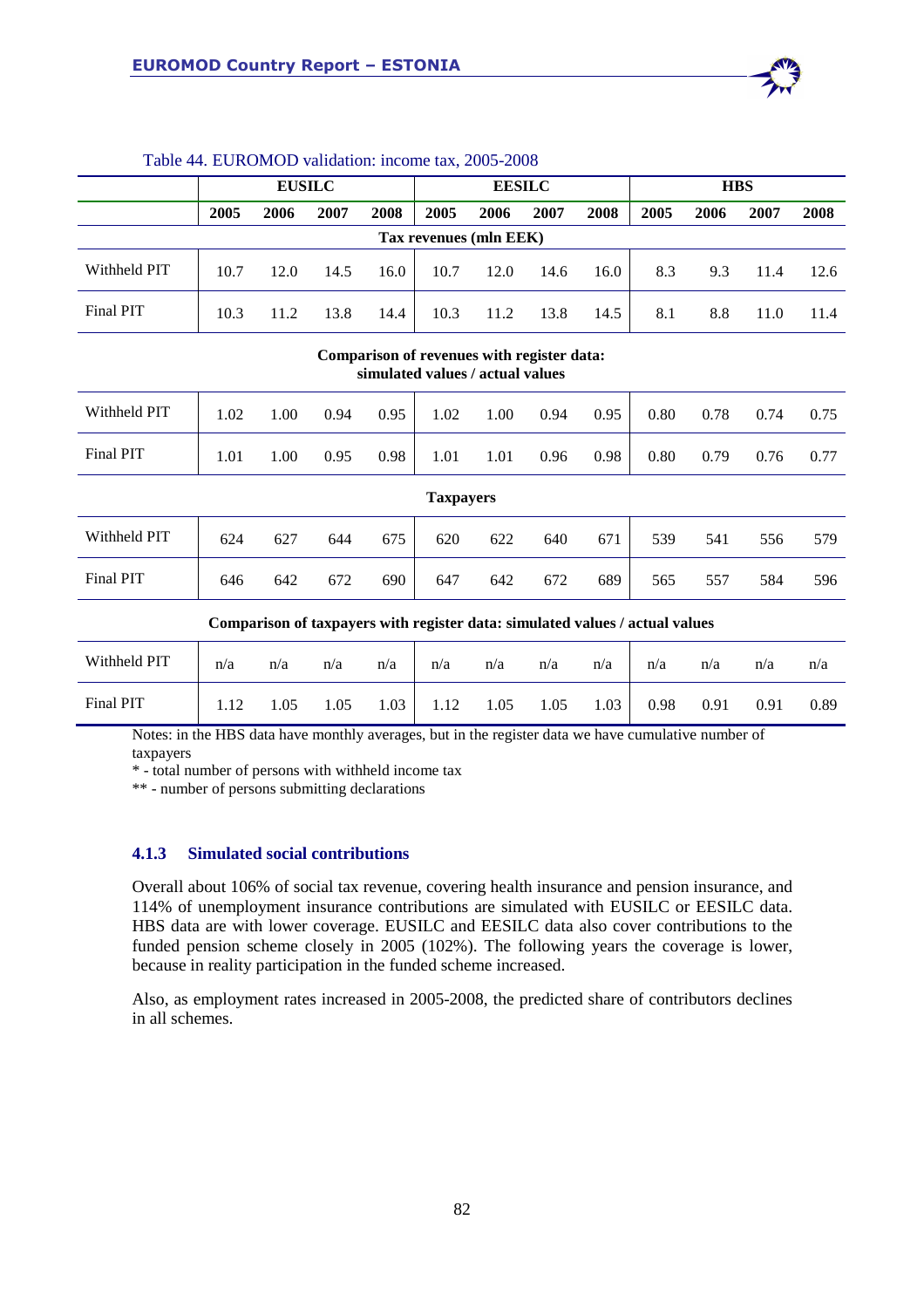

Table 45. EUROMOD validation: social contributions, 2005-2008, simulated values relative to actual data

Notes: Contributions to the funded pension scheme (both employer and employee) part are included in the funded pension contributions in the national statistics.

#### Table 46. EUROMOD validation: contributors of social contributions, 2005-2008, simulated values relative to actual data

|                                                              | <b>EUSILC</b> |      |      |      | <b>EESILC</b> |      |      |      | <b>HBS</b> |      |      |      |
|--------------------------------------------------------------|---------------|------|------|------|---------------|------|------|------|------------|------|------|------|
|                                                              | 2005          | 2006 | 2007 | 2008 | 2005          | 2006 | 2007 | 2008 | 2005       | 2006 | 2007 | 2008 |
| Social Tax (employers,<br>self-employed, state)              | 0.98          | 0.96 | 0.94 | 0.95 | 0.98          | 0.96 | 0.94 | 0.95 | 0.82       | 0.80 | 0.79 | 0.79 |
| Employees additional<br>contribution to the funded<br>scheme | 1.09          | 0.95 | 0.86 | 0.82 | 1.05          | 0.92 | 0.83 | 0.79 | 0.93       | 0.80 | 0.73 | 0.69 |
| Unemployment insurance<br>contributions (employees'<br>part) | 0.97          | 0.94 | 0.91 | 0.92 | 0.97          | 0.94 | 0.91 | 0.92 | 0.83       | 0.80 | 0.77 | 0.79 |

Notes: Contributions to the funded pension scheme (both employer and employee part) are included in the funded pension contributions in the national statistics.

#### **4.1.4 Simulated social benefits**

#### • *Family benefits*

Family benefits are simulated reasonably well, around 96-97% with SILC data and 106% with HBS data (see Table 47). Child allowance (*lapsetoetus*) is simulated almost perfectly. Small benefit groups, such as childbirth allowance, have some problems with precision, especially in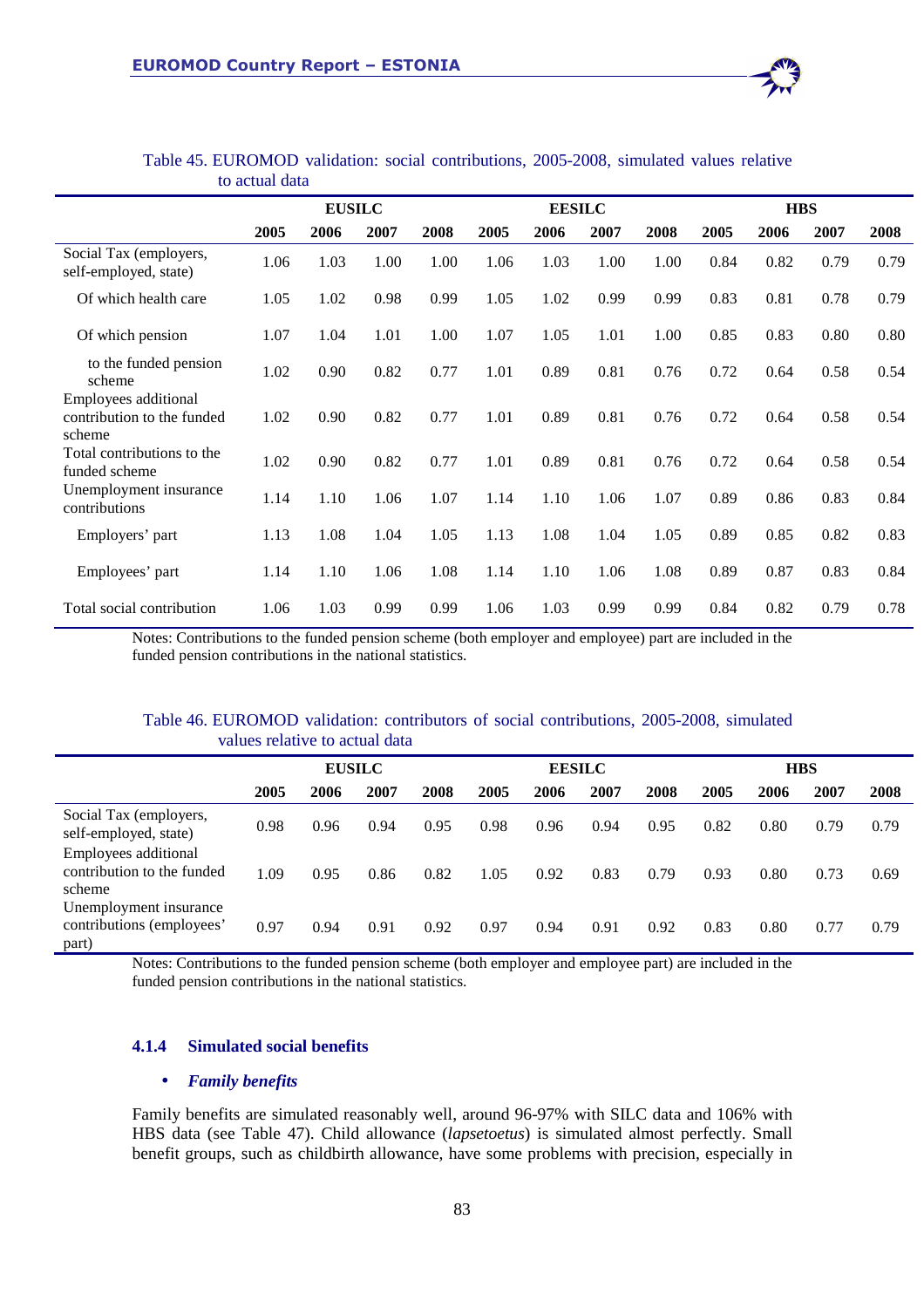the HBS data, but their impact on overall expenditures is relatively small. As all the benefits are universal and depend only on the number of children, the share of simulated recipients follows the similar pattern (see Table 48).

Simulated expenditures and benefit recipients are presented in the annex. Note that the only minor discrepancies between EUSILC and EESILC concern the simulation of child care allowance, where EESILC has a slightly higher number of benefit recipients.

|                                   | Table 47. EUROMOD<br>family<br>validation:<br>2005-2008,<br>benefits,<br>universal<br>simulated<br>expenditure relative to actual data |               |      |                |      |               |      |        |      |            |      |                          |
|-----------------------------------|----------------------------------------------------------------------------------------------------------------------------------------|---------------|------|----------------|------|---------------|------|--------|------|------------|------|--------------------------|
|                                   |                                                                                                                                        | <b>EUSILC</b> |      |                |      | <b>EESILC</b> |      |        |      | <b>HBS</b> |      |                          |
|                                   |                                                                                                                                        |               |      |                |      |               |      |        |      |            |      |                          |
|                                   | 2005                                                                                                                                   | 2006          | 2007 | 2008           | 2005 | 2006          | 2007 | 2008   | 2005 | 2006       | 2007 | 2008                     |
| Child allowance                   | 0.98                                                                                                                                   | 1.00          | 0.95 | 1.04           | 0.98 | 1.00          | 0.95 | 1.04   | 1.05 | 1.08       | 1.02 | 1.17                     |
| Large family allowance            | 0.91                                                                                                                                   | 0.98          | 1.96 | $\blacksquare$ | 0.91 | 0.98          | 1.96 | $\sim$ | 1.34 | 1.36       | 2.74 | $\overline{\phantom{a}}$ |
| School allowance                  | 1.01                                                                                                                                   | 1.07          | 1.11 | 1.16           | 1.01 | 1.07          | 1.11 | 1.16   | 1.18 | 1.25       | 1.31 | 1.36                     |
| Childbirth allowance              | 0.87                                                                                                                                   | 0.86          | 0.80 | 0.78           | 0.87 | 0.86          | 0.80 | 0.78   | 0.52 | 0.53       | 0.49 | 0.48                     |
| Childcare allowance               | 0.93                                                                                                                                   | 0.98          | 0.95 | 1.04           | 0.96 | 1.01          | 0.98 | 1.07   | 1.09 | 1.11       | 1.08 | 1.18                     |
| Large family parent<br>allowance* | 0.97                                                                                                                                   | 0.97          | 0.99 | 1.05           | 0.97 | 0.97          | 0.99 | 1.05   | 1.28 | 1.27       | 1.30 | 1.38                     |
| All child benefits                | 0.96                                                                                                                                   | 0.99          | 0.98 | 1.03           | 0.97 | 1.00          | 0.98 | 1.04   | 1.06 | 1.08       | 1.07 | 1.15                     |

## Table 48. EUROMOD validation: universal family benefits, 2005-2008, simulated recipients relative to actual data

|                                  |      | <b>EUSILC</b> |      |      |      | <b>EESILC</b> |      |      |      | <b>HBS</b> |      |      |
|----------------------------------|------|---------------|------|------|------|---------------|------|------|------|------------|------|------|
|                                  | 2005 | 2006          | 2007 | 2008 | 2005 | 2006          | 2007 | 2008 | 2005 | 2006       | 2007 | 2008 |
| Child allowance                  | 0.98 | 1.02          | 1.04 | 1.06 | 0.98 | 1.02          | 1.04 | 1.06 | 1.05 | 1.09       | 1.11 | 1.13 |
| Large family allowance           | 0.86 | 0.87          | 0.98 |      | 0.86 | 0.87          | 0.98 |      | 1.11 | 1.12       | 1.27 |      |
| School allowance                 | 1.03 | 1.09          | 1.14 | 1.19 | 1.01 | 1.06          | 1.11 | 1.16 | 1.29 | 1.36       | 1.42 | 1.49 |
| Childbirth allowance             | 0.88 | 0.84          | 0.80 | 0.78 | 0.88 | 0.84          | 0.80 | 0.78 | 0.54 | 0.51       | 0.49 | 0.48 |
| Childcare allowance              | 0.92 | 0.96          | 0.92 | 0.98 | 0.93 | 0.98          | 0.94 | 1.01 | 1.58 | 1.65       | 1.59 | 1.70 |
| Large family parent<br>allowance | 1.02 | 1.01          | 1.07 | 1.12 | 1.02 | 1.01          | 1.07 | 1.12 | 1.25 | 1.24       | 1.31 | 1.37 |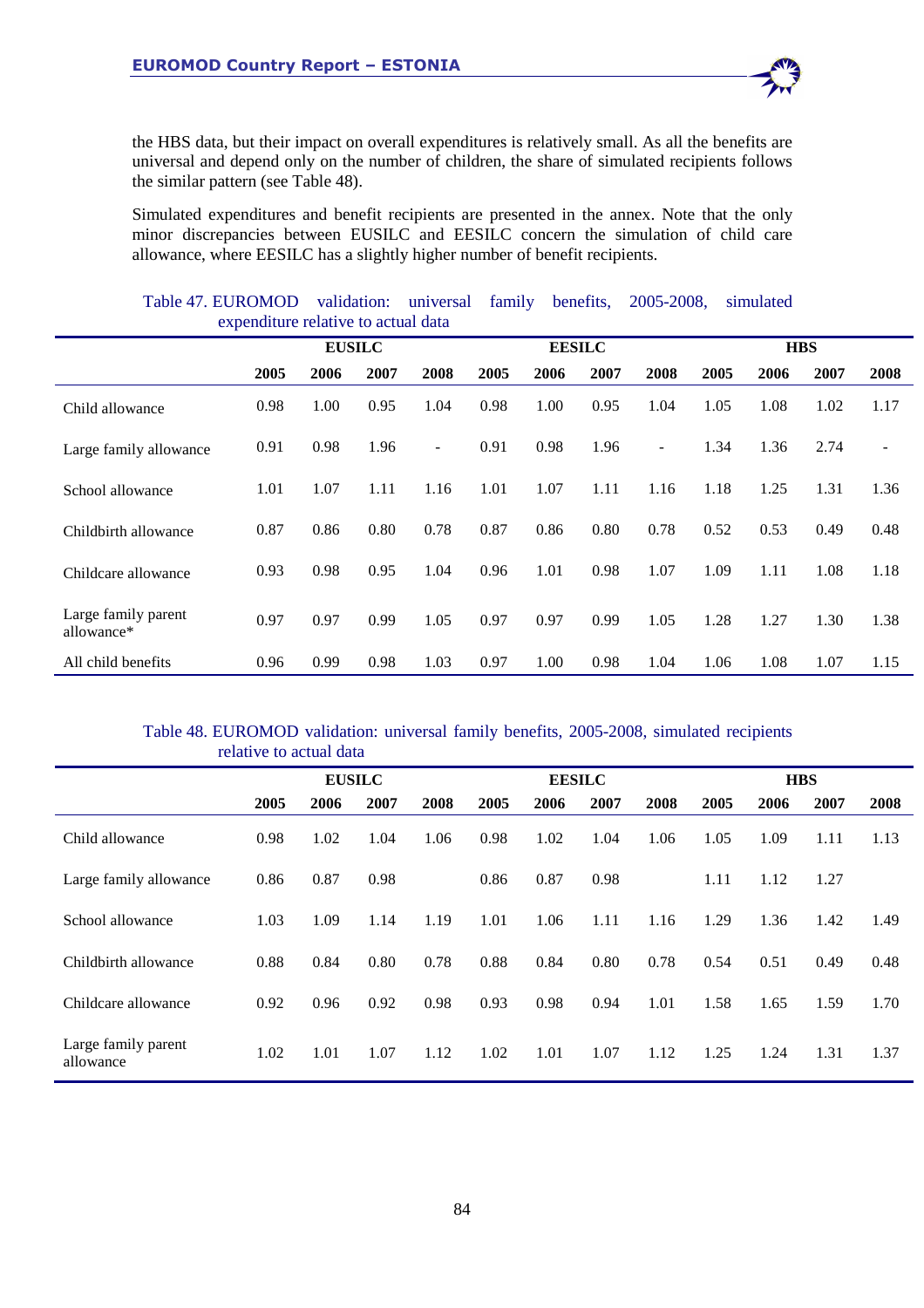

## • *Unemployment benefits*

Simulation of unemployment insurance benefits and unemployment assistance benefits is the most complicated task. First, unemployment benefit receivers are underestimated in the survey data. Only 47% of benefit expenditures and receivers are covered in 2005, the base year. Therefore a simulation which (partly) relies on observed receipt cannot have much better coverage. Furthermore, additional assumptions are needed such as on contribution history, replacement rates, duration of unemployment insurance and assistance benefits (in case of EUSILC and HBS data).

The current simulations cover only about 40% of expenditures and 20% of receivers. Unemployment insurance benefits are better simulated, because they are simulated first and only after that assistance benefits are simulated. Because unemployment expenditures are better simulated than recipients, it follows that the number of recipients of small benefit amounts are undersimulated.

Also, the means-tested income condition of unemployment assistance benefits may cause lower number of recipients, because we need to use average monthly income, which may overestimate actual income during the months when the person is eligible to the unemployment assistance benefits. For example, in 2005 (using EESILC), without income condition, the income from UA benefits would be 21 mln EEK, which is twice the baseline result, and number of receivers would be 8 thousand, 2.5 times higher than baseline result.

|                                     | <b>EUSILC</b> |      |      |      | <b>EESILC</b>       |      |      | <b>HBS</b> |      |      |      |      |
|-------------------------------------|---------------|------|------|------|---------------------|------|------|------------|------|------|------|------|
|                                     | 2005          | 2006 | 2007 | 2008 | 2005                | 2006 | 2007 | 2008       | 2005 | 2006 | 2007 | 2008 |
|                                     |               |      |      |      | <b>Expenditures</b> |      |      |            |      |      |      |      |
| Unemployment benefits<br>total      | 0.39          | 0.60 | 0.66 | 0.34 | 0.40                | 0.61 | 0.67 | 0.34       | 0.38 | 0.53 | 0.66 | 0.34 |
| Unemployment insurance<br>benefits  | 0.45          | 0.65 | 0.67 | 0.29 | 0.46                | 0.67 | 0.70 | 0.30       | 0.34 | 0.44 | 0.45 | 0.20 |
| Unemployment assistance<br>benefits | 0.24          | 0.42 | 0.64 | 0.48 | 0.24                | 0.40 | 0.61 | 0.46       | 0.50 | 0.86 | 1.03 | 0.82 |
|                                     |               |      |      |      | <b>Recipients</b>   |      |      |            |      |      |      |      |
| Unemployment benefits<br>total      | 0.15          | 0.22 | 0.29 | 0.19 | 0.19                | 0.29 | 0.36 | 0.23       | 0.19 | 0.29 | 0.33 | 0.22 |
| Unemployment insurance<br>benefits  | 0.26          | 0.36 | 0.40 | 0.21 | 0.42                | 0.58 | 0.65 | 0.34       | 0.19 | 0.26 | 0.29 | 0.15 |
| Unemployment assistance<br>benefits | 0.10          | 0.16 | 0.24 | 0.17 | 0.10                | 0.15 | 0.22 | 0.16       | 0.19 | 0.30 | 0.35 | 0.26 |

#### Table 49. EUROMOD validation: unemployment benefits, 2005-2008, simulated expenditure and recipients relative to actual data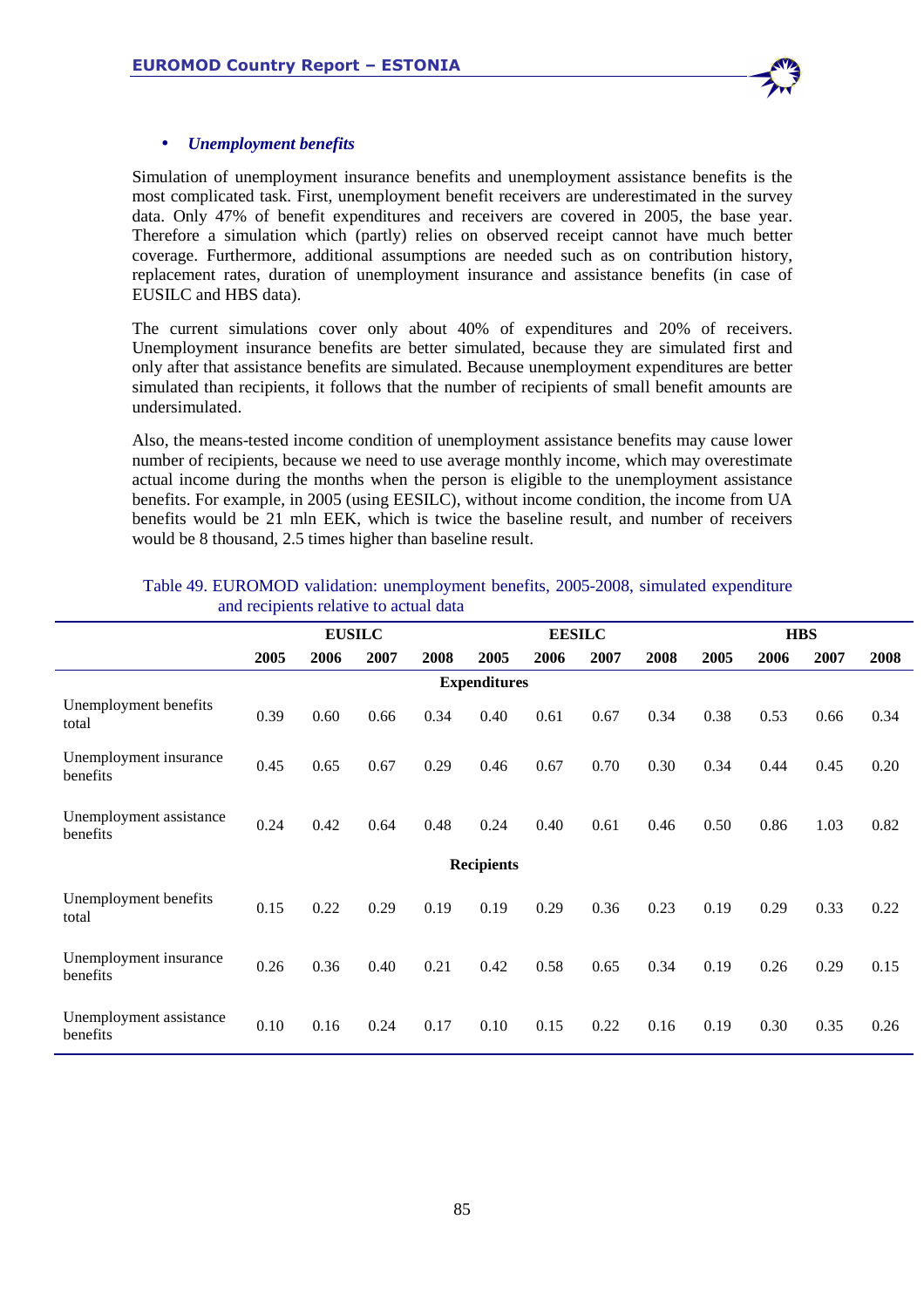

## • *Subsistence benefit*

We oversimulate total income from subsistence benefits by 50% in 2005 and even more in following years as we do not take into account reduction in unemployment. The average amount per household per application is close (2-3% oversimulation in 2005 with EUSILC and EESILC data).

The average number of households per month who receive subsistence benefits is undersimulated when compared to total number of different households who have received subsistence benefits during a year with our simulated values (about 20% undersimulation in 2005 with EUSILC and EESILC data). However, when we compare our average number of households per month who receive subsistence benefits with average number of applications per month according to registry data then it shows that we considerable oversimulate it (45 or 48% in 2005 with EUSILC and EESILC data, respectively). And this leads to oversimulation of total expenditures.

There may be several reasons of oversimulation. Partly it is related to simplified rules that we use for calculating housing costs. Higher ad hoc restrictions to housing costs could improve that. Also, there may be additional job search requirements, not taken into account in the model. Namely, local governments have the right to refuse the payment of benefits to people in working age and capable for work, but who do not study or work, and who have repeatedly refused to accept suitable work.

We take into account benefit non take-up in our baseline scenario, because in practice, very small amounts of benefits are not taken up. In our baseline simulation we assume that if the simulated benefit is smaller than 100 EEK in 2005 (2000 EEK in later years) or less than 10% of the household's disposable income the benefit is not applied for. Application of the lower threshold reduces expenditures by 2-3%, and recipients by 20% in 2005, indicating that we have many households with potentially very small amounts of subsistence benefits. Based on average amounts of the benefits this lower threshold is justified, as resulting mean values are closer to the actual mean values.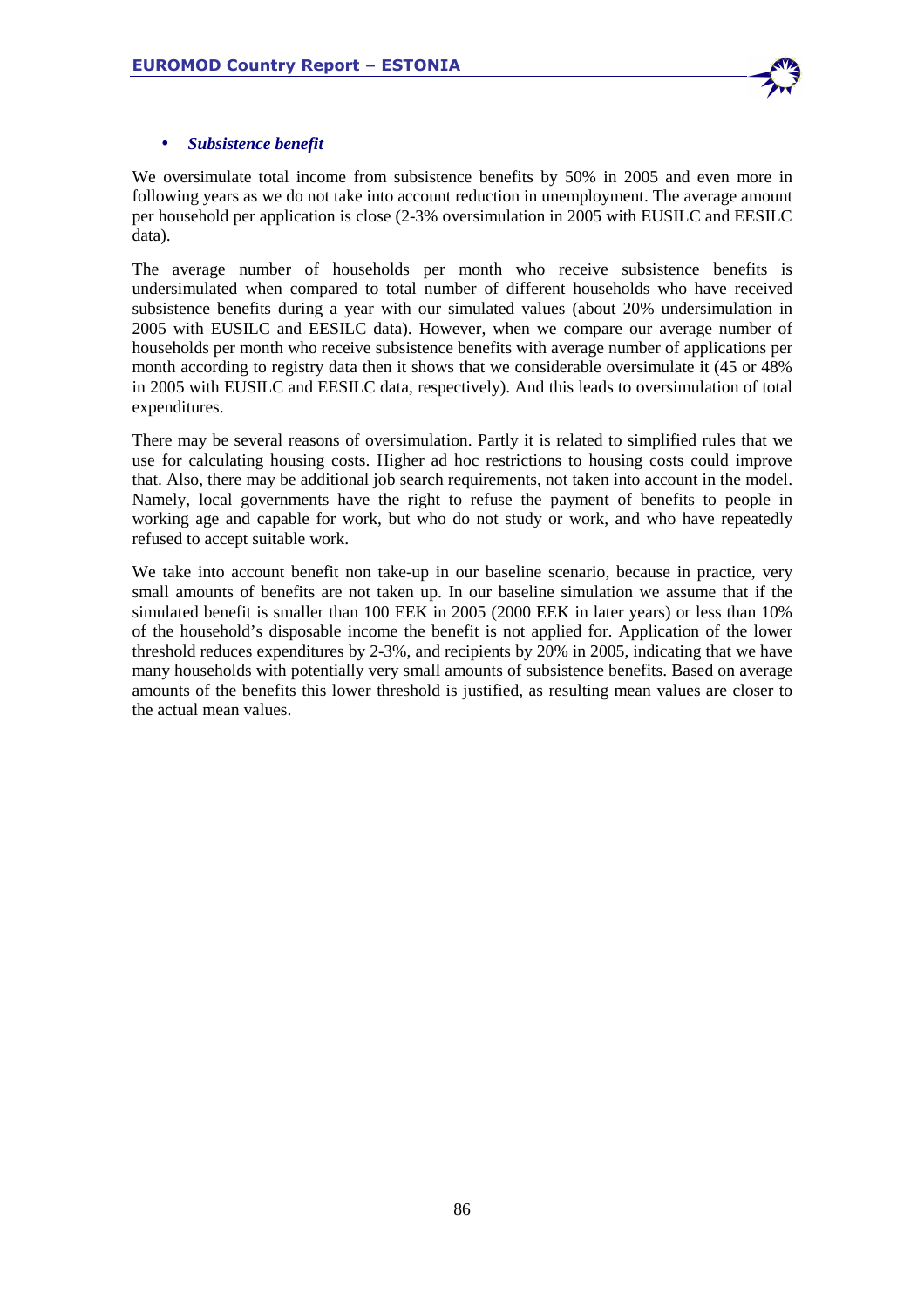

|                                                                                                                          |                                                                                                            |        | <b>EUSILC</b> |        |                           | <b>EESILC</b> |        |        |        |        | <b>HBS</b> |        |
|--------------------------------------------------------------------------------------------------------------------------|------------------------------------------------------------------------------------------------------------|--------|---------------|--------|---------------------------|---------------|--------|--------|--------|--------|------------|--------|
|                                                                                                                          | 2005                                                                                                       | 2006   | 2007          | 2008   | 2005                      | 2006          | 2007   | 2008   | 2005   | 2006   | 2007       | 2008   |
|                                                                                                                          |                                                                                                            |        |               |        | <b>Benefits (mln EEK)</b> |               |        |        |        |        |            |        |
| Baseline*                                                                                                                | 318                                                                                                        | 306    | 366           | 399    | 307                       | 290           | 349    | 379    | 310    | 288    | 341        | 289    |
| Non-take up<br>switched off                                                                                              | 327                                                                                                        | 310    | 371           | 404    | 312                       | 296           | 354    | 384    | 321    | 296    | 349        | 299    |
| Compared with registry data: Simulated value / actual value                                                              |                                                                                                            |        |               |        |                           |               |        |        |        |        |            |        |
| Baseline*                                                                                                                | 1.53                                                                                                       | 2.26   | 3.85          | 4.47   | 1.48                      | 2.14          | 3.67   | 4.25   | 1.49   | 2.13   | 3.58       | 3.24   |
| Non-take up<br>switched off                                                                                              | 1.57                                                                                                       | 2.29   | 3.90          | 4.53   | 1.50                      | 2.18          | 3.72   | 4.30   | 1.55   | 2.19   | 3.67       | 3.35   |
| Total number of recipients (households)                                                                                  |                                                                                                            |        |               |        |                           |               |        |        |        |        |            |        |
| Baseline*                                                                                                                | 21,546                                                                                                     | 19,767 | 19,766        | 19,127 | 21,145                    | 17,669        | 18,238 | 17,733 | 23,379 | 19,630 | 20,401     | 15,770 |
| Non-take up<br>switched off                                                                                              | 26,895                                                                                                     | 21,912 | 22,051        | 21,324 | 24,915                    | 20,409        | 21,092 | 20,273 | 30,169 | 25,054 | 24,410     | 19,882 |
|                                                                                                                          | Comparison of recipients with register data (total number of recipients): simulated values / actual values |        |               |        |                           |               |        |        |        |        |            |        |
| Baseline*                                                                                                                | 0.81                                                                                                       | 1.03   | 1.52          | 1.68   | 0.79                      | 0.92          | 1.41   | 1.56   | 0.87   | 1.02   | 1.57       | 1.38   |
| Non-take up<br>switched off                                                                                              | 1.01                                                                                                       | 1.14   | 1.70          | 1.87   | 0.93                      | 1.06          | 1.63   | 1.78   | 1.13   | 1.30   | 1.88       | 1.75   |
| Comparison of recipients with register data (average number of applications per month): simulated values / actual values |                                                                                                            |        |               |        |                           |               |        |        |        |        |            |        |
| Baseline*                                                                                                                | 1.48                                                                                                       | 2.10   | 3.27          | 3.85   | 1.45                      | 1.88          | 3.02   | 3.57   | 1.61   | 2.08   | 3.37       | 3.18   |
| Non-take up<br>switched off                                                                                              | 1.85                                                                                                       | 2.33   | 3.65          | 4.29   | 1.71                      | 2.17          | 3.49   | 4.08   | 2.08   | 2.66   | 4.04       | 4.00   |

#### Table 50. EUROMOD validation: subsistence benefits, 2005-2008

Notes: \* - baseline includes simulated non-take up. If the simulated benefit is less than 100 EEK (200 EEK in 2006-2008) or 10% of current income.

## Table 51. EUROMOD validation: average actual and simulated subsistence benefits, 2005

|                                                                                      | <b>EUSILC</b> | <b>EESILC</b> | <b>HBS</b> |
|--------------------------------------------------------------------------------------|---------------|---------------|------------|
| Simulated baseline* (EEK)                                                            | 1,231         | 1,210         | 1,105      |
| Simulated with non-take up<br>switched off (EEK)                                     | 1,012         | 1,042         | 888        |
| Ratio to actual (i.e. 1,192 EEK - average benefit of<br>applications, registry data) |               |               |            |
| Baseline*                                                                            | 1.03          | 1.02          | 0.93       |
| Non-take up switched off                                                             | 0.85          | 0.87          | () 74      |

Notes: \* - baseline includes simulated non-take up. If the simulated benefit is less than 100 EEK (200 EEK in 2006-2008) or 10% of current income.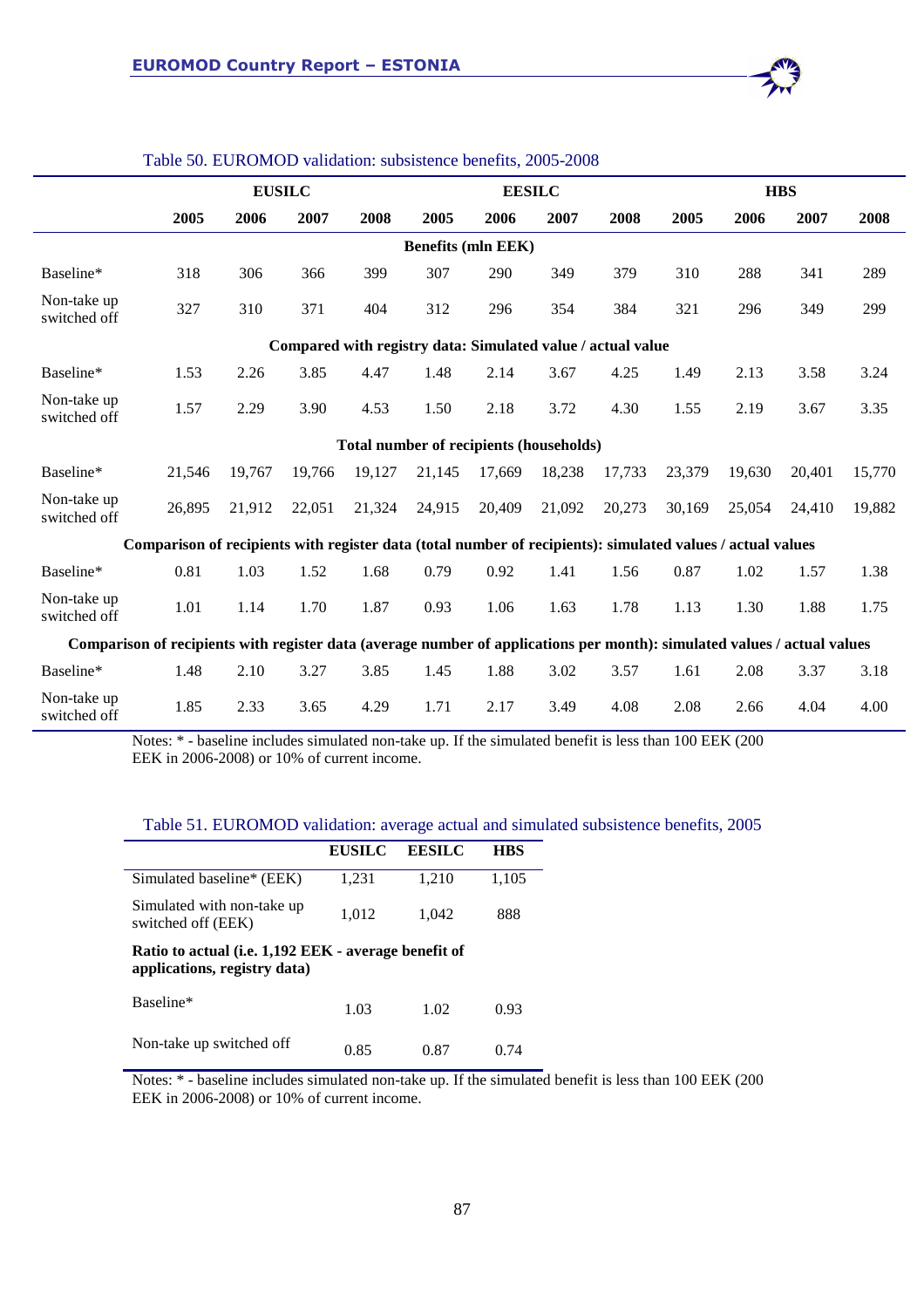

#### **4.1.5 Impact of minimum wage on taxes, social contributions and subsistence benefits**

In this section we give a brief overview what is the impact of minimum wage policy, if switched on. In our baseline scenario the minimum wage policy is switched off. We present here the results using only EESILC data, as EUSILC gives very similar results.

Minimum wage condition affects 2.7% of people with positive labour earnings in 2005. On average it increases the monthly wage of those affected by 344 EEK.

It increases total earnings of employees by 0.1% (see the following table). Income tax and social contributions are also increased by 0.1%. Income from subsistence benefits are decreased by 1.6% in 2005. Unemployment assistance benefits are decreased by about 9% in 2005 and 2006. The latter is due to means testing used in determining unemployment assistance benefits.

## Table 52. Impact of minimum wage policy on wages, taxes and benefits, EESILC data, ratio of values in two scenarious

|                                                                  | 2005     | 2006     | 2007     | 2008     |
|------------------------------------------------------------------|----------|----------|----------|----------|
| Total employment income (yem)                                    | $0.1\%$  | $0.1\%$  | $0.1\%$  | $0.1\%$  |
| Income tax (both final and withheld)                             | $0.1\%$  | $0.1\%$  | $0.1\%$  | $0.1\%$  |
| Employee social contributions (pension, health,<br>unemployment) | $0.1\%$  | $0.1\%$  | $0.1\%$  | $0.1\%$  |
| Subsistence benefits (bsa00 s)                                   | $-1.6\%$ | $-1.6%$  | $-1.3\%$ | $-1.8\%$ |
| Unemployment assistance benefits (bunnc_s)                       | $-8.9\%$ | $-9.1\%$ | $-1.2%$  | $0.0\%$  |

## **4.2 Income distribution**

All income distribution results presented next are computed for individuals according to their household disposable income (HDI) equivalised by the "modified OECD" equivalence scale, if not specified otherwise. HDI are calculated as the sum of all income sources of all household members net of income tax and social insurance contributions. The weights in the OECD equivalence are: first adult=1; additional people aged  $14+ = 0.5$ ; additional people aged under  $14 = 0.3$ .

We compare our results with statistics based on the Estonian version of SILC data. Formal poverty rates, Gini coefficient and quintile ratio, which Statistics Estonia calculates based on national version of the SILC, are presented in the following table.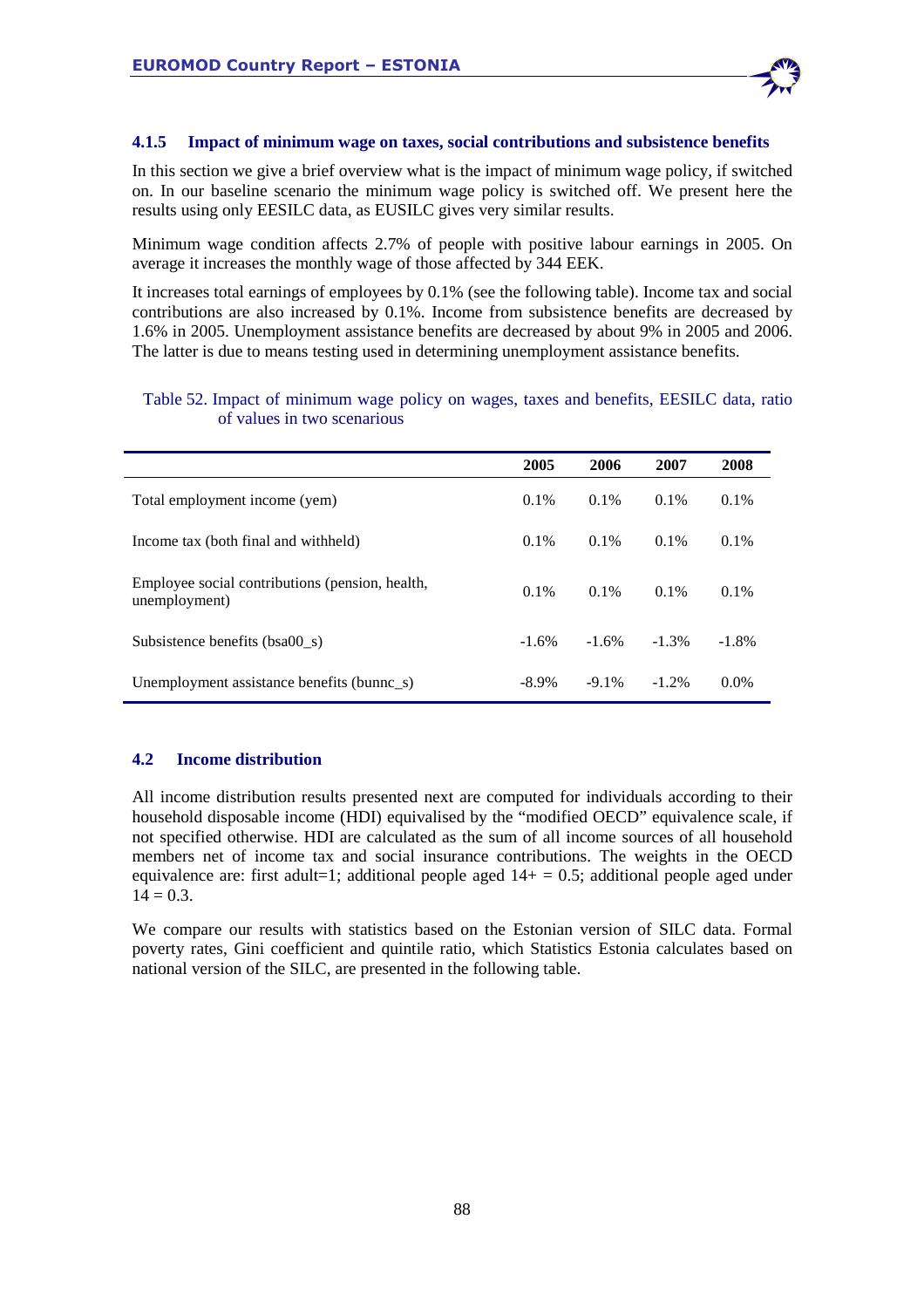|                                                    | 2005  | 2006  | 2007  | 2008  |
|----------------------------------------------------|-------|-------|-------|-------|
| Relative poverty (60% of median equivalent income) |       |       |       |       |
| Total                                              | 18.3  | 19.4  | 19.5  | 19.7  |
| Children $(\leq 19)$                               | 20.1  | 18.2  | 17.1  | 20.6  |
| Age group: $0-15$                                  | 19.8  | 17.3  | 17.1  | 20.4  |
| Age group: 16-24                                   | 18.0  | 18.6  | 15.7  | 16.8  |
| Age group: 25-49                                   | 14.3  | 13.8  | 12.5  | 14.1  |
| Age group: 50-64                                   | 18.6  | 19.9  | 19.5  | 19.0  |
| Age group: $65+$ (Elderly)                         | 25.1  | 33.1  | 39.0  | 33.9  |
| Males                                              | 16.3  | 16.7  | 16.5  | 17.5  |
| Females                                            | 20.0  | 21.6  | 22.0  | 21.6  |
| Relative poverty 40% of median equivalent income   | 5.8   | 6.2   | 5.5   | 5.3   |
| Relative poverty 50% of median equivalent income   | 10.8  | 11    | 11.5  | 10.2  |
| Relative poverty 70% of median equivalent income   | 26.3  | 27.1  | 27.8  | 27.5  |
| Gini coefficient                                   | 0.331 | 0.334 | 0.309 | 0.314 |
| Income quintile ratio (S80/S20)                    | 5.5   | 5.5   | 5.0   | 5.0   |

Table 53. Relative poverty rates and income inequality, 2005-2008

Notes: Based on national SILC data

Sources: Statistics Estonia, on-line database, last accessed 30 August 2010

The simulation results are presented in the following tables. The overall relative poverty rate is slightly undersimulated with EUSILC and EESILC. The difference is largest in 2008, when formal poverty rate is 19.7%, but simulated value is 17.6%. Relative poverty of children (see also Table 56), is undersimulated in 2005 and 2008, and oversimulated in 2006-2007. Most drastic changes occur in the poverty of elderly, which actually increases to 39% in 2007, but our simulated data reaches only to 26% in 2007.

The high increase of relative poverty of elderly is caused by majority of them being in the neighbourhood of the relative poverty line. And growth of employment or higher wage growth of labour market income compared to pensions can very easily shift pensioners from above of the relative poverty line to below the relative poverty line. As our simulations do not take into account changes in the structure of population, we are not able to predict the change of pensioners in the income distribution.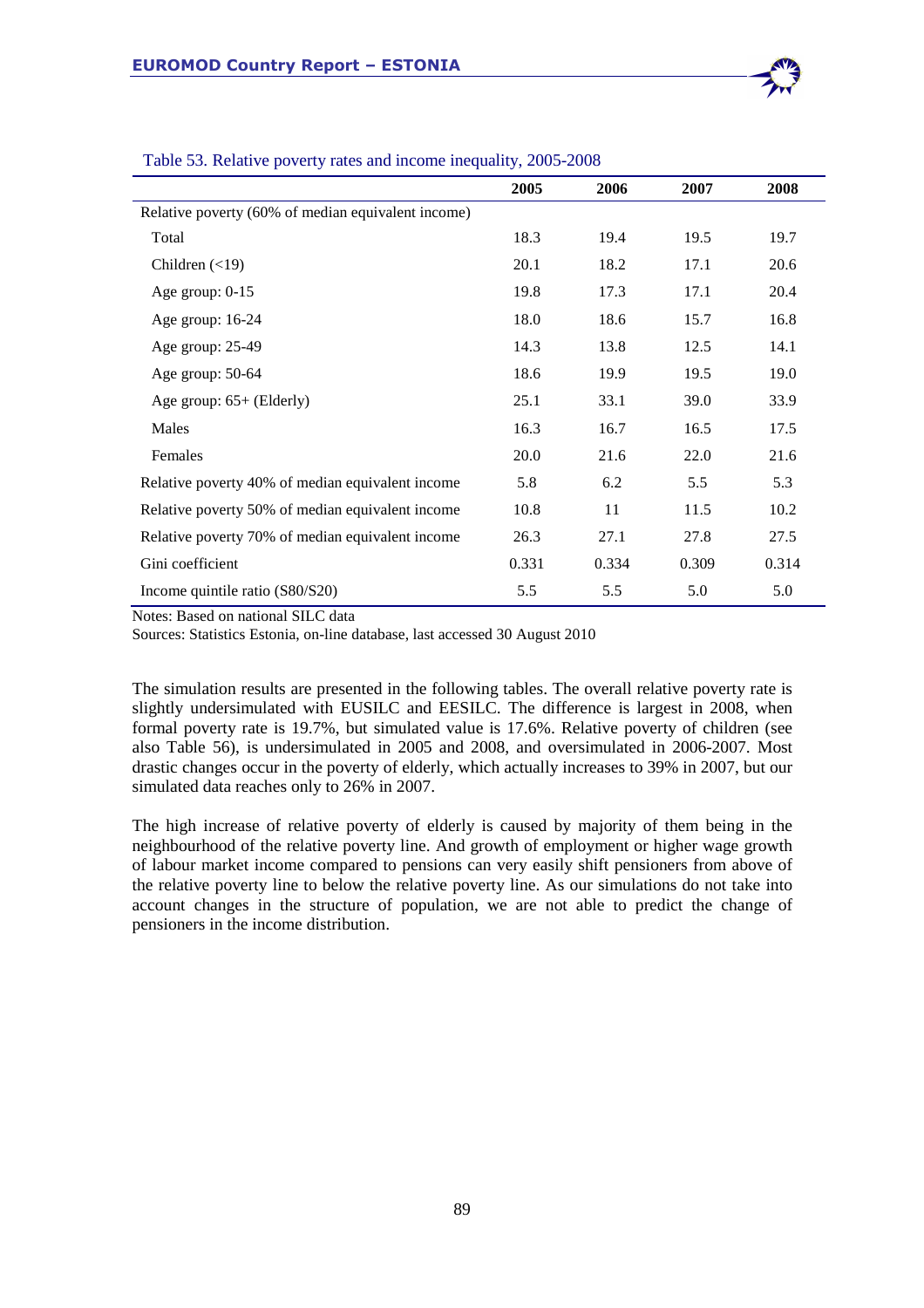

|                                            |      |      | <b>EUSILC</b> |                                                                       |                         |      | <b>EESILC</b> |      | <b>HBS</b> |      |      |      |
|--------------------------------------------|------|------|---------------|-----------------------------------------------------------------------|-------------------------|------|---------------|------|------------|------|------|------|
|                                            | 2005 | 2006 | 2007          | 2008                                                                  | 2005                    | 2006 | 2007          | 2008 | 2005       | 2006 | 2007 | 2008 |
|                                            |      |      |               |                                                                       | <b>Simulated values</b> |      |               |      |            |      |      |      |
| Total (60% of median<br>equivalent income) | 17.9 | 18.2 | 18.6          | 17.6                                                                  | 18.0                    | 18.3 | 18.6          | 17.6 | 17.6       | 17.8 | 18.3 | 17.7 |
| Children $(\leq 19)$                       | 19.0 | 19.6 | 20.1          | 20.0                                                                  | 19.0                    | 19.4 | 20.2          | 19.9 | 19.3       | 19.9 | 20.5 | 20.4 |
| Elderly $(>64)$                            | 25.5 | 25.5 | 25.9          | 21.0                                                                  | 25.8                    | 25.7 | 26.5          | 21.4 | 18.7       | 18.1 | 18.9 | 15.8 |
| Males                                      | 15.9 | 16.3 | 16.7          | 16.1                                                                  | 16.0                    | 16.4 | 16.7          | 16.0 | 16.9       | 17.1 | 17.5 | 17.2 |
| Females                                    | 19.6 | 19.9 | 20.2          | 18.8                                                                  | 19.6                    | 19.9 | 20.3          | 18.9 | 18.3       | 18.4 | 18.9 | 18.1 |
| Gini coefficient                           | 0.32 | 0.33 | 0.33          | 0.33                                                                  | 0.32                    | 0.33 | 0.33          | 0.33 | 0.32       | 0.33 | 0.33 | 0.33 |
| Income quintile ratio<br>(S80/S20)         | 5.1  | 5.3  | 5.4           | 5.3                                                                   | 5.1                     | 5.3  | 5.4           | 5.3  | 5.2        | 5.4  | 5.6  | 5.5  |
|                                            |      |      |               | Compared with external source (SILC)<br>Simulated value/ actual value |                         |      |               |      |            |      |      |      |
| 60% of median<br>equivalent income         | 0.98 | 0.94 | 0.95          | 0.89                                                                  | 0.98                    | 0.94 | 0.96          | 0.89 | 0.98       | 0.98 | 1.08 | 1.05 |
| Children $(\leq 19)$                       | 0.95 | 1.08 | 1.18          | 0.97                                                                  | 0.95                    | 1.07 | 1.18          | 0.96 | 0.95       | 0.99 | 1.11 | 1.10 |
| Elderly $(>64)$                            | 1.02 | 0.77 | 0.67          | 0.62                                                                  | 1.03                    | 0.78 | 0.68          | 0.63 | 0.98       | 0.98 | 1.08 | 1.05 |
| Males                                      | 0.97 | 0.98 | 1.01          | 0.92                                                                  | 0.98                    | 0.98 | 1.01          | 0.92 | 0.95       | 0.99 | 1.11 | 1.10 |
| Females                                    | 0.98 | 0.92 | 0.92          | 0.87                                                                  | 0.98                    | 0.92 | 0.92          | 0.88 | 0.98       | 0.98 | 1.08 | 1.05 |
| Gini coefficient                           | 0.98 | 0.97 | 1.07          | 1.04                                                                  | 0.98                    | 0.98 | 1.07          | 1.04 | 0.95       | 0.99 | 1.11 | 1.10 |
| Income quintile ratio<br>(S80/S20)         | 0.94 | 0.96 | 1.08          | 1.05                                                                  | 0.94                    | 0.96 | 1.08          | 1.06 | 0.98       | 0.98 | 1.08 | 1.05 |

## Table 54. EUROMOD validation: simulated relative poverty rates and inequality measures, 2005-2008

Notes: Computed for individuals according to their household disposable income (HDI) equivalised by the "modified OECD" equivalence scale. HDI are calculated as the sum of all income sources of all household members net of income tax and social insurance contributions.

Comparison of simulated relative poverty rates at different poverty levels, confirms what we have found earlier regarding subsistence benefits that we oversimulate income at the very bottom of income distribution, as the simulated relative poverty rates at 40% of median income are considerably lower than in the actual data (see the following table). The poverty rates using other poverty lines (50%, 60% or 70% of median income) are better simulated with minor discrepancy.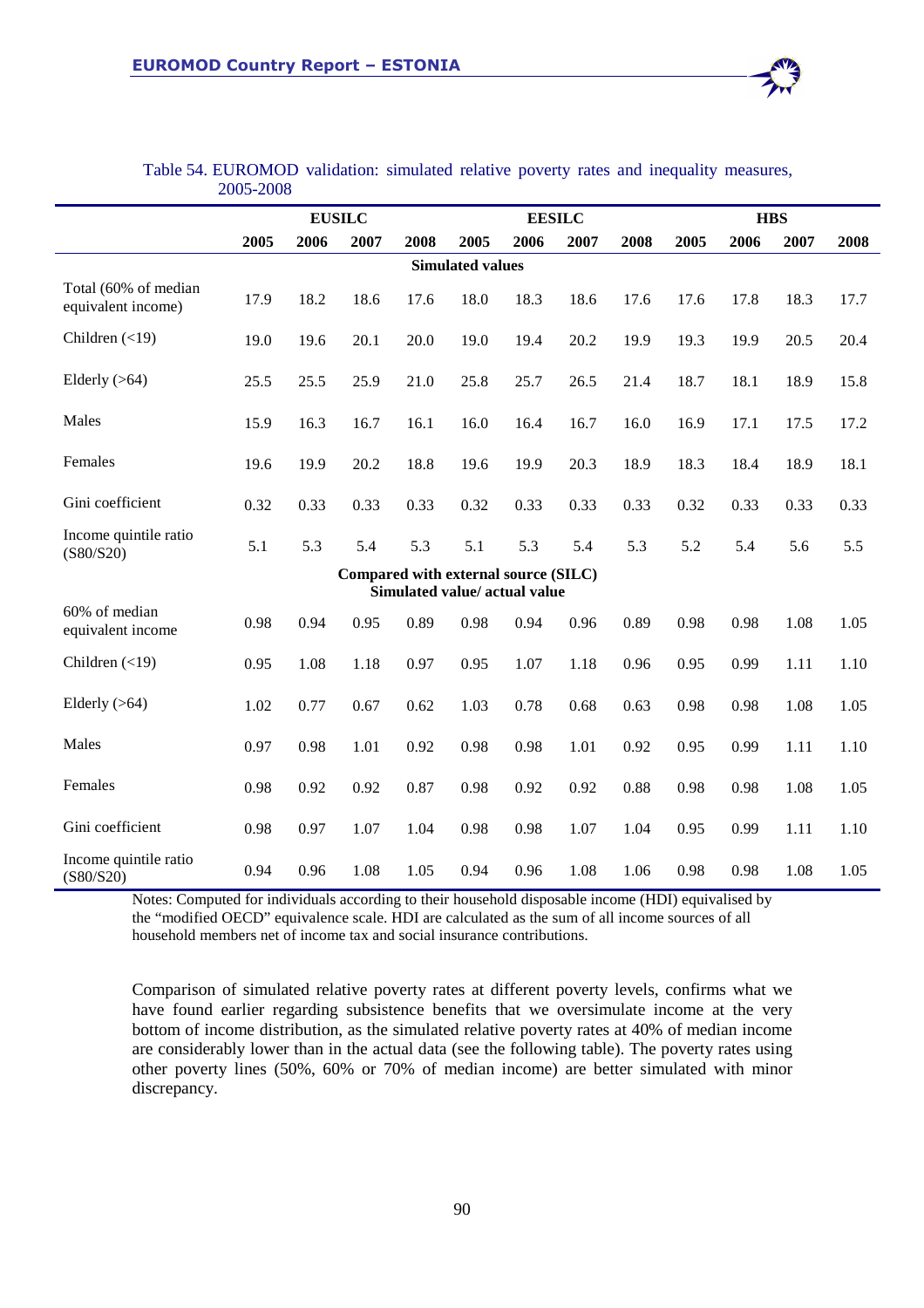

Detailed analysis of age groups shows that we undersimulate the poverty among young and oversimulate the poverty among elderly in the base year 2005. But there is no clear pattern over the years. In some years we overestimate it and in other years underestimate. The main reason is that our uprating does not take into account changing labour market status in the population during that period.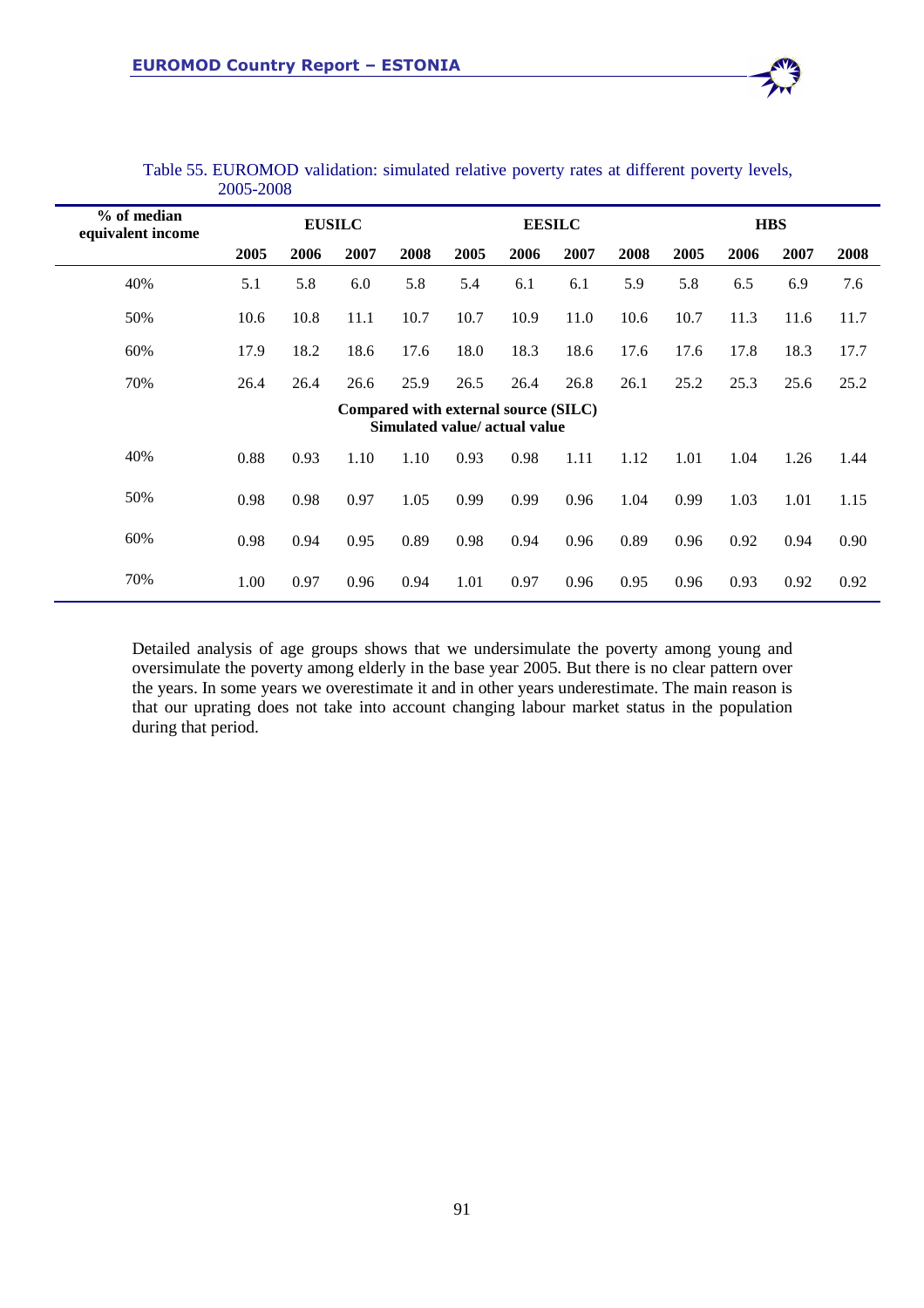

|           |      |      |               |      |                                                                       |      |               | $\sim$ |      |      |            |      |
|-----------|------|------|---------------|------|-----------------------------------------------------------------------|------|---------------|--------|------|------|------------|------|
| Age group |      |      | <b>EUSILC</b> |      |                                                                       |      | <b>EESILC</b> |        |      |      | <b>HBS</b> |      |
|           | 2005 | 2006 | 2007          | 2008 | 2005                                                                  | 2006 | 2007          | 2008   | 2005 | 2006 | 2007       | 2008 |
| $0 - 15$  | 18.5 | 19.2 | 19.8          | 19.7 | 18.4                                                                  | 18.9 | 19.8          | 19.5   | 17.8 | 18.4 | 19.0       | 19.0 |
| 16-24     | 17.7 | 18.0 | 18.4          | 18.1 | 17.8                                                                  | 18.3 | 18.5          | 18.2   | 17.7 | 18.2 | 18.6       | 19.0 |
| 25-49     | 13.8 | 14.3 | 14.5          | 14.4 | 13.9                                                                  | 14.1 | 14.3          | 14.2   | 16.1 | 16.4 | 16.8       | 16.7 |
| 50-64     | 18.3 | 18.5 | 18.8          | 18.2 | 18.4                                                                  | 18.7 | 18.8          | 18.4   | 19.1 | 19.2 | 19.4       | 18.9 |
| $65 -$    | 25.5 | 25.5 | 25.9          | 21.0 | 25.8                                                                  | 25.7 | 26.5          | 21.4   | 18.7 | 18.1 | 18.9       | 15.8 |
|           |      |      |               |      | Compared with external source (SILC)<br>Simulated value/ actual value |      |               |        |      |      |            |      |
| $0 - 15$  | 0.93 | 1.11 | 1.16          | 0.96 | 0.93                                                                  | 1.09 | 1.16          | 0.95   | 0.90 | 1.06 | 1.11       | 0.93 |
| 16-24     | 0.98 | 0.97 | 1.17          | 1.08 | 0.99                                                                  | 0.98 | 1.18          | 1.08   | 0.98 | 0.98 | 1.18       | 1.13 |
| 25-49     | 0.96 | 1.04 | 1.16          | 1.02 | 0.97                                                                  | 1.03 | 1.15          | 1.01   | 1.13 | 1.19 | 1.34       | 1.19 |
| 50-64     | 0.98 | 0.93 | 0.96          | 0.96 | 0.99                                                                  | 0.94 | 0.97          | 0.97   | 1.03 | 0.96 | 0.99       | 0.99 |
| $65 -$    | 1.02 | 0.77 | 0.67          | 0.62 | 1.03                                                                  | 0.78 | 0.68          | 0.63   | 0.75 | 0.55 | 0.48       | 0.47 |

#### Table 56. EUROMOD validation: simulated relative poverty rates by age groups, 2005-2008,

Comparison of income equalised annual income levels of different income quintiles and deciles shows that we oversimulate the average equalised income in the first quintile by 7% using SILC data and 16% in the first decile. This is the result of oversimulation of subsistence benefits.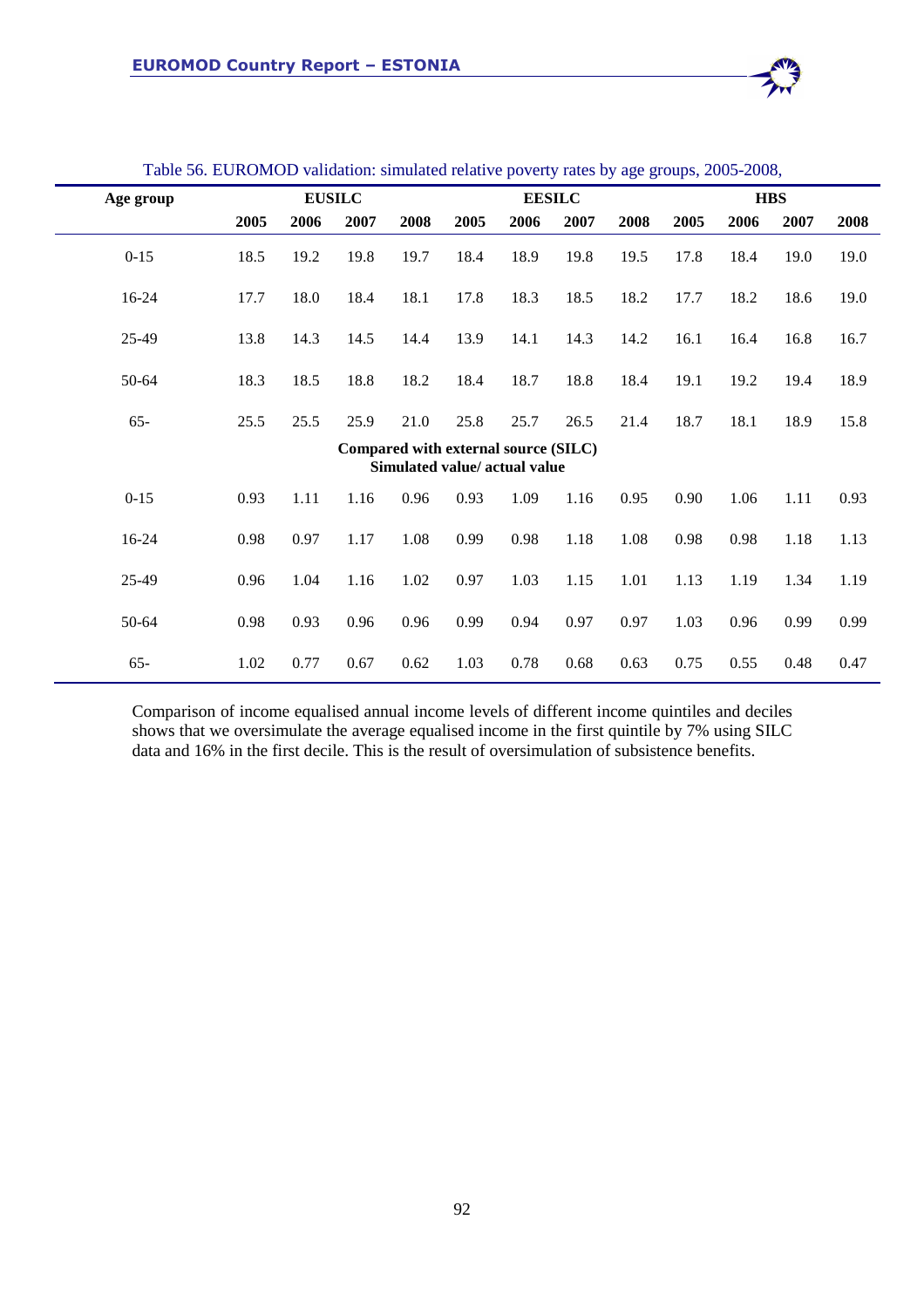|                 | <b>Official statistics</b> |               | Simulated data |            |               | Ratio to SILC data |            |  |  |  |
|-----------------|----------------------------|---------------|----------------|------------|---------------|--------------------|------------|--|--|--|
| <b>Ouintile</b> | (based on SILC data)       | <b>EUSILC</b> | <b>EESILC</b>  | <b>HBS</b> | <b>EUSILC</b> | <b>EESILC</b>      | <b>HBS</b> |  |  |  |
|                 | 25,137                     | 26,807        | 26,856         | 23.176     | 1.07          | 1.07               | 0.92       |  |  |  |
| 2               | 42,091                     | 42.314        | 42,474         | 37,703     | 1.01          | 1.01               | 0.90       |  |  |  |
| 3               | 57,104                     | 57,214        | 57,460         | 50,132     | 1.00          | 1.01               | 0.88       |  |  |  |
| 4               | 77,960                     | 77.924        | 78.144         | 68,299     | 1.00          | 1.00               | 0.88       |  |  |  |
| 5               | 138,371                    | 137.962       | 138,054        | 121.135    | 1.00          | 1.00               | 0.88       |  |  |  |
| Total           | 68,135                     | 68.418        | 68.592         | 60,067     | 1.00          | 1.01               | 0.88       |  |  |  |

## Table 57. EUROMOD validation: actual and simulated equalised annual income by quintile (EEK), 2005

Sources: Statistics Estonia, on-line database, last accessed 30 August 2010

## Table 58. EUROMOD validation: actual and simulated equalised annual income by decile (EEK), 2005

|                             | Raw SILC data |               | Simulated data |            | Ratio to SILC data |               |            |  |  |
|-----------------------------|---------------|---------------|----------------|------------|--------------------|---------------|------------|--|--|
| <b>Decile</b>               |               | <b>EUSILC</b> | <b>EESILC</b>  | <b>HBS</b> | <b>EUSILC</b>      | <b>EESILC</b> | <b>HBS</b> |  |  |
| $\mathbf{1}$                | 18,539        | 21,484        | 21,465         | 18,250     | 1.16               | 1.16          | 0.98       |  |  |
| $\sqrt{2}$                  | 31,742        | 32,146        | 32,272         | 28,106     | 1.01               | 1.02          | 0.89       |  |  |
| $\ensuremath{\mathfrak{Z}}$ | 38,776        | 38,986        | 39,140         | 34,763     | 1.01               | 1.01          | 0.90       |  |  |
| $\overline{4}$              | 45,415        | 45,641        | 45,816         | 40,643     | 1.00               | 1.01          | 0.89       |  |  |
| $\sqrt{5}$                  | 52,727        | 52,718        | 52,981         | 46,511     | 1.00               | 1.00          | 0.88       |  |  |
| $\sqrt{6}$                  | 61,517        | 61,697        | 61,941         | 53,769     | 1.00               | 1.01          | 0.87       |  |  |
| $\tau$                      | 71,539        | 71,566        | 71,784         | 62,601     | 1.00               | 1.00          | 0.88       |  |  |
| $\,8\,$                     | 84,451        | 84,265        | 84,522         | 74,022     | 1.00               | 1.00          | 0.88       |  |  |
| $\overline{9}$              | 104,166       | 103,727       | 103,939        | 91,091     | 1.00               | 1.00          | 0.87       |  |  |
| $10\,$                      | 172,609       | 172,107       | 172,188        | 151,183    | 1.00               | 1.00          | 0.88       |  |  |
| Total                       | 68,135        | 68,418        | 68,592         | 60,067     | 1.00               | 1.01          | 0.88       |  |  |

Note: There is no formal statistics on the annual income levels in deciles, therefore we calculate it ourselves based on national SILC 2006 data.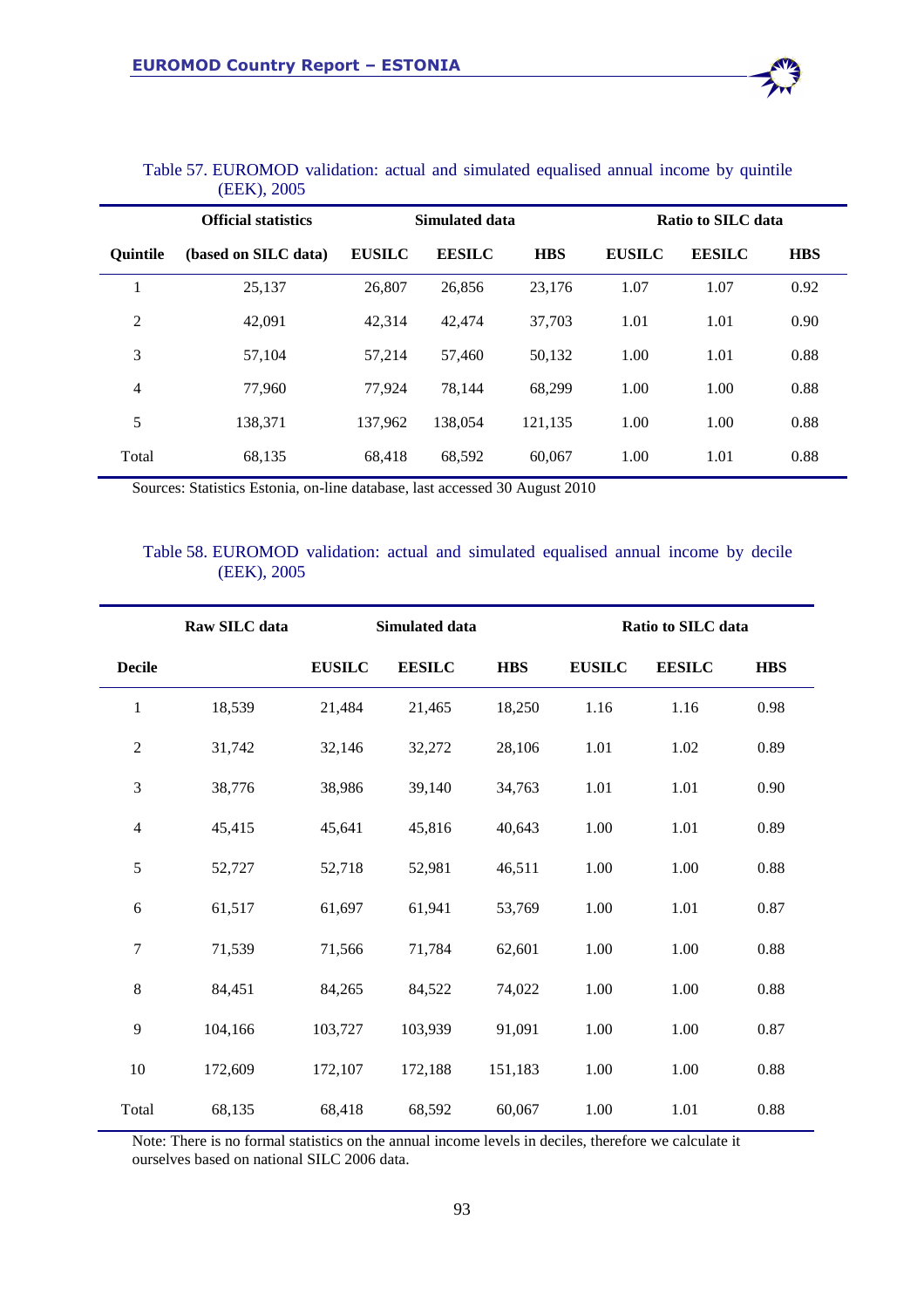

## **4.3 Summary of "health warnings"**

This final section summarises the main findings in terms of particular aspects of the Estonian part of EUROMOD that should be borne in mind when planning appropriate uses of the model and in interpreting results.

- The sample is relatively small. Care should be taken in interpreting results for small subgroups.
- The weights do not control for differential non-response according to any dimension except region, age and gender.
- Direct taxes and social contributions are undersimulated when using HBS data, because wages and salaries are under-represented in the HBS data. Direct taxes and social contributions are better simulated when using EESILC and EUSILC data.
- Family benefits are simulated relatively well in all datasets and also pensions are recorded in the datasets reasonably well. The simulation of the subsistence benefit is most accurate when using HBS data.
- Overall it means that the model using EESILC or EUSILC data is more balanced in terms of simulation of taxes and benefits than the model using HBS data, which may shift the relative impact of taxes and benefits on disposable personal income.
- Excluding the non take-up of subsistence assistance benefit from simulations results in higher income at the bottom of the income distribution compared to original dataset. Hence, we suggest to simulate subsistence benefit only in combination with non take-up modelling to reduce the extent of oversimulation.
- Simulations results show that despite of EESILC having more detailed data on benefits and some additional variables relevant for tax simulations, EESILC and EUSILC dataset yield very similar results, both in terms of monetary aggregates and income distributions. Therefore for cross-country comparisons it should not matter which of the two datasets to use. On the other hand, if simulation or enhancement of detailed national policies are of interest then EESILC data might be preferential due to the availability of additional variables.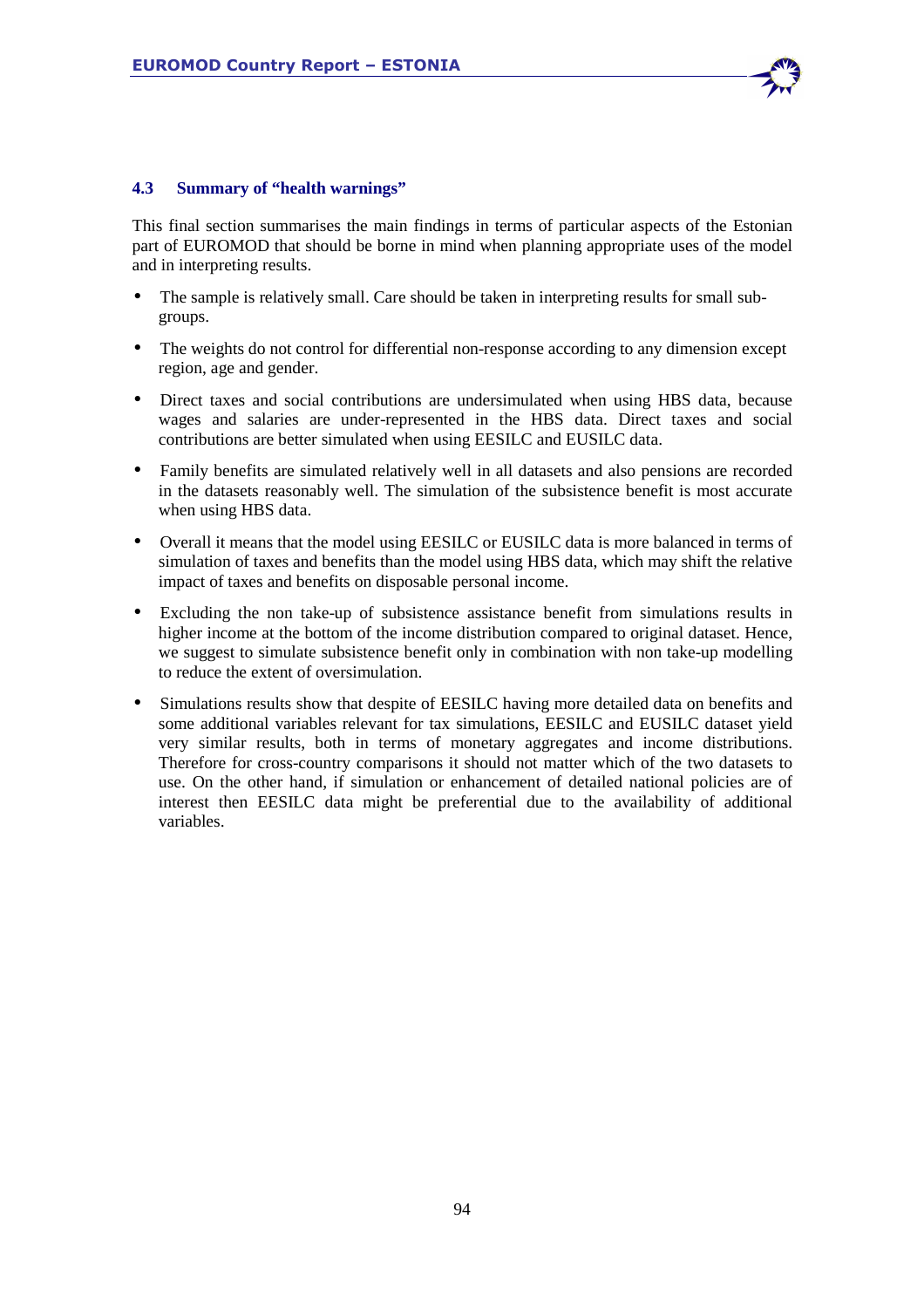# **5. REFERENCES**

#### • *Sources for tax-benefit descriptions/rules*

Estonian 'State Gazette' (published on-line only): www.riigiteataja.ee

Legal acts in English and terminology database: http://www.legaltext.ee/en/andmebaas/ava.asp?m=022

Ministry of Social Affairs. Social sector in figures 2005. Tallinn 2006.

Ministry of Social Affairs. Social sector in figures 2006. Tallinn 2007.

Ministry of Social Affairs. Social sector in figures 2006. Tallinn 2007.

#### • *Statistics*

Estonian Tax and Customs Board (Eesti Maksu ja Tolliamet) http://www.emta.ee/, Sections "Statistika" and "Pressile. Pressimaterjalid".

Statistics Estonia (Eesti Statistikaamet), on-line database. http://pub.stat.ee/px-web.2001/Dialog/statfile2.asp

Statistics Estonia. Social protection expenditure and receipts. Tables prepared for ESSPROS statistics, unpublished.

Estonian Health Insurance Fund (Eesti Haigekassa), section "Statistika" http://www.haigekassa.ee/haigekassa/statistika/

Estonian National Social Insurance Board (Eesti Sotsiaalkindlustusamet), section "Eelarve ja statistika", www.ensib.ee

Eurostat. Taxation trends in the EU. 2009 edition

Eurostat, on-line database. ec.europa.eu/eurostat/

Unemployment Insurance Fund (Töötukassa), http://www.tootukassa.ee/,

Pensionikeskus http://www.pensionikeskus.ee/

#### • *Other references*

Ainsaar, M, Soo, K. (2009) Kohalike omavalitsuste toetus lastega peredele 2008 ja laste päevahoid 2008-2009 Eestis. Tartu Ülikool, Rahvastikuministri büroo [http://www.sm.ee/fileadmin/meedia/Dokumendid/Sotsiaalvaldkond/kogumik/KOV\_2009.pdf]

Aidarov, A. (2005) Kohalikud laste- ja peretoetused Eestis 2003. aastal. Sotsiaaltöö nr 5/2005, pp 39-44, quoted from Ainsaar, M. Soo, K. Aidarov, A. Omavalitsuste toetus lastega peredele 2003-2004, TÜ sotsioloogia ja sotsiaalpoliitika osakond

Leetmaa, R., Võrk, A. (2006) "Social Insurance and Social Assistance in Estonia", report to World Bank. PRAXIS Center for Policy Studies.

Leppik, L. (2004) "The Estonian pension system: challenges of adequacy and sustainability". PRAXIS Center for Policy Studies. Unpublished.

Lüpsik, S., Paulus, A., Võrk, A. (2006) I-CUE Feasibility Study. Estonia (2005 tax-benefit system). EUROMOD Feasibility Study.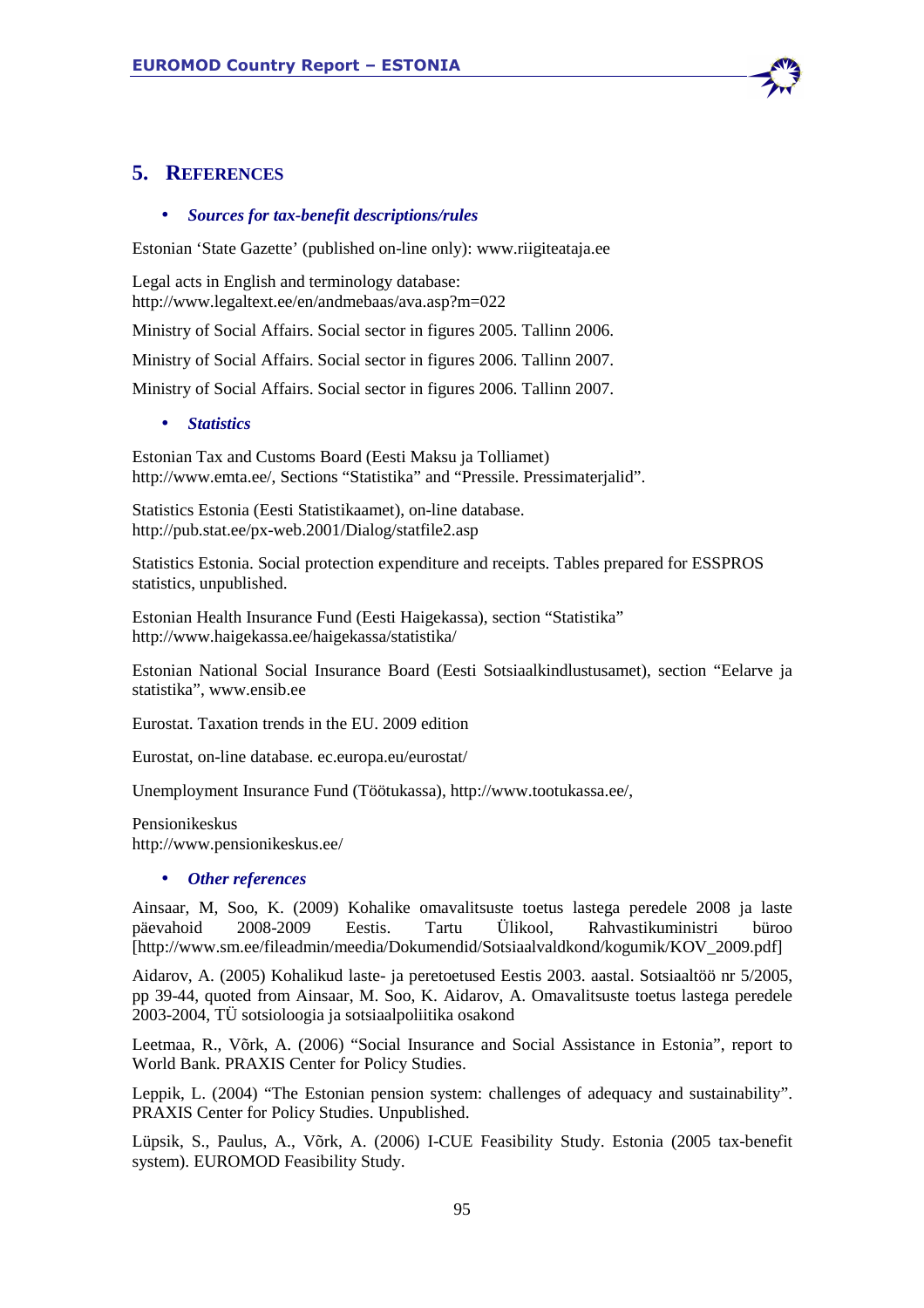

Lüpsik, S., Paulus, A., Võrk, A. (2008) Estonia 2005 Tax-Benefit System. EUROMOD Country Report, University of Essex.

Toomse, M., Randoja, M. (2007) "Eesti sotsiaaluuringu ja leibkonna eelarve-uuringu sissetuleku ühilduvusanalüüs" (*Comparability analysis of income in Estonian Social Survey (SILC) and Household Budget Survey*). Statistics Estonia. Mimeo

Statistics Estonia (2006): "Leibkonna Elujärg. Household Living Niveau. 2005". Statistics Estonia.

Statistics Estonia (2006a): EU-SILC 2004 in Estonia: Final Quality Report. Tallinn

Statistics Estonia (2007): EU-SILC 2006 in Estonia: Intermediate Quality Report. Tallinn

Statistics Estonia (2008): EU-SILC 2006 in Estonia: Final Quality Report. Tallinn

Statistics Estonia (2010): Eesti Sotsiaaluuring. Estonian Social Survey. Metoodikakogumik. Methodological Report". Tallinn.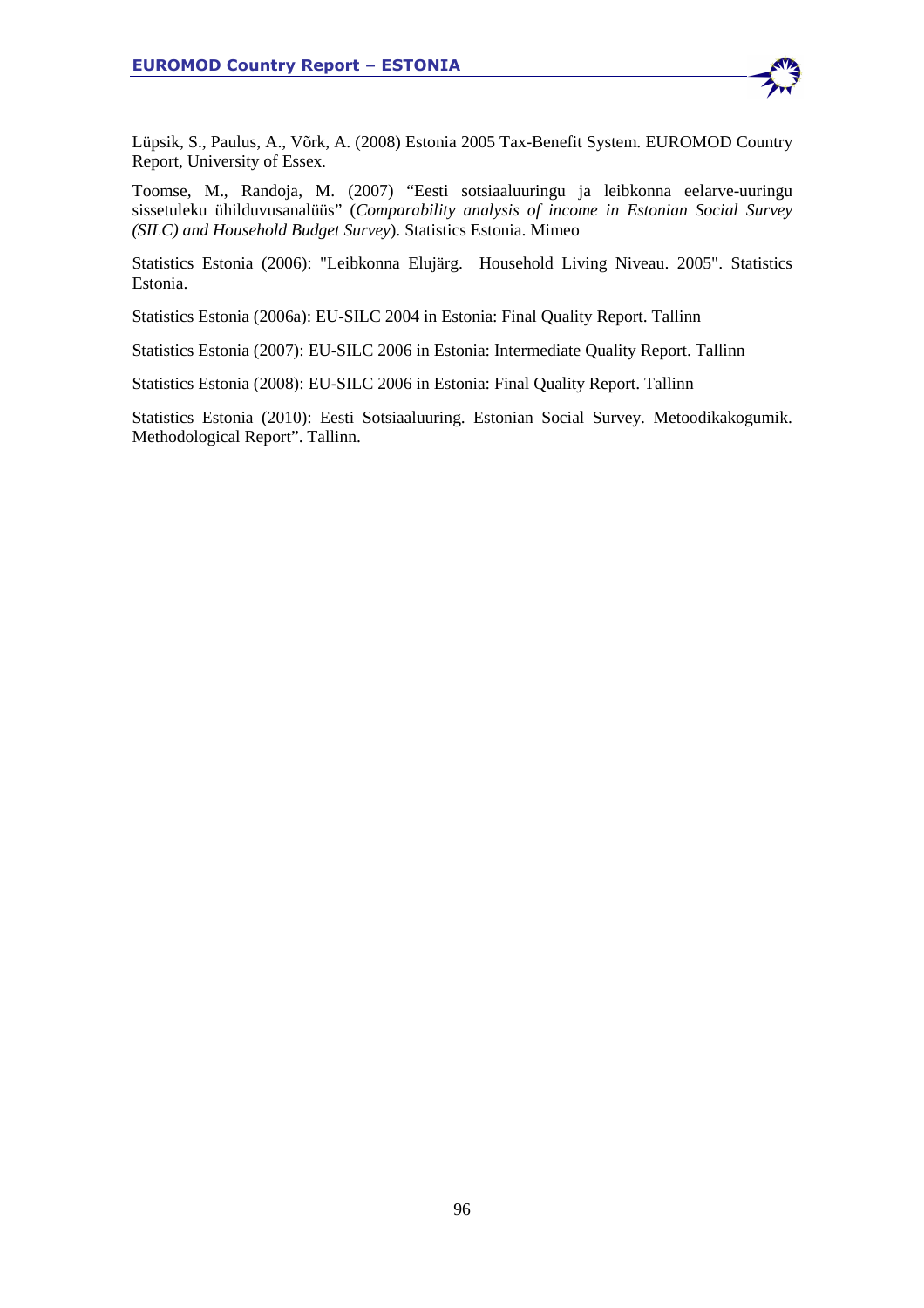# **ANNEX 1. FILES OF ORIGINAL DATA**

# Table 59. Initial data files of the Household Budget Survey

| Original file name | <b>Description</b>                                                                                                                                            |
|--------------------|---------------------------------------------------------------------------------------------------------------------------------------------------------------|
| perepilt           | Information about structure and main demographic and social characteristics of<br>households, including living conditions and the existence of durable goods. |
| pereisik           | Contain information about individuals – their relationship to the head of<br>household, employment, education, gender, age etc.                               |
| peresis1           | Received monthly net incomes at the individual level – monetary                                                                                               |
| peresis2           | Received monthly net incomes at the individual level – non-monetary                                                                                           |
| pertoit2           | Food expenditures                                                                                                                                             |
| pertoit4           | Non-monetary food expenditures                                                                                                                                |
| pertarb1           | Other consumer good and services expenditures and data about paid taxes                                                                                       |
| jarelkys           | Post-interview data – information on changes in the household and self-<br>assessment of economic coping                                                      |
| hincome            | Aggregated monetary and non-monetary income at household level                                                                                                |
| hexpend            | Aggregated monetary and non-monetary expenditures at household level                                                                                          |

## Table 60. Initial data files of the EESILC (national version of the SILC)

| Original file name | <b>Description</b>                                                                                                   |
|--------------------|----------------------------------------------------------------------------------------------------------------------|
| Liikmed.sav        | Include general information of household members (age, gender,<br>relationships) and a section of child care         |
| Leibkond.sav       | Information on households, where at least one member, aged 16 or older,<br>answered to questions about the household |
| Isik.sav           | Information on persons, aged 16 or older, who answered on questions on<br>household members.                         |

## Table 61. Initial data files of the EUSILC

| Original file name                    | <b>Description</b> |
|---------------------------------------|--------------------|
| UDB_c06P_ver 2006-1 from 01-03-08.csv | Personal data      |
| UDB c06H ver 2006-1 from 01-03-08.csv | Household data     |
| UDB c06R ver 2006-1 from 01-03-08.csv | Personal register  |
| UDB_c06D_ver 2006-1 from 01-03-08.csv | Household register |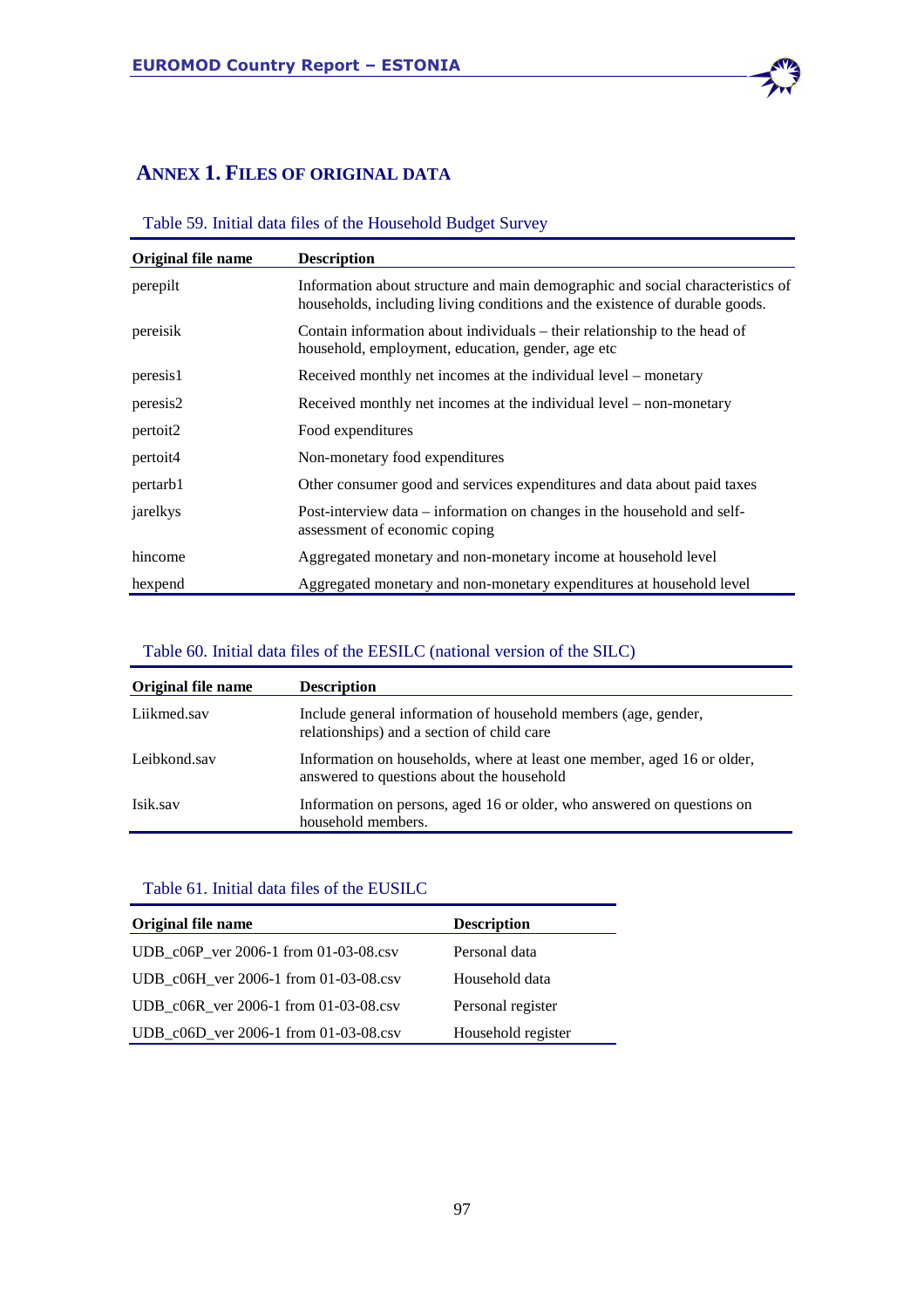## **ANNEX 2. COMPARISON OF SURVEY DATA AND REGISTRY DATA**

|                                                  |       |       | <b>Registry data</b> |                |       |       | <b>EUSILC</b> |              |       | <b>EESILC</b> |       |                | <b>HBS</b> |       |       |                |  |
|--------------------------------------------------|-------|-------|----------------------|----------------|-------|-------|---------------|--------------|-------|---------------|-------|----------------|------------|-------|-------|----------------|--|
|                                                  | 2005  | 2006  | 2007                 | 2008           | 2005  | 2006  | 2007          | 2008         | 2005  | 2006          | 2007  | 2008           | 2005       | 2006  | 2007  | 2008           |  |
| Total                                            | 1,643 | 1,644 | 1,677                | 1,710          | 1,454 | 1,507 | 1,507         | 1,592        | 1,463 | 1,515         | 1,515 | 1,600          | 1,594      | 1,640 | 1,640 | 1,766          |  |
| Child allowance                                  | 1,035 | 1,007 | 1,060                | 1,125          | 1,009 | 1,009 | 1,009         | 1,173        | 1,009 | 1,009         | 1,009 | 1,173          | 1,083      | 1,083 | 1,083 | 1,319          |  |
| Large family allowance                           | 49    | 81    | 40                   | $\overline{0}$ | 44    | 79    | 79            | $\mathbf{0}$ | 44    | 79            | 79    | $\overline{0}$ | 66         | 110   | 110   | $\overline{0}$ |  |
| School allowance                                 | 86    | 81    | 78                   | 74             | 87    | 87    | 87            | 87           | 87    | 87            | 87    | 87             | 101        | 101   | 101   | 101            |  |
| Childbirth allowance                             | 48    | 73    | 78                   | 80             | 42    | 62    | 62            | 62           | 42    | 62            | 62    | 62             | 25         | 38    | 38    | 38             |  |
| Childcare allowance                              | 287   | 269   | 278                  | 254            | 266   | 264   | 264           | 264          | 275   | 272           | 272   | 272            | 312        | 300   | 300   | 300            |  |
| Large family parent<br>allowance                 | 6     | 6     | 6                    | 6              | 6     | 6     | 6             | 6            | 6     | 6             | 6     | 6              | 7          | $8\,$ | $8\,$ | $8\,$          |  |
| Other allowances (single)<br>parent allowance, ) | 133   | 127   | 137                  | 170            |       |       |               |              |       |               |       |                |            |       |       |                |  |

Table 62. EUROMOD validation: actual and simulated family benefits (mln EEK), 2005-2008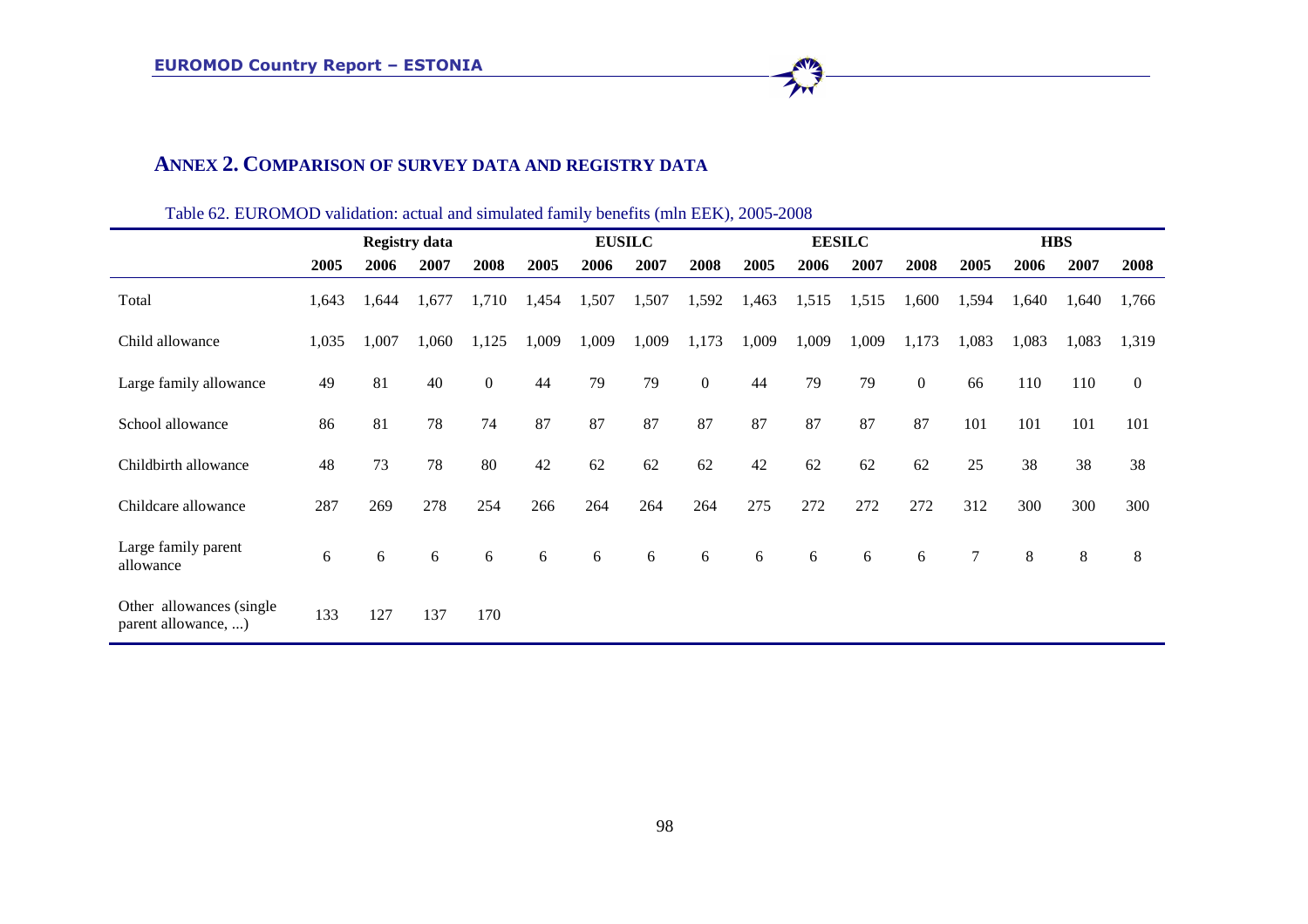|                                     | Table 63. EUROMOD validation: actual and simulated family benefits (children), 2005-2008 |         |                      |         |         |         |               |         |         |         |               |         |            |         |         |         |  |
|-------------------------------------|------------------------------------------------------------------------------------------|---------|----------------------|---------|---------|---------|---------------|---------|---------|---------|---------------|---------|------------|---------|---------|---------|--|
|                                     |                                                                                          |         | <b>Registry data</b> |         |         |         | <b>EUSILC</b> |         |         |         | <b>EESILC</b> |         | <b>HBS</b> |         |         |         |  |
|                                     | 2005                                                                                     | 2006    | 2007                 | 2008    | 2005    | 2006    | 2007          | 2008    | 2005    | 2006    | 2007          | 2008    | 2005       | 2006    | 2007    | 2008    |  |
| Child allowance                     | 287,459                                                                                  | 274,985 | 270,087              | 265,418 | 280,296 | 280,296 | 280,296       | 280,296 | 280,296 | 280,296 | 280,296       | 280,296 | 300,867    | 300,867 | 300,867 | 300,867 |  |
| Large family<br>allowance           | 68,481                                                                                   | 67,836  | 60,039               |         | 58,894  | 58,894  | 58,894        |         | 58,894  | 58,894  | 58,894        |         | 76,015     | 76,015  | 76,015  |         |  |
| School<br>allowance                 | 190,479                                                                                  | 180,594 | 172,624              | 165,452 | 196,432 | 196,432 | 196,432       | 196,432 | 192,328 | 192,328 | 192,328       | 192,328 | 245,723    | 245,723 | 245,723 | 245,723 |  |
| Childbirth<br>allowance             | 14,245                                                                                   | 14,917  | 15,624               | 16,070  | 12,465  | 12,465  | 12,465        | 12,465  | 12,465  | 12,465  | 12,465        | 12,465  | 7,663      | 7,663   | 7,663   | 7,663   |  |
| Childcare<br>allowance              | 50,517                                                                                   | 48,355  | 50,331               | 46,989  | 46,486  | 46,486  | 46,252        | 46,252  | 47,230  | 47,230  | 47,230        | 47,230  | 79,912     | 79,912  | 79,912  | 79,912  |  |
| Large family<br>parent<br>allowance | 1,501                                                                                    | 1,513   | 1,429                | 1,369   | 1,534   | 1,534   | 1,534         | 1,534   | 1,534   | 1,534   | 1,534         | 1,534   | 1,878      | 1,878   | 1,878   | 1,878   |  |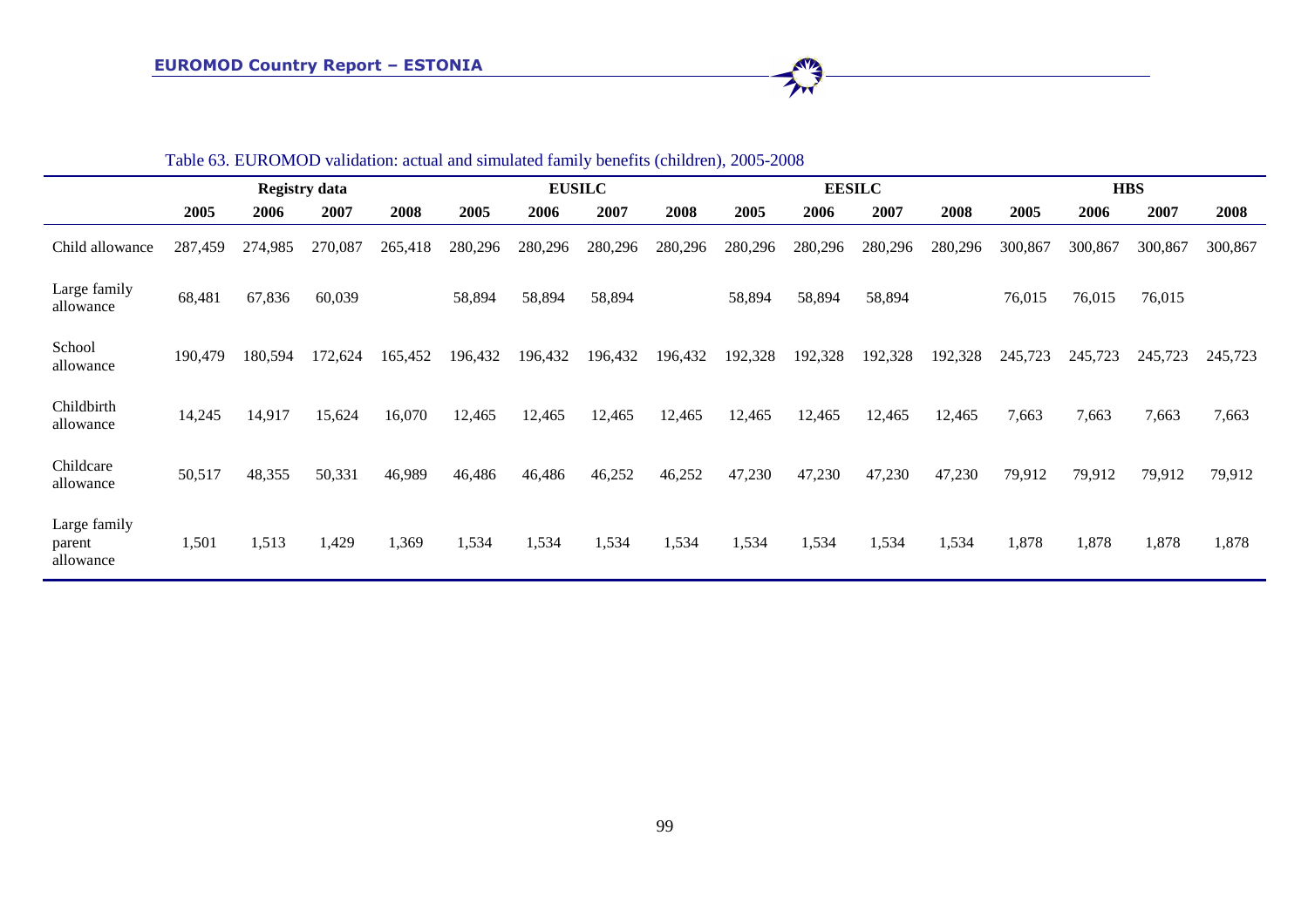|                                                       |       |        |                      | Table 04. EUNOINOD Vandadon. non-simulated benefits (min EEN), 2003-2006 |       |        |               |        |       |        |               |        |       |            |        |        |  |  |
|-------------------------------------------------------|-------|--------|----------------------|--------------------------------------------------------------------------|-------|--------|---------------|--------|-------|--------|---------------|--------|-------|------------|--------|--------|--|--|
|                                                       |       |        | <b>Registry data</b> |                                                                          |       |        | <b>EUSILC</b> |        |       |        | <b>EESILC</b> |        |       | <b>HBS</b> |        |        |  |  |
|                                                       | 2005  | 2006   | 2007                 | 2008                                                                     | 2005  | 2006   | 2007          | 2008   | 2005  | 2006   | 2007          | 2008   | 2005  | 2006       | 2007   | 2008   |  |  |
| Old-age pensions (excl.<br>pensions from abroad)*     | 9,241 | 10,904 | 12,696               | 15,563                                                                   | 9,477 | 11,215 | 13,119        | 16,139 | 9,477 | 11,215 | 13,119        | 16,139 | 8,751 | 10,355     | 12,113 | 14,901 |  |  |
| Disability pensions                                   | 1,127 | 1,401  | 1,721                | 2,220                                                                    | 1,105 | 1,301  | 1,525         | 1,885  | 1,105 | 1,301  | 1,525         | 1,885  | 1,372 | 1,614      | 1,892  | 2,339  |  |  |
| Survivors pensions                                    | 148   | 173    | 196                  | 230                                                                      | 93    | 109    | 127           | 157    | 93    | 109    | 127           | 157    | 228   | 268        | 313    | 387    |  |  |
| Unemployment<br>benefits, incl                        | 150   | 112    | 143                  | 295                                                                      | 96    | 102    | 170           | 185    | 71    | 76     | 116           | 130    | 76    | 80         | 139    | 150    |  |  |
| unemployment<br>insurance benefits                    | 108   | 87     | 90                   | 228                                                                      | 57    | 64     | 74            | 89     | 50    | 56     | 65            | 79     | 42    | 46         | 54     | 65     |  |  |
| unemployment<br>assistance benefits                   | 43    | 25     | 52                   | 66                                                                       | 38    | 38     | 96            | 96     | 20    | 20     | 51            | 51     | 34    | 34         | 85     | 85     |  |  |
| Parental benefit                                      | 553   | 898    | 1,113                | 1,867                                                                    | 490   | 543    | 632           | 762    | 550   | 609    | 710           | 855    | 740   | 820        | 955    | 1,151  |  |  |
| Maternity benefits                                    | 297   | 359    | 460                  | 586                                                                      | 177   | 197    | 229           | 276    | 248   | 275    | 321           | 386    | 21    | 24         | 28     | 33     |  |  |
| Sickness benefits<br>(without maternity)<br>benefits) | 968   | 1,148  | 1,467                | 1,801                                                                    | 333   | 369    | 430           | 518    | 333   | 369    | 430           | 518    | 345   | 382        | 445    | 536    |  |  |
| Subsistence benefits                                  | 208   | 135    | 95                   | 89                                                                       | 77    | 80     | 85            | 94     | 77    | 80     | 85            | 94     | 135   | 141        | 150    | 166    |  |  |

Table 64. EUROMOD validation: non-simulated benefits (mln EEK), 2005-2008